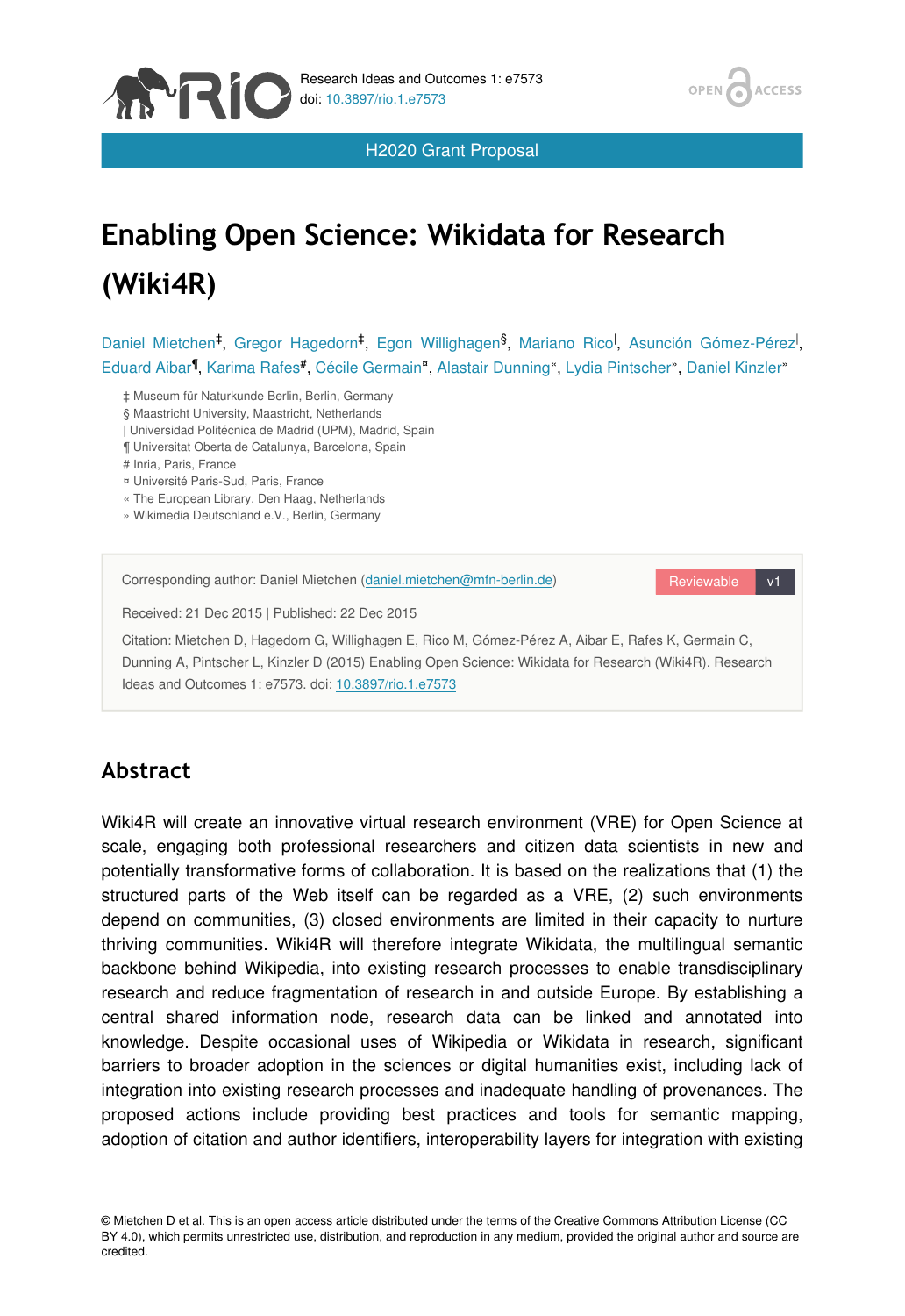research environments, and the development of policies for information quality and interchange. The effectiveness of the actions will be tested in pilot use cases. Unforeseen barriers will be investigated and documented. We will promote the adoption of Wiki4R by making it easy to use and integrate, demonstrate the applicability in selected research domains, and provide diverse training opportunities. Wiki4R leverages the expertise gained in Europe through the Wikidata and DBpedia projects to further strengthen the established virtual community of 14000 people. As a result of increased interaction between professional science and citizens, it will provide an improved basis for Responsible Research and Innovation and Open Science in the European Research Area.

## **Keywords**

Virtual Research Environment, Wikidata, identifiers, citizen science, collaboration, concept mapping, ontologies

## **Context**

This article describes a research proposal that was submitted on January 14, 2015, to the European Commission's H2020-EINFRA-2015-1 call for proposals for e-Infrastructures for virtual research environments (VRE). Its main proposition was to build this VRE by integrating research workflows with the Web through [Wikidata,](http://wikidata.org/) an existing open environment for managing structured information collaboratively across all domains of human knowledge.

Wikidata is being built entirely using open software and open content, and it had a community of over 14,000 monthly contributors worldwide at the time, which has since risen to over 16,000. A VRE built on that basis would thus avoid some of the problems traditionally plaguing many VREs: software and/ or content that are proprietary and hence siloed, and a lack of community uptake.

Moreover, Wikidata's public version histories of both content and software (another feature missing in many VREs) provide for a solid basis for open science, which emerged as a new priority of the European Commission's research activities (and elsewhere) over the course of the year.

The project proposed to prototype the integration of Wikidata with a set of workflows that are either transdisciplinary (e.g. for handling scholarly references) or particular to specific use cases like chemistry or mineralogy. Apart from project management (WP 1), the individual workpackages then focused on

• (WP 2) describing research-relevant concepts (e.g. molecules, chemical reactions or journal articles) in terms of Wikidata's continuously evolving data model and with a view to maximize compliance with Web standards;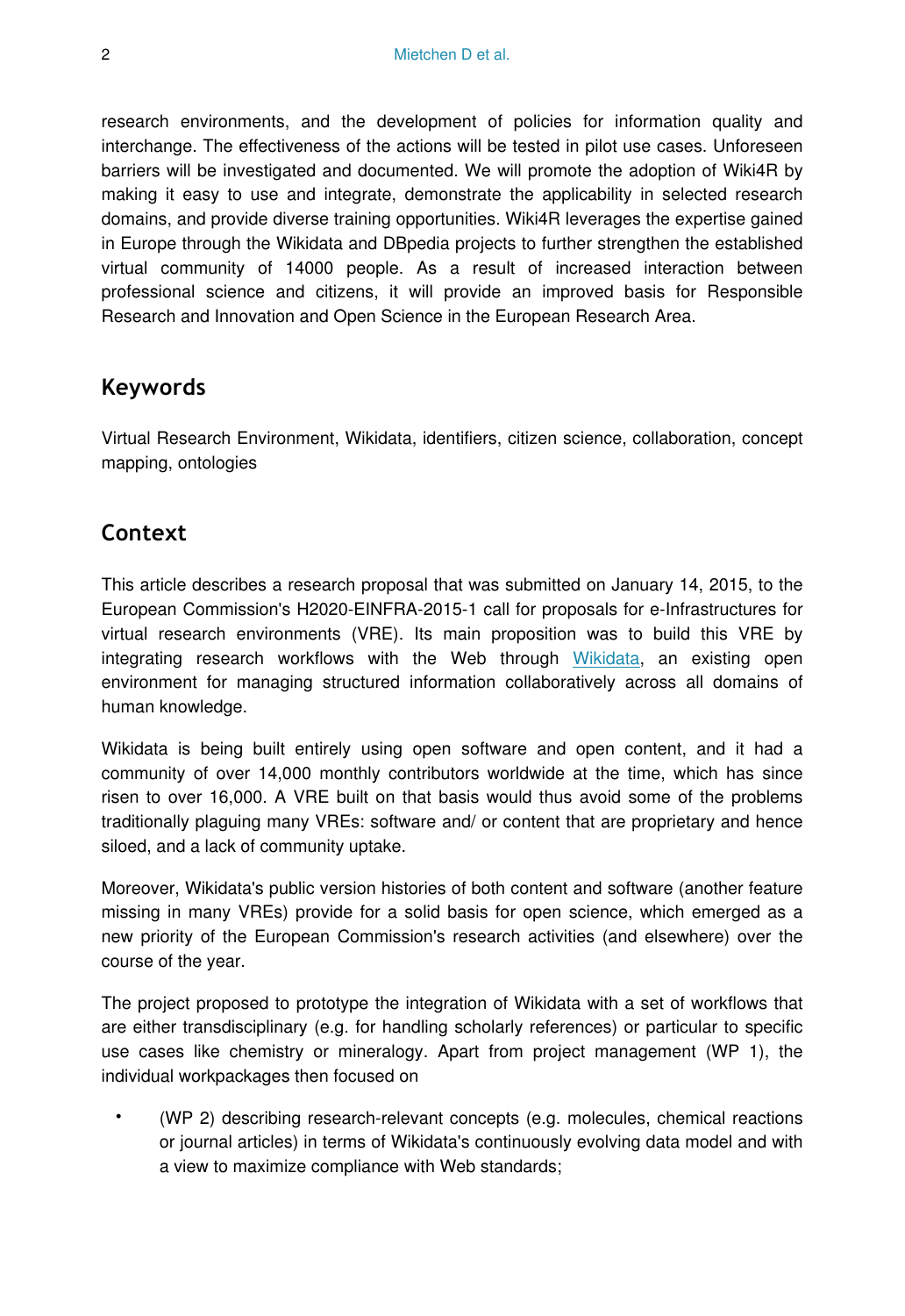- (WP 3) establishing exchange and curation workflows between Wikidata and external databases hosting information about these concepts (e.g. identifier mapping);
- (WP 4) using Wikidata content in research workflows (e.g. querying it, or using its identifiers in research notebooks), including citizen science projects;
- (WP 5) training, education and outreach around these topics, with a focus on creating openly licensed educational materials that could be reused in other contexts.

Several of the activities proposed in the framework of the project have since experienced progress due to support from different parts of the community. For instance, there are now [several mechanisms](https://www.wikidata.org/wiki/Wikidata:Data_access) to query Wikidata in real-time or nearly so, some of which are using SPARQL (cf. Task 4.1). This allows, for instance, to get a [list of countries ordered by the](https://query.wikidata.org/#PREFIX%20wikibase%3A%20%3Chttp%3A%2F%2Fwikiba.se%2Fontology%23%3E%0APREFIX%20wd%3A%20%3Chttp%3A%2F%2Fwww.wikidata.org%2Fentity%2F%3E%20%0APREFIX%20wdt%3A%20%3Chttp%3A%2F%2Fwww.wikidata.org%2Fprop%2Fdirect%2F%3E%0APREFIX%20rdfs%3A%20%3Chttp%3A%2F%2Fwww.w3.org%2F2000%2F01%2Frdf-schema%23%3E%0APREFIX%20p%3A%20%3Chttp%3A%2F%2Fwww.wikidata.org%2Fprop%2F%3E%0APREFIX%20q%3A%20%3Chttp%3A%2F%2Fwww.wikidata.org%2Fprop%2Fqualifier%2F%3E%0APREFIX%20v%3A%20%3Chttp%3A%2F%2Fwww.wikidata.org%2Fprop%2Fstatement%2F%3E%0A%0ASELECT%20%3Fcountry%20%3FcountryLabel%20%28count%28*%29%20as%20%3Fcount%29%20WHERE%20%7B%0A%20%20%3Fcity%20wdt%3AP31%2Fwdt%3AP279*%20wd%3AQ515%20.%20%20%23%20find%20instances%20of%20subclasses%20of%20city%0A%20%20%3Fcity%20p%3AP6%20%3Fstatement%20.%20%20%20%20%20%20%23%20with%20a%20P6%20%28head%20of%20goverment%29%20statement%0A%20%20%3Fstatement%20v%3AP6%20%3Fmayor%20.%20%20%20%20%20%23%20...%20that%20has%20the%20value%20%3Fmayor%0A%20%20%3Fmayor%20wdt%3AP21%20wd%3AQ6581072%20.%20%20%20%20%20%23%20...%20where%20the%20%3Fmayor%20has%20P21%20%28sex%20or%20gender%29%20female%0A%20%20FILTER%20NOT%20EXISTS%20%7B%20%3Fstatement%20q%3AP582%20%3Fx%20%7D%20%20%23%20...%20but%20the%20statement%20has%20no%20P582%20%28end%20date%29%20qualifier%0A%20%20%3Fcity%20wdt%3AP17%20%3Fcountry%20%20%20%23%20Also%20find%20the%20country%20of%20the%20city%0A%20%0A%20%20%23%20If%20available%2C%20get%20the%20%22en%22%20label%20of%20the%20country%2C%20use%20%22de%22%20as%20fallback%3A%0A%20%20SERVICE%20wikibase%3Alabel%20%7B%0A%20%20%20%20bd%3AserviceParam%20wikibase%3Alanguage%20%22en%2C%20de%22%20.%0A%20%20%7D%0A%20%7D%20GROUP%20BY%20%3Fcountry%20%3FcountryLabel%20ORDER%20BY%20DESC%28%3Fcount%29%20LIMIT%20100) [number of their cities with a female mayor.](https://query.wikidata.org/#PREFIX%20wikibase%3A%20%3Chttp%3A%2F%2Fwikiba.se%2Fontology%23%3E%0APREFIX%20wd%3A%20%3Chttp%3A%2F%2Fwww.wikidata.org%2Fentity%2F%3E%20%0APREFIX%20wdt%3A%20%3Chttp%3A%2F%2Fwww.wikidata.org%2Fprop%2Fdirect%2F%3E%0APREFIX%20rdfs%3A%20%3Chttp%3A%2F%2Fwww.w3.org%2F2000%2F01%2Frdf-schema%23%3E%0APREFIX%20p%3A%20%3Chttp%3A%2F%2Fwww.wikidata.org%2Fprop%2F%3E%0APREFIX%20q%3A%20%3Chttp%3A%2F%2Fwww.wikidata.org%2Fprop%2Fqualifier%2F%3E%0APREFIX%20v%3A%20%3Chttp%3A%2F%2Fwww.wikidata.org%2Fprop%2Fstatement%2F%3E%0A%0ASELECT%20%3Fcountry%20%3FcountryLabel%20%28count%28*%29%20as%20%3Fcount%29%20WHERE%20%7B%0A%20%20%3Fcity%20wdt%3AP31%2Fwdt%3AP279*%20wd%3AQ515%20.%20%20%23%20find%20instances%20of%20subclasses%20of%20city%0A%20%20%3Fcity%20p%3AP6%20%3Fstatement%20.%20%20%20%20%20%20%23%20with%20a%20P6%20%28head%20of%20goverment%29%20statement%0A%20%20%3Fstatement%20v%3AP6%20%3Fmayor%20.%20%20%20%20%20%23%20...%20that%20has%20the%20value%20%3Fmayor%0A%20%20%3Fmayor%20wdt%3AP21%20wd%3AQ6581072%20.%20%20%20%20%20%23%20...%20where%20the%20%3Fmayor%20has%20P21%20%28sex%20or%20gender%29%20female%0A%20%20FILTER%20NOT%20EXISTS%20%7B%20%3Fstatement%20q%3AP582%20%3Fx%20%7D%20%20%23%20...%20but%20the%20statement%20has%20no%20P582%20%28end%20date%29%20qualifier%0A%20%20%3Fcity%20wdt%3AP17%20%3Fcountry%20%20%20%23%20Also%20find%20the%20country%20of%20the%20city%0A%20%0A%20%20%23%20If%20available%2C%20get%20the%20%22en%22%20label%20of%20the%20country%2C%20use%20%22de%22%20as%20fallback%3A%0A%20%20SERVICE%20wikibase%3Alabel%20%7B%0A%20%20%20%20bd%3AserviceParam%20wikibase%3Alanguage%20%22en%2C%20de%22%20.%0A%20%20%7D%0A%20%7D%20GROUP%20BY%20%3Fcountry%20%3FcountryLabel%20ORDER%20BY%20DESC%28%3Fcount%29%20LIMIT%20100) Basic [support for units](https://www.wikidata.org/wiki/Wikidata:Units) is now available too (cf. Task 2.1), and the integration of bibliographic metadata of scholarly citations (part of Task 3.1) is [moving](https://www.wikidata.org/wiki/Wikidata:WikiProject_Source_MetaData) [forward.](https://meta.wikimedia.org/wiki/Wikipedia_as_the_front_matter_to_all_research)

On the other hand, some of the proposed activities have seen little to no progress over the year, although we continue to see them as valuable for the community. These include, for instance, the integration of the European Library's dataset of bibliographic metadata for books into Wikidata (another part of Task 3.1) or Task 3.3, concerned with

- identifying potential external data sources suitable for integration with Wikidata and
- exploring the benefits for data providers to engage in such an open sharing of their data.

or Task 4.4, which was about

- involving Wikidata in scientific curation workflows
- connecting Wikidata with citizen science projects

as well as the reuse of data from the Horizon 2020 Open Data Pilot (part of Task 3.1), or most of WP 5, e.g. the development of online tutorials and course materials.

Some training events (cf. Task 5.5) have already been organized by the community, e.g. [at](http://www.swat4ls.org/workshops/cambridge2015/programme/tutorials/#wikidata) [the Semantic Web applications and tools for life sciences \(SWAT4LS\) conference](http://www.swat4ls.org/workshops/cambridge2015/programme/tutorials/#wikidata) earlier this month by the Gene Wiki team, whose NIH-supported work on Wikidata had inspired our Wiki4R proposal and who also received that conference's Best paper prize for their contribution "[Wikidata: A platform for data integration and dissemination for the life](http://dx.doi.org/10.1101/031971) [sciences and beyond"](http://dx.doi.org/10.1101/031971).

Like most of the submissions to this heavily oversubscribed call, our proposal was rejected. While this may have been appropriate in the context of this specific call (hard to tell, since there is no public information about which projects were submitted, and why the winning ones were chosen over the others), we think that the ideas we put into the proposal are still worth pursuing, and we want to encourage others to build on our proposal to move forward with the integration of research workflows with Wikidata.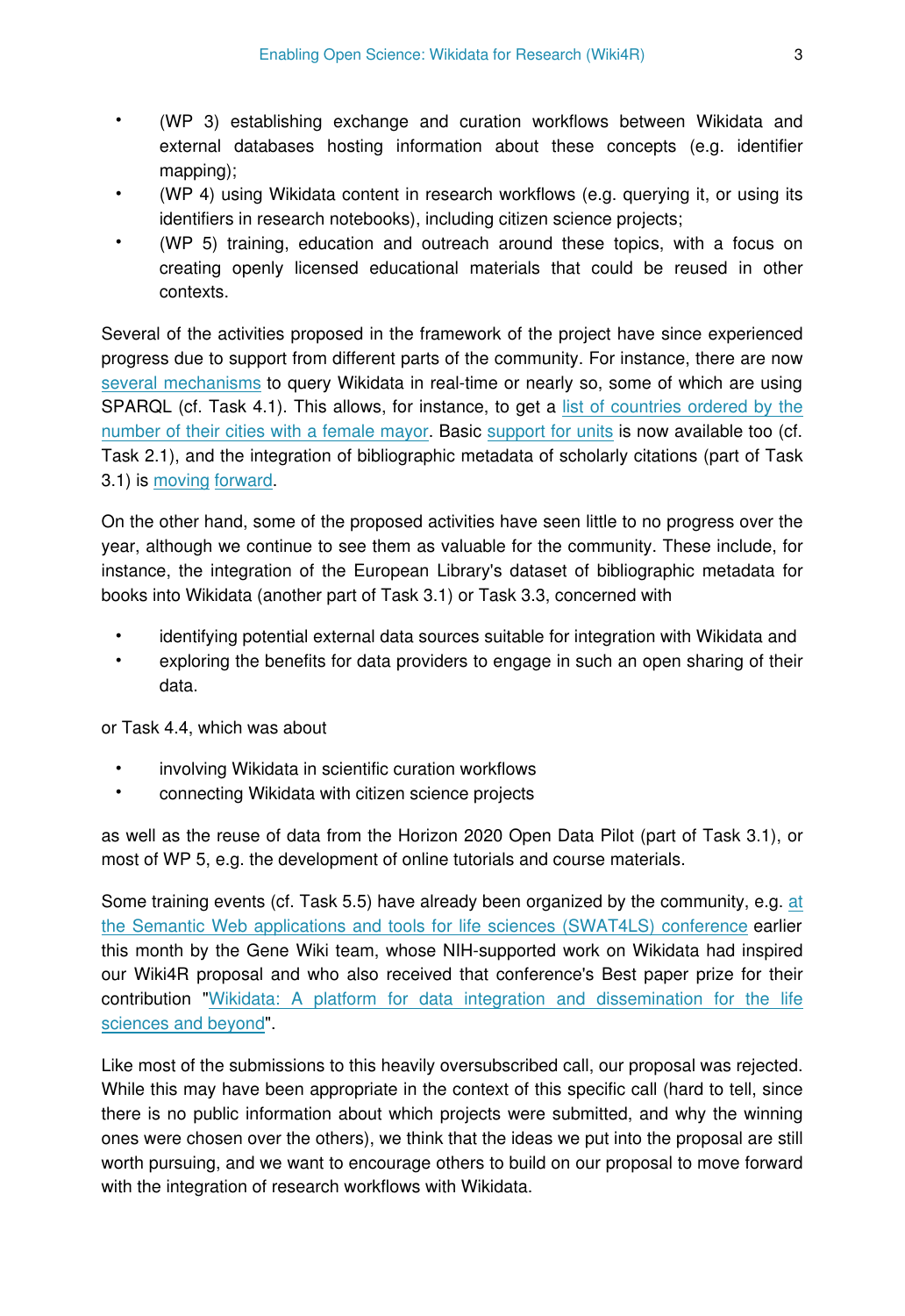There are some signs that this may indeed be happening: the [WikiProject Wikidata for](https://www.wikidata.org/wiki/Wikidata:WikiProject_Wikidata_for_research) [Research,](https://www.wikidata.org/wiki/Wikidata:WikiProject_Wikidata_for_research) which was initially started about a year ago in order to facilitate the open and collaborative drafting of our proposal (including assembling the group of project partners) has developed into a platform for sharing information at the interface between Wikidata and research, and about one third of its ca. 50 participants have signed up after our proposal was submitted. Some of them have, independent of us, explored how medical content on Wikipedia could benefit from closer integration with scholarly databases through Wikidata (similar to Task 3.1), and published a [paper](http://doi.org/10.2196/jmir.4163) about it, while the Wikimedia Foundation recently funded a [proposed project](https://meta.wikimedia.org/wiki/Grants:IEG/StrepHit:_Wikidata_Statements_Validation_via_References) to mine selected external websites for facts that could be turned into statements on Wikidata, with the URL of that external site serving as a reference (similar to Task 3.2). Of note, a number of external websites and services have started to [use Wikidata identifiers](https://www.wikidata.org/wiki/Wikidata:Wikidata_for_authority_control) in their workflows (cf. Task 4.3), many of them in the area of cultural heritage (cf. Task 4.5).

In preparing the proposal for publication, we kept as closely as possible to the original text (which is still available as a [preprint on Zenodo\)](https://dx.doi.org/10.5281/zenodo.13906) and whose DOI was included in the original submission. Bothe the preprint and this version are missing the letters of support, since the logos in the letterheads are under copyright of the respective institutions and cannot be posted under an open license. Similarly, the reviews cannot be posted here, since we do not know who has the copyright, and whether they would consent to this publication. We encourage funders to make it simpler for applicants to share the reviews of their proposals, and we will update this article should we receive permission to post the reviews.

Except for adding this Context section, the changes made here were the addition of some metadata sections (e.g. Keywords, Funding program) and a few copyedits (typos and making sure all tables and figures are actually cited in the text). We also added an Acknowledgements section and dropped Anonymous as co-author in order to comply with journal policy.

## **Excellence**

Participants are listed in Table 1.

| Table 1.<br>List of participants |                                         |             |
|----------------------------------|-----------------------------------------|-------------|
| <b>Participant No</b>            | Participant organisation name           | Country     |
| 1 (Coordinator)                  | Museum für Naturkunde Berlin (MfN)      | Germany     |
| $\overline{2}$                   | Universidad Politécnica de Madrid (UPM) | Spain       |
| 3                                | Maastricht University (UM)              | Netherlands |
| $\overline{4}$                   | Wikimedia Deutschland (WMDE)            | Germany     |
| 5                                | Universitat Oberta de Catalunya (UOC)   | Spain       |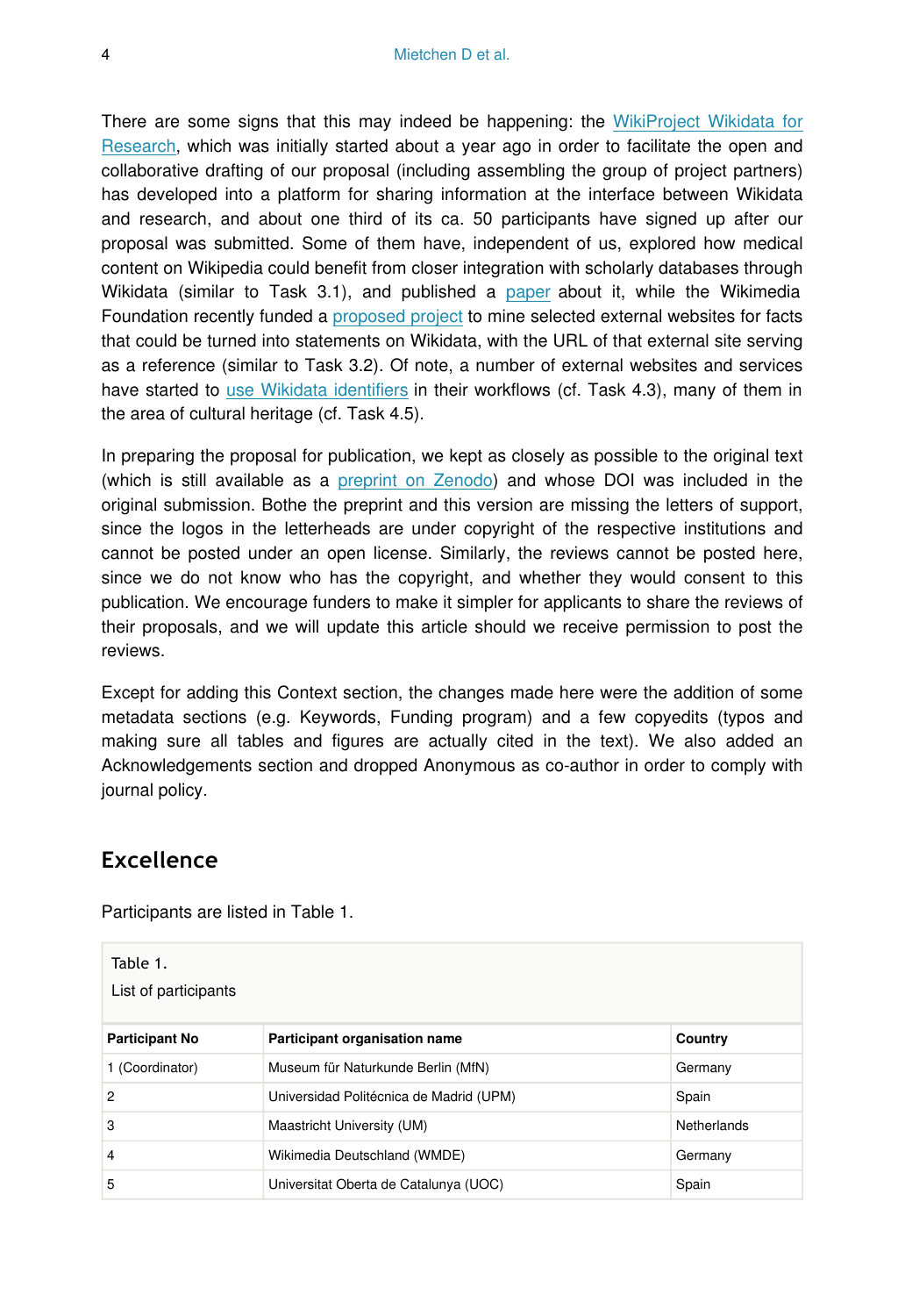| 6 | Europeana Foundation (EF)  | Netherlands |
|---|----------------------------|-------------|
|   | Université Paris Sud (UPS) | France      |

## **Objectives**

The overarching goals of the proposed project are:

- 1. To support the application of Open Science principles<sup>1</sup> by leveraging and strengthening an existing trusted, shared, long-term-sustainable, collaborative platform for the curation of open data.
- 2. To enable researchers across Europe and beyond to perform transdisciplinary research, overcoming the fragmentation of virtual research environments (VREs) and separated data silos by moving to an open, shared data environment with collaborative data curation.
- 3. To support increasingly rich interlinking of information and digital knowledge representations that can be used by both humans and machines.
- 4. To increase the capabilities of both professional and citizen scientists and the capacities of their organisations to collaborate with each other in mutually beneficial and potentially transformative ways.
- 5. To support the development of Open Science policies and, through increased dialogue between scientists and citizens, foster Responsible Research and Innovation in the European Research Area.

<sup>1</sup>We will use the terms Open Science and Open Research interchangeably here, with the *understanding that no domain of research – academic, industrial, governmental or other – should be regarded as excluded from using an open approach. We will underline that by running this transdisciplinary project itself as an open project, where not only the results but also the process of research are made transparent if feasible.* 

To achieve these goals, we will build a VRE on the basis of [Wikidata,](https://www.wikidata.org) the database that anyone can edit, which serves as the semantic backbone for structured data in Wikipedia and its sister projects. It represents a massive development step and paves the way towards a structured future of Wikipedia. Upon its launch, Sue Gardner, Executive Director of the Wikimedia Foundation, wrote: "Before Wikidata, Wikipedians needed to manually update hundreds of Wikipedia language versions every time a famous person died or a country's leader changed. With Wikidata, such new information, entered once, can automatically appear across all Wikipedia language versions. That makes life easier for editors and makes it easier for Wikipedia to stay [current](http://blog.wikimedia.org/2013/04/25/the-wikidata-revolution)."

Wikidata is a major open data platform for massive online collaboration and is designed to share ["the sum of all human knowledge"](http://wikimediafoundation.org/wiki/Vision), including all domains of scholarly and scientific knowledge. It has already become a major focus point for sharing scholarly as well as technical information. As a key element of the wider landscape of citizen-driven open knowledge initiatives, Wikidata is unfolding with the active participation of a global and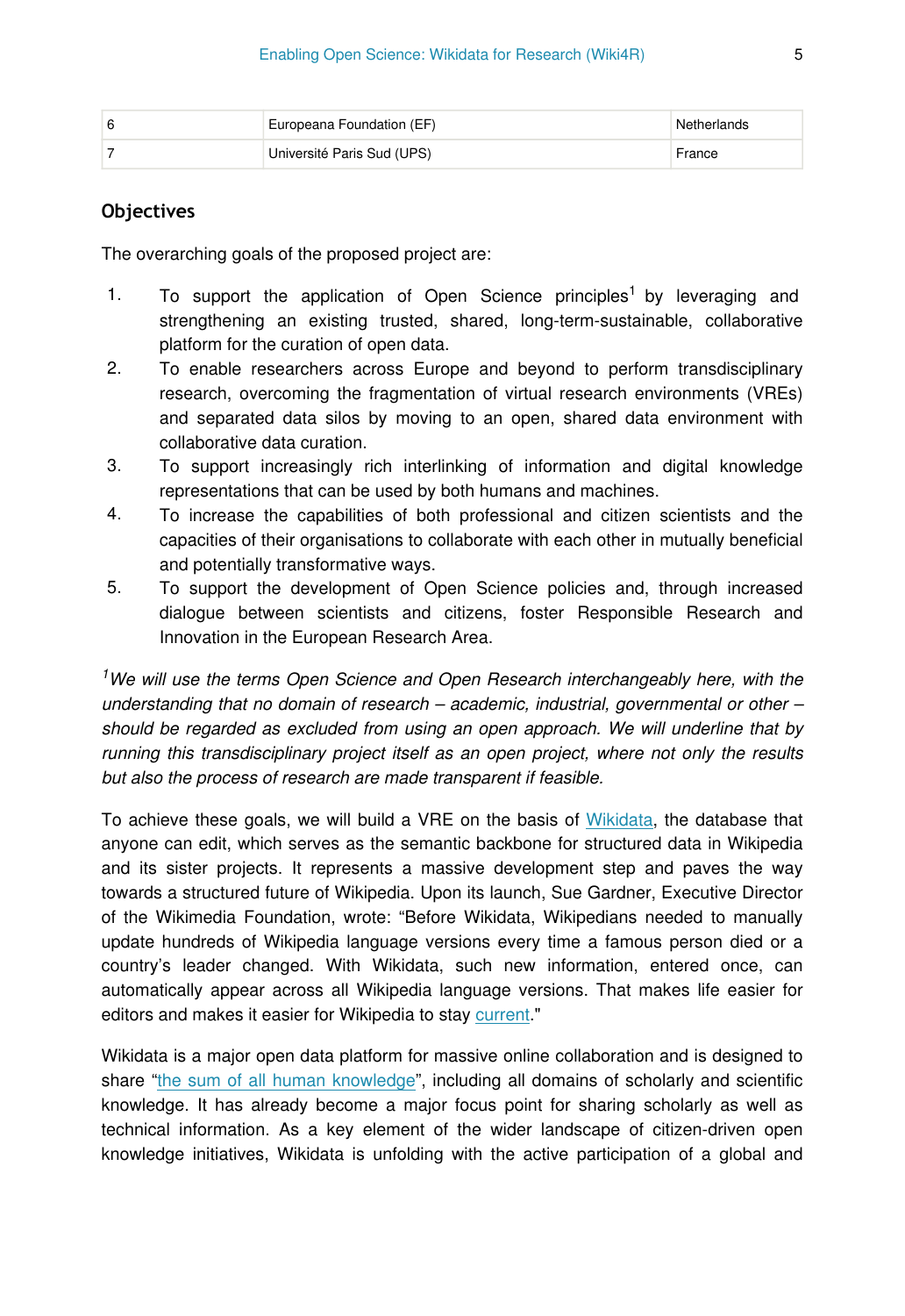multilingual community of volunteers – more than 14,000 of them contribute to the project on a [monthly basis](https://www.wikidata.org/wiki/Special:Statistics).

By building on Wikidata, the proposal avoids the problems of many other VRE platforms that struggle to find sufficiently large communities of users. An ecosystem of infrastructure, technologies and tools already exists, but the interactions with professional research are insufficiently developed. Most professional science and citizen science projects presently work on completely separate digital platforms. The present project addresses known barriers and investigates the yet unknown ones. By adding innovative features required for research workflows, providing help with semantic mapping, providing best practices and training materials, and researching pilot use cases, this project will enable the Wikidata platform to develop from a virtual environment to a virtual research environment for Open Science, engaging both professional researchers and citizen data scientists in new and potentially transformative forms of collaboration.

The specific objectives of the project are:

#### **1. Goal 1:**

1.1. to provide a VRE where contributions are transparent and trusted because all changes are accountable and a full history of changes is publicly available;

1.2. to enhance the verifiability of statements by accompanying them with provenance and references (Task 3.2);

1.3. to increase the scale and immediacy with which scientific information is made globally available to both people and machines, and curated by them;

## **2. Goal 2:**

2.1. to support transdisciplinary science by promoting the adoption of a single open data VRE platform across disciplines from the natural sciences to the humanities;

2.2. to establish a single open-data VRE platform by piloting it for a set of core use cases (chemistry, library and information science, biodiversity science, mineralogy and the cultural heritage sector);

2.3. to promote the open-source Wikibase software (of which Wikidata is an installation) as a framework also installable and adaptable for institution-internal knowledge management;

#### **3. Goal 3:**

3.1. to establish the use of stable identifiers for scientific objects and concepts (which are dereferenceable, i.e. can be actively followed to obtain further information) in a pilot of 5 large and 10 smaller scientific datasets (WP2 and Task 3.1);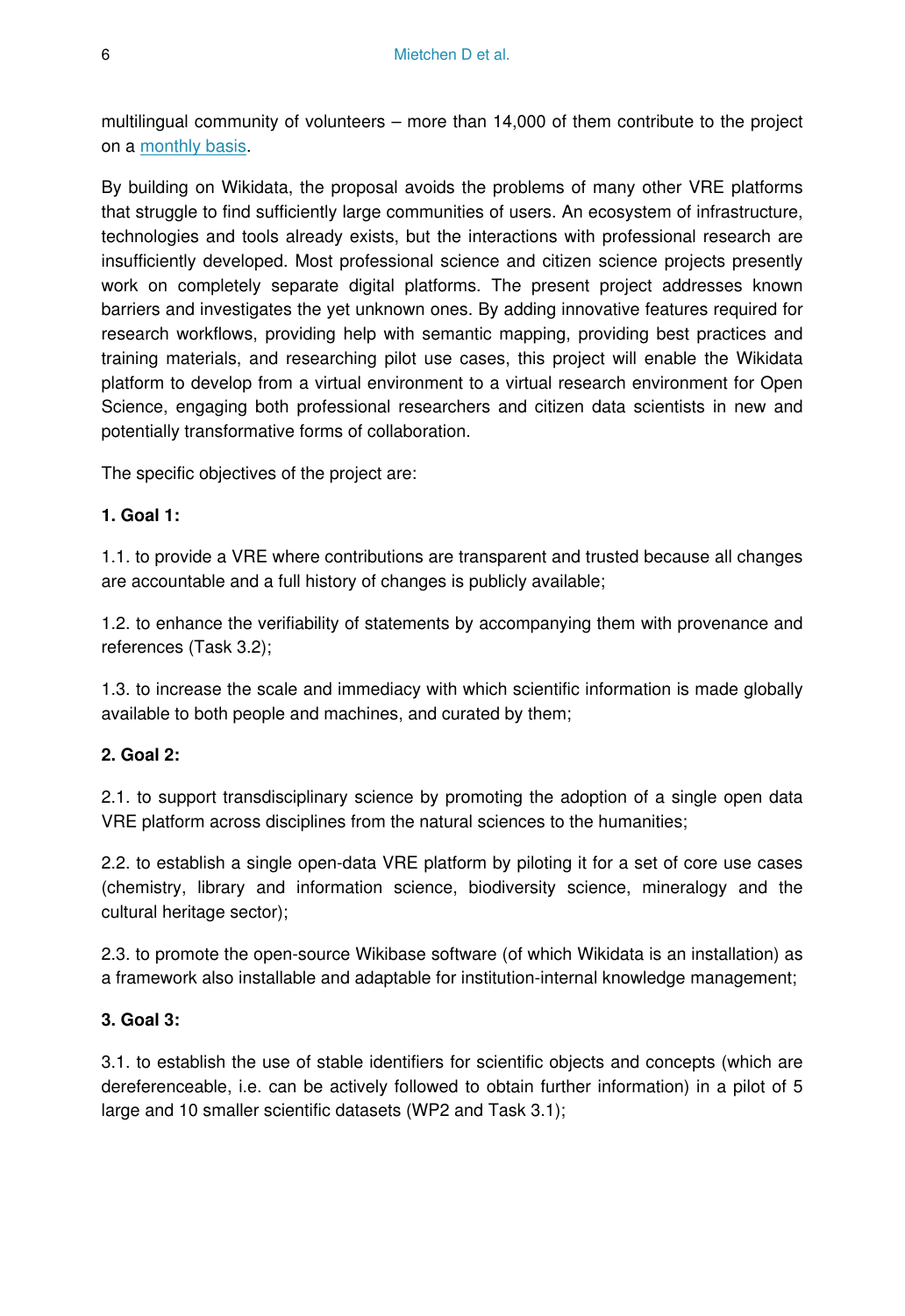3.2. to increase the interlinking of information by making a large number of scientific objects and concepts citable in a long-term stable and sustainable manner in the Linked Open Data Cloud;

## **4. Goal 4:**

4.1. to develop and provide documentation, training materials, tutorials, open educational course materials, best-practices advice, as well as dissemination and community engagement events (WP5);

4.2. to increase the number of citizen data scientists and citizen data curators interacting with professional scientific researchers and professional research organisations with the aim to increase the quality of the data available for all (Task 4.5);

4.3. to increase the number of external citizen science projects that use Wikidata (Task 4.5);

## **5. Goal 5:**

5.1. to participate in the EC's Open Data Pilot as both provider and re-user of data from multiple domains, which can inform quality improvement measures for the Pilot;

5.2. to analyse the motivations for the open sharing of data in research contexts, identify best practices, and distill recommendations on the design and implementation of institutional and overarching data-sharing policies.

## **Relation to the work programme**

The proposal is strongly aligned with the specific challenges of the Horizon 2020 call for "e-Infrastructures for virtual research environments (VRE)". It will address the challenge of capacity-building in interdisciplinary European research by adapting a trans-disciplinary collaborative open-data knowledge platform to the needs of professional researchers (WP2–4), developing best practices for and providing training around that (WP5). Being web-based and supporting standard forms of knowledge expression, knowledge integration and computing, the proposed VRE will integrate resources across all layers of the einfrastructure. Its strengths will be full and inherent transdisciplinarity and mechanisms to support openness with respect to standards, transparency and accountability; options for dissent; and mechanisms to encourage consensus-building. It will provide significant computing resources to improve the analysis and integration options of both existing general knowledge and the newly integrated scientific data.

The Wiki4R VRE will be modular. The existing Wikidata infrastructure already fulfils several requirements of a modern VRE:

- abstraction from underlying infrastructures,
- the use of open source software with a large global developer base,
- the use of globally accessible, well-documented interfaces and APIs,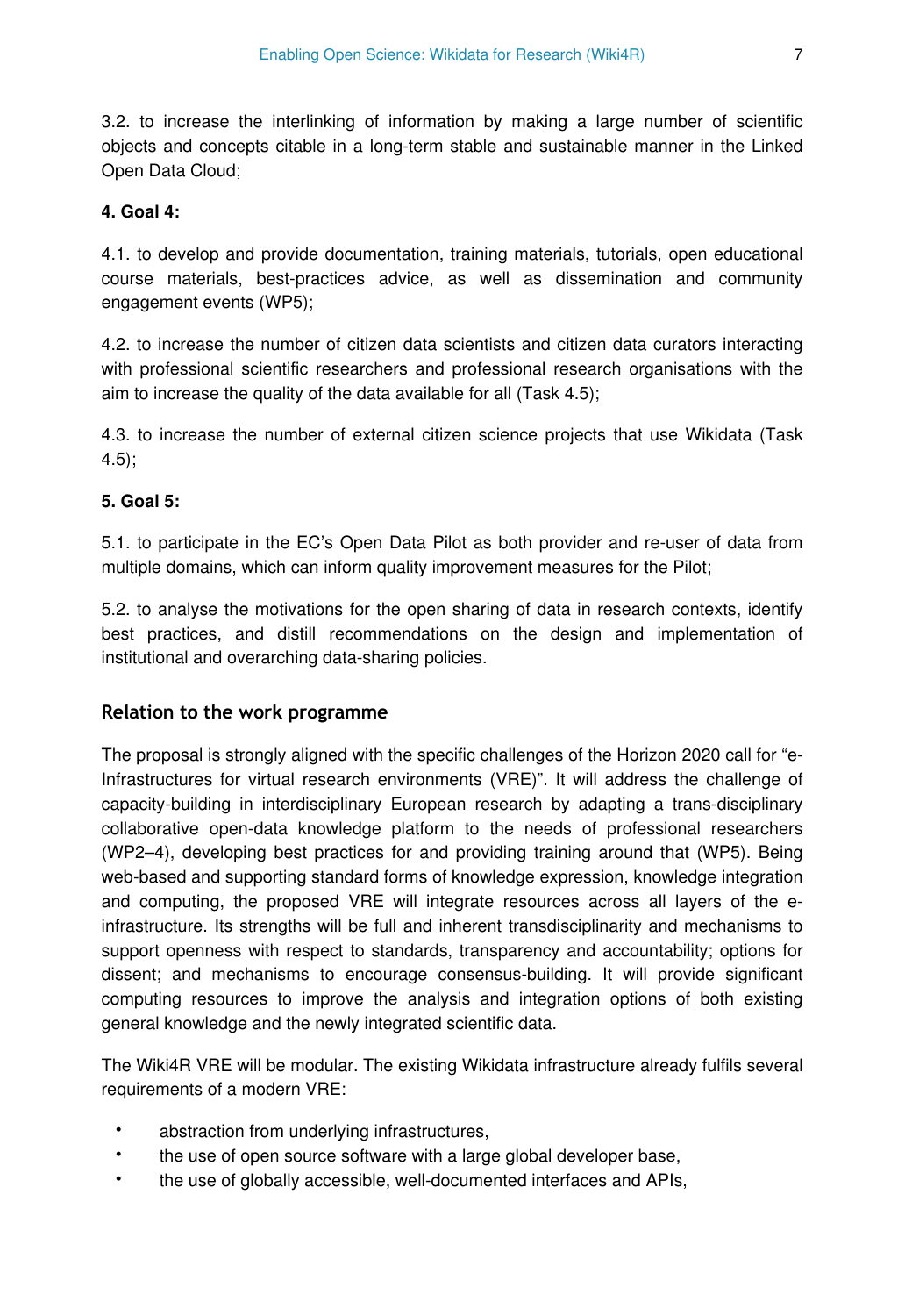- the use of web-based workflows,
- a service-oriented architecture supporting both human and machine use,
- an ecosystem of tools interacting with the core infrastructure, and
- full interoperability with standard Semantic Web technologies.

The action will specifically address the presently tentative connection between Wikidata stakeholders (open-source volunteer developers from civil society) and professional researchers and their organisations. With its limited resources, the project will target onplatform development that is beneficial for research across domains. However, we expect that future extensions – by both the project partners and others – will create an ecosystem of domain-specific functionality around this VRE through both on- and off-platform enhancements. Wikidata and DBpedia will provide generic data storage, integration, curation and analysis services to a multilingual open-data user community, with strong attention to trust, provenance, accountability, and verifiability. All data on Wikidata will be open-access. Domain- and discipline-specific services from public, private and commercial research institutions will build on this foundation.

The Wiki4R VRE will be relevant for data-oriented research that addresses a broad range of societal challenges, from the natural sciences (including health, climate research, environment, agriculture and forestry), to engineering (including energy and transport), mathematics, information science, the digital humanities, education and unsupervised learning. The project partners span major branches of the natural sciences, the arts and humanities, the cultural and natural heritage sector, and civil society, along with partners with information science and Semantic Web expertise. Due to the open and participatory nature of Wikidata, people and organisations outside the partner consortium will be free to contribute. Challenges regarded as important by citizens will be addressable: no restrictions will be imposed by the consortium partners on the type and usage of data.

The greatest strength of the action will be new ways of a wide spectrum of citizens in research, data analysis and knowledge sharing, leading to a more inclusive, innovative and reflective European society. Open knowledge and the engagement of citizens and society in a responsible research and innovation process resonate strongly with European values. Global initiatives with a European basis – like the Open Knowledge Foundation, Wikimedia's Wikidata and DBpedia – provide very valuable contributions to that.

#### **Concept and approach**

The research agenda for VREs by [Candela et al. \(2013\)](http://dx.doi.org/10.2481/dsj.GRDI-013) highlights that usability, sustainability and the reuse of services and resources should be built into the design, and that VREs should be integrated with other existing infrastructure in a mutually beneficial way, enhancing their sustainability and their value in the eyes of broader research communities. Promoting a VRE user community early in development will be critical to ensuring sufficient uptake for the sustainability of VREs and the potential for future research on improving them. Ideally, the VRE should come to be seen as an essential technology for the target community; this will require both social and technical innovation. As Candela et al. suggest, the "focus should be primarily on using technology to identify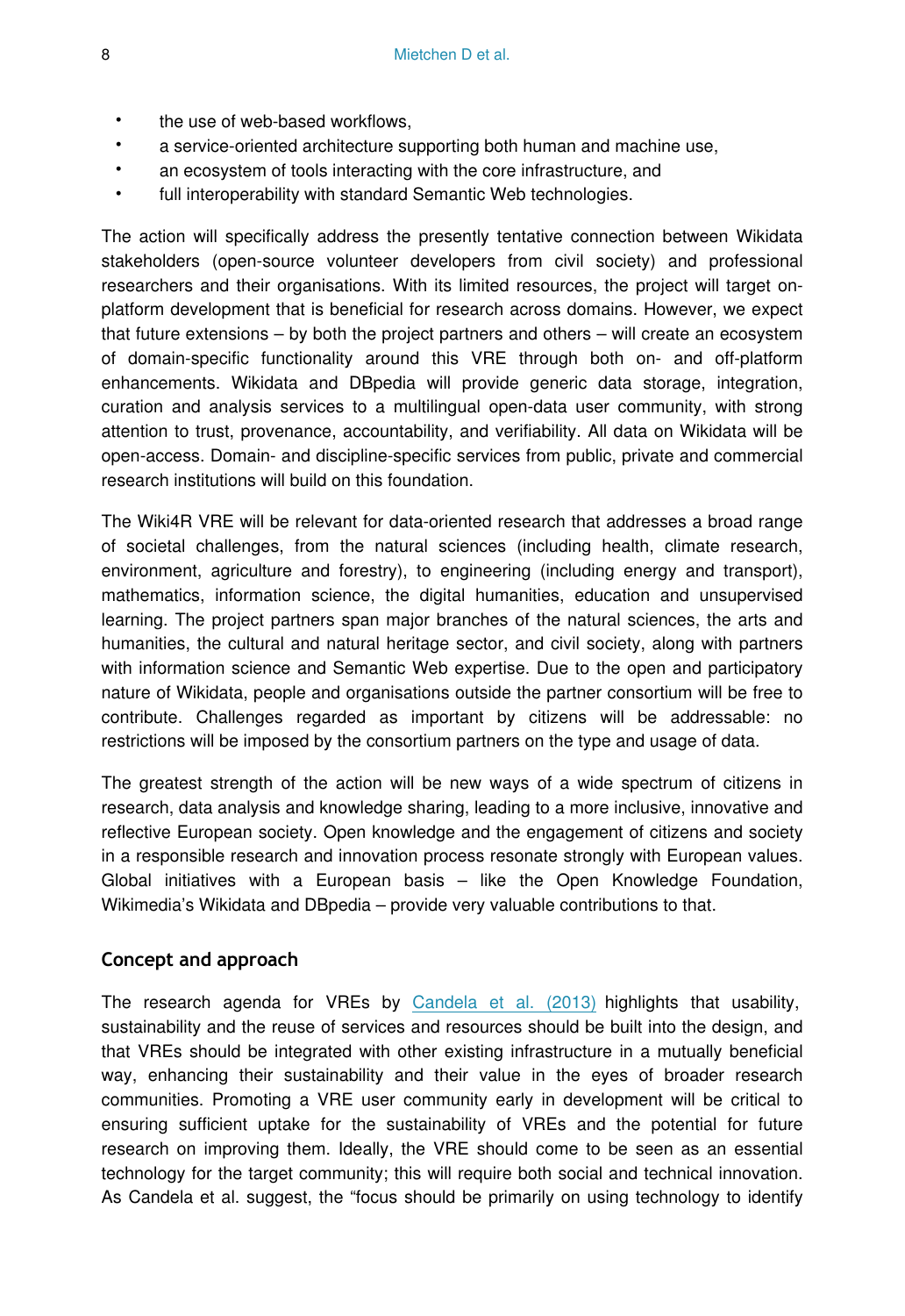and rationalise workflows, procedures, and processes characterising a certain research scenario rather than having technology invading the research scenario and distracting effort from its real needs."

Many existing VREs are designed as secure and closed "remote desktop" systems, in which a selected and managed number of researchers can work, and which provide feature-complete, controlled and customised data access and computing services to the larger world. This approach clearly has its applications; but it typically does not scale well to a large number of researchers with diverse research needs. One reason for this concerns the management of access and collaboration rights. If researchers fall into few well-defined groups with standard tasks (e.g. citizen scientists with homogeneous data collection rights), large numbers can be managed. However, researchers typically have very diverse needs. This can extend to citizen scientists, if they are considered as partners who collaborate in the full research process. The rights management for a VRE with a large number of users – possibly 100,000 – could become prohibitively expensive. Another reason concerns VRE-specific methods of access to external data and services, the sum of which can be expensive to implement and sustain. This limits this type of VREs with respect to the number and diversity of research questions and typically results in disciplinespecific VREs. Finally, while the results from such a VRE may be channelled into openaccess publications, such VREs typically do not easily lend themselves to open science, where the research process itself is shared (Fig. 1).



#### Figure 1.

Outline of envisioned platform where Wikidata content can be used within an institutional firewall.

Our proposal does not attempt to build such a secured, highly customised, disciplinespecific research environment with expensive-to-maintain, purpose-tailored tools. Instead, it focuses on the needs of open science and empowering researchers to work together across disciplines in an open environment. Ultimately, the web itself – especially the Semantic Web combined with web-based computing services – is the full VRE. Specific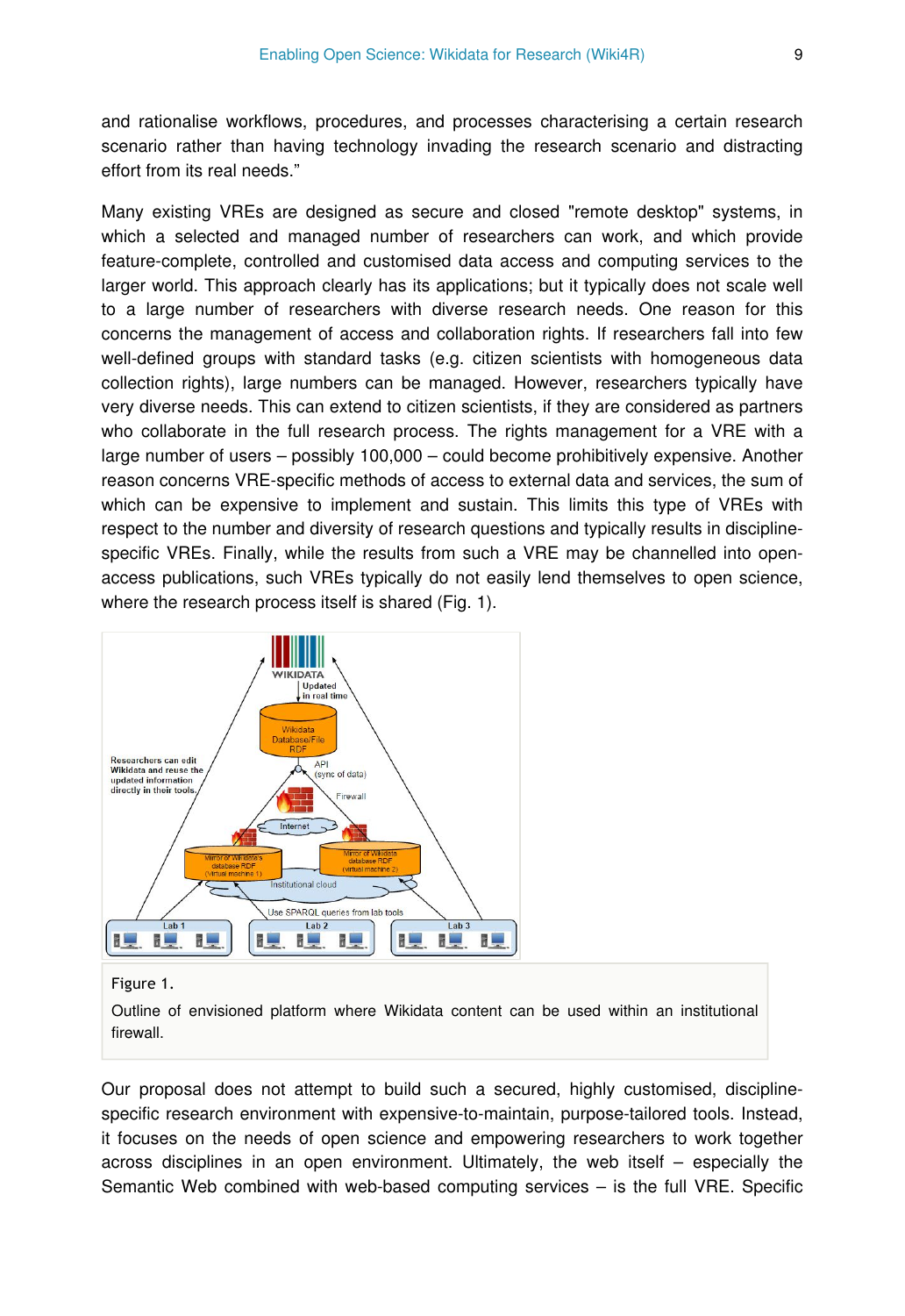components, such as the Wikidata–science connection developed here, are components of this VRE. They provide services to the web, but do not limit the use of the web and its services.

The concept of open science (alternatively called "open research" if disciplines like philosophy, history, are not included in the definition of "science") is central to this proposal. Open science is highly inclusive, inviting collaboration from professional peers as well as other interested parties, including citizen scientists. It is also open with respect to the process, inviting collaboration and providing access to research data as soon as they are created.

Managing openness is not a trivial exercise. It requires both appropriate technical foundations and procedural and social competencies, rules and policies. Openness and collaboration need to be maximised, dissent needs to be possible, consensus needs to be encouraged, all actions need to be owned, and all actors held accountable. Contributions must be not only technically documented, but also suitably acknowledged with provenance-related information that may be available to both humans and machines, yet transparent to the search process for content.

Many of the technologies and policies have already been developed in the context of Wikipedia and Wikidata. However, there is no automatic adoption of these techniques by professional science. We identify social barriers, especially a lack of examples and lack of training, but also technical gaps. The project therefore studies these problems. It works both on enhanced technical solutions and on providing professional researchers with examples, guidelines and best practice documentation as to how their data can be shared openly and integrated with other open data (see "Optimizing openness", **T3.3**).

The Wiki4R VRE, which will be tested in a number of pilot cases, supports web-based, discipline-neutral, standard analysis methods. It empowers researchers to share data widely, to integrate and interlink research data with general, non-discipline-specific data, to cite data and have their own data cited. Finally, it empowers researchers to share the burden of data curation between professional science organisations and citizen data scientists/citizen data curators.

The open-science approach will not work for all possible domains of systematic inquiry (e.g. industrial research aiming at patentable results). If legal, data privacy, commercial, or other considerations prevent openness, it will be necessary to design mechanisms that allow certain data to be stored privately. Aspects of data privacy will be carefully considered where applicable, and the Wikimedia Foundation's [privacy policy](http://wikimediafoundation.org/wiki/Privacy_policy) will be enforced.

However, where open science is possible, it will be highly desirable. By increasing opportunities for collaboration, by increasing transparency and trust, by providing research progress and feedback opportunities as early as possible, and by providing more examples for students to learn from, research and education will become more efficient.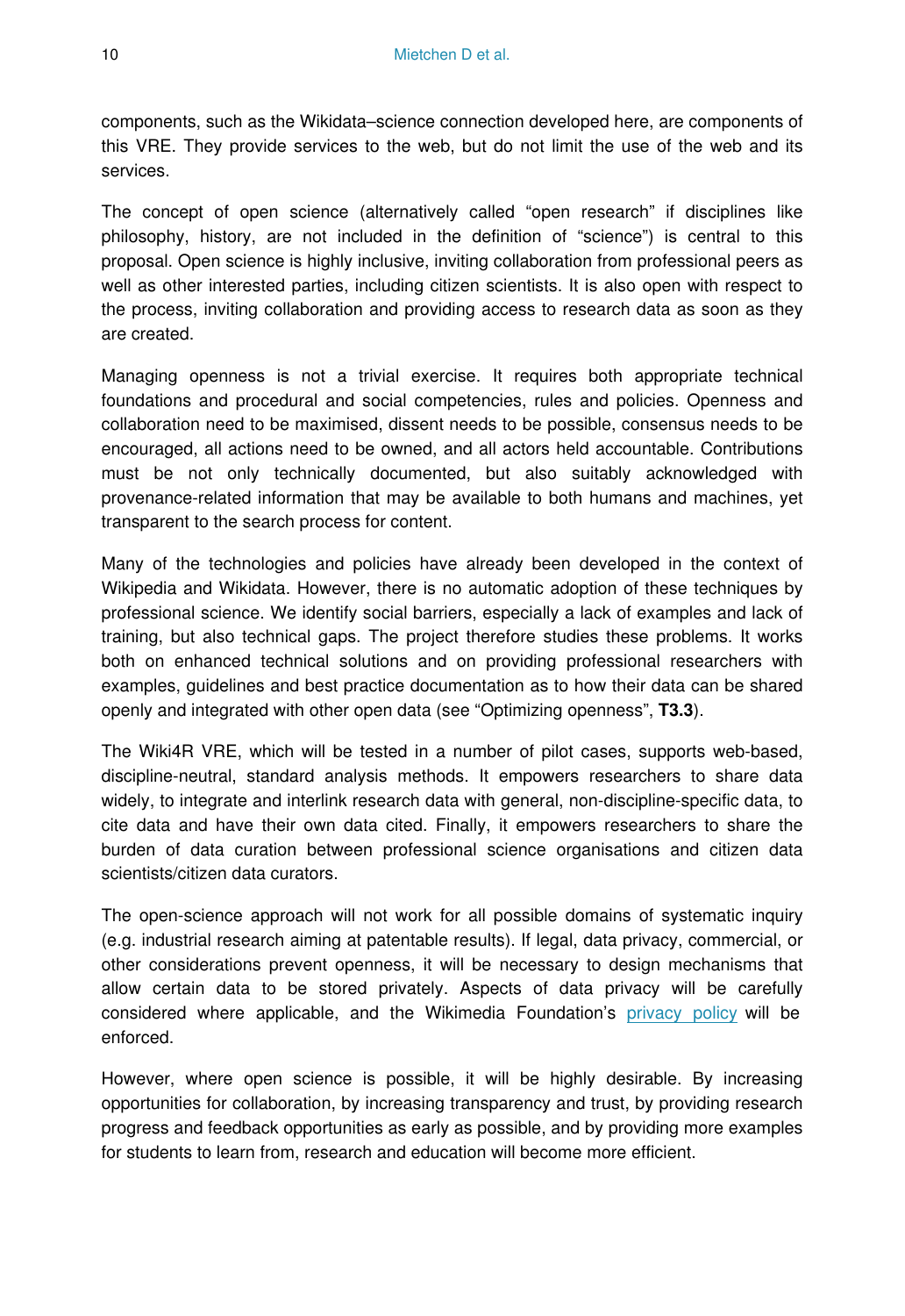Factors that facilitate the uptake of the Wiki4R VRE for open science use are open data, coverage of all domains of knowledge, a powerful API and strong support for multilingualism (in terms of the data, the community, and the user interface). The use of a CC0 license will avoid forced attribution stacking for primary data, while at the same time mechanisms support and encourage proper scholarly citation. The deep integration of Wikidata with Wikipedia and its sister projects provides an excellent basis for recognition, long-term sustainability, and high impact. The consortium expects to have fewer issues with the credibility, sustainability and longevity concerns most EU projects typically fight with. One limitation that the present action will address is a lack of acceptance as a VRE for professional research. A key goal of the actions will be to ensure that the Wiki4R VRE will be readily accepted by many partners outside the consortium. The number of researchers targeted by this action is therefore potentially very high.

An important action is the integration of semantic entities and ontologies between research data and existing Wikidata items and properties to improve interoperability (WP2). The study and alignment of ontologies in this context is based on the realisation that research is dynamic: in the foreseeable future, no single ontology will be able to cover the needs of all diverse research groups. Even within disciplines, ontologies will be constantly evolving. Wikidata therefore supports an agile development of multiple ontologies, including the option that ontologies developed by different researchers may be contradictory. The choice of a single ontology will often be required for analysis purposes. The fundamental system is not built for a priori "truth", but for discourse and research. Thus, instance/subclass assertions will underlie the same requirements for ownership and provenance reference as all other statements.

Sharing the semantics of research data early in the research process has great potential in increasing the efficiency of research. Doing so enables the expression of knowledge by the authoritative researchers, rather than the kind of guesswork that typically has to occur when adding semantic tagging to research publications that are not inherently semantic (but, for example, have been published as PDF). Another problem addressed is the problem that identifiers for concepts or objects may be required for further work long before the formal results are finally published. Even without full open science, much is being reported on conferences and in communications that influences the research of other groups and makes it desirable to semantically refer to new objects and concepts as early as possible. The creation and dissemination of appropriate identifiers should be one of the first steps in an open-science process (Fig. 2).

The proposed social and technical design of the Wiki4R VRE addresses the needs and requirements of a diverse network of project partners and associate partners, who offer use cases for data deposition and reuse as well as provision of value-added services. There are still comparatively few examples of Wikidata use in research contexts, therefore the project will include the development of new projects as well as associated tools and infrastructure that support these and existing use cases. Several partners are specifically interested in the integration of heterogeneous data from multiple sources, for example: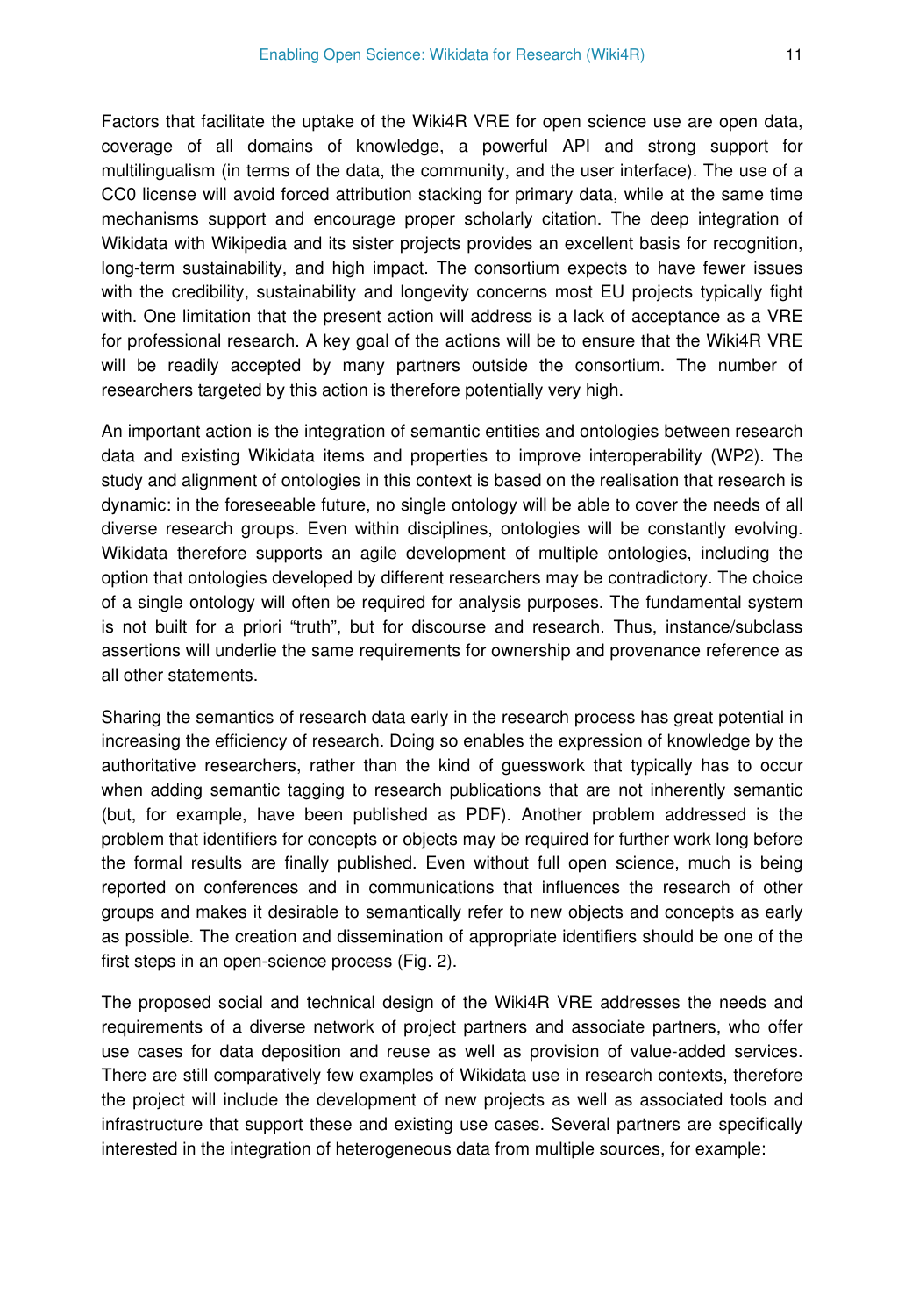

#### Figure 2.

Prototype of the platform at the Center for Data Science of Paris-Saclay, where Wikidata identifiers are already used to link public data an[d public research data.](https://io.datascience-paris-saclay.fr)

- providing bibliographic metadata across scholarly domains for direct linking with research data
- integration of data across chemistry, between chemistry and biology and between chemistry and mineralogy
- integration of metadata about heritage collections
- integration of multilingual data.

The Wiki4R VRE will exist in an ecosystem of tools, services and infrastructures at national and European levels. Several parts of the ecosystem have been developed by project partners, maximising the ease with which the present project can build upon these developments. Examples include [The European Library](http://www.theeuropeanlibrary.org/tel4/) (part of the [Europeana Foundation](http://www.europeana.eu/) , providing access to the catalogues of 48 National and Research Libraries of Europe) and [Open PHACTS \(](http://www.openphacts.org/)providing pharmacological data to aid drug discovery). Further examples are portals for advanced data exploration, [multilingual integration,](http://tools.wmflabs.org/wikidata-todo/cloudy_concept.php?q=42240&lang=en) and [semantic linking of](http://tools.wmflabs.org/reasonator/?&q=42240) [data.](http://tools.wmflabs.org/reasonator/?&q=42240) Examples of transdisciplinary and multilingual data-driven research include analysing relationships between data items, such as the social and intellectual relationships between [ancient philosophers,](http://projetjourdain.org/network/index.html) linkages between scientific facts extracted from the [scholarly](http://magnusmanske.de/wordpress/?p=245) [literature](http://magnusmanske.de/wordpress/?p=245), or the detection of biases across many languages (see also gender bias examples further down). Value-added data mining services such as [ContentMine](http://contentmine.org) have already defined use cases for automated deposition and retrieval of data in the context of a social architecture. They combine use of structured data from Wikidata to find connections between incoming data streams from the scientific literature with community curation. A number of visualisation projects use Wikidata, for example to analyse networks of ancient [philosophers](http://scoms.hypotheses.org/357).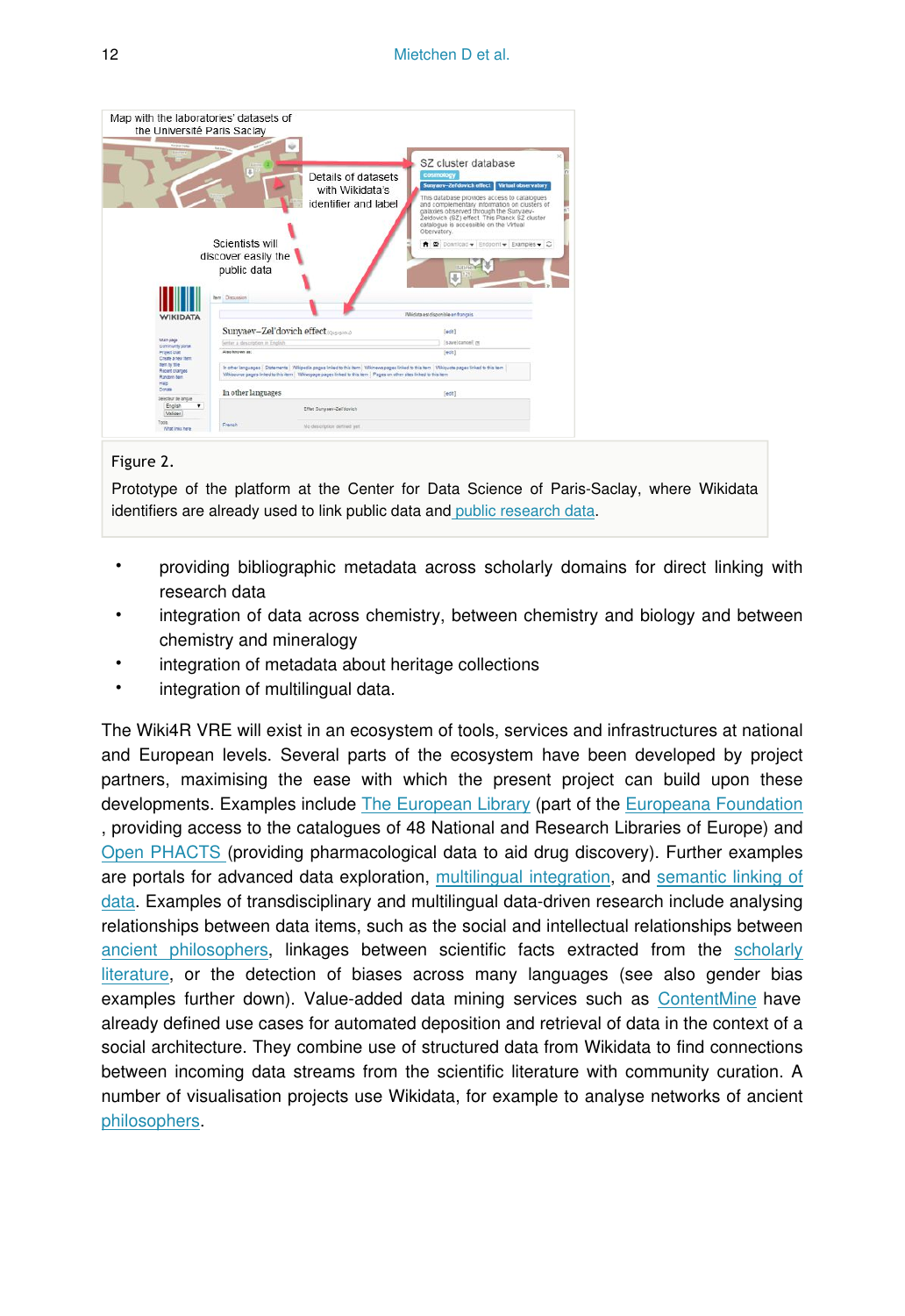The existing Wikidata community includes domain specialists such as the editors of [WikiPr](https://www.wikidata.org/wiki/Wikidata:WikiProject_Chemistry) [oject Chemistry.](https://www.wikidata.org/wiki/Wikidata:WikiProject_Chemistry) In many cases, this means that mapping and external links to relevant resources already exist, of which the project can take advantage.

The following research innovation activities are especially relevant for Wiki4R:

The **Europeana Foundation** and **The European Library** (already mentioned above) are supported as part of the EU's Digital Agenda and expected to be funded as part of the EU's Connected Europe Facility. The [Europeana Foundation](http://www.europeana.eu/) acts as the central aggregator for data about Europe's culture heritage. Europeana has aggregated 32 million records related to digitised objects in Europe's museums, archives and libraries. For this purpose, Europeana has developed a Europeana Licencing Framework to harmonise the rights statements about digitised content and a related metadata model (the Europeana Data Model) for creating interoperable metadata from different domains. These two pillars ensure that the data available from Europeana - which will put onto Wikidata as part of this project - is all marked as CC0 and available as standardised Linked Open Data.

In addition to the central aggregator, various other specific aggregators focus on specific areas of the cultural sector (e.g. museums or archives). In the context of this proposal, The European Library will make its dataset of over 90 million bibliographic records available, i.e. data about [published books.](http://www.theeuropeanlibrary.org/tel4/access) The data is drawn from national and research libraries across Europe - in essence, the European Library dataset acts as the record of publication in Europe. Similar to Europeana, the dataset is available as CC0 and as standardised LOD of national, regional, and local endeavours where complementarities and new challenges are clearly identified and acted upon.

**[RENDER](http://render-project.eu/)** is a finished FP7 project which provided a comprehensive conceptual framework and technological infrastructure for enabling, supporting, managing and exploiting information diversity in Web-based environments. Diversity was viewed as a crucial source of innovation and adaptability, ensuring the availability of alternative approaches towards solving hard problems, and provides new perspectives and insights on known situations. Equally important, embracing diversity in information management is essential for enhancing state-of-the-art technology in this field with novel paradigms, models, and methods and techniques for searching, selecting, ranking, aggregating, clustering and presenting information purposefully to users, thus alleviating critical aspects of information overload. The concepts, methods, techniques and technology developed by RENDER will especially inform the diversity approach for Wiki4R.

**[Gene Wiki](http://dx.doi.org/10.6084/m9.figshare.1242817)** (an Associate partner, via Andrew Su at Scripps) is a highly relevant project for our purpose in that GeneWiki successfully implements the dissemination of professional research information into Wikipedia and increasingly Wikidata. Its focus is on human genes, diseases and drugs, which has some very limited thematic overlap with our activities on metabolites (see also **T3.1**). Methodologically, we envisage a close collaboration, e.g. in terms of sharing in the [development of code](https://bitbucket.org/sulab/wikidatabots) for curating Wikidata items and in collaborating with relevant WikiProjects in the semantic modelling parts **(WP2).** There is also a conceptual overlap in that some of our proposed activities map well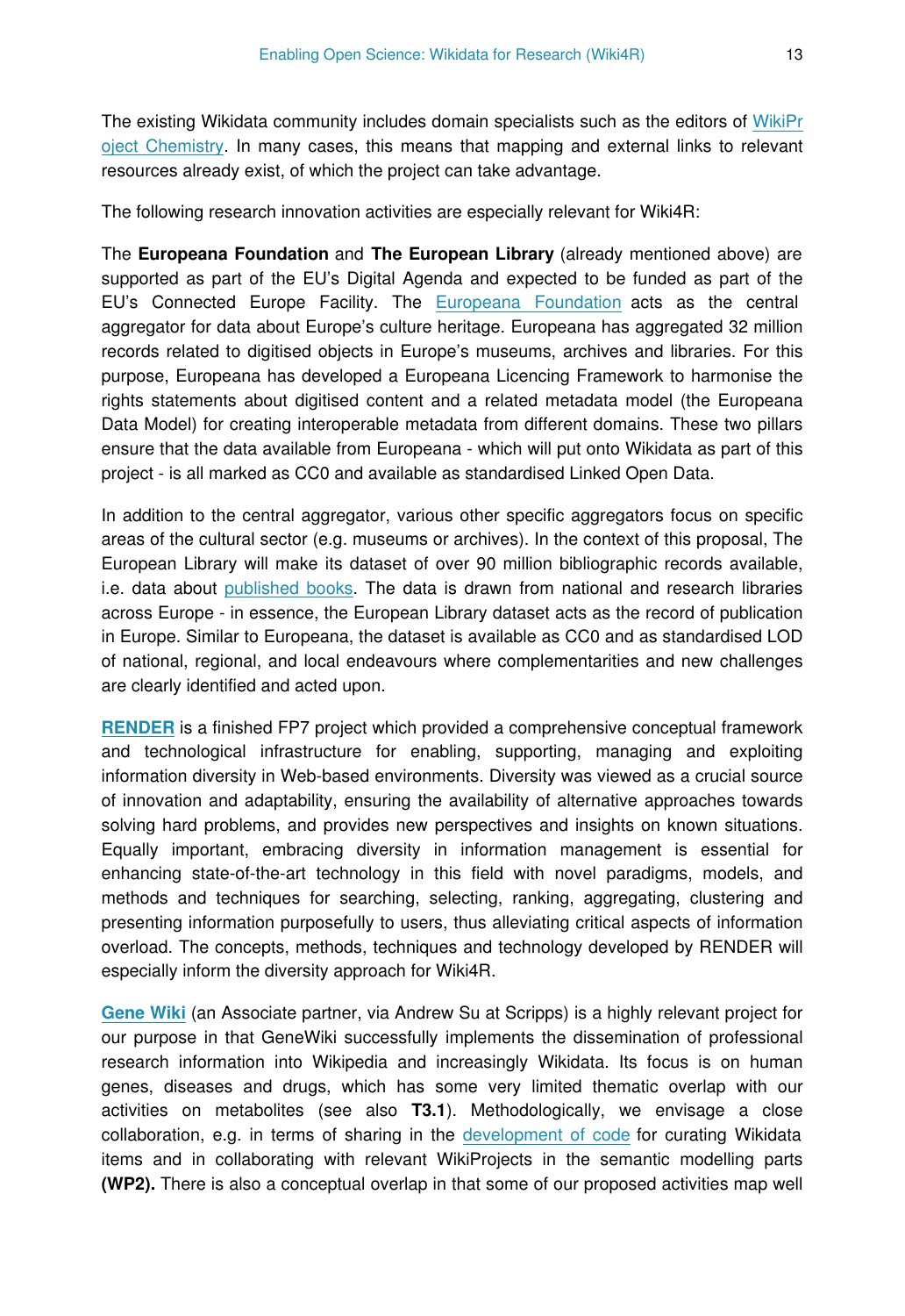onto activities that were contained in the [Gene Wiki proposal](http://dx.doi.org/10.6084/m9.figshare.1242817) but not approved for funding. This includes a training component (our **T5.2-T5.5**) but also the idea of partnering with a journal (cf. **T5.1**). The Gene Wiki project is to run until April 2018, so we envisage organizing a joint session during at least one of the events we are both attending (e.g. during [Wikimania 2016,](https://meta.wikimedia.org/wiki/Wikimania_2016) which is to take place in Italy ). Wiki4R will build on the experiences of GeneWiki.

Wikimedia Deutschland is partner in the **Commons European Training Network (CONCERTO)** proposed by the Autonomous University of Barcelona under the MARIE Skłodowska-CURIE ACTIONS Innovative Training Networks (ITN), Call H2020-MSCA-ITN-2015. This ITN, if funded, will provide a cross-disciplinary approach to research of global, local, digital and non-digital commons and initiate 15 individual research projects, including one on knowledge commons. Synergy effects between CONCERTO and Wiki4R would provide a better understanding of the mechanisms and policies supporting and governing diverse multi-stakeholder knowledge commons such as Wikidata.

The **[Blue Obelisk Movement](http://blueobelisk.org/)** is an informal organization of chemistry promoting and developing tools for Open Data, Open Source, and Open Standards (ODOSOS) in [chemist](http://dx.doi.org/10.1186/1758-2946-3-37) [ry.](http://dx.doi.org/10.1186/1758-2946-3-37) Besides many cheminformatics tools, they also maintain a manually curated, CC0 waived knowledgebase of element and isotope properties which will be used in the Wiki4R pilots.

**Multimedia Objects in Open-Access Publication**, a recent DFG (German Science Foundation) [application](http://dx.doi.org/10.5281/zenodo.12745) by the [German National Library of Science and Technology \(TIB\)](http://www.tib.uni-hannover.de/) will investigate the "harvesting, indexing and provision of multimedial open access objects using the infrastructure of Wikimedia Commons and Wikidata". If funded, this action will provide significant synergies with Wiki4R, which will be leveraged through the Leibniz research network [Science 2.0](http://www.leibniz-science20.de/), in the framework of which TIB collaborates with MfN and WMDE.

Data analysis tools like **[Cytoscape](http://www.cytoscape.org/)** or **[R](http://www.r-project.org/)** and workflow systems like **[Taverna](http://www.taverna.org.uk/)** are frequently used in research, and Wiki4R is interested in integration with these tools. Various consortium partners are involved in projects that expose data platforms in such tools. These projects include **BioVEL/ViBRANT**, **[Wf4Ever](http://www.wf4ever-project.org/)**, and **[eNanoMapper](http://enanomapper.net/)**, all aimed at making data integration and analysis easier.

Other relevant past and present projects are **[OpenUp!](http://open-up.eu/)** (natural history media aggregator into Europeana), **[OpenAIRE](https://www.openaire.eu/)** (EC Open Access Infrastructure for Research in Europe), and **[Zenodo](https://zenodo.org/)** (open access literature repository, used also by OpenAIRE).

Wiki4R will focus on use case scenarios of the VRE that cross disciplinary boundaries in that they:

1. are useful for all disciplines: scholarly publications and associated multimedia, ontology development, metadata about institutions or researchers;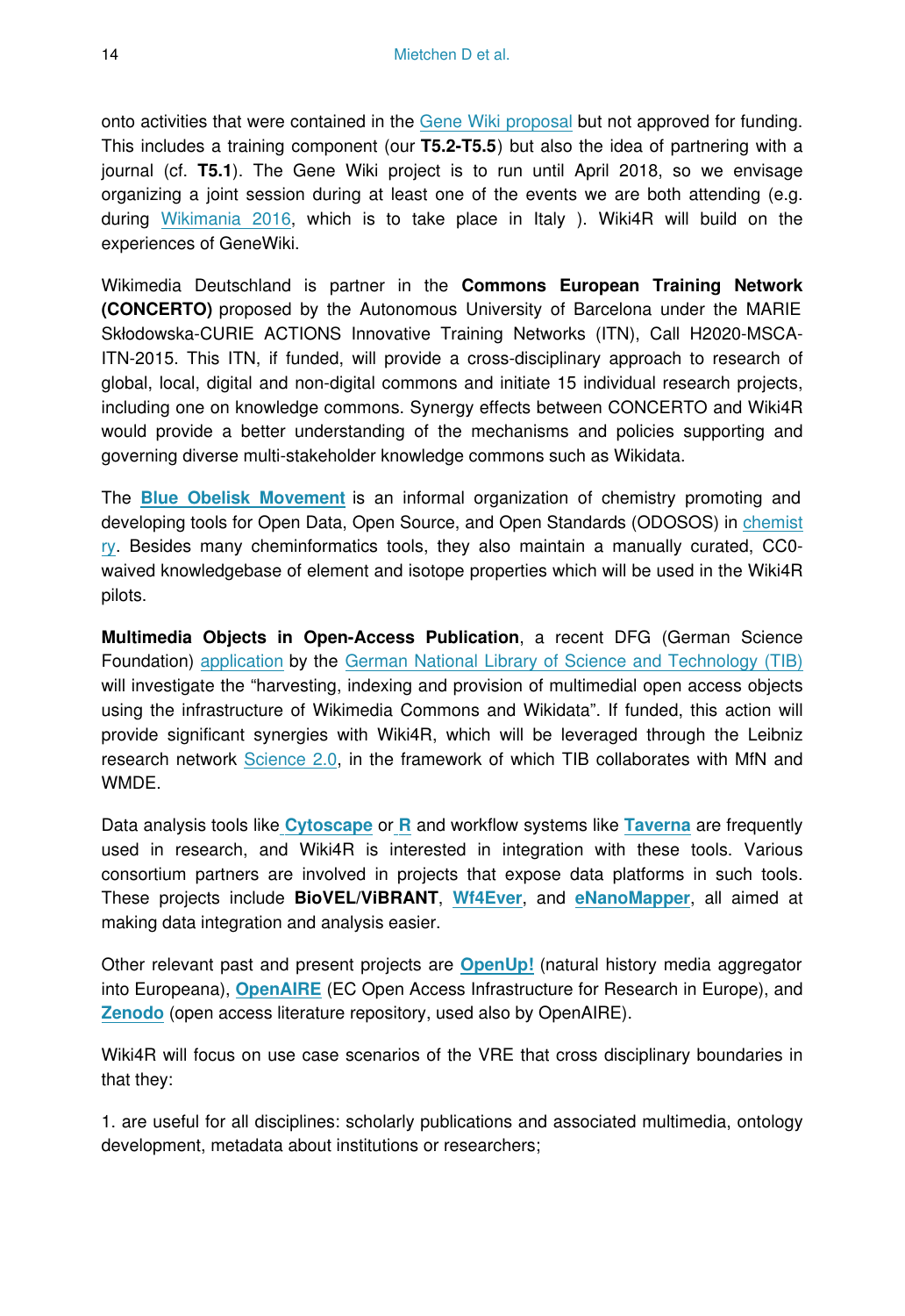2. cover a broad range of disciplines (H2020 Open Research Data Pilot, citizen science, GLAM collections, structured historical information, big data);

3. focus on information from chemistry that is used in a wide range of other disciplines (from agriculture to medicine and pharmacology to palaeontology and mineralogy to the restoration of paintings);

4. focus on information from biological taxonomy that forms the basis for research in an entire field (life sciences);

5. range from monolingual to multilingual;

6. give guidance to software development representative for a diverse set of potential users.

## **Ambition**

The development of a completely universal, transdisciplinary, transnational, and translingual VRE is an unsolved challenge. It involves extremely complex technical, legal, procedural and social issues and is, in fact, a challenge by far exceeding the resources and funding durations typically available. The proposal is highly innovative in addressing this problem by recognizing three key points:

- 1. The Web itself, in the form of globally interconnected data and services, is the VRE of the future.
- 2. The focus must be on establishing globally accepted points of collaboration to iteratively and in an agile development process gather sufficient resources, development and training actions to provide this VRE.
- 3. The open knowledge community has already developed solutions and platforms for many of these issues, solutions which, with limited effort, can be brought to fruition for conventional professional research as well.

Using highly limited resources, the proposal will therefore focus on investigating and developing the functionality of Wikidata for professional scientific research. VREs built on top of existing, widely deployed and utilized platforms are rare, but this approach is essential for sustainability, trust and reaching a large community. The proposal most likely is asking for significantly less resources than many other VRE proposals in this call. In the light of the vision above, it understands itself as a pilot in a global, highly ambitious process of increasing integration, collaboration, and openness.

Professional scientists and researchers as well as citizen scientists (including "Citizen Data Scientist") will be able to use this environment. With the inclusion of Freebase into Wikidata (expected to be accomplished by the Open Knowledge community in 2015), the Wiki4R VRE will be capable of providing a unique service: for the first time, both citizen and professional scientists from any research or language community can integrate their databases into an open global structure. This point of integration can be used to publicly annotate, verify, criticise and improve the quality of available data, to define its limits, to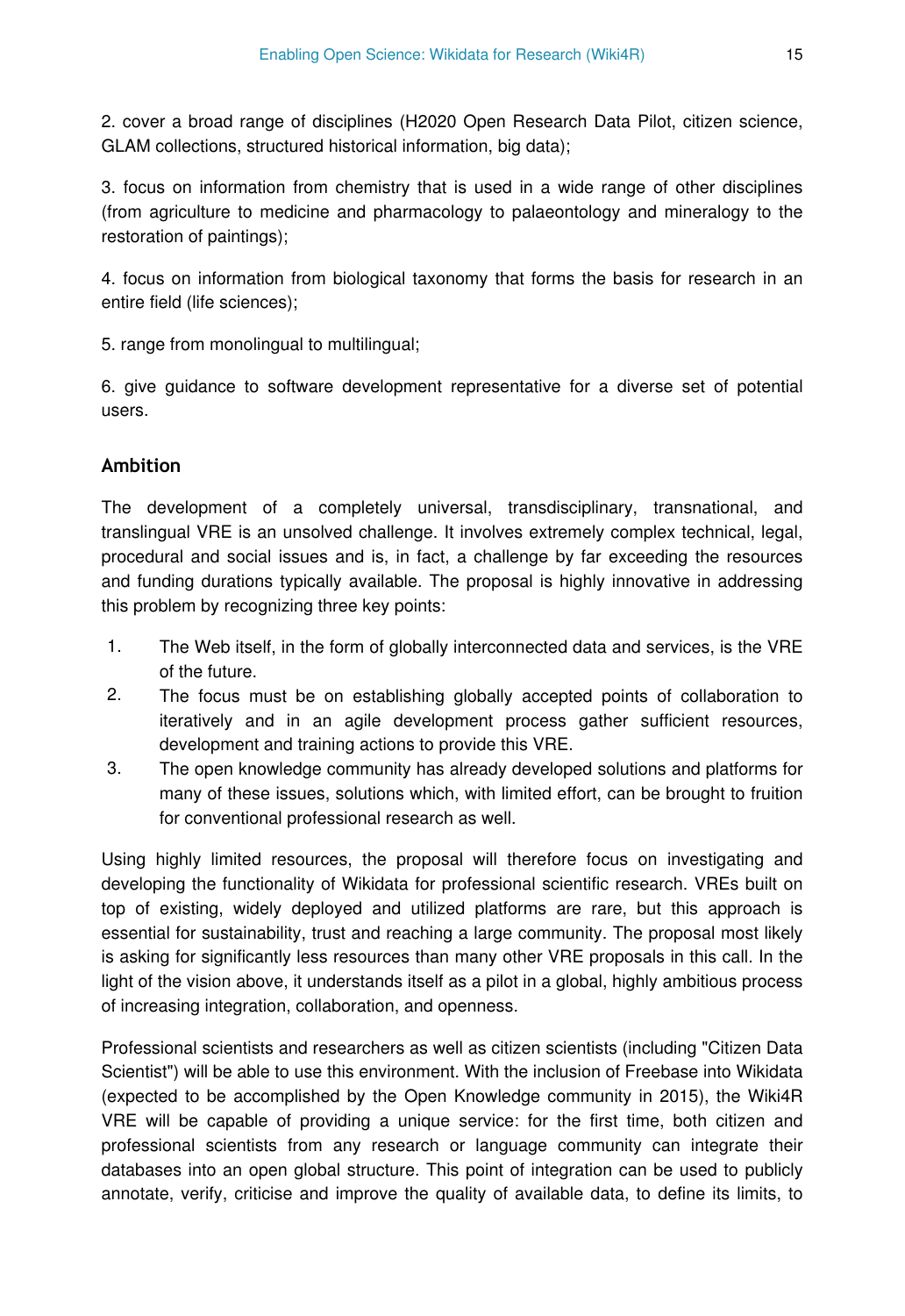contribute to the evolution of domain-specific ontologies, and to make all this available to everyone, without restrictions on use and reuse. One application will be the analysis of intersections of public (governmental) and research data. An example could be the combination of disease epidemiology data (by country, by year) with public sales data of products (e.g. drugs, food) or events (e.g. concerts, movies).

Open Science in itself is an ambitious new undertaking. The proposal is ground-breaking in combining the open collaboration methods developed in citizen-driven open knowledge initiatives with the new Open Science approaches developed in professional research on a common infrastructure.

## **Impact**

## **Expected impacts**

The research community is experiencing a massive growth in data, a trend that is expected to continue. On the one hand, this manifests itself in the form of large data volumes and data streams with high bit rate of relatively homogeneous data. Particle physics are a prime example where these aspects of big data are dominant. These are addressed through various EU funding actions (e.g., EUDAT). On the other hand, however, the trend also manifests itself in the form of "big complexity issues". New research information refers to previous information, often across many different disciplines. Traditional isolated databases containing verbatim information in data fields, queryable through humanoriented search portals or custom APIs, do not fulfil today's data analysis requirements. A first improvement is to disambiguate relations between items through stable, globally unique identifiers. However, this still requires the expert knowledge in which "data silos" related data will be found. The next step in managing the complexity of interrelated scientific, societal, and governmental information is therefore to use identifiers which inform machines how to reach related information. The most general model for this is called the "Semantic Web".

Whereas funding with respect to high data volume and high speed processing issues is ample, it may be that insufficient attention is yet given to issues of high data complexity. With the present proposal we offer a step into this direction, addressing many issues of the future of scientific data analysis in the face of high data complexity. The proposal contributes to:

- Strengthening the European Expertise in Semantic Web issues,
- interlinking research data early on,
- developing Open Science collaboration expertise in general, and especially
- developing capacities in collaboration expertise between citizen data scientists

While the Semantic Web addresses many technical issues, it becomes truly effective only if data are semantically interlinked to provide context (the final star in Berners-Lee's [five](http://www.w3.org/DesignIssues/LinkedData.html) [star concept](http://www.w3.org/DesignIssues/LinkedData.html)). Reaching this state at the necessary scale is a complex problem. An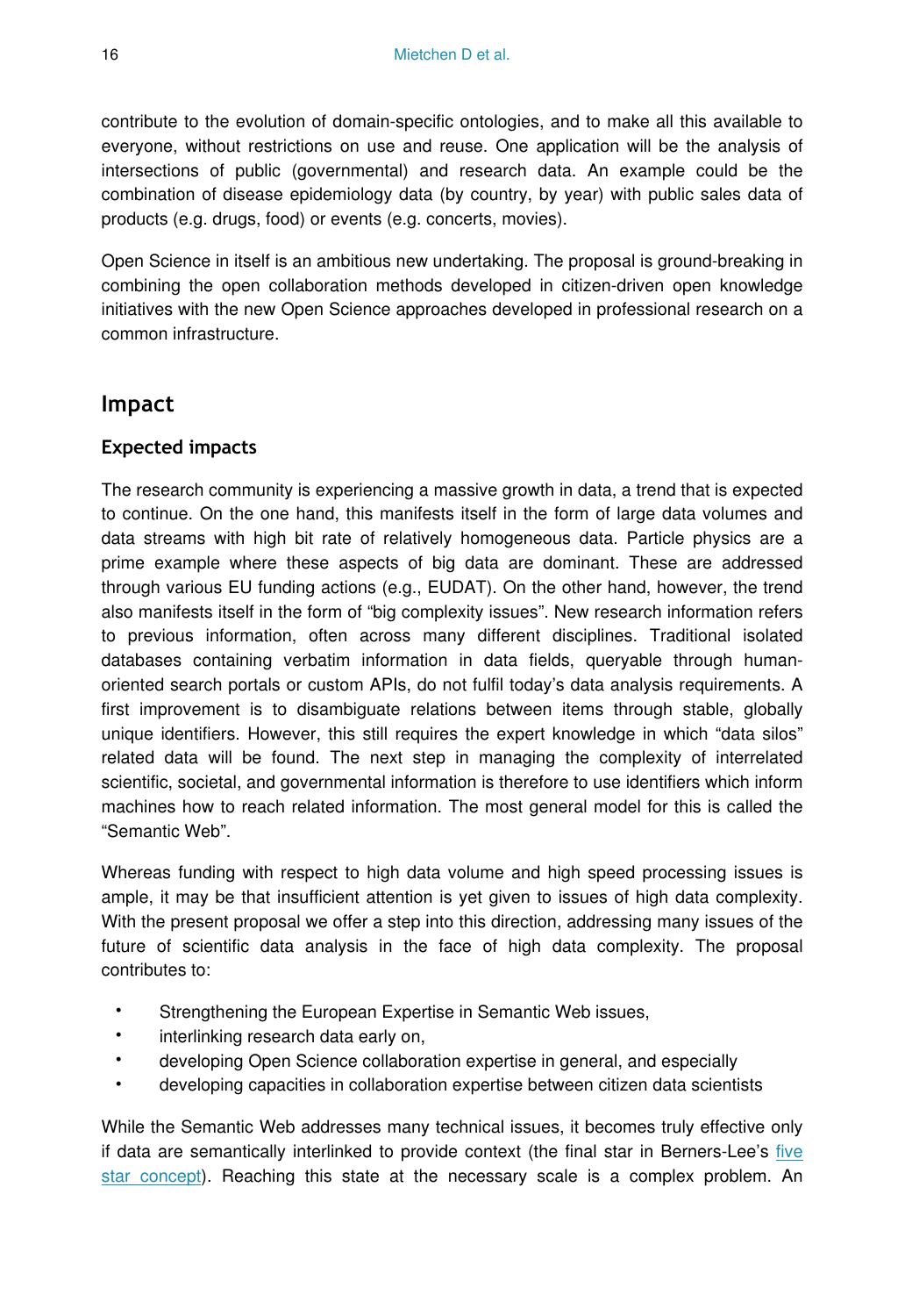important answer is community data curation by an alliance professional scientists from multiple institutions as well as citizen data scientists. To achieve this, database maintainers must relinquish [some control](http://dx.doi.org/10.1371/journal.pbio.0060184) and become competent in smarter collaboration techniques.

Wikimedia projects are a prime example for crowdsourcing and massive collaboration per se, but they also have a track record of involvement in the curation of external scientific databases. Notable examples include the [Gene Wiki project](https://en.wikipedia.org/wiki/Portal:Gene_Wiki) – which curates information about human genes on the English Wikipedia and now increasingly on [Wikidata](http://blog.wikimedia.de/2014/10/22/establishing-wikidata-as-the-central-hub-for-linked-open-life-science-data) – and the [Rfam/Pfam](http://dx.doi.org/10.1093/nar/gkr1195) projects, which collaborate with the English Wikipedia in curating databases [ab](http://dx.doi.org/10.1093/nar/gkr1195) [out RNA and protein families.](http://dx.doi.org/10.1093/nar/gkr1195)

The project addresses collaboration opportunities both between professional organisations and between professional research and citizen science. An example may illustrate use cases for the first scenario:

Natural history museum collections across the world hold hundreds of millions of specimens, which are important for studying the diversity of organisms and their uses. The digitisation of theses specimens is a slow and expensive process (because of sheer numbers, diversity of objects and their preservation, hard to decipher handwritten labels, etc.). Knowing itineraries of collectors, routes and dates of expeditions can improve quality control and greatly simplifies expensive processes like geolocating specimens (essential for habitat modelling, nature conservation and climate change research). Having a transinstitutional repository of collector itineraries rather than each institution curating local data would greatly increase the efficiency of work. Existing systems like [ORCID \(](http://orcid.org/)for contemporary authors only) or [VIAF](http://viaf.org/) do provide much information, but cannot provide enough coverage for the breadth of collectors relevant to museums. The Wiki4R VRE will provide links to ORCID and VIAF, but also support adding new persons as needed in a way, that local work can use the newly created semantic identifiers within seconds.

Highly relevant to the Wikidata argument is that the use case is in fact not limited to natural history collection. Many collectors collecting both natural and cultural history artefacts. Thus, the standard disciplinary approach to institute a shared conventional database across natural history institutions (e.g. in Europe through [CETAF\)](http://www.cetaf.org/) is still not fully satisfying. Going even further, collections are also relevant as a historical record documenting global exploration (and often colonization) of the world and collaboration with historical researchers is highly desirable.

The Wiki4R VRE is ideally positioned for collaborative data curation across scientific disciplines, organisations, countries and languages, since it:

- is already well established and globally available to everyone,
- provides data in a structured format and in multiple languages,
- can be contributed to and corrected collaboratively, through humans and machines,
- can be linked with other ancillary data (e.g. current or historical geographical entities).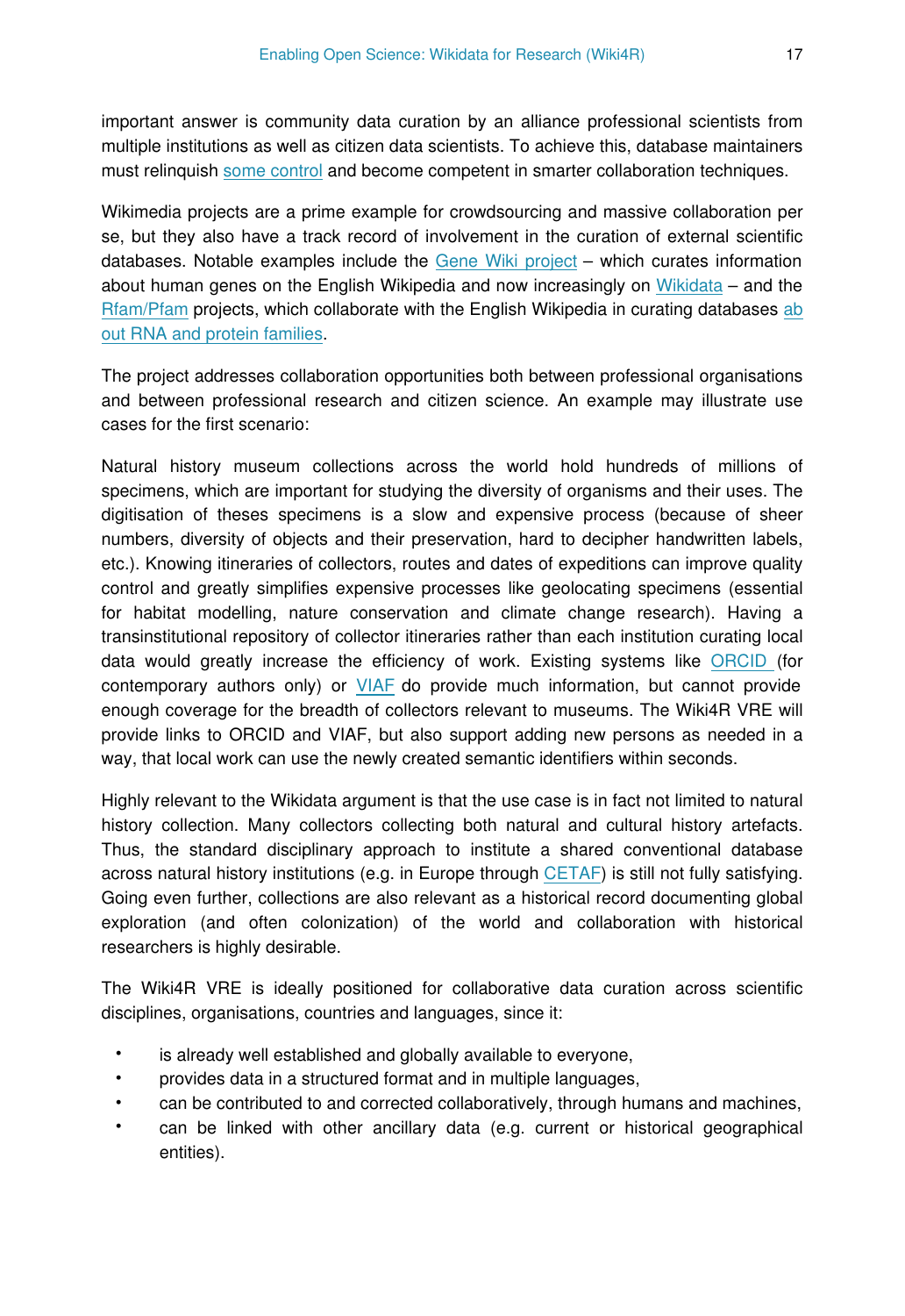In order to realize this transdisciplinary integration potential, groundwork has to be laid by integrating domain-specific research data and scientific knowledge bases with existing Wikidata content. We will support the ontological mapping (WP2), establish tools and workflows for systematic integration (WP3) and analysis methods (WP4), and develop training materials. The effectiveness of the methods developed will be tested. Important pilot use cases are bibliographic metadata about scholarly publications and chemistry data (e.g. small molecules, biochemical pathways, enantiomers). Professional chemical researchers will closely collaborate with Wikidata's [WikiProject Chemistry](https://www.wikidata.org/wiki/Wikidata:WikiProject_Chemistry) – a community of volunteers with a shared interest in curating chemical information on Wikidata – and professional librarians with WikiProject [Source MetaData,](https://www.wikidata.org/wiki/Wikidata:WikiProject_Source_MetaData) a community interested in metadata about references cited on Wikipedia. Similar WikiProjects exist for a steadily growing variety of topics and will be our general points of contact for ensuring interoperability of our cross-domain activities with domain-specific matters. For instance, WikiProject [sum of all paintings](https://www.wikidata.org/wiki/Wikidata:WikiProject_sum_of_all_paintings) collects information about paintings in museum collections around the globe, and lists of these paintings can easily be generated on the basis of Wikidata, e.g. for [Kandinsky](http://tools.wmflabs.org/autolist/autolist1.html?q=claim%5B170%3A61064%5D). Other WikiProjects on Wikidata deal with [music](https://www.wikidata.org/wiki/Wikidata:WikiProject_Music), [economics](https://www.wikidata.org/wiki/Wikidata:WikiProject_Economics), [g](https://www.wikidata.org/wiki/Wikidata:WikiProject_Geology) [eology,](https://www.wikidata.org/wiki/Wikidata:WikiProject_Geology) [medicine,](https://www.wikidata.org/wiki/Wikidata:WikiProject_Medicine) or [tropical cyclones.](https://www.wikidata.org/wiki/Wikidata:WikiProject_Medicine)

The proposed project – in its transdisciplinary character – has also excellent potential for gender research. Existing research examples include the Wikipedia [Gender Inequality](https://github.com/notconfusing/WIGI) [Index](https://github.com/notconfusing/WIGI) research project, studying questions like among all the gendered biographies, which Wikipedias have the highest percentages of articles about a given gender? As the semantic data becomes richer, it will become possible to study the interrelation between gender and cultural biases, or sexuality and ethnicity biases among Wikipedias. In fact, for any recorded property in Wikidata, we will be able to see how they are biased by language.

We aim to demonstrate that the increased uptake of Wikidata as a central part a Wiki4R VRE will accelerate the pace of scientific discovery. Technically, Wiki4R will improve reliable discovery, access and re-use of public data. Not all data will be in Wikidata itself; the vision is that Wikidata becomes a hub with linking concepts and essential information, with additional detail provided as the professional research organisations. Socially, the project will lead to more effective collaboration among professional researchers and between professional and citizen researchers. Open science has great potential to increase the efficiency and creativity of research. Furthermore, true collaboration with citizens, including discussions about research goals, will greatly strengthen discussions about responsible research and innovation. The project is dedicated to building bridges between user communities. With its breadth of scope and true transdisciplinarity, the project will have impact across disciplines and can become a paradigm for structuring open data for open science.

In many ways, Open Science is an equivalent to open borders. The economic success of the removal of taxation, legislation, and other cross-border obstacles to trade in the EU demonstrates how research can gain by mastering the necessary competencies to remove obstacles between research groups, disciplines and nationally organised research organisations. However, this vision urgently needs a foundation in platforms designed for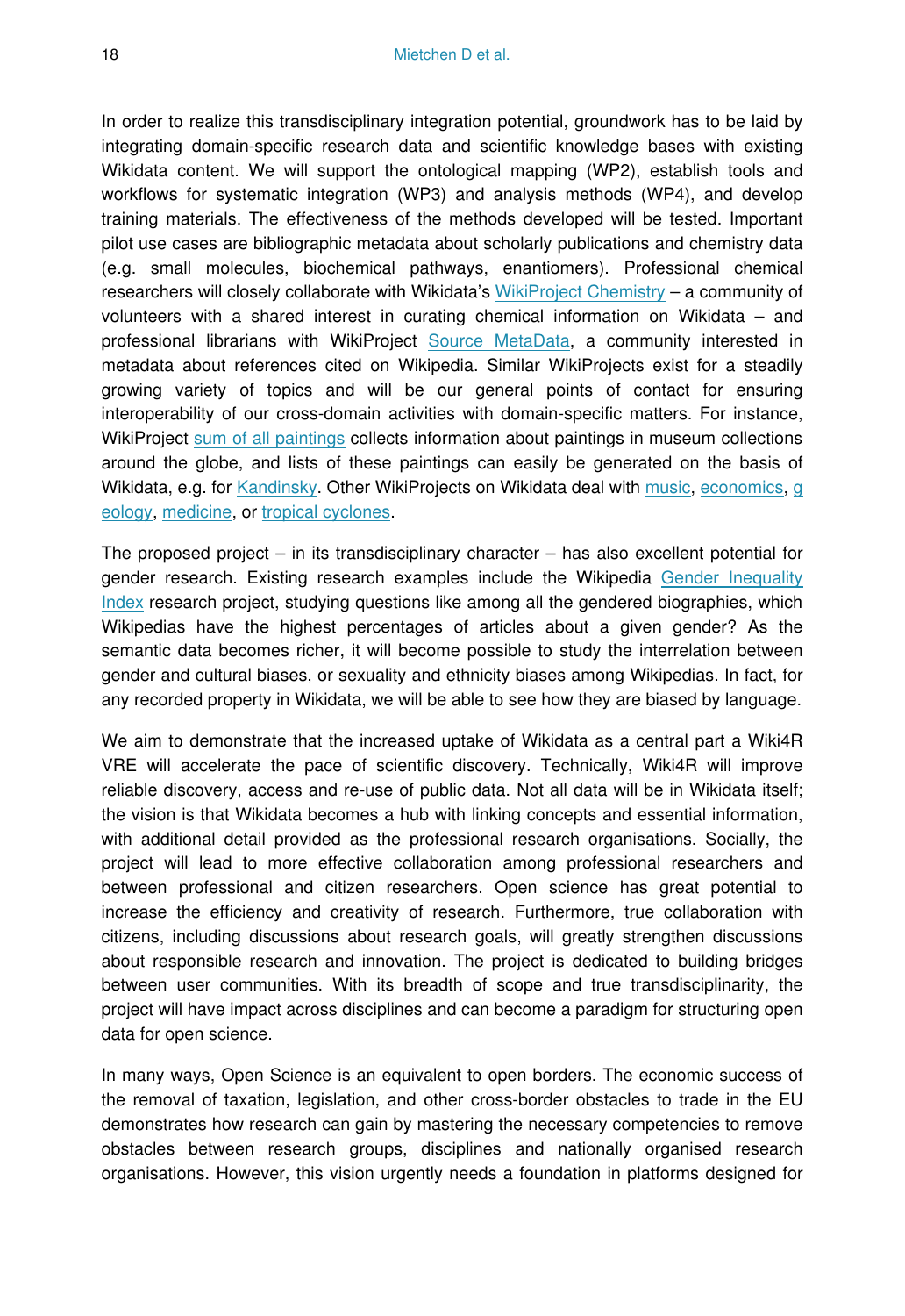openness, transparency and trust. Wikidata is the ideal candidate for achieving this, but critically needs enhancements to better interact with professional research.

#### **Measures to maximise impact**

Some measures to maximise impact have already previously been mentioned. Wikidata is a generic system designed for most types of structured semantic data from all scholarly knowledge domains and is available openly and widely. Of special importance is the focus on enabling re-use.

By default, any project involving Wikimedia communities or a Wikimedia movement organization will require that all project information, contents, data, and results are made available under an open license. Consequently, this project will be entirely based on open source software (Linux, Mediawiki, Wikibase, etc.) and all software developed in the consortium will be under open source licenses, maximizing the coalition that maintains the software beyond the duration of the project. Research data integrated into Wikidata likewise will be re-usable under open licenses. The project will treat data pursuant to the definition of [Linked Open Data,](http://en.wikipedia.org/wiki/Linked_open_data) a standard also adopted by the EU for its [Open Data Portal](http://open-data.europa.eu/en/linked-data) (see also T4.1).

Reports or scientific publications resulting from the project will be published under the 'gold model' of open access, with additional archival in relevant repositories. The default license will be CC BY 4.0.

Of critical importance for the success and impact of the project is that the Wiki4R VRE becomes compatible with and integrated into the data workflows of professional scientific institutions. Interoperability will be tested with W3C unit tests (Task 4.1). Data can be created and updated both by humans and software/machine and are immediately available for further use or new semantic links (Task 4.2).

## **Dissemination and exploitation of results**

The **exploitation plan** for the project is primarily based on the concept of openness. The value is generated as a result of lowering barriers to re-use and integration, similar to how the EU economy profits from lowering other barriers, such as tariffs, border controls, and or non-harmonized legislation. Openness is not altruism, but in many cases makes societal and economic sense.

A good example is open source software. This form of software is not the domain of hobbyist or universities alone. It makes economic sense because it allows major competitors in the IT industry to share the burden of most software development, while focusing their proprietary actions on a number of (non-open) additions.

Similarly, a global, transdomain, multilingual structured knowledge base, providing generic facts as well as research results, with open licensing and a powerful API is an excellent basis for entrepreneurial business developments. For example, [Histropedia](http://www.histropedia.com/) – a startup in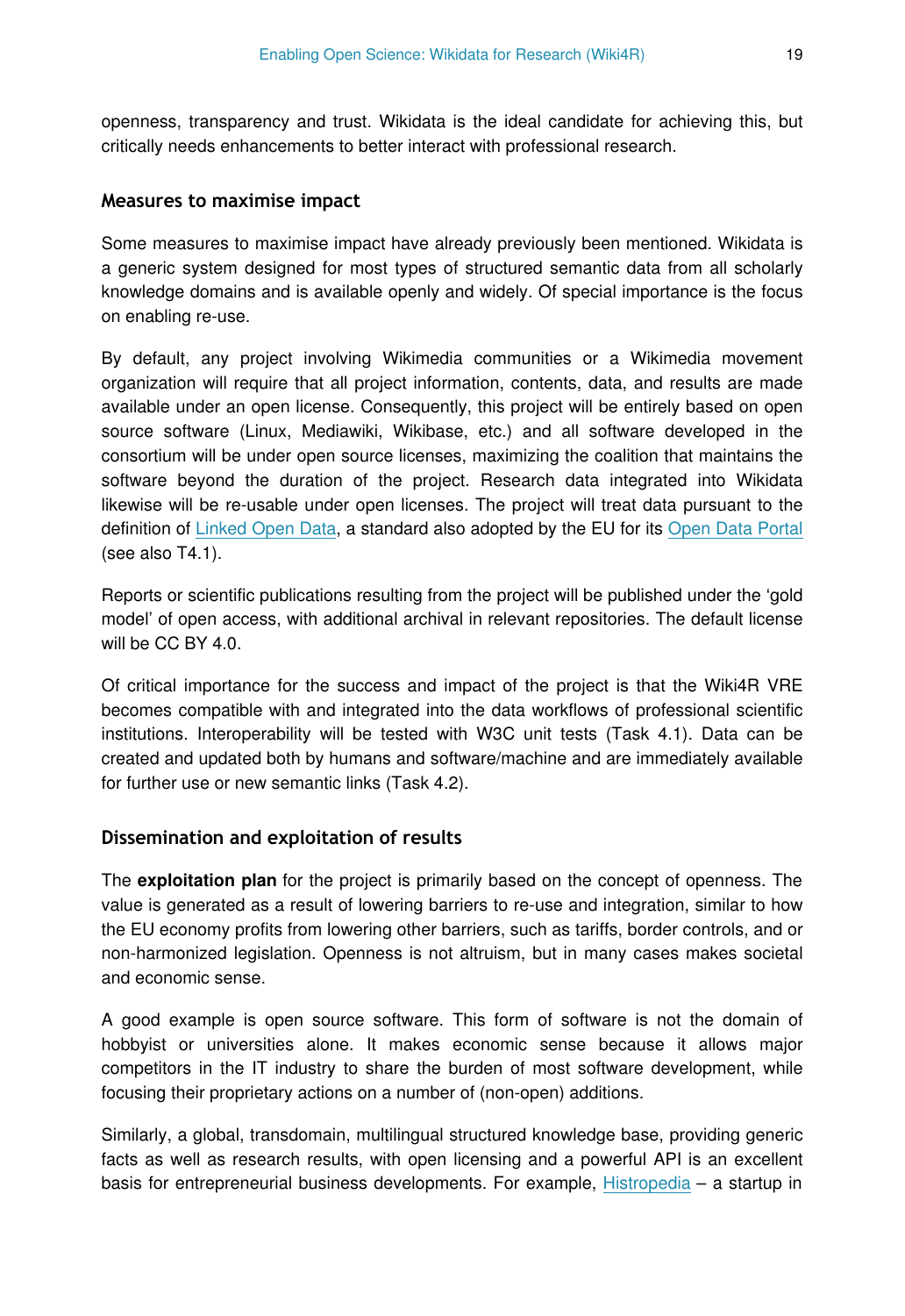the UK and an Associate partner – uses Wikidata statements as the basis for location- and time-aware services that allow users to create or view timelines on topics of their choice. Media from Wikimedia Commons and related Wikipedia articles are automatically added. The system will support combining external data with globally available Wikidata-based data, to create spatio-temporal visualisations for research, education, presentations or as parts of other software applications. Intended user are academic research, education (e.g. a chart of atmospheric CO2 and average temperatures plotted against a timeline of geological events), the tourist industry, and organisations that wish to visualise their own proprietary data sets in combination with publicly available data. Another example is [Music](https://musicbrainz.org/) [Brainz](https://musicbrainz.org/) (a project of the associate partner MetaBrainz) which already closely interconnects its own work with Wikidata and which is used e.g. by the BBC (UK).

Open data can in general be an excellent basis for business. An apt example is the recent decision to dissolve the Google Freebase system in favour of the broader Wikidata integration possibilities, with Google reasoning: "they're growing fast, have an active community, and are better-suited to lead an [open collaborative knowledge base.](https://plus.google.com/109936836907132434202/posts/bu3z2wVqcQc)" We agree with Google's assessment and consider it important to build capacities on exploiting openness such that the European economy may benefit.

Similar benefits from openness can be expected in the area of education, especially the development of Open Educational Resources (OER) and courses. The benefit will not only the availability of data that are directly relevant to the curriculum. The availability of data sets of the scale and complexity present on the Wiki4R VRE will enable courses where real research can be performed based on inquiries generated by the students rather than the teacher.

Thus, the focus of the project is on dissemination, not knowledge protection. Data present in Wikidata can be either used directly or they can be downloaded and imported into mirror deployments. Management is not through access rights, but through accountability. All the data changes are tracked and patrolled by the contributors of Wikidata. Quality control is currently mainly manual, but one of the actions of the present proposal is to develop improved automated quality control systems. Both scientists and citizens can create unit tests to provide timely quality control (Task 4.1). The results can be used to alert community administrators as well as professional research organisations curating their data on Wikidata.

## **Sustainability**

The **sustainability** of the Wiki4R VRE critically depends on the financial sustainability of Wikidata. Wikidata is a project of both the global Wikimedia Foundation and Wikimedia Deutschland (Germany). Since 2012, both organisations have invested significant amounts of their own funds, supported by [third-party funding](https://grantpros2011.wordpress.com/2012/03/30/paul-allen-google-and-gordon-betty-%20moore-foundation-back-1-7-million-wikidata-project/) from, e.g., the Allen Institute for Artificial Intelligence, Google, the Gordon and Betty Moore Foundation, and [Yandex.](http://blog.wikimedia.de/2013/06/05/grosspende-fur-wikidata/) Wikidata has already become a core technology for the functioning of Wikipedia and is thus essential to the Wikimedia movement. It is supported by a number of additional stakeholders from the cultural, information technology and educational arenas who see its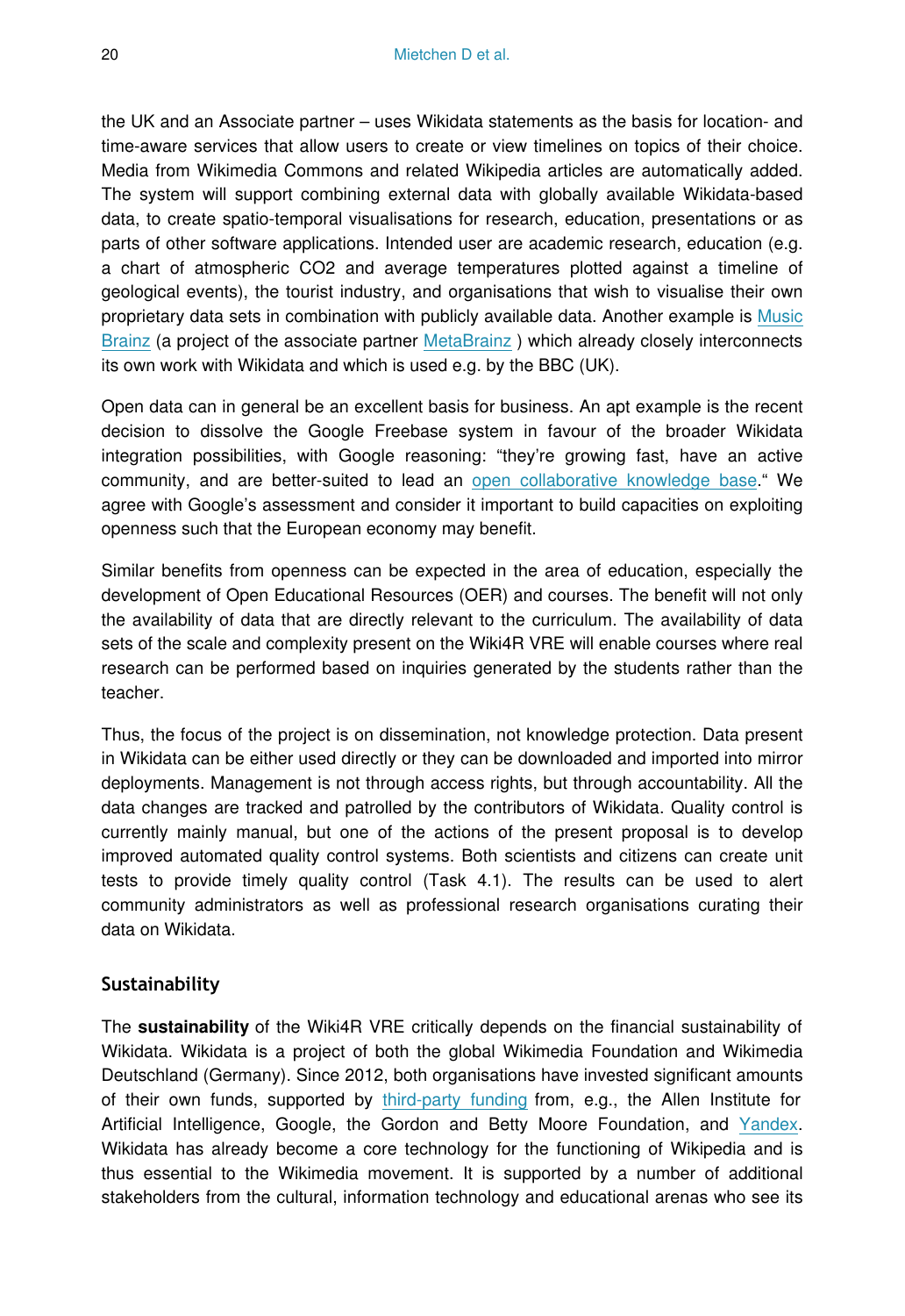potential for making content and knowledge accessible. Wikidata's business plan for financial sustainability includes a diversity of financial and human resources which are currently secured or under development:

- The invaluable human resources provided by the community of Wikidata online volunteer contributors and editors (currently over 14,000 individuals and growing fast)
- Base funding from the budget of the Wikimedia Foundation (which raised USD 37 million in online donations in the 2013-14 fiscal year)
- Base funding from the general operating budget of Wikimedia Deutschland (which raised USD 8 million in online donations)
- Funding through partnerships with corporate donors
- Funding from private foundations (WMDE fund development staff is currently working with a strong focus on fund acquisition from European-based foundations with an interest in free and open knowledge)
- Public educational and cultural institutions and entities of government, interested in partnering with WMDE and its broad community of online volunteers.

A direct monetization of Wikidata is neither intended nor possible, as it conflicts with core principles of the Wikimedia and Open Knowledge movements. It is, however, possible that at some point computationally expensive services may be provided at a charge or under dedicated funding by public or private partners depending on these services. In the framework of the current proposal, we consider a testing of such services to be premature.

## **Communication activities**

As a basis for engaging with the target communities and beyond, all communications will be as open as possible, as is common practice in both Open Science and Wikimedia contexts.

That practice was already applied to the drafting process of this proposal itself, which was completely open from [the initial blog post](http://blog.wikimedia.de/2014/12/05/wikidata-for-research-a-grant-proposal-that-anyone-can-edit/) to the outline on [Wikidata](https://www.wikidata.org/wiki/Wikidata:WikiProject_Wikidata_for_research) and from the actual drafting in public [Google docs](https://drive.google.com/?usp=folder&authuser=0#folders/0ByQvcnWHnwgmSTVlN2xPMXZVNEU) to the archiving of the [final version](https://drive.google.com/?usp=folder&authuser=0#folders/0ByQvcnWHnwgmSTVlN2xPMXZVNEU) under a Creative Commons Attribution license in a dedicated [Zenodo community](https://zenodo.org/collection/user-wiki4r) and a dedicated page on Wikidata for [post-submission updates.](http://https://www.wikidata.org/wiki/Wikidata:WikiProject_Wikidata_for_research/EINFRA-9-2015)

This was complemented by daily communication via a [public mailing list](https://groups.google.com/a/wikimedia.de/forum/#!forum/wd4r), and a [dedicated](https://twitter.com/hashtag/WD4R) [Twitter hashtag](https://twitter.com/hashtag/WD4R) as well as contributions to the [Wikidata mailing list](https://lists.wikimedia.org/pipermail/wikidata-l/2014-December/005058.html) and community newsletters related to [Wikidata](https://www.wikidata.org/wiki/Wikidata:Status_updates/2015_01_03#Events.2FPress.2FBlogs) or [cultural partnerships,](https://outreach.wikimedia.org/wiki/GLAM/Newsletter/December_2014/Contents/Special_story) in addition to public [hangouts](https://plus.google.com/u/0/events/c2ajejk0i09f1h5arq1n7kdn1qs) and the [various communication channels](https://www.wikidata.org/wiki/Wikidata:Community_portal) on Wikidata itself.

One article about the project was viewed well over 6000 times prior to [proposal submission](http://stats.grok.se/en/201501/Wikipedia:Wikipedia_Signpost/2014-12-31/News_and_notes) , and another one offered ["uncritical cheering"](http://gondwanaland.com/mlog/2014/12/21/wd4r4a/) for the project. Judging from such feedback and from the contributions we received from the community during the drafting process, this multi-channel interactive approach is fruitful. We were further encouraged by public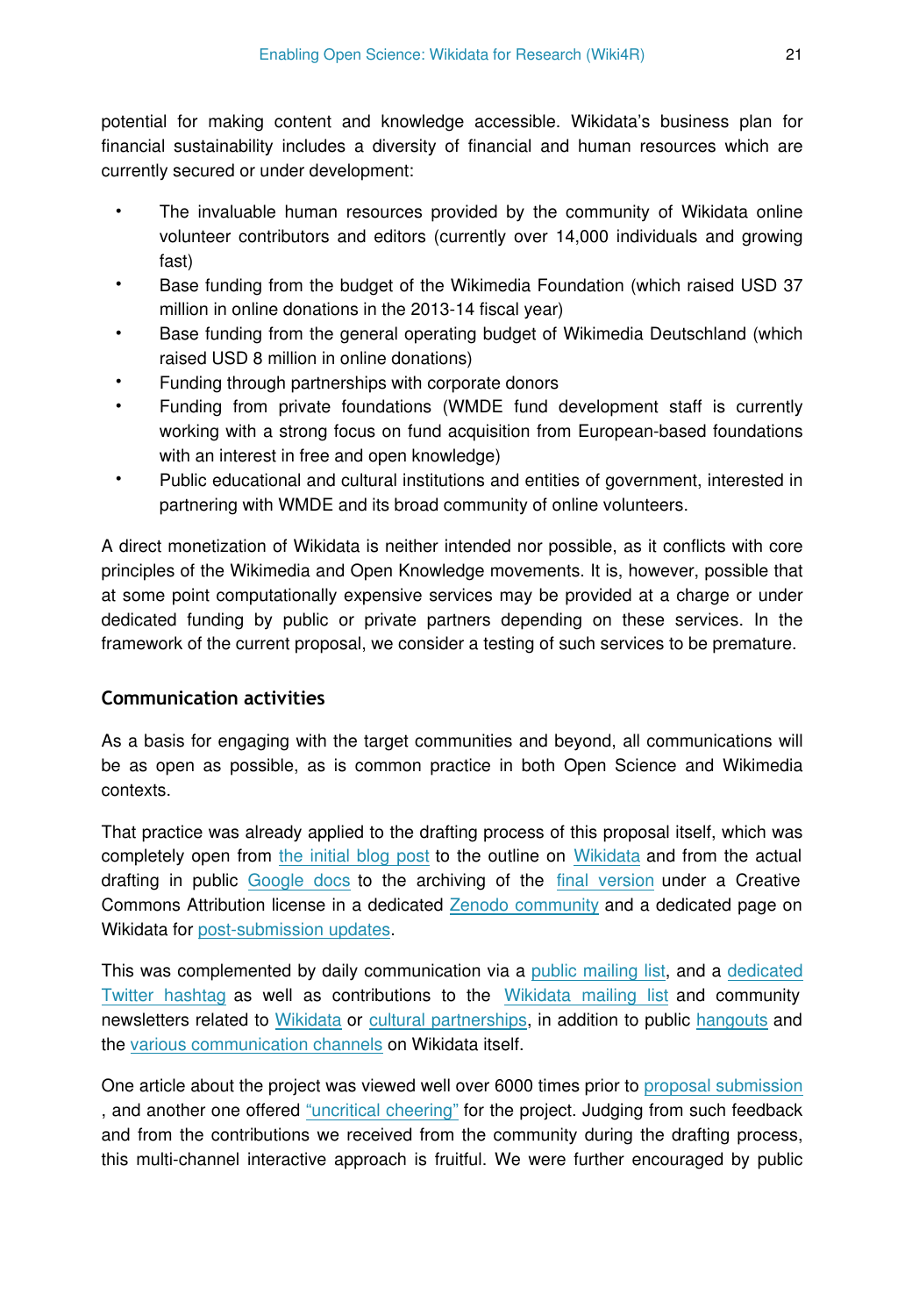attention being directed to the issue of [open grant proposals](http://dx.doi.org/10.1038/517247f) in response to [one of our](http://dx.doi.org/10.1371/journal.pbio.1002027) [publications.](http://dx.doi.org/10.1371/journal.pbio.1002027)

A final underpinning of our communication strategy is the awareness that Wikidata was conceived as a tool to help manage data for Wikipedia. While Wikidata has since grown more of an identity of its own, this aspect is still important, and it provides exposure at scale and in multiple languages.

On that basis, the detailed communication strategy varies depending on the characteristics of the respective communities:

**Individual professional researchers** will be reached through the networks of the project partners, through publications, mailing lists, training events and through conference attendance. We will also address the lack of professional recognition for community curation by exploring ways to couple it to formal publications. For example, the [Gene Wiki](http://dx.doi.org/10.1016/j.gene.2013.08.093) [Reviews c](http://dx.doi.org/10.1016/j.gene.2013.08.093)ouple the publication of review articles on specific genes with contributions to the corresponding articles on the English Wikipedia. This follows in the footsteps of the journals [RNA Biology](http://dx.doi.org/10.4161/rna.6.1.7635) and [PLOS Computational Biology,](http://dx.doi.org/10.1371/journal.pcbi.1002446) which have been coupling Wikipedia pages and review articles in a similar fashion. One of the MfN team members (DM) is involved in the PLOS initiative, and associate partner Pensoft (who is the publisher for several MfN journals) is interested in such an approach. While such initiatives have created a relatively low number of articles so far, they are widely known in the respective communities and can thus serve to raise community awareness of our activities.

**Professional Research organisations:** All project partners are involved in professional networks, which will be leveraged to reach out to professional organizations outside the project. For instance, MfN and WMDE are both members of the Leibniz research network [Science 2.0](http://www.leibniz-science20.de/en/), and UPM acts as the Spanish node of the [DBpedia network.](http://wiki.dbpedia.org/Internationalization/Chapters?v=18mv)

Furthermore, we will leverage the growing network of interactions between the Wikimedia and research communities, which has so far been focused on Wikipedia, Wikimedia Commons and to some extent Wikisource, but is now extending towards Wikidata.

One particularly successful initiative in this framework is that of a [Wikimedian in Residenc](https://outreach.wikimedia.org/wiki/Wikipedian_in_Residence) e, i.e. an active member of the Wikimedia community working inside an organization or institution on enhancing the interaction between the two. Such Wikimedians in Residence have been active in about 100 institutions around the globe over the last 5 years, and they form the nucleus of a very active community at the intersection between Wikimedia and the cultural sector, which increasingly extends into research-related organizations like the Swedish Agricultural University, Cancer Research UK, or ORCID. [The Royal Society of](http://www.rsc.org/) [Chemistry,](http://www.rsc.org/) specifically, is an Associate partner and will assist the project in engaging the chemical community.

These cultural partnerships have also led to technical developments, e.g. several Wikimedia chapters partnered with Europeana to create a toolset that facilitates the upload of images and other media from heritage collections to Wikimedia Commons with [proper](https://commons.wikimedia.org/wiki/Commons:GLAMwiki_Toolset) [metadata.](https://commons.wikimedia.org/wiki/Commons:GLAMwiki_Toolset)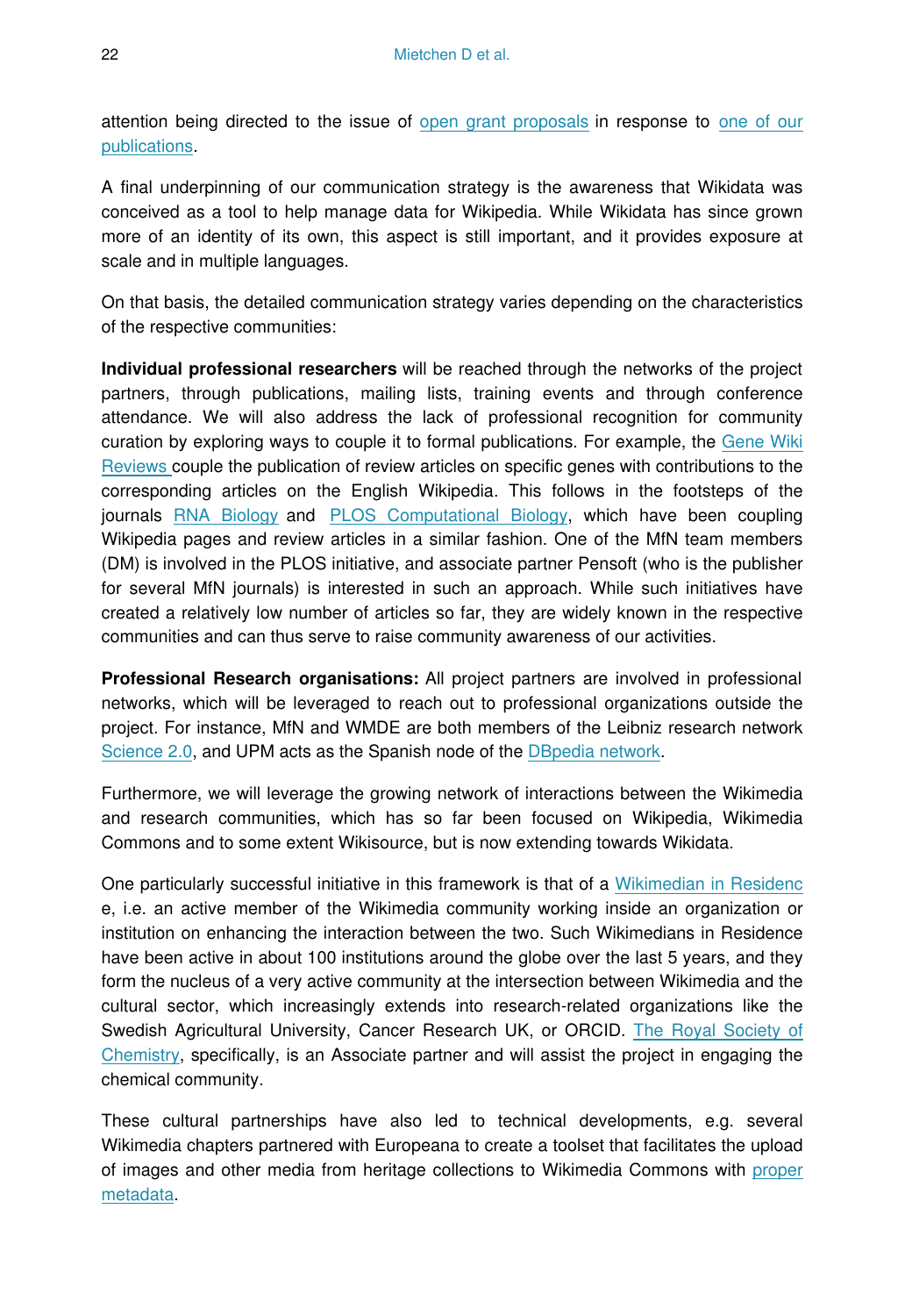**Higher Education:** The consortium has four universities as members (UPM, UM, UOC, UPS), three of which will collaborate to organize a MOOC (T5.4), and all partners are involved in the development of course materials (T5.3). The non-university partners also have strong ties to higher education, e.g. doctoral research being performed at MfN, Europeana materials being used in lectures, and OER conferences organized by WMDE. Furthermore, many users (both contributors and readers) of Wikidata are students or Early-Stage Researchers, and hundreds of courses are organized around the globe each year that have a Wikipedia component and that increasingly involves Wikidata as well.

**Citizen Science projects:** [The European Citizen Science Association,](http://ecsa.biodiv.naturkundemuseum-berlin.de) the secretariat of which is hosted at the Museum für Naturkunde Berlin, has established important communication channels to a large number of citizen science projects in Europe. We will communicate through these channels (web site, newsletters, events and meetings).

The **Wikidata community** primarily communicates through the well-established and widely used [Wikidata community portal](http://www.wikidata.org/wiki/Wikidata:Community_portal). It facilitates introduction of new users and editors to the tools, rules and practices, enables users to submit requests and engage in topical on-wiki discussion. It further provides the platform for Wikiprojects, which are groups of editors working together to improve Wikidata. Wiki4R will utilize the existing channels of this platform to provide updates, resolve integration issues, and introduce new users from the science communities to the world of Wikidata.

**Wikimedia communities in general:** Wikidata is the fastest-growing Wikimedia project globally in terms of the increase in number of volunteer contributors. However, there are other Wikimedia communities – including Wikipedians, Wikimedia organizations, and contributors to cultural heritage projects – whose members have a vested interest in the development of Wikidata. Communication activities for these people and groups will use well-established channels as well, including a variety of Wikimedia blogs, online newspapers, Meta-Wiki pages and Twitter.

**Policy and decision makers:** Outreach and continuous communication to this group will utilize, among other channels, the joint Brussels office of the EU-based Wikimedia Chapters. Also known as the Free Knowledge Advocacy Group EU (FKAGEU), this Alliance of Open Knowledge advocates will be able to directly communicate policy-relevant project results, barriers, insights and relevant project outputs through its strong network of contacts with Members of the European Parliament and other key decision makers. Some of the main policy priorities of the FKAGEU are EU copyright reform, free and open access to public works (which includes scientific articles produced by publicly funded researchers) and freedom of panorama. All of these policy issues are of crucial importance to the goal of increasing the number of items and data sets that are available under open license and linked in Wikidata.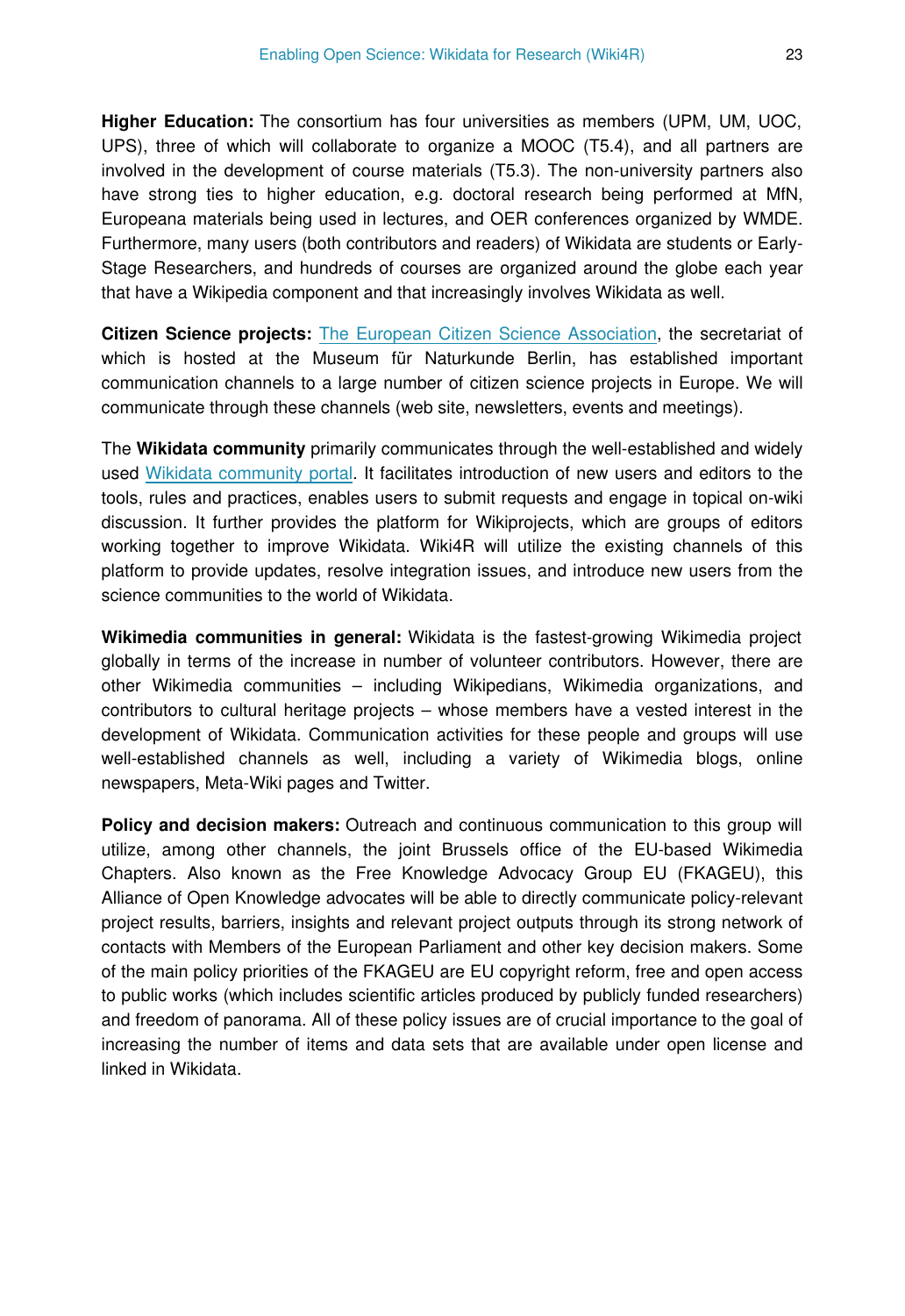# **Implementation**

## **WORK PLAN**

## **Overall structure of the work plan**

The five work packages (WPs) can be briefly characterized as follows:

**WP 1: "Coordination and management"** will provide the administrative support for effective project management and support the organisational structures and governance mechanisms for the efficient coordination of the Wiki4R consortium. It will facilitate communication and exchange of information between consortium partners, WPs, and organisational bodies, including an independent Advisory Board. Main outputs will be the implementation and updating all documents required for the full implementation of the projects, including the management of deliverables and all interim and final financial and scientific reports. Another main output will be a highly transparent and open communication, which provides new avenues for assessing and engaging with the research process and its outcomes.

**WP 2: "Semantic modelling"** will work on community-agreed profiles for the most relevant semantic concepts (core classes and core properties) in a selected number of scientific domains. Profiles include semantic mappings as well as associated policies and best practices that meet the functional requirements of the research use cases addressed in WP3 and WP4. Furthermore, this WP will match these classes and properties to ontologies used by the scholarly community to allow integration of Wikidata into research data, using the common ontology used by both. Main outputs will be property profiles required for the classes of data sets to be integrated in Wiki4R as well as for common classes needed for the research context. Policies and best practices will be documented and semantic mappings provided where each class and property will have at least one relation to external ontologies. Multiple mappings may be provided where required (especially if different use cases have different needs).

**WP 3: "Integrating research resources with Wikidata"** will demonstrate how research data can be integrated with Wikidata in the Wiki4R VRE. For this purpose, it will incorporate a selection of external research resources into the VRE, demonstrating pilot workflows for semantic integration, quality assurance mechanism, and bidirectional information flow. Attention will be given to the mechanisms in which Wiki4R can promote the open licencing of external resources that are yet unavailable for re-use. Main outputs will be workflows, best practices documentation, approaches to measure the quality of data, and foremost working examples that serve as paradigms and motivations for future applications. In addition, resources suitable for the future application of Wiki4R will be identified and the motivation and pitfalls around sharing data experienced in the pilots will be summarized in reports. This WP depends on WP2.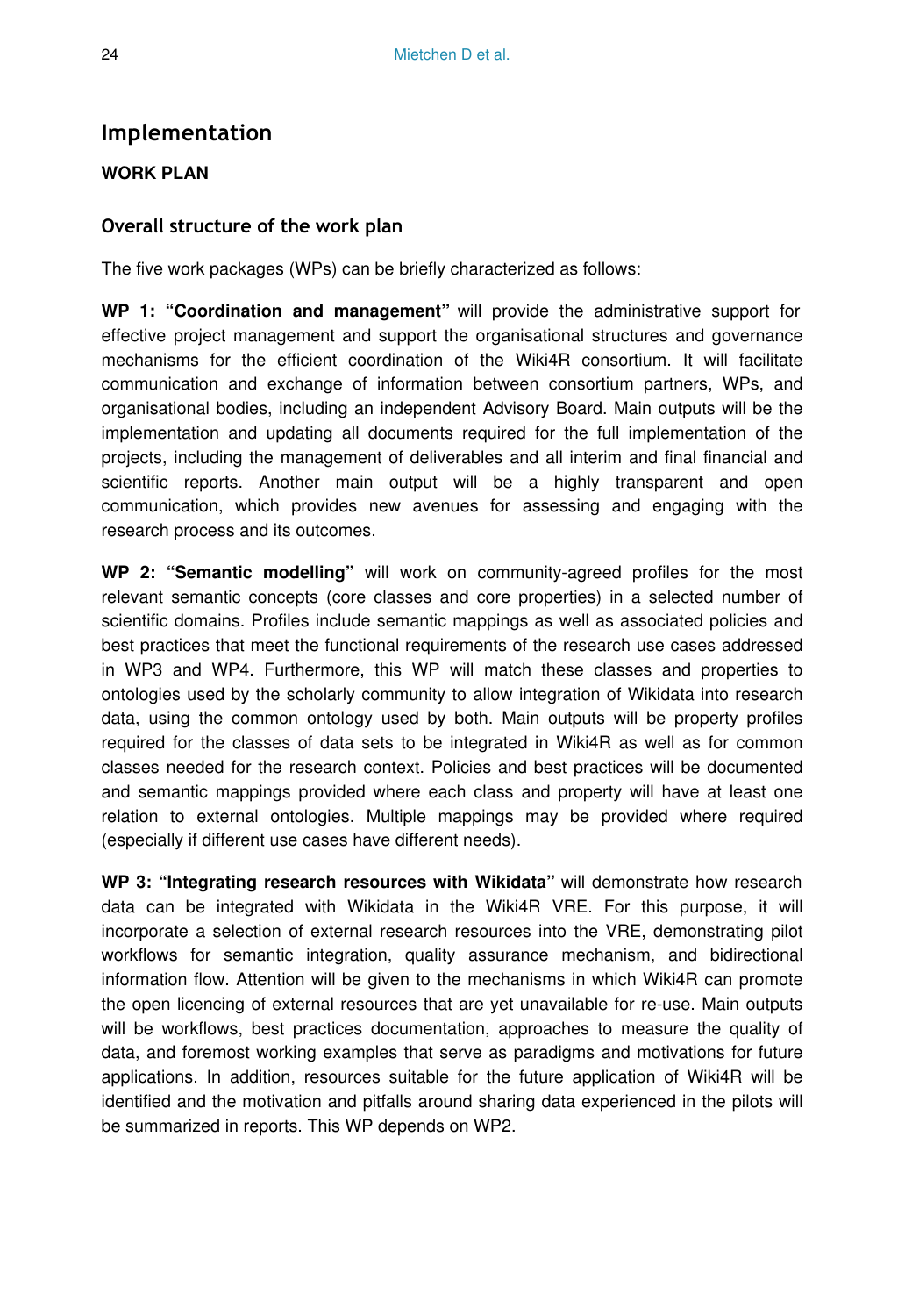**WP 4: "Enabling the use of Wikidata in research contexts"** will integrate Wikidata into the daily workflows of professional scientists to create a full VRE. To address confidentiality issues of ongoing research projects, this WP will develop solutions to dynamically mirror the content of Wikidata and provide controlled information interchange using Semantic Web technologies. Scientists will be able to curate information in Wikidata using workflow-oriented dedicated editing interfaces that will interact with Wikidata via its APIs. The approaches will be tested in the laboratories of one of the project partners, using citizen science projects, and in a collaboration with Europeana. This WP depends on WP3.Main outputs will be a new interaction between Wikidata and a SPARQL endpoint for complex queries, and a ready-to-use virtual machine that allows hosting a Wikibase software instance compatible with Wikidata and Wiki4R in a protected institutional network. Further output will be solutions developed around the use cases to test the approach and reports on the effectiveness of Wikidata use in these use cases.

**WP 5: "Dissemination, stakeholder engagement and training"** will disseminate the outputs generated by the project to communities of stakeholders. It will practice openness through open communication to the extent that this is practical. In combination with the multiple, largely bidirectional communication channels outlined in the communication strategy, this allows to engage diverse communities more profoundly than traditional methods. Main outputs will be communication and engagement activities, including training activities directed at science students, professional researchers as well as members of the Wikidata community. The ultimate output will be capacities in the European Research Area in engaging in Open Science, using Wiki4R as a hub for research.

## **Timing of the different work packages and their components**

The detailed timeline for implementing the Wiki4R work plan, for all Work Packages and individual tasks including the timing of deliverables can be obtained from Fig. 3 (Gantt chart).

|                                                          |                  | Year <sub>1</sub> | Year 2                              | Year <sub>3</sub>                                                                                  |
|----------------------------------------------------------|------------------|-------------------|-------------------------------------|----------------------------------------------------------------------------------------------------|
| Tasks                                                    | <b>PM Effort</b> |                   |                                     | 1 2 3 4 5 6 7 8 9 10 11 12 13 14 15 16 17 18 19 20 21 22 23 24 25 26 27 28 29 30 31 32 33 34 35 36 |
| WP1: Coordination and management                         |                  |                   |                                     |                                                                                                    |
| T 1.1 Intra-consortium management and communication      | 10               | D <sub>1.1</sub>  |                                     |                                                                                                    |
| T 1.2 Reporting and finances                             |                  |                   | D <sub>1.3</sub>                    | D1.4<br>D <sub>1.5</sub>                                                                           |
| <b>WP2: Semantic modelling</b>                           |                  |                   |                                     |                                                                                                    |
| T 2.1 Property profiles for item classes                 | 15               |                   |                                     | D <sub>2.1</sub>                                                                                   |
| T 2.2 Semantic mapping for properties                    | 10               |                   |                                     | D2.2                                                                                               |
| WP3: Integrating research resources with Wikidata        |                  |                   |                                     |                                                                                                    |
| T 3.1 Import into Wikidata                               | 24               |                   | D <sub>3.2</sub>                    | D3.3                                                                                               |
| T 3.2 Quality assurance                                  | 12               |                   | D <sub>3.1</sub>                    |                                                                                                    |
| T 3.3 Optimizing openness                                |                  |                   |                                     | D <sub>3.4</sub>                                                                                   |
| WP4: Enabling the use of Wikidata in research contexts   |                  |                   |                                     |                                                                                                    |
| T4110D for Wikidata                                      |                  |                   | D4 <sub>1</sub><br>D <sub>4.2</sub> |                                                                                                    |
| T 4.2 Editing via the Wikibase API                       |                  |                   |                                     | D4.3                                                                                               |
| T 4.3 Wikidata identifiers in the lab                    |                  |                   |                                     | D <sub>4.5</sub>                                                                                   |
| T 4.4 Citizen science                                    | 21               |                   |                                     | D <sub>4.4</sub>                                                                                   |
| T 4.5 Wikidata for cultural heritage                     | 19               |                   |                                     |                                                                                                    |
| WP5: Dissemination, stakeholder engagement and training  |                  |                   |                                     |                                                                                                    |
| T 5.1 Dissemination, stakeholder engagement and training | 27               |                   |                                     | D5.4                                                                                               |
| T 5.2 Development of tutorials                           |                  |                   |                                     |                                                                                                    |
| T 5.3 Development of course materials                    | 12               |                   | D <sub>5.1</sub>                    |                                                                                                    |
| T 5.4 Development of a MOOC                              |                  |                   |                                     | D <sub>5.2</sub>                                                                                   |
| T 5.5 Organization of training events                    |                  |                   |                                     | D <sub>5</sub> 3                                                                                   |

Figure 3.

Timeline of work packages and their deliverables.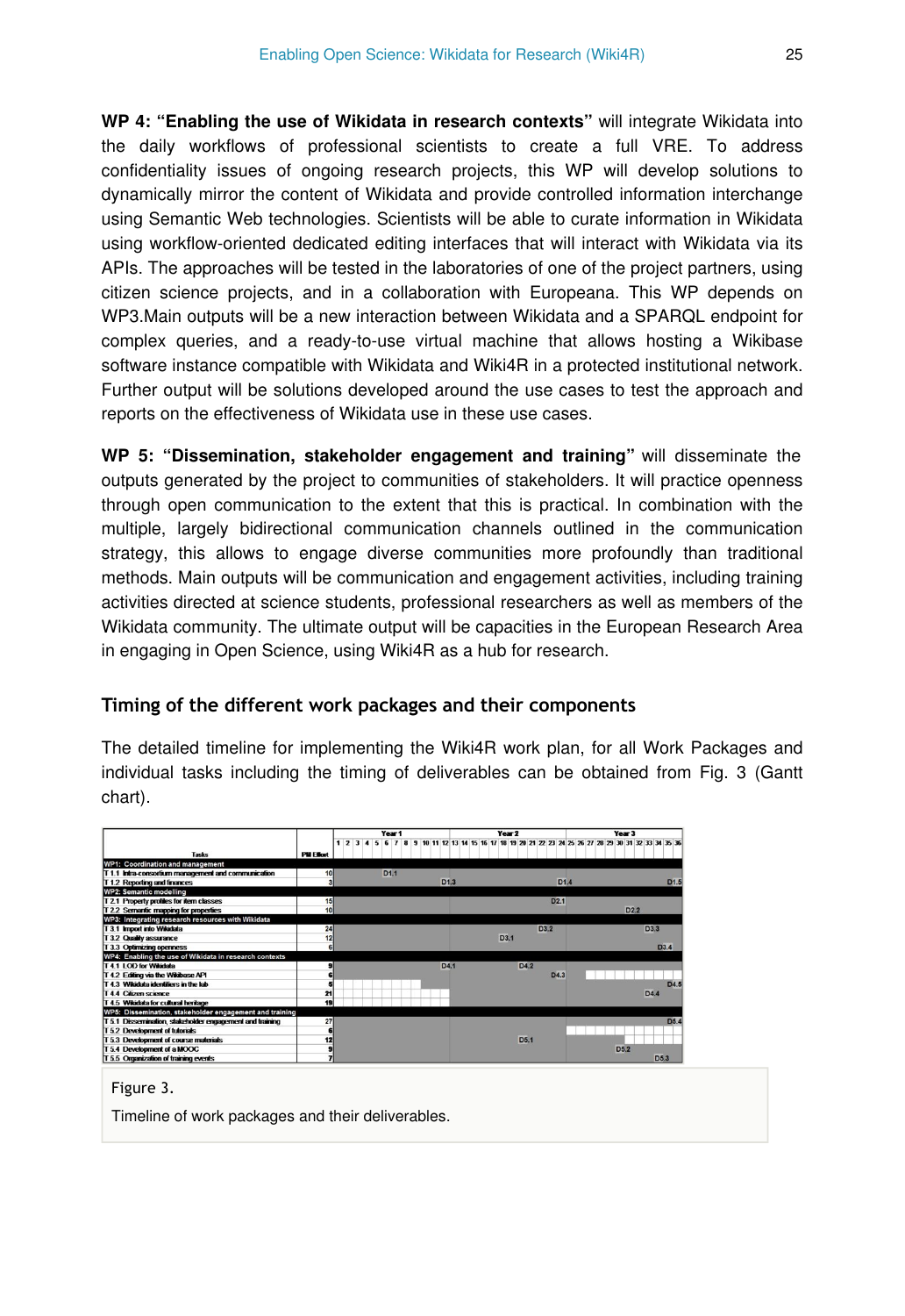## **Detailed work description**

#### **Work package 1 - Coordination and management (Table 2)**

| Table 2.<br>WP1 - Coordination and management            |            |            |    |                                     |            |  |    |  |
|----------------------------------------------------------|------------|------------|----|-------------------------------------|------------|--|----|--|
| Work package number                                      |            |            |    | <b>Start Date or Starting Event</b> |            |  | M1 |  |
| Work package title<br><b>Coordination and management</b> |            |            |    |                                     |            |  |    |  |
| <b>Participant number</b>                                |            | 2          | 3  | 4                                   | 5          |  |    |  |
| Short name of participant                                | <b>MfN</b> | <b>UPM</b> | UM | <b>WMDF</b>                         | <b>UOC</b> |  |    |  |
| Person/months per participant:                           | 9          |            |    |                                     |            |  |    |  |

#### **Objectives**

The objectives of this work package are to oversee administration, operational management, and overall implementation of the project, including internal effective communication and collaboration between the coordinator, individual consortium members, and the European Commission (**T1.1**), to organize and administer consortium networking and governance, including supporting relevant bodies and meetings, including Advisory Board (AB), ensuring efficient and effective management and decision-making procedures (T1.1) and to implement sound financial management as well as controlling systems and quality assurance of deliverables and periodic and final Reports (**T1.2**).

#### **Description of work**

## **Task 1.1 Intra-consortium management and communication** (**Lead MfN**; all partners; Month 1-36)

The core part of this task will be the organization and coordination of the consortium bodies and their meetings, particularly meetings of the Steering Committee (monthly remotely), and the General Assembly (once a year in person), as well to ensure for efficient and regular communication between the coordination, the consortium bodies, and all partners. In person meetings will be aligned with independent community meetings (such as the "Wikimania", the yearly meeting of the Wikipedia/Wikimedia/Wikidata community). This task will further establish a high level scientific Advisory Board. The Advisory Board will help to monitor progress, and provide independent guidance and advice to the coordinator, Steering Committee and the entire consortium. Advisory Board members will be supported in their function by the project logistically and with limited secretarial functions. The coordination office will also provide for direct links between the Advisory Board and all consortium bodies, groups and partners as needed. Daily communication will primarily happen via electronic means, including email, Skype and the #wikidata channel on the irc.freenode.net network.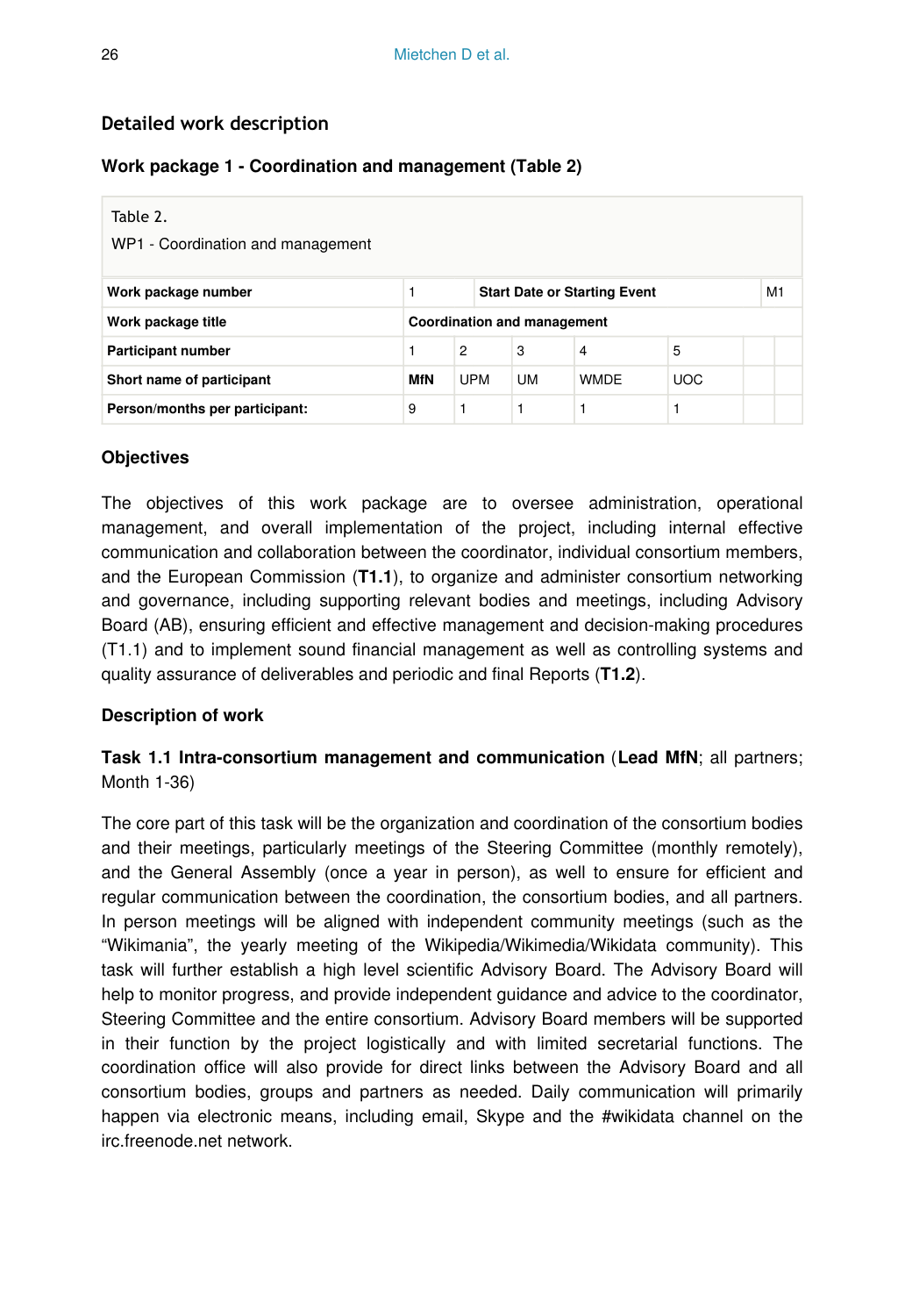#### **Task 1.2 Reporting and finances** (**Lead MfN**; all partners; Month 1-36)

This task includes the preparation and coordination of the periodic scientific and financial project reports as requested by the EC, and of the Data Management Plan according to the H2020 Open Data Pilot. Further activities include the coordination of common administrative tasks, such as elaborating and providing templates for detailed planning and reporting of the tasks in each WP; providing formats for compiling and editing progress reports; monitoring progress through reaching milestones and deliverables; quality control and submission of products and deliverables. Financial monitoring will ensure a transparent financial distribution of the EC grant, including setting and monitoring payment schedules, and terms of reimbursement. We will also prepare financial controlling reports for the overall monitoring of the project.

#### **Deliverables**

- D1.1 Data management plan (Month 06)
- D1.2 Periodic report M12 (Month 12)
- D1.3 Periodic report M24 (Month 24)
- D1.4 Periodic and final report M36 (Month 36)

#### **Work package 2 - Semantic modelling (Table 3)**

| Table 3.<br>WP2 - Semantic modelling |                                                |                |  |           |                |            |                |            |
|--------------------------------------|------------------------------------------------|----------------|--|-----------|----------------|------------|----------------|------------|
| Work package number                  | M1<br>2<br><b>Start Date or Starting Event</b> |                |  |           |                |            |                |            |
| Work package title                   | Semantic modelling                             |                |  |           |                |            |                |            |
| <b>Participant number</b>            |                                                | $\overline{2}$ |  | 3         | $\overline{4}$ | 5          | 6              | 7          |
| Short name of participant            | MfN                                            | <b>UPM</b>     |  | <b>UM</b> | <b>WMDE</b>    | <b>UOC</b> | EF             | <b>UPS</b> |
| Person/months per participant:       | 3                                              | 6              |  | 6         | 6              |            | $\overline{c}$ | 1          |

#### **Objectives**

The goal of this WP is to assist the Wikidata community in establishing and setting up a framework of classes and properties (by using the W3C Web Ontology Language, OWL ) to enable the support of the selected interdisciplinary VRE research fields (**T2.1**). Specifically, it develops profiles of classes and properties for concepts the project first focuses on, such, isotopes and their properties, like decay, research papers and properties, like its DOI, title, authors list (using the ORCID), and metabolites and other small molecules and properties like their chemical structure, boiling and melting point, and external database identifiers. The second task (**T2.2**) will focuses on the required mappings between Wikidata elements (i.e. classes and properties) and elements in external ontologies. Where needed, recommendations will be made to refine or add new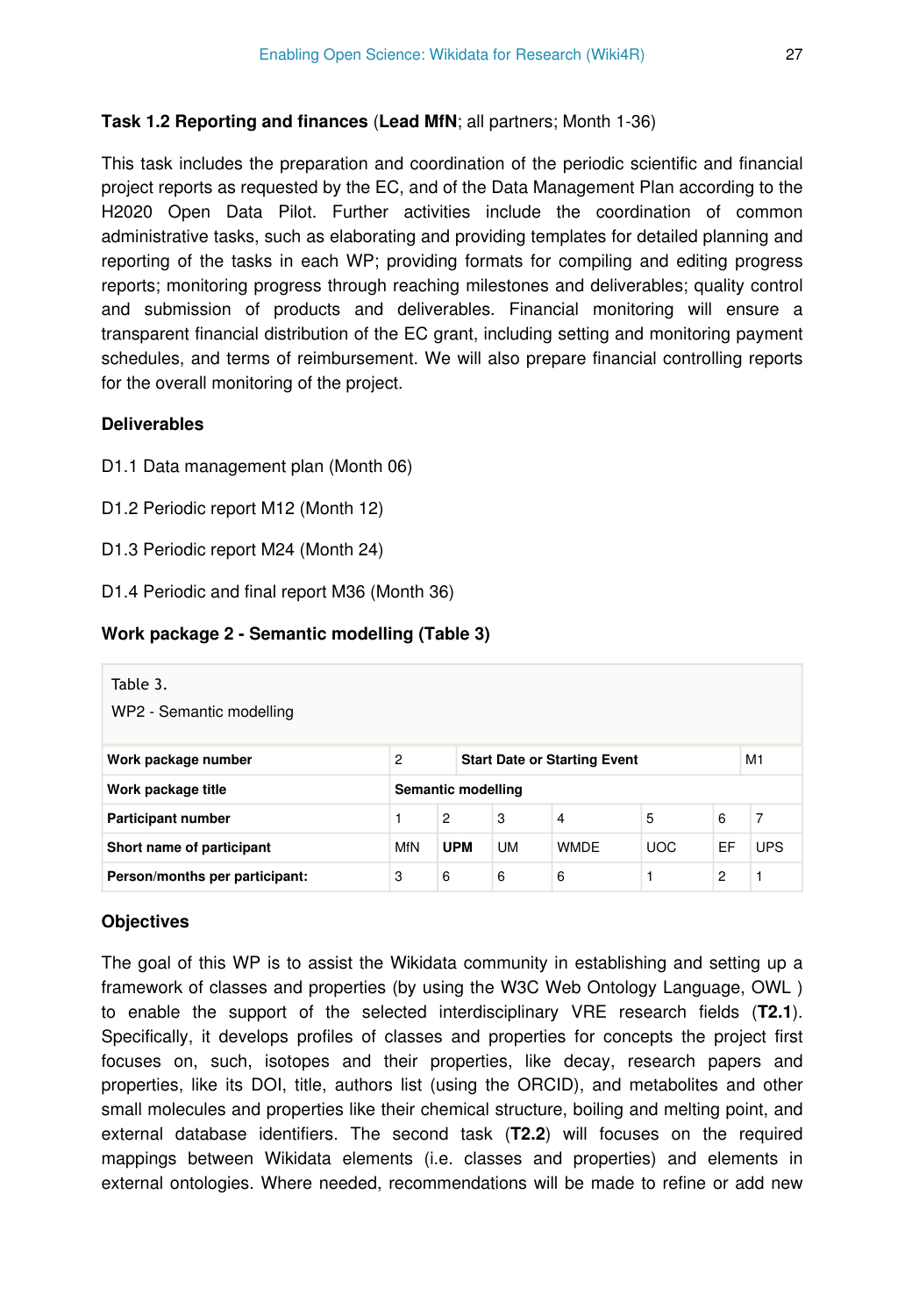classes and properties to allow easier or more accurate integration with research data. Besides actual mappings, also guidelines and procedures will be established that streamline the process of building and extending class and property vocabulary and of populating items with statements involving those properties. Here, the multilingual nature of Wikidata will be included. We will reuse community adopted ontologies and vocabularies, such as ChEBI and CHEMINF, and standards like the CIDOC Conceptual Reference Model used in cultural heritage documentation.

#### **Description of work**

## **Task 2.1: Recommendations for classes and their property profiles** (**Lead: UM**; all partners; Month 1-36)

This tasks focuses on the development of VRE-specific property profiles for classes of Wikidata items for a number of disciplines. Profiles are defined as sets of properties and associated policies and best practices that meet the functional requirements of specific research use cases (**WP3** and **WP4**). Profiles are not limiting the application of properties which are absent from the profile; rather they guide the interaction by reducing the mapping process to a manageable set of properties. Where possible, existing community efforts towards creating property profiles will be built on. For instance, generic lists already exist of properties available for creative works or periodicals, as well as draft recommendations for scholarly articles and chemicals. However, properties considered for profiles are not limited to properties that already exist on Wikidata; new ones will have to be introduced. An important part of this task is also to work with Wikidata development (partner WMDE) to increase the range of available data types (e.g. for supporting units or geo shapes ). Property profiles will be created for a significant number of classes that fall under the use cases outlined in the "Concept and approach" part of the Excellence section of the proposal. The focus will be on the 50-100 most widely used DBpedia classes as filtered by our use cases. Priority will be given to profiles required for data sets to be integrated in T3.1, including form project partners (e.g. minerals, meteorites and taxa in the case of MfN's collections).

**Task 2.2: Semantic mapping for properties** (**Lead: UPM**; all partners; Month 1-36) This task addresses the need to map the select classes and properties from **T2.1** employed in Wikidata to the larger semantic web world, including DBpedia. We will identify ontologies and aim at releasing the needed terms as a single "Wikidata for research" ontology. Example options include the ChEBI and CHEMINF ontologies for the chemistry domain (for the life sciences the BioPortal and Ontology Lookup Service are useful). Properties used in property profiles of target item classes from **T2.1** will thus be mapped across multiple established ontologies relevant to the respective VRE use case. On that basis, a pattern will be built that allows statements about the respective item classes to be expressed in RDF. Mappings will be provided in a machine readable way, to aid the RDF export of Wikidata as outlined in **T4.1**.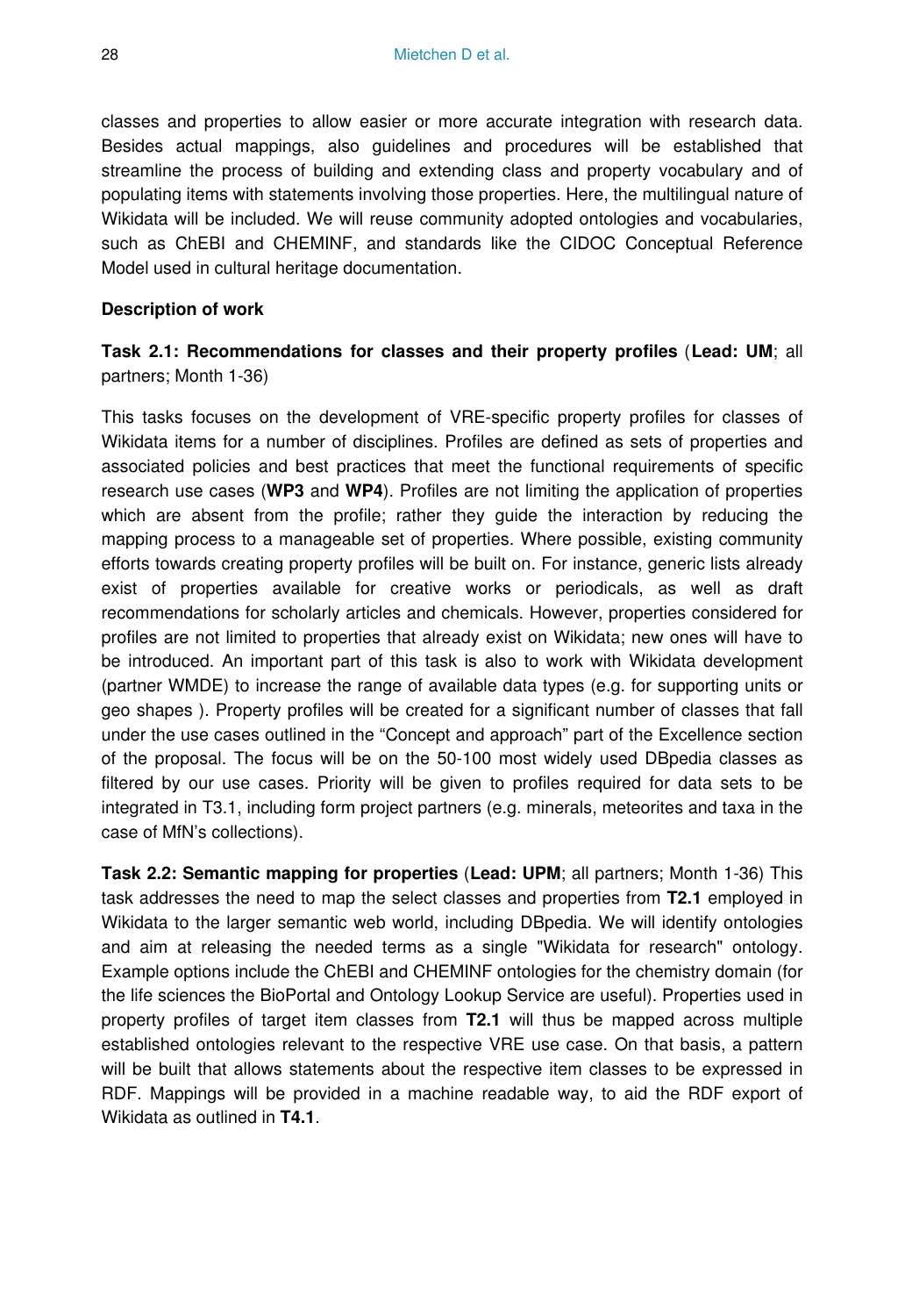## **Deliverables**

D2.1 Report on property profiles (Month 24)

D2.2 Report on semantic ontology mappings (Month 31)

## **Work package 3 - Integrating research resources with Wikidata (Table 4)**

| Table 4.<br>WP3 - Integrating research resources with Wikidata        |            |                |           |                                              |            |    |                |  |  |
|-----------------------------------------------------------------------|------------|----------------|-----------|----------------------------------------------|------------|----|----------------|--|--|
| M1<br>3<br>Work package number<br><b>Start Date or Starting Event</b> |            |                |           |                                              |            |    |                |  |  |
| Work package title                                                    |            |                |           | Integrating research resources with Wikidata |            |    |                |  |  |
| Participant number                                                    |            | $\overline{2}$ | 3         | $\overline{4}$                               | 5          | 6  | $\overline{7}$ |  |  |
| Short name of participant                                             | <b>MfN</b> | <b>UPM</b>     | <b>UM</b> | <b>WMDF</b>                                  | <b>UOC</b> | EF | <b>UPS</b>     |  |  |
| Person/months per participant:                                        | 12         | 5              | 13        | 7                                            |            | 3  |                |  |  |

## **Objectives**

This work package is concerned with external research resources with the VRE for the use cases in the focus of the project. This includes identifying external research resources suitable for integration with Wikidata, establishing and demonstrating workflows for such integration (**T3.1**), establishing quality assurance mechanisms (**T3.2**), facilitating the reuse of Wikidata, and analysing the conditions under which external resources are being made openly available in a way that is suitable for integration with Wikidata (**T3.3**). The tasks focus on both defining the requirements as well as the implementation of these tasks, and a selection of Open Data resources will be integrated to demonstrate how the process of this integration practically works, with the benefit that Wikidata grows in size and becomes even more useful to the research community. It builds on existing and well-documented experiences with such data integration, e.g. in the context of authority control or human genes, or from Wikipedias.

## **Description of work**

## **Task 3.1: Integrate external databases with Wikidata** (**Lead UM**; Month 1-36)

This task is concerned with enriching Wikidata with CC0 data available from external sources, taking into account the property profiles and the semantic mappings created in **T2.1** and **T2.2**. Work here will begin with the integration of one cross-domain database (The European Library ) and domain-specific ones (Blue Obelisk Data Repository ). Integration will be implemented as Open workflows, for which a suitable platform will be selected. A good candidate here would be the Open Science Framework (OSF) hat is being developed by the Center for Open Science (COS), an Associate partner. The task consists of the following subtasks: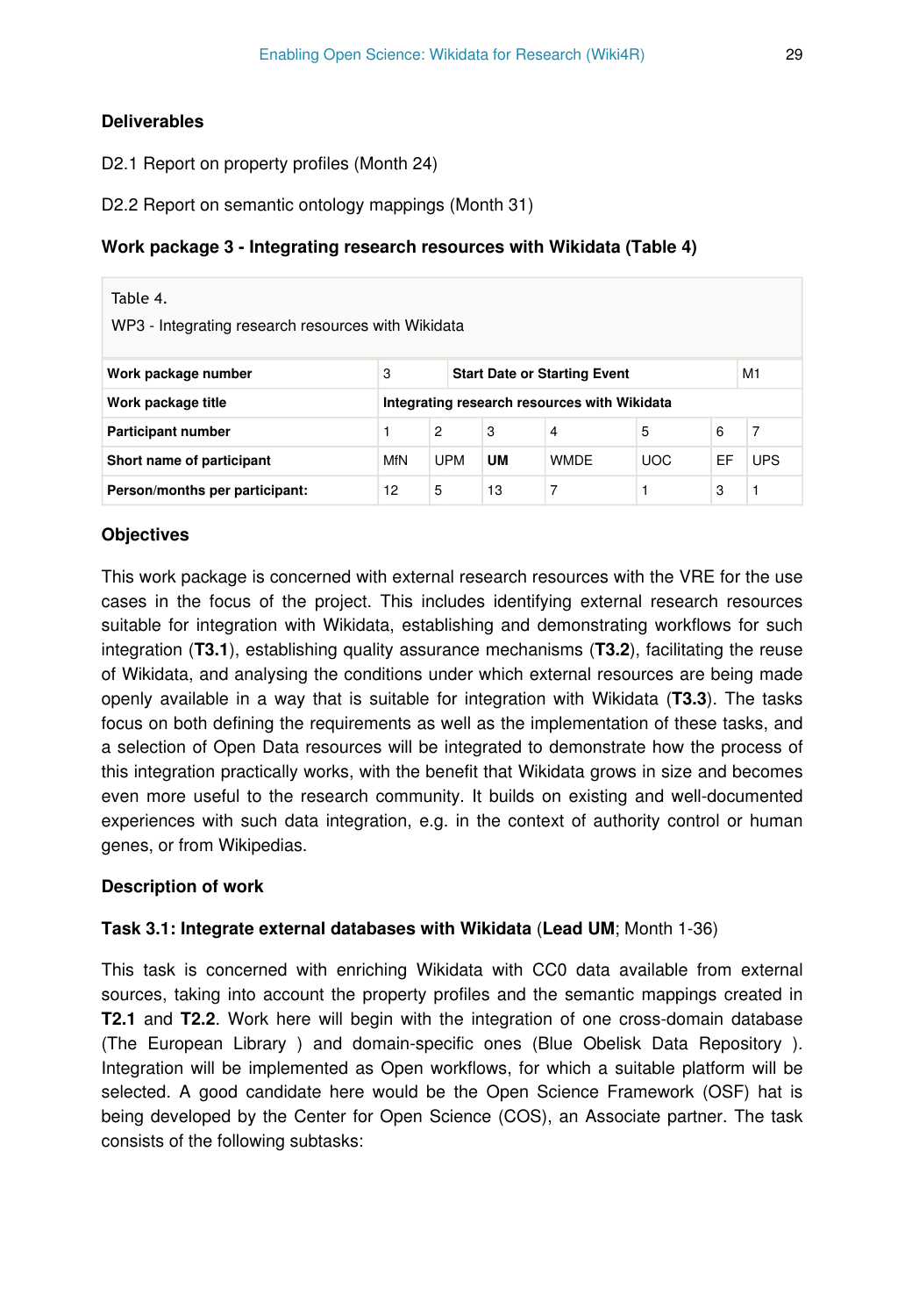**European Library Bibliography**: The European Library aggregates bibliographic data across European libraries and makes the data available under CC0 through RDF and an API. While current data may focus on bibliographic information about articles, books, etc., citation of other types will be considered too, like software and data citations, for which we aim at full compatibility with the DataCite Metadata Schema. (Subtask Lead EF)

The **Blue Obelisk Data Repository** (BODR) is a CC0 data collection of chemical element and isotope information collected and maintained by the Blue Obelisk movement. The data is manually collected and curated from primary sources from, among others, the IUPAC and scholarly publications, which could be listed accordingly. Classes involved here include chemical elements, materials consisting of a single element (e.g. diamond and oxygen gas), and isotopes. Properties for these classes include element symbol, melting points, decay constants, etc. The goal of this task is to make a BODR release based on Wikidata content. Collaboration with the "Groupe de Chimie Analytique de Paris Sud" is anticipated as well. (Subtask Lead UM)

**(Human) Metabolites**: For chemical structures, human metabolites will be a focus area. The Recon2 project created systematic model of the human metabolism under the CC0 waiver. This will feed back into the semantic modelling of chemical compounds, as per **T2.1** and **T2.2**. Central here are chemical compounds, metabolites, with property names, and identifiers. Challenges include the charge states of metabolites in this data set and linking those to the uncharged species. This work is complementary to but partially overlaps with the work by the Gene Wiki project, which focuses on drug compounds. Collaboration with WikiPathways is anticipated as well. (Subtask Lead UM)

**Other data sources:** The task will then expand towards the integration of other data sources, possibly including MusicBrainz, research-related subsets of Freebase, a subset of PubChem, the H2020 Open Data Pilot and further resources that are to be identified in **T3.3**, including from MfN and Europeana. Options here are the integration of information about institutions and to support the H2020 Open Data Pilot. In this pilot, considerable amounts of data will be made publicly available over the course of the project, especially in those key areas where the pilot is mandatory, such as the NanoSafety Cluster community. A subset thereof (as identified through **T3.3**) will be suitable for integration with Wikidata, which will be handled in this task.

## **Task 3.2 Quality assurance** (**Lead: UPM**; all partners; Month 1-36)

This task is concerned with systematically monitoring and improving the quality of the information already available on or newly added to Wikidata. This includes the handling of provenance information (in conjunction with **T3.1**), along with provisions for data citation (in conjunction with the Data Citation Principles and the property profiles developed in **T2.1**). For instance, one of the reasons for the growing reference rot in scholarly publications is that the URLs of databases change over time. Identifier systems like Digital Object Identifiers (DOI) or the Handle System address this issue, but not all databases use them now, fewer have used them in the past, and not all references to those databases having such identifiers make use of them. In Wikidata, this kind of information could be modelled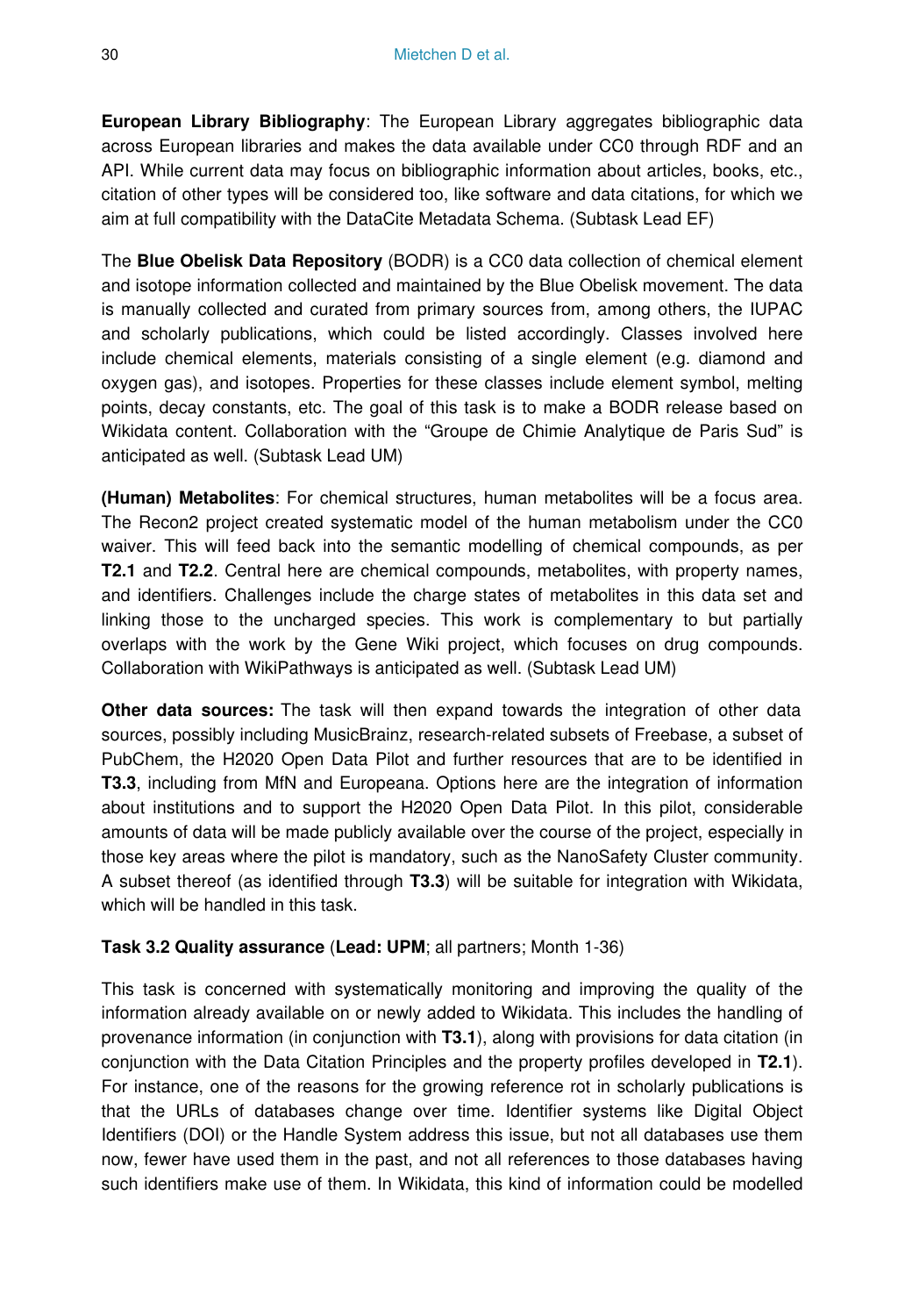by making statements using properties like official website or URL formatter with qualifiers that indicate start and end times. Tools such as those developed in **T4.3** can then reason upon that information and turn a dysfunctional data citation back into one that points to the current location of the data if the database still exists.

The task also includes establishing mechanisms for community editors to review and verify existing and incoming information, both on a factual and linguistic level, as well as tools to assist with that. Furthermore, it includes measures to assess and increase the consistency of information on Wikidata. This involves diagnosing erroneous statements (e.g. related to the death of a person ), which may occur because external sources conflict, or information across languages, or because related statements are incomplete. For statements identified this way, we will develop measures to fix them on a programmatic basis or through interaction with Wikidata editors, while leaving room (as the Wikidata data model allows) for inconsistencies that simply reflect inconsistencies outside Wikidata, such as territories being claimed by more than one independent country. Finally, the task includes ways to propagate those fixes (or other annotations of the detected inconsistencies) to external databases, to alert original sources if appropriate, and to notify interested Wikipedia editors or WikiProjects that such inconsistencies were detected and acted upon.

**Task 3.3 Optimizing openness** (**Lead: MfN**; all partners; Month 1-36)This task consists of two main activities: (1) the identification of sources of open data suitable for integration into Wikidata (public domain or CC0 waiver), (2) an analysis of the motivations for sharing such data openly, with the aim of informing future open-data policies at project partners or more generally, including for H2020.

(1) Only a small subset of the publicly available research data is suitable for integration with Wikidata, with legal, ethical (privacy, etc.), and technical interoperability being major factors, along with considerations of quality, maintainability and scope. For instance, while many datasets that would otherwise fit into Wikidata are not free of reuse restrictions, some datasets like the metadata in Europeana are available under CC0 but do not fully match the scope of Wikidata. Additionally, while efforts to make data repositories more visible have been stepped up in recent years, data discoverability remains a challenge. We will generate an overview of potential data sources for Wikidata and identify datasets suitable for import or mapping within the framework of the project, as per **T2.1** and **T3.1**. This overview will include general repositories like re3data as well as data sources in the respective fields (both domain-general like BioSharing and more specific ones) and from citizen science projects (in conjunction with T4.4) and the H2020 Open Data Pilot, taking into account that its requirements on openness are not as strict as those at Wikidata.

(2) Building on that survey of data sources, we will analyse underlying motivations for sharing data openly, in order to distil best practices and provide recommendations, conscious of existing barriers to sharing. The sharing of data and other resources is an integral part of research endeavours. In the Web age, most new research objects are digital, and many legacy ones are being digitized. Once digital, they can be easily shared over the Web, and from there, it is technically only a very small step towards opening them up for reuse by a potentially global and cross-disciplinary audience. Socially, this step is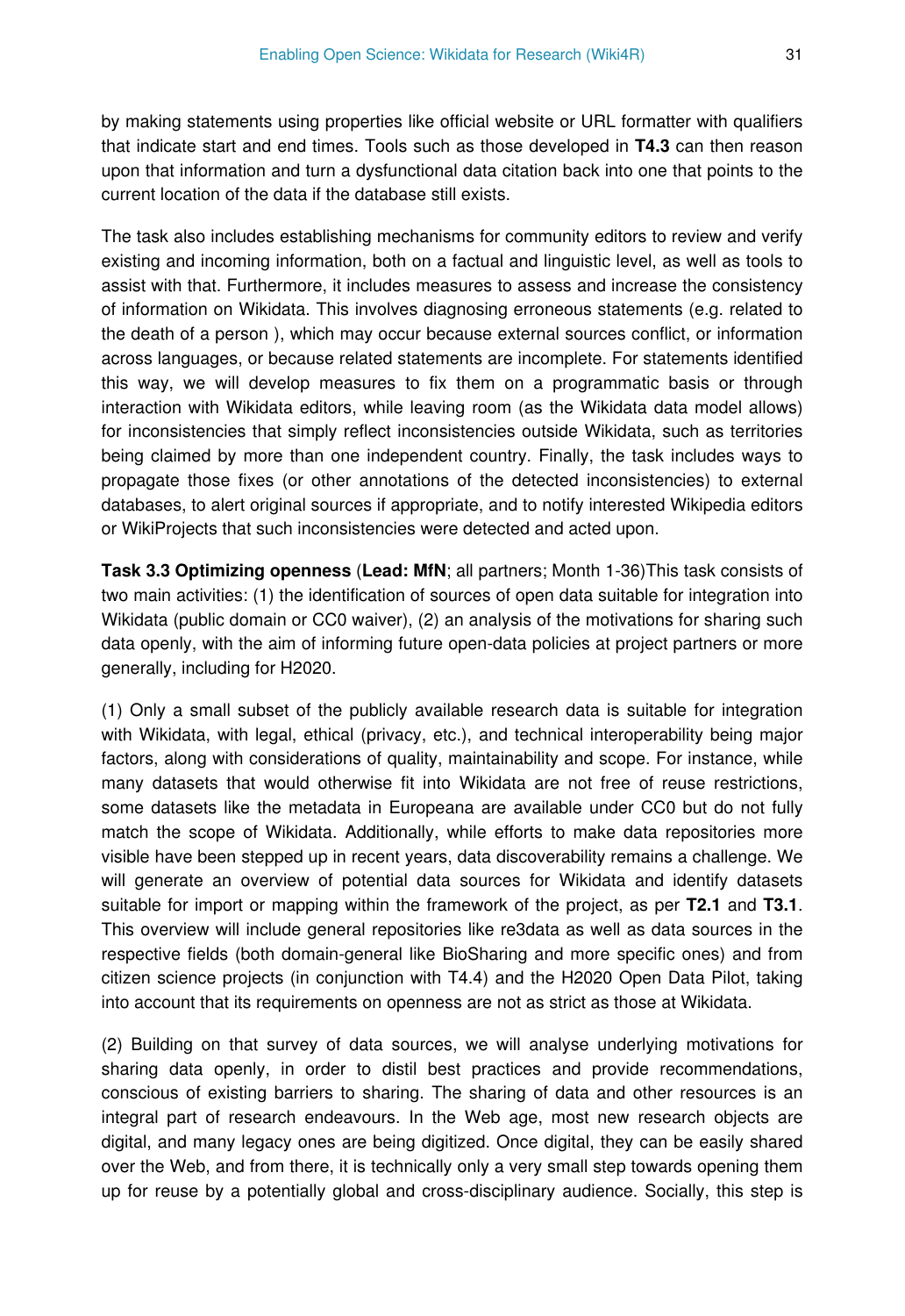significant, and few incentives beyond altruism exist for institutions, research groups or individuals to fully embrace openness. Mid- to long-term effects of openness have been the subject of prior investigations that established, for instance, citation advantages for open access articles or for publications associated with open data or open source software. The situation is much less clear for immediate and short-term benefits, but if such benefits exist, an analysis of best practices around them can help harness their potential for data providers, the wider research community, and society at large. As one of the founding signatories of the Bouchout Declaration for Open Biodiversity Knowledge Management (along with associate partners Plazi and Pensoft), MfN has a special interest in these issues, and as the coordinator of this project that is centred around data sharing, a special responsibility.

This activity is thus concerned with identifying benefits that accrue to those who share their research openly, as laid out in the Bouchout Declaration, but not limited to the field of biodiversity research. For instance, it has been suggested "that data sharing, especially sharing data through an archive, leads to many more times the publications than not sharing data." Similarly, institutional data sharing has been associated with "becom[ing] a canonical reference point." We will also analyse potential pitfalls associated with not sharing data openly, again a case that could help build momentum behind the Bouchout Declaration and similar initiatives. For instance, many paintings from heritage collections are not available online through the respective institution but in a multitude of variations from other sources, to the point that it becomes next to impossible to discern properties that these digital representations may have in commons with the original. In those cases, the above-mentioned reference point is missing. The wider societal framework in which institutions operate may affect openness too, e.g. through legislation, trade negotiations, or a competitor's openness. We will take this into account in providing recommendations for data sharing policies, focusing on the institutional and European levels. A final role of the survey is to highlight barriers to the use of Wikidata in research contexts, to suggest measures to lower or overcome those barriers within the framework of the use cases, and to identify data sharing communities whose curation workflows might benefit from integration into Wikidata, as prototyped by Encyclopedia of Life or WikiPathways and addressed in **T4.4**.

#### **Deliverables**

- D3.1 Report describing quality assurance measures (M18)
- D3.2 Lessons learned from integration of TEL, BODR, and Recon2 (M22)
- D3.3 Report on other integration uses cases (M33)
- D3.4 Report on the motivations and pitfalls around releasing open data (M35)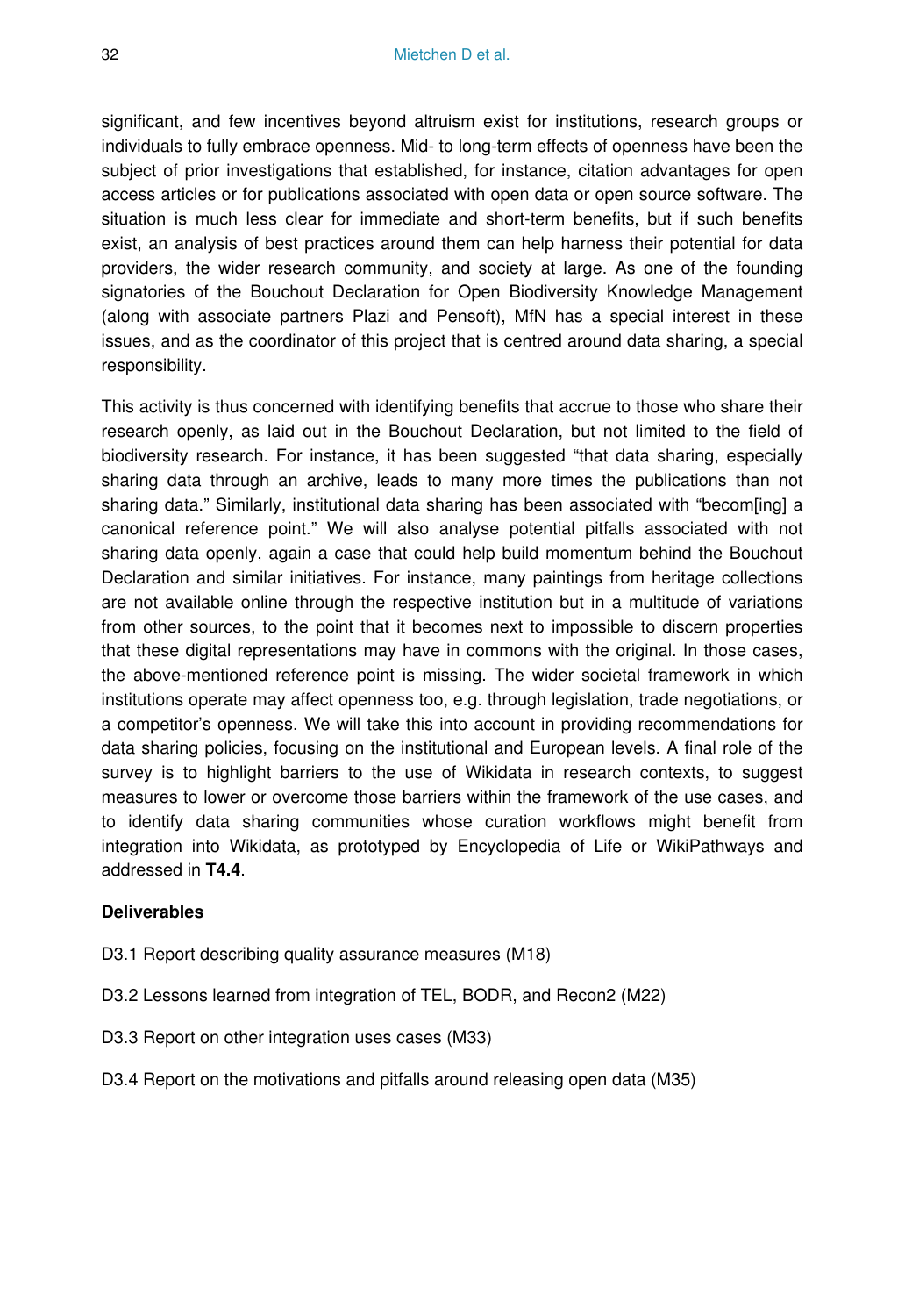## **Work package 4 - Enabling the use of Wikidata in research contexts (Table 5)**

| Table 5.<br>WP4 - Enabling the use of Wikidata in research contexts   |     |                |           |                                                   |            |    |            |  |  |  |
|-----------------------------------------------------------------------|-----|----------------|-----------|---------------------------------------------------|------------|----|------------|--|--|--|
| M1<br>4<br>Work package number<br><b>Start Date or Starting Event</b> |     |                |           |                                                   |            |    |            |  |  |  |
| Work package title                                                    |     |                |           | Enabling the use of Wikidata in research contexts |            |    |            |  |  |  |
| Participant number                                                    |     | $\overline{2}$ | 3         | $\overline{4}$                                    | 5          | 6  | 7          |  |  |  |
| Short name of participant                                             | MfN | <b>UPM</b>     | <b>UM</b> | <b>WMDE</b>                                       | <b>UOC</b> | EF | <b>UPS</b> |  |  |  |
| Person/months per participant:                                        | 13  | 4              | 4         | 14                                                | 2          | 10 | 13         |  |  |  |

## **Objectives**

The aim of this WP is to connect research workflows directly with the Wikidata knowledge base (**T4.1**). To this end, research laboratories will collaborate directly with the Wikidata community of contributors (**T4.2** and **T4.3**). A platform will be created, where research laboratories or organisations can work on data partly in a private environment and partly in the shared open environment, while at the same time increasing the amount of work that occurs as open science. The interface for direct work of scientists on Wikidata will be improved with the goal to curate information directly in lab tools. A better synergy between citizen scientists (**T4.4**), professional scientific researchers and professional research organisations will increase the quality of the data available for all (**T4.5**). As examples, the tasks will help to plan the future use Wikidata as a VRE in research organisations.

## **Description of work** (**Lead WDME**; Month 1-36)

#### **Task 4.1 Wikidata as Linked Open Data** (**Lead UPM**; UPS; Month 1-36)

This task will provide a data interchange mechanism between Wikidata and Wiki4R tools. The classes and properties will initially be those defined by Wikidata and later those added in **T2.2**. This mechanism will be used to provide a query endpoint (based on SPARQL), such that a data curator can change information on Wikidata and query and reuse it via SPARQL in Wiki4R. During this task, we will develop:

- Export information from parts or all of Wikidata as RDF in near real time (as fast as technically achievable) (UPM)
- Provide a SPARQL endpoint (UPM)
- Establish a mechanism for syncing the information between multiple Wiki4R instances (see Fig. 1, first specification UPS + UPM / implementation & deployment UPM)
- Package this Wiki4R mirroring mechanism in virtual machines (at least one instance in the Wikimedia Labs' cloud and one in the UPS cloud ) and check their interoperability using Tests For TripleStores
- Support researchers in creating their own unit tests, to check the quality of the data automatically (see **T3.3**) and establish a continuous delivery workflow (UPS)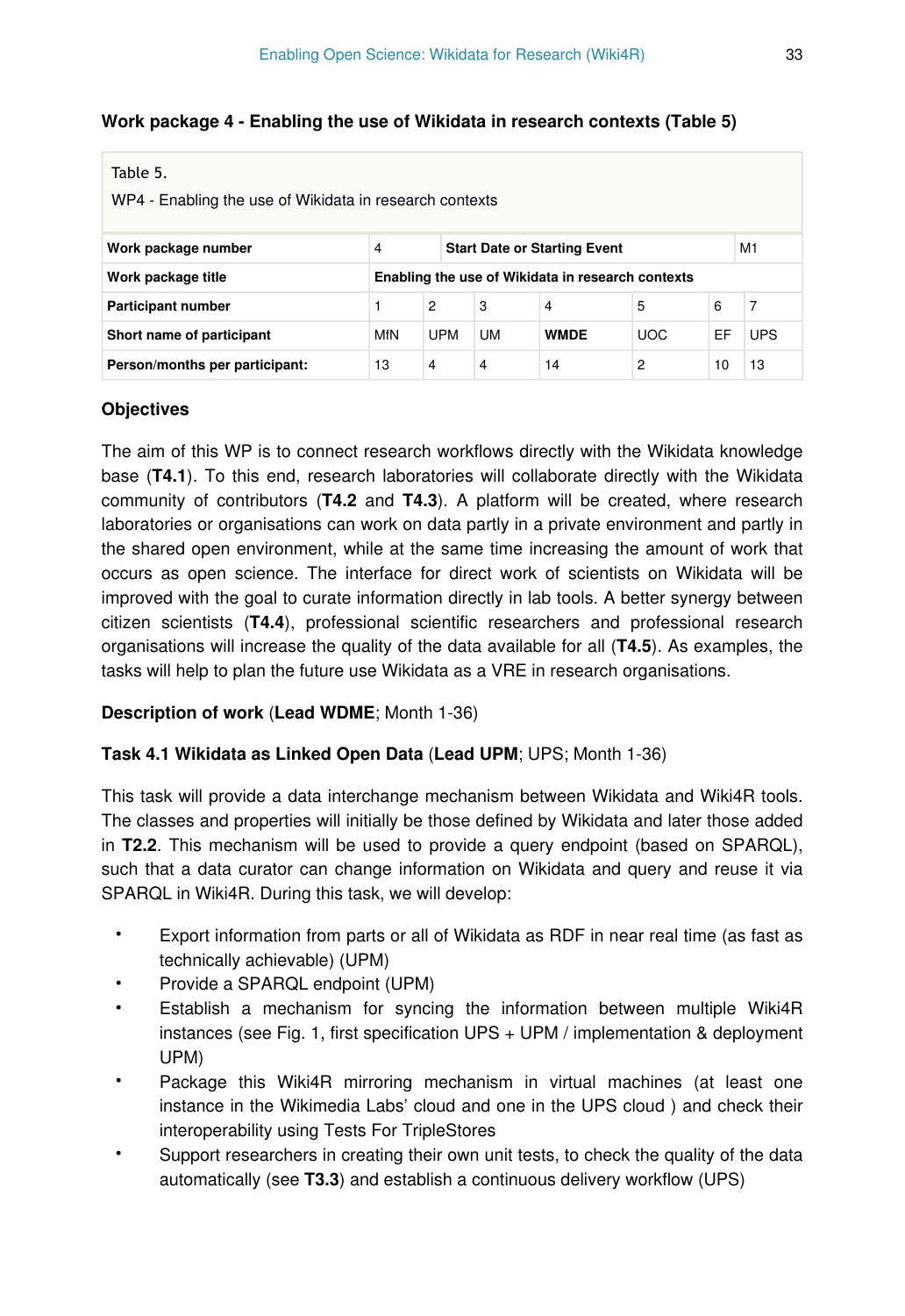The aim is to create a standard workflow for the quick installation of a Wiki4R SPARQL endpoint in an institutional cloud where:

- the data can be reused without performance or interoperability problems,
- errors and inconsistencies in Wikidata's data can be detected (cf. T3.3), and
- information can be updated on Wikidata at least manually (errors, additions)

## **Task 4.2 Editing Wikidata via the Wikibase API** (**Lead UPS**; all partners; Month 1-26)

Building on the mirroring mechanism developed in **T4.1**, the scientists' own tools will allow them to edit via the Wikidata API and reuse the updated information directly from within their research workflows. The task will build on an existing OAuth scheme for remote editing of Wikidata . It will be configured such that relevant Wikidata policies are honoured, without requiring researchers to know every detail of these policies. Special attention will be paid to proper provenance and data citation (in collaboration with **T3.2**). The development of research tools where scientists can edit Wikidata from within their workflows will be tested by scientific researchers using a large number of chemical analytical methods and techniques.

## **Task 4.3 Wikidata identifiers in the lab** (**Lead UPS**; all partners; Month 10-28)

This task will integrate the functionality of an existing laboratory database portal developed by UPS into Wiki4R to provide a test case for Wiki4R. It will inform the design of Wiki4R research workflows and of applying Open Science and Linked Open Data principles on the basis of Wiki4R. Use cases, from across the laboratories of UPS, in which research workflow tools require semantic identifiers for materials, procedures, instruments or other facilities, will be explored. A major goal is to enhance the reproducibility and transparency of research by integrating a semantic documentation. One use case in analytical chemistry will be selected to be prototyped. In conjunction with outreach activities and building on the results of T3.3, the final result will be a report on the place of Wikidata in science and the role of science in Wikidata.

## **Task 4.4 Citizen science** (**Lead MfN**; MfN; Month 13-36)

The Wiki4R VRE is uniquely positioned to serve citizen science projects. This task will explore ways to (1) involve the Wikidata community with the curation of scientific knowledge bases, (2) connect Wikidata to external crowd collaboration projects with a scientific focus.(1) We will extend the community curation approaches employed by the Gene Wiki and Rfam/Pfam projects to other areas: building on the outcomes of **WP3** (**T3.3**  in particular), as well as on past collaborations (e.g. with the Encyclopedia of Life and WikiPathways ), we will work with a small group of professional research communities that are already sharing their data openly to explore how their curation workflows might benefit from a citizen science component integrated with the Wikidata platform and community. This will include MfN groups along with the laboratories partnering in **T4.3** to explore the use of Wikidata identifiers in the lab, and communities using Wikibase in their curation workflows, e.g. the EAGLE project. (2) Starting with citizen science projects identified in **T3.3** as suitable for integration with Wikidata, we will work on integrating the workflows on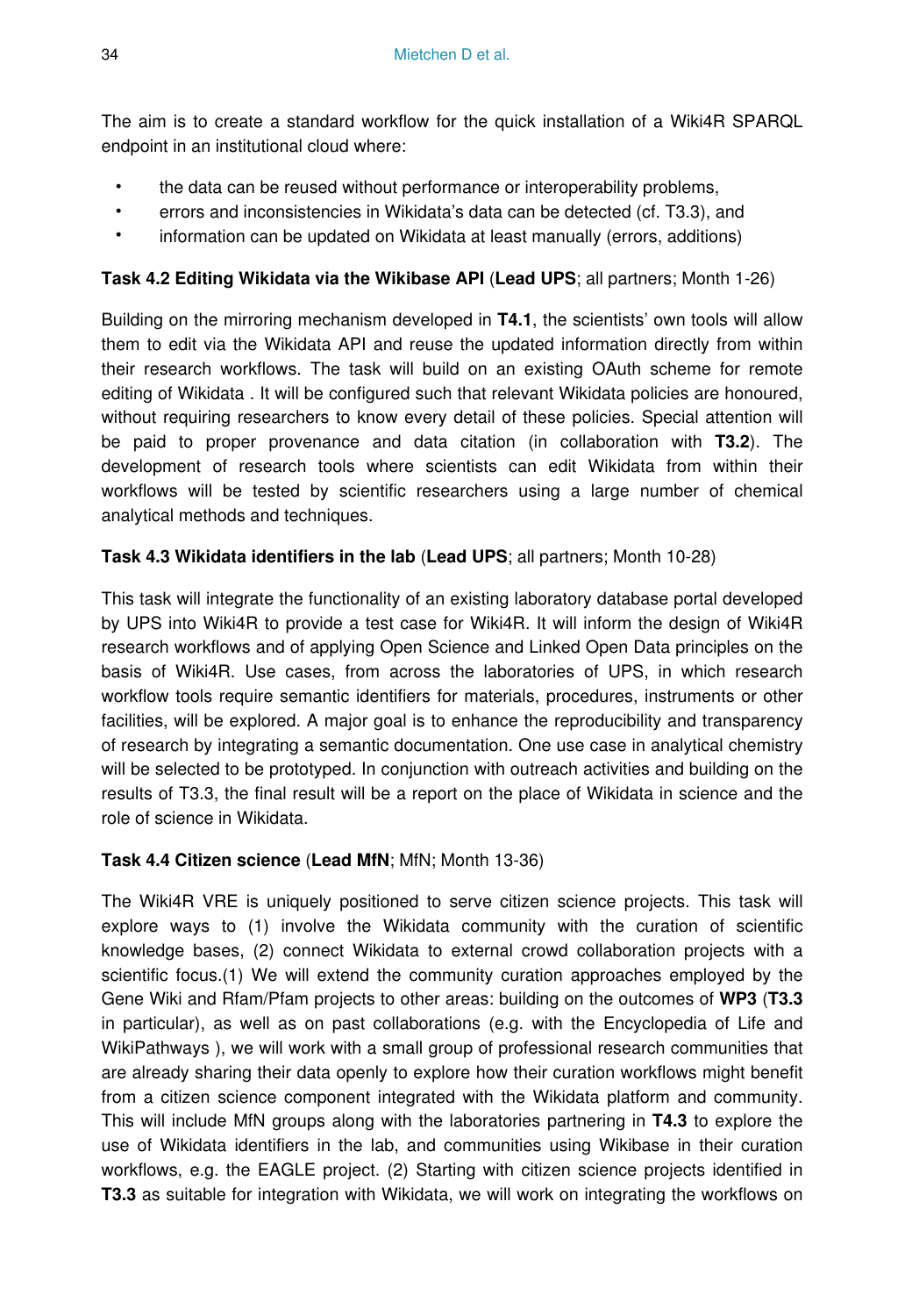those platforms with those on Wikidata. The work is based on appropriate property profiles (**T2.1**), mappings to suitable external vocabularies or ontologies (**T3.1**), and quality assurance mechanisms as identified in **T3.2**.

To illustrate how this might look like, consider the classical case of a curator on Galaxy Zoo being presented an image of a galaxy and tasked with the assessment of whether that galaxy is elliptical, spiral or neither. Depending on the assessment of that curator or of multiple curators on Galaxy Zoo, the corresponding Wikidata item for that galaxy could then be created or updated as to whether it is an instance of an elliptical or spiral galaxy. At the same time, other metadata about the galaxy could be imported from Galaxy Zoo or its sources, while the image that the Galaxy Zoo curator had seen would go onto Wikimedia Commons, with automated classification on the basis of that metadata, annotations of the objects visible in the image, and a statement on that galaxy's Wikidata item that the galaxy is depicted in that image on Wikimedia Commons. Subsequent rounds of galaxy classification – e.g. targeted at students of astronomy or image analysis – could then be built to decide which subtype of elliptical galaxies that particular galaxy belongs to (e.g. cD galaxy ).

Such classification tools have already been prototyped as Wikidata games, allowing for instance to annotate Wikidata items about species with corresponding images from Wikimedia Commons, or items about people with statements about their gender, or items about books with statements about their authors. These prototypes can in principle be played on both desktop and mobile devices, and they produce statistics that could be fed into the calculation of altmetrics. We will work to develop these prototypes further for a subset of our use cases (e.g. animal migration, or identification keys for minerals or animal sounds), closely align them with the quality assurance measures proposed in **T2.3** and integrate their use into the outreach and training activities in **WP5**, especially the tutorials developed in **T5.3**, the MOOC in **T5.5**, and the training events in **T5.7**.

## **Task 4.5: Wikidata for cultural heritage** (**Lead EF**; MfN; Month 13-36)

This task will explore ways in which researchers in cultural heritage (and digital humanities in general) and the Wikidata community can better interact in the aggregation and curation of cultural heritage information. Using focussed subsets of data from Wikidata (through WP3), Wikimedia Commons, and Wikisource, the task will engage with researchers within the digital humanities to define use cases. The present coverage and quality of Wikidata content for these use cases will assessed, and, building on existing Wikidata tools and metadata games, new metadata games supporting rich semantic annotation will created. Towards the end of the project, the use of the Wikidata in different research scenarios will be easier, so as to provide a good basis for wider adoption across the cultural sector.

The subsets will focus on audio recordings, historic newspapers, and World War I, themes, where the collections provided by the Europeana Foundation have excellent depth. Audio recordings are an important topic at the MfN, which houses one of the largest animal sound archives, and are at the core of activities of MusicBrainz, an associate partner of the project.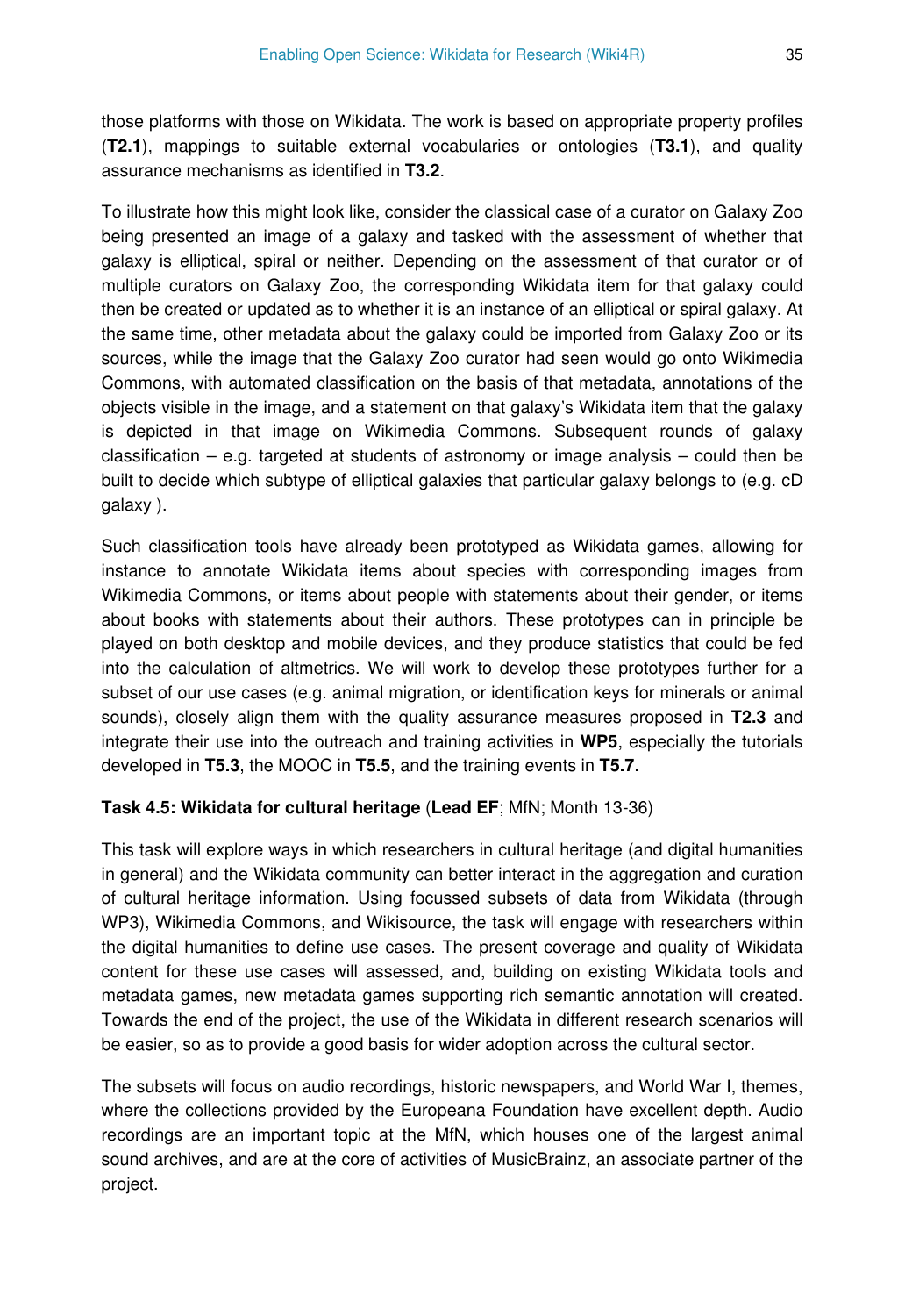## **Deliverables**

D4.1 SPARQL endpoint for Wiki4R (Month 12, lead UPM)

D4.2 Mechanism for semantic knowledge-base mirroring (Month 20, lead UPM)

D4.3 Research-oriented Wiki4R edition of Wikidata software (Month 24, lead UPS)

D4.4 Report on usability of Wiki4R in citizen science and cultural heritage research (M. 33 MfN)

D4.5 Report on Wiki4R integration and usability tests in science laboratories (Month 36 UPS)

## **Work package 5 - Dissemination, stakeholder engagement and training (Table 6)**

| Table 6.<br>WP5 - Dissemination, stakeholder engagement and training  |                                                                                 |                |    |                                                    |    |   |   |  |  |  |
|-----------------------------------------------------------------------|---------------------------------------------------------------------------------|----------------|----|----------------------------------------------------|----|---|---|--|--|--|
| 5<br>M1<br>Work package number<br><b>Start Date or Starting Event</b> |                                                                                 |                |    |                                                    |    |   |   |  |  |  |
| Work package title                                                    |                                                                                 |                |    | Dissemination, stakeholder engagement and training |    |   |   |  |  |  |
| Participant number                                                    |                                                                                 | $\overline{2}$ | 3  | 4                                                  | 5  | 6 | 7 |  |  |  |
| Short name of participant                                             | EF<br><b>UPS</b><br>MfN<br><b>UPM</b><br><b>UM</b><br><b>WMDE</b><br><b>UOC</b> |                |    |                                                    |    |   |   |  |  |  |
| Person/months per participant:                                        | 11                                                                              | 4              | 12 | 8                                                  | 15 | 5 | 5 |  |  |  |

## **Objectives**

The objectives of this work package are to disseminate not just the results but the process behind building and using this VRE to communities of relevant stakeholders, especially the research and Wikidata communities (**T5.1**) and to engage with these stakeholders around using Wikidata as a Virtual Research Environment and how to collaborate within that framework (open licenses, WikiProjects, cross-cultural issues), and to provide training for that (**T5.2**-**T5.5**).

## **Description of work**

## **Task 5.1: Dissemination and community engagement** (**Lead MfN**; all partn.; Month 1-36)

Each partner will, within this task and over the project lifetime, actively contribute to the publication of articles and to presentations in seminars, workshops and conferences, based on project rationale, methodology, and outputs of the project. We will also use social media to that effect. Besides these classical dissemination channels, the open nature of the project allows to offer an additional and more profound layer of dissemination, one that conveys not just the results of the project, but the process behind achieving them, and even the option of contributing. This applies to content, software, data, policies, reports and publications developed in the framework of this project, and their respective identifiers.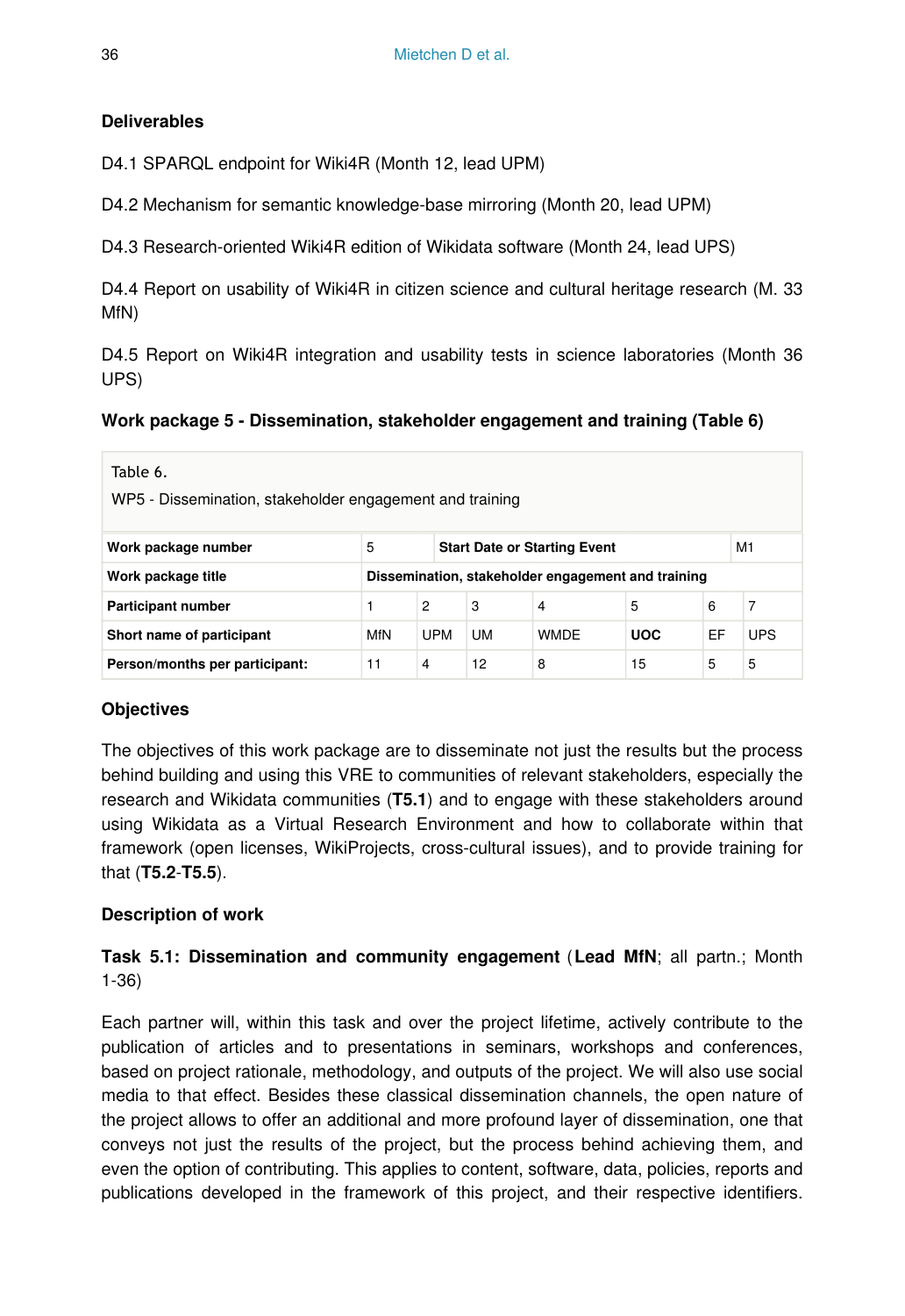Nurturing communities of users is one of the key challenges for VREs. We will address this by a) engaging with the existing Wikidata community about research-related matters, b) engaging with the research community about Wikidata-related matters and c) bringing the two together. For example, UPS will organize special days where their scientists will learn how to use wikis – and Wikidata in particular – for collaboration. These events will also be used to test the user-friendliness of the platform, in conjunction with **T4.3**.Inspired by existing attempts to couple journal articles and Wikipedia contributions (see description of the Gene Wiki), we will also explore ways in which something similar could be achieved with Wikidata. The three journals published by MfN would be a candidate here, as would the Biodiversity Data Journal published by associate partner Pensoft.

#### **Task 5.2: Development of tutorials** (**Lead UOC**; all partners; Month 1-24)

Development of different tutorials for WP2 (semantic mapping), WP3 ("Integrating research resources with Wikidata") and WP4 ("Enabling the use of Wikidata in research contexts") as well as on the benefits of and barriers to openness that will be identified in T3.3. These tutorials should be available online under terms compatible with reuse on Wikimedia platforms. They would focus on text and video recordings but also make use of tools like the Wikidata games to inform about key features of the site and its operation. They will both provide new training resources for participants and improve already existing documentation on Wikidata.

**Task 5.3: Development of course materials** (**Lead UOC**; all partners; Month 1-30) The goal of this task is to develop freely available materials that can be used in university courses and on Wikimedia platforms, so future skilled workers will make best use of the open-data infrastructure provided by Wikidata and other organizations. The intention is to provide materials for a number of different data usage scenarios. This might range from simple data retrieval to more complex treatments of data-sets like GIS and machine learning. The material will be available online, e.g. via Wikiversity, where UPS has organized such courses in the past. It will be kept up to date, and translated into at least two European languages in addition to English. It will be suitable for injection into graduate and postgraduate coursework, but also suitable for on-the-job-training. This task will be carried out in conjunction with WP2 (mapping), WP3 (integrating resources via Wikidata) and WP4 (Wikibase tools), since materials will be mostly designed from their respective outcomes. Teaching materials will be mostly in text form, adding some educational treatment and providing practical exercises and self-assessment tools. Specific tasks will be: compilation of source materials, writing, adding educational treatment, reviewing materials by consortium partners as well as the Wikidata community, editing, translation, and open publishing.

**Task 5.4: Development of a MOOC** (**Lead UOC**; all partners; Month 1-36) Development of a MOOC (Massive Online Open Course) that will be based on Wikidata, tightly integrated with other Wikimedia platforms, and include different learning paths according to the background and interests of participants. Specific steps in this task are: a) gathering and adapting existing resources about Wikidata and about our own project; b) designing and developing new resources for the course, including audiovisual resources – this could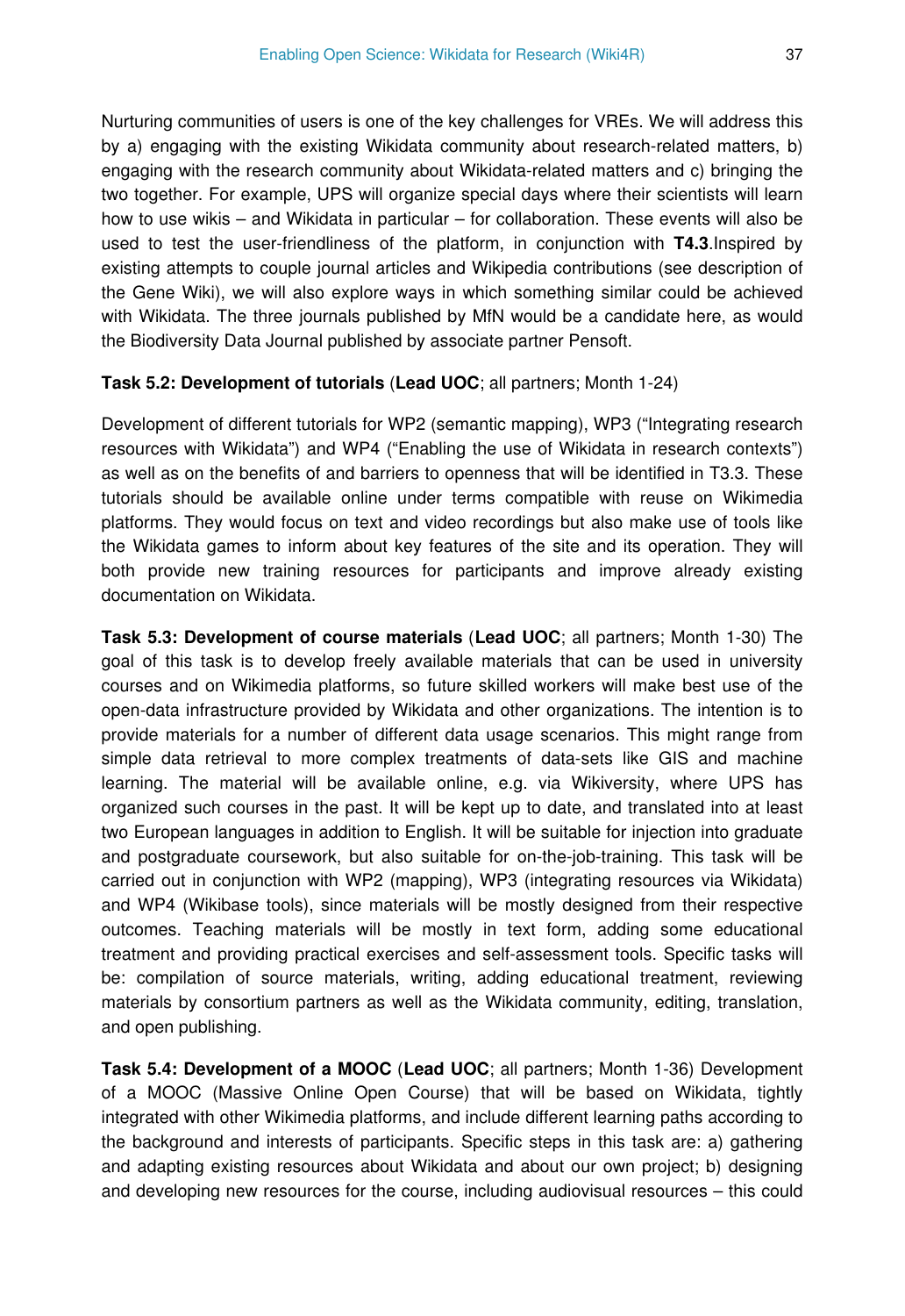be partly done through Wikiversity using tools like Quiz extension or interactive approaches like those used in the Wikipedia Adventure ; c) designing and developing assignments, exercises and assessment procedures; d) adapting all educational resources to an open platform for MOOCs; delivering the course (about 6 weeks); e) evaluating the course performance (through participation data and a survey to all participants).

**Task 5.5: Organization of training events** ( **Lead UM**; all partners; Month 1-36) Organization of training events on all aspects of Wikidata for research. These training events will be targeted, basically, at a) researchers – those based at partner institutions in the project, those participating in other EU-funded research projects, and those participating in citizen science projects, b) Wikimedians involved in Wikidata and other Wikimedia projects. Special attention will be paid to the subsets of both groups that are developers, as well as to their intersection, with the aim of expanding the ways in which Wikidata can be used, and nurturing communities of actual users. Some of the events will also be held at different conferences relevant to the project.

## **Deliverables**

D5.1 Tutorials and Course Materials (Month 20)

D5.2 Massive Open Online Course (MOOC) on Wiki4R (Month 30)

D5.3 Training Events Report (Month 34)

D5.4 Dissemination and Stakeholder Engagement Report (Month 36)

### **List of work packages (Table 7)**

| Table 7.<br>List of work packages |                                                       |                               |                                     |                     |                       |              |  |  |  |  |
|-----------------------------------|-------------------------------------------------------|-------------------------------|-------------------------------------|---------------------|-----------------------|--------------|--|--|--|--|
| Work<br>package<br>number         | Work packagetitle                                     | Lead<br>participant<br>number | Lead<br>participant<br>(short name) | Person-<br>months   | <b>Start</b><br>month | End<br>month |  |  |  |  |
| WP <sub>1</sub>                   | Coordination and Management                           | 1                             | <b>MfN</b>                          | 13                  | 1                     | 36           |  |  |  |  |
| WP <sub>2</sub>                   | Semantic modelling                                    | 2                             | <b>UPM</b>                          | 25                  | 1                     | 36           |  |  |  |  |
| WP3                               | Integrating research resources with<br>Wikidata       | 3                             | <b>UM</b>                           | 42                  | 1                     | 36           |  |  |  |  |
| WP4                               | Enabling the use of Wikidata in<br>research contexts  | 4                             | <b>WMDE</b>                         | 60                  | 1                     | 36           |  |  |  |  |
| WP <sub>5</sub>                   | Dissemination, stakeholder<br>engagement and training | 5                             | <b>UOC</b>                          | 60                  | 1                     | 36           |  |  |  |  |
|                                   |                                                       |                               |                                     | 200 Total<br>months |                       |              |  |  |  |  |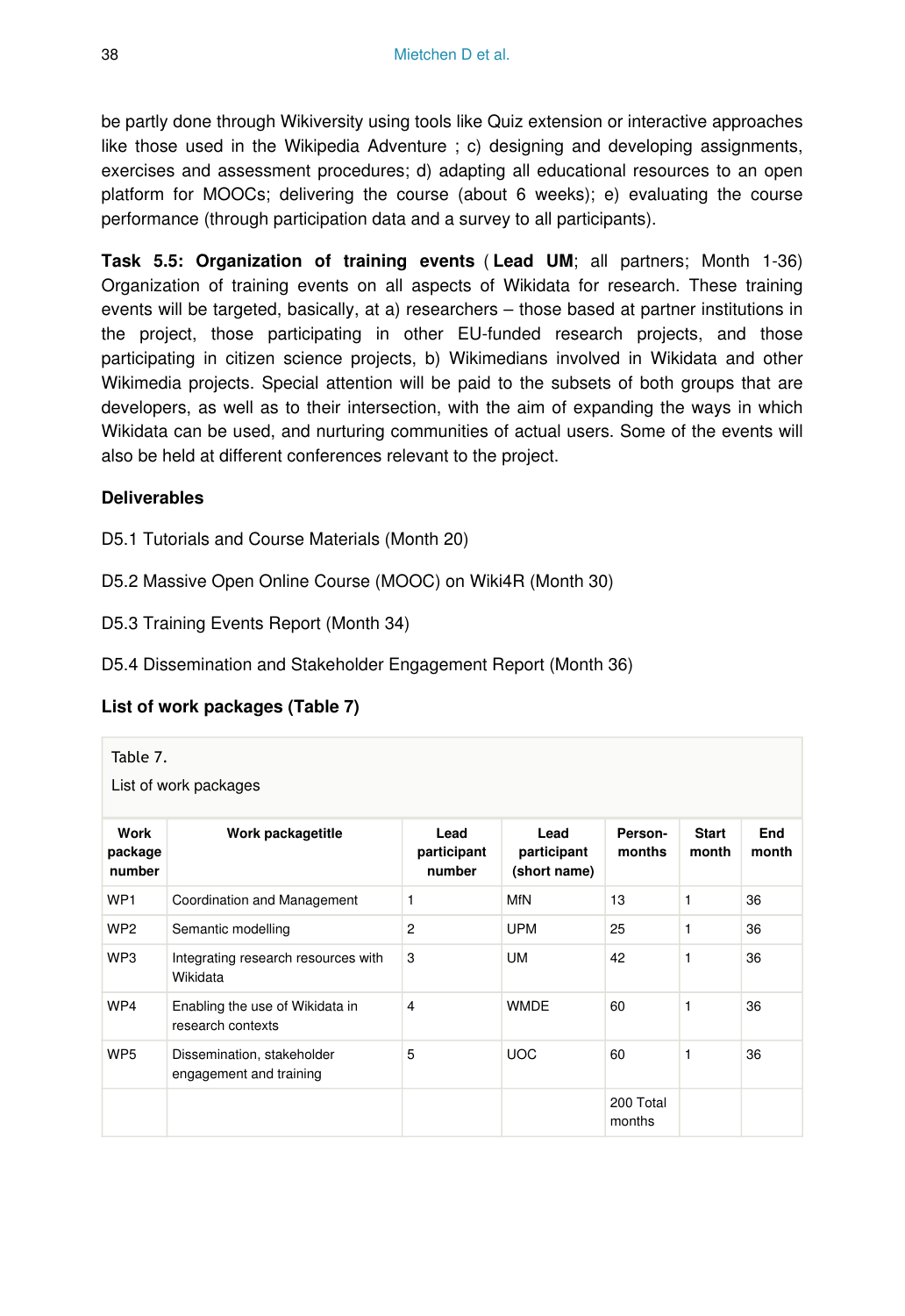# **List of deliverables (Table 8)**

### Table 8.

List of deliverables

| <b>Deliverable</b><br>(number) | Deliverable name                                                                                                | Work<br>package<br>number | Short name of<br>lead<br>participant | <b>Type</b>  | <b>Dissemination</b><br>level | <b>Delivery</b><br>date |
|--------------------------------|-----------------------------------------------------------------------------------------------------------------|---------------------------|--------------------------------------|--------------|-------------------------------|-------------------------|
| D1.1                           | Data Management Plan                                                                                            | WP <sub>1</sub>           | <b>MfN</b>                           | R            | PU                            | M06                     |
| D <sub>1.2</sub>               | Periodic report                                                                                                 | WP <sub>1</sub>           | <b>MfN</b>                           | R            | PU                            | M12                     |
| D1.3                           | Periodic report                                                                                                 | WP <sub>1</sub>           | <b>MfN</b>                           | R            | PU                            | M24                     |
| D1.4                           | Periodic and final report                                                                                       | WP <sub>1</sub>           | <b>MfN</b>                           | R            | PU                            | M36                     |
| D <sub>2.1</sub>               | Report on property<br>profiles                                                                                  | WP <sub>2</sub>           | <b>UM</b>                            | R            | PU                            | M24                     |
| D <sub>2.2</sub>               | Report on semantic<br>ontology mappings                                                                         | WP <sub>2</sub>           | <b>UPM</b>                           | R            | PU                            | M31                     |
| D <sub>3.1</sub>               | Report describing quality<br>assurance measures                                                                 | WP <sub>3</sub>           | <b>UPM</b>                           | R            | PU                            | M18                     |
| D <sub>3.2</sub>               | Lessons learned from<br>integration of TEL,<br>BODR, and Recon2                                                 | WP <sub>3</sub>           | <b>UM</b>                            | R            | PU                            | M22                     |
| D3.3                           | Report on other<br>integration uses cases                                                                       | WP <sub>3</sub>           | <b>WMDE</b>                          | R            | PU                            | M33                     |
| D <sub>3.4</sub>               | Report on the<br>motivations and pitfalls<br>around releasing open<br>data                                      | WP <sub>3</sub>           | <b>MfN</b>                           | R            | PU                            | M35                     |
| D4.1                           | SPARQL endpoint for<br>Wiki4R                                                                                   | WP4                       | <b>UPM</b>                           | <b>OTHER</b> | PU                            | M12                     |
| D4.2                           | Mechanism for semantic<br>knowledge-base<br>mirroring                                                           | WP4                       | <b>UPM</b>                           | <b>OTHER</b> | PU                            | M20                     |
| D4.3                           | Research-oriented<br>Wiki4R edition of<br>Wikidata software                                                     | WP4                       | <b>UPS</b>                           | <b>OTHER</b> | PU                            | M24                     |
| D4.4                           | Report on usability of<br>Wiki4R in citizen<br>science, digital<br>humanities and cultural<br>heritage research | WP4                       | <b>MfN</b>                           | R            | PU                            | M33                     |
| D4.5                           | Report on Wiki4R<br>integration and usability<br>tests in science<br>laboratories                               | WP4                       | <b>UPS</b>                           | R            | PU                            | M36                     |
| D <sub>5.1</sub>               | <b>Tutorials and Course</b><br><b>Materials</b>                                                                 | WP <sub>5</sub>           | <b>UOC</b>                           | R            | PU                            | M20                     |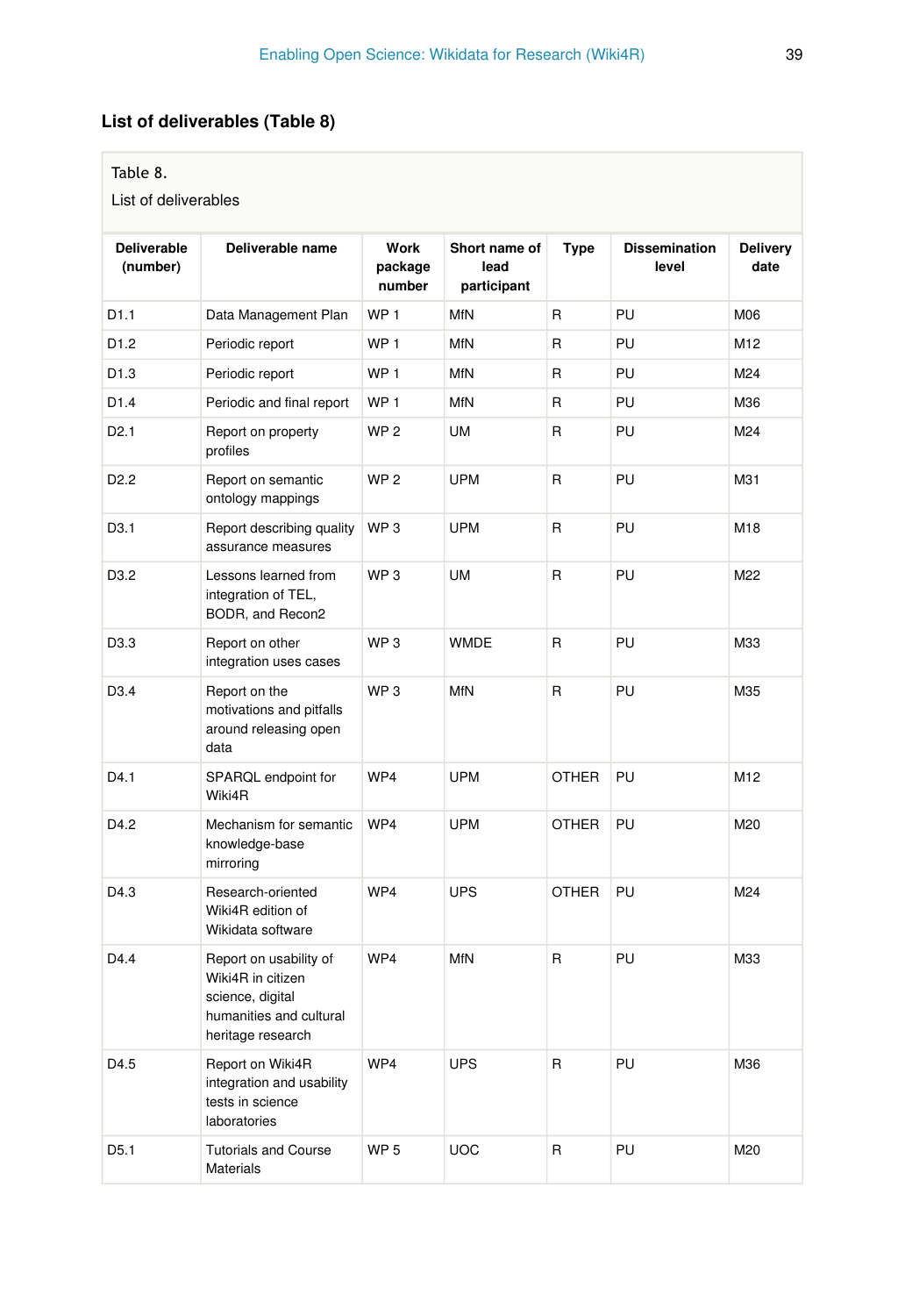| D <sub>5.2</sub> | Massive Open Online<br>Course (MOOC) on<br>Wiki4R            | <b>WP 5</b> | <b>UOC</b> | DEC. | PU | M30 |
|------------------|--------------------------------------------------------------|-------------|------------|------|----|-----|
| D <sub>5.3</sub> | <b>Training Events Report</b>                                | <b>WP 5</b> | <b>UM</b>  | R    | PU | M34 |
| D <sub>5.4</sub> | Dissemination and<br>Stakeholder<br><b>Engagement Report</b> | <b>WP 5</b> | MfN        | R    | PU | M36 |

### **Inter-relation of the main components of the project (Fig. 4)**



# **Management structure and procedures**

# **Organisational structure and decision-making**

For implementing the project, the **Wiki4R** Consortium will initially comprise 7 partners from 4 EU member states. The project duration is planned as a period of three years (36 months).A project of this small complexity and scale requires an **appropriate management structure** and will be implemented by the project coordinator (MfN) within WP1 (Coordination and management). These structures as well as the **decision making processes** will be established according to the following principles:

- due consideration of the **equality** and **collective responsibility** of all participants,
- greatest possible **transparency** of the overall management, and decision making processes,
- ensuring **compliance** with all relevant provisions and regulations of the European Commission (EC),
- providing for **cost efficiency** and **professional administration**,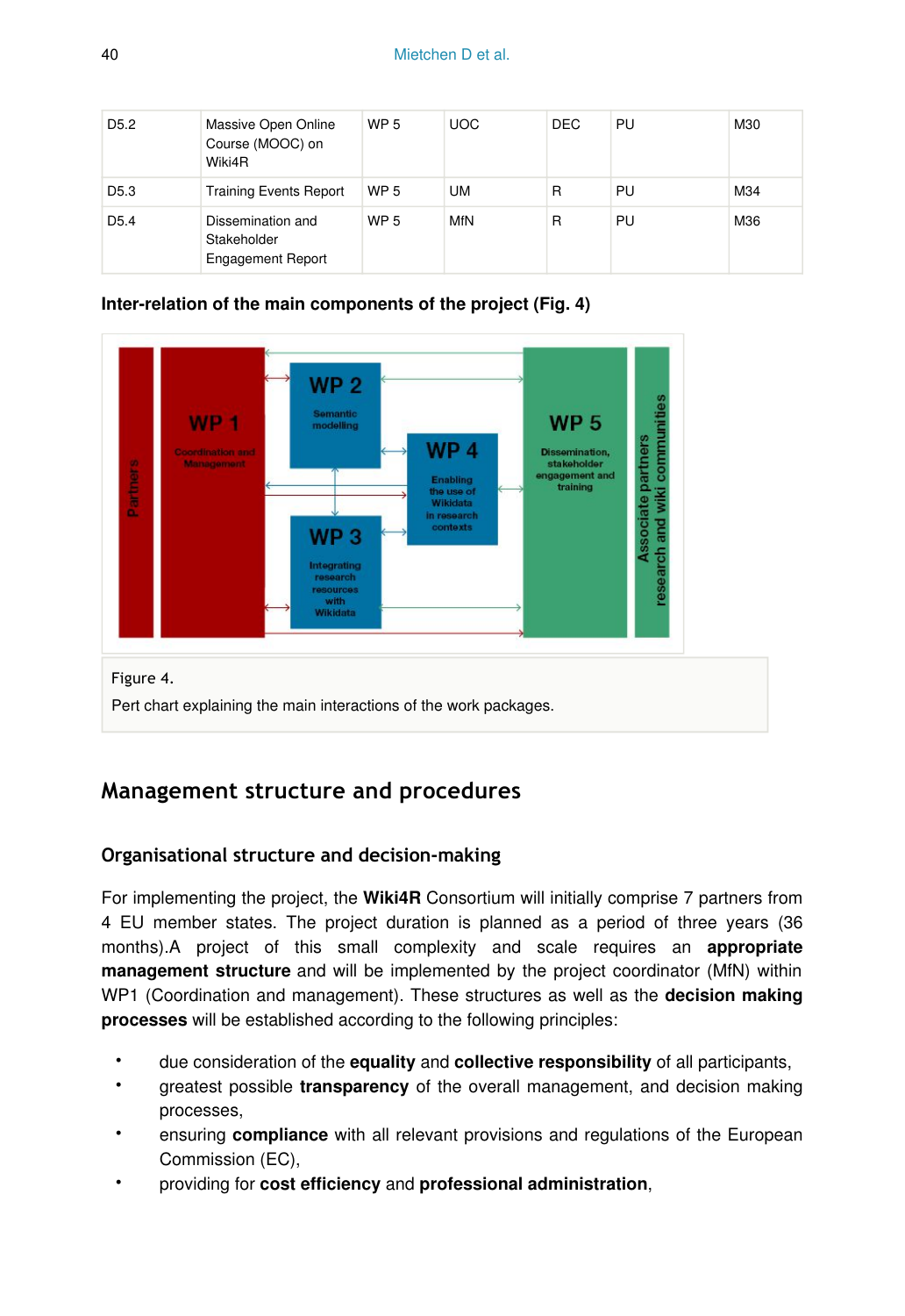- realization of effective **sound monitoring** and **quality management**,
- undertaking research according to **best scientific practices**.

The proposed coordination structure for Wiki4R is based on long management experiences gained from other research projects and networks with similar requirements. The coordination and management structure for Wiki4R will be composed of the following core elements:

- General Assembly (GA)
- Steering Committee (SC)
- Project Coordinator (PC)
- Advisory Board (AB)

Their interrelationship and the overall Wiki4R management structures are illustrated by Fig. 5. The management bodies, their composition, responsibilities, scope of decision-taking power, and working procedures will be described in detail in the Consortium Agreement to be signed by all partners. It will be each partner's general responsibility to undertake all reasonable endeavours to perform and fulfil, promptly, actively, and on time, all of its obligations under the Grant Agreement and the Consortium Agreement as well as their tasks within the work packages according to their role in the Consortium including the submission of the deliverables as described in the proposal. The following structures and mechanisms will be essential elements for efficient management of the entire project.



#### Figure 5.

Relations of Advisory Board, Steering Committee and General Assembly.

- due consideration of the **equality** and **collective responsibility** of all participants,
- greatest possible **transparency** of the overall management, and decision making processes,
- ensuring **compliance** with all relevant provisions and regulations of the European Commission (EC),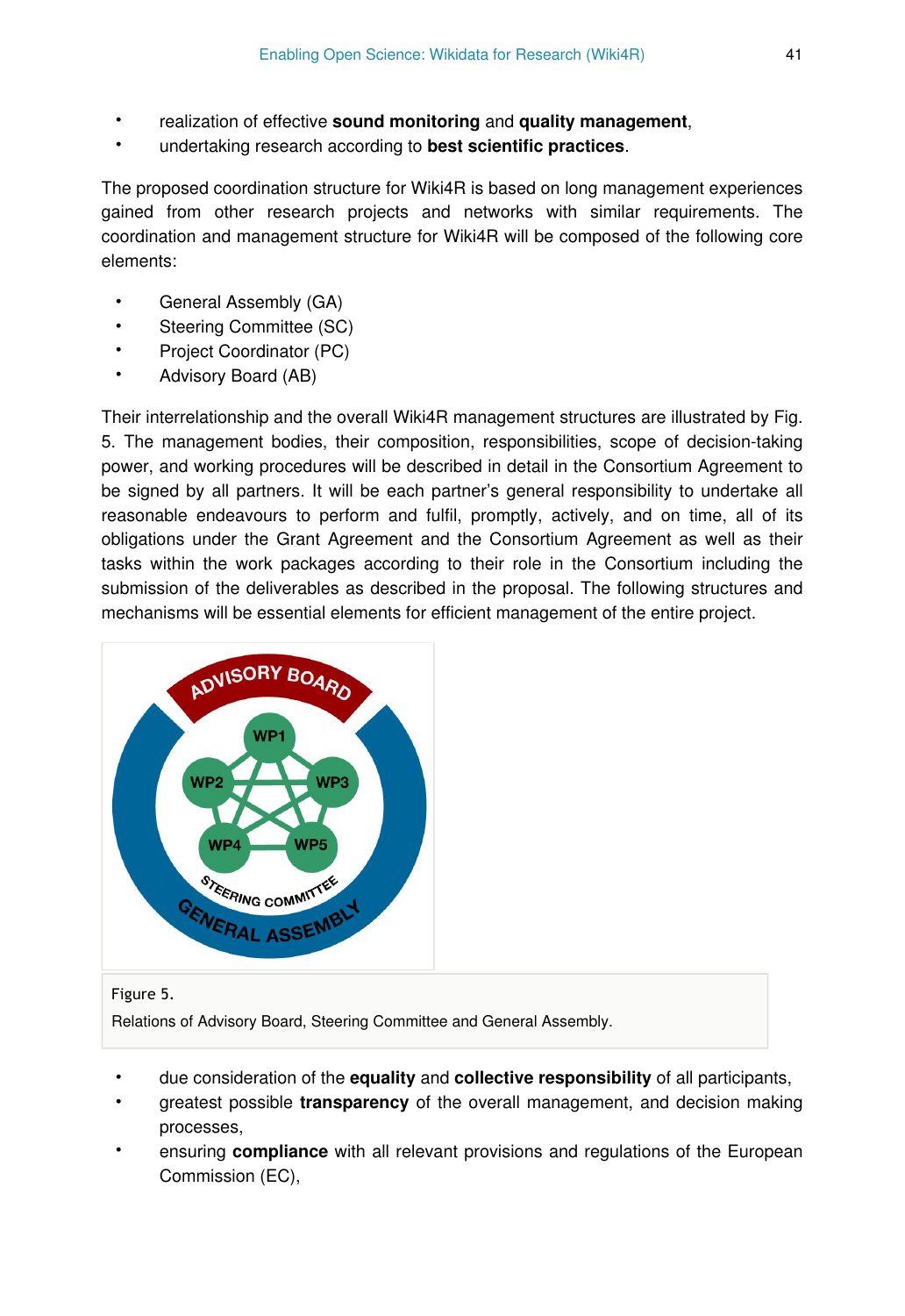- providing for **cost efficiency** and **professional administration**,
- realization of effective **sound monitoring** and **quality management**,
- undertaking research according to **best scientific practices**.

The proposed coordination structure for Wiki4R is based on long management experiences gained from other research projects and networks with similar requirements. The coordination and management structure for Wiki4R will be composed of the following core elements:

- General Assembly (GA)
- Steering Committee (SC)
- Project Coordinator (PC)
- Advisory Board (AB)

Their interrelationship and the overall Wiki4R management structures are illustrated by Fig. 5. The management bodies, their composition, responsibilities, scope of decision-taking power, and working procedures will be described in detail in the Consortium Agreement to be signed by all partners. It will be each partner's general responsibility to undertake all reasonable endeavours to perform and fulfil, promptly, actively, and on time, all of its obligations under the Grant Agreement and the Consortium Agreement as well as their tasks within the work packages according to their role in the Consortium including the submission of the deliverables as described in the proposal. The following structures and mechanisms will be essential elements for efficient management of the entire project.

# **General Assembly**

The entire **Wiki4R** partnership is represented in the General Assembly (GA), which is the **ultimate decision making body** for the consortium. The GA comprises all project partners, who are also eligible to vote on propositions presented to the GA. Each partner to the consortium sends **one official representative** and has **one vote**. The GA will be chaired by the Project Coordinator.

Decisions taken by the GA primarily generally relate to:

- budget-related matters,
- periodic activity reports and financial reports,
- periodic activity reports and financial reports,
- acceptance and addition of new partners,
- if required, exclusion of partners, updating the work plan, and modification of the Consortium Agreement.

If voting is required, decisions shall be taken by a majority of two-thirds (2/3) of the votes, unless otherwise provided in the Consortium Agreement. The GA can also appoint an **equity liaison person** who will be in charge of gender equity issues and will, if needed, take on the function of **ombudsperson** in case of conflict resolution between individuals.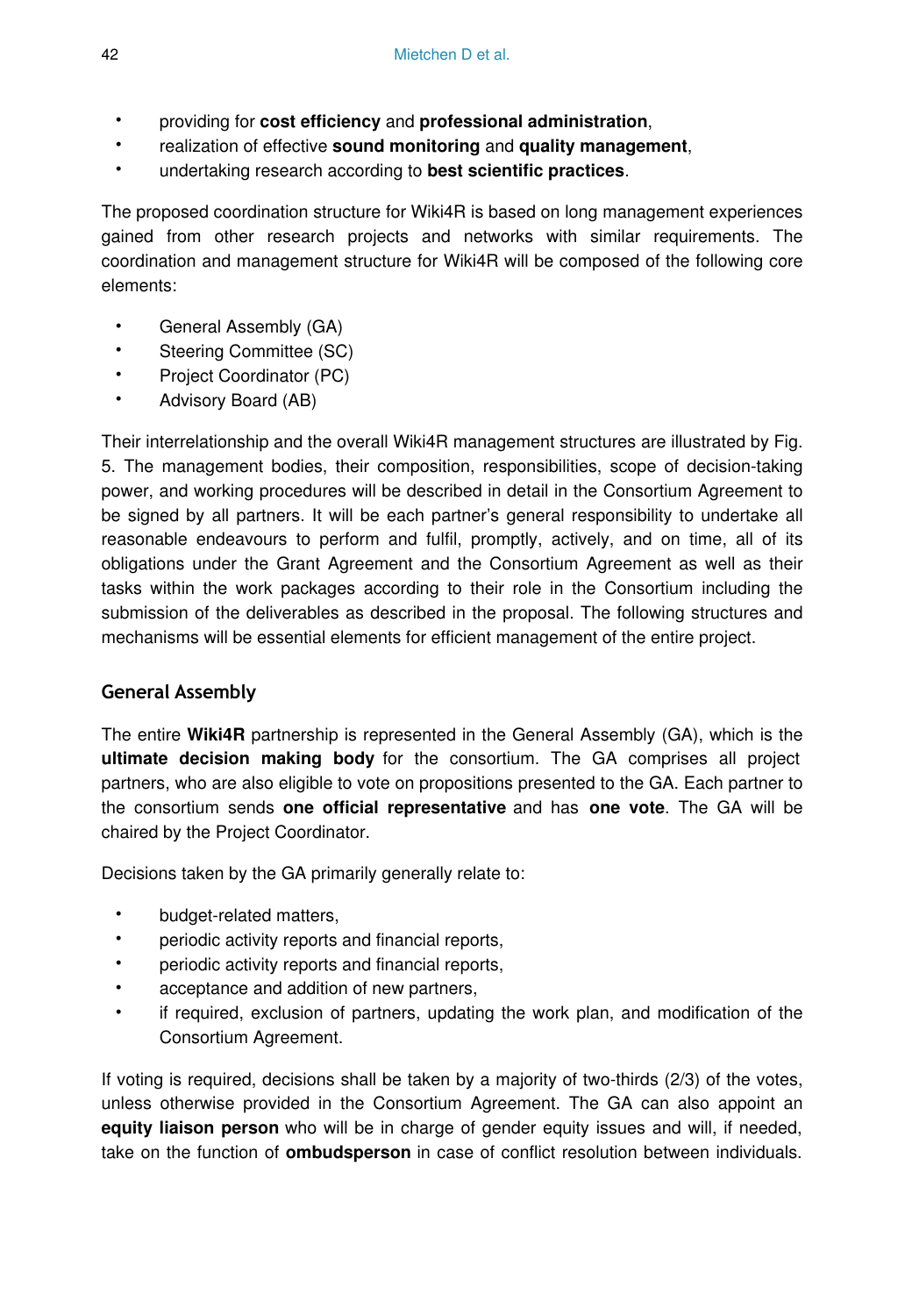Ordinary GA meetings will take place **once a year** in conjunction with major community events, such as Wikimania, Wikimedia Hackathons, or GLAM-Wiki meetings.

#### **Steering Committee**

The **Wiki4R** Steering Committee (SC) is the main **coordinating body** for the ongoing project execution and its performance in compliance with the work plan. The Steering Committee will work on behalf of the General Assembly, and regularly report to the GA on interim decisions taken and other items of interest. Ordinary **SC meetings** are to be held at least **twice a year**, and the SC will coordinate work inter-seasonally by conference calls or other means. Ordinary SC members are the Coordinator and the Work Package Leaders (WPL). The Coordinator shall chair all meetings of the SC, unless decided otherwise by the General Assembly. The Steering Committee will strive to work by consensus. In case of need of voting, decisions shall be taken by a **majority of two-thirds (2/3) of the votes**, unless otherwise provided in the Consortium Agreement. Each member of the SC will have **one vote**, and in case of equal votes the chair will have a casting vote. The Steering Committee is primarily responsible for supporting the Project Coordinator in fulfilling the legal and contractual **obligations** towards the European Commission by **monitoring and controlling** the efficient implementation of the project's objectives and work programme, on the basis of regular, 6-monthly financial and activity reports from each of the work packages. The SC will also provide for risk management and consider applying appropriate rules on "intervention measures" in case of significant delays or breach of obligations (details of this will be made explicit in the Consortium Agreement), and conflict management within the consortium.

#### **Project Coordinator**

The Project Coordinator (PC) is the **intermediary between the Wiki4R consortium** and the European Commission and is responsible for the **overall management** of the project, including the submission of reports and achievement of the deliverables. He ensures compliance by the partners with the contractual obligations in all activities of the project. The Project Coordinator has a right of veto in the case of decisions conflicting with the EC Grant Agreement at the General Assembly and at the Steering Committee. The coordinator will **administer the EC financial contribution** in accordance with the Grant Agreement, and the decisions taken by the consortium via the General Assembly.

The **Wiki4R** consortium will be led by the Museum für Naturkunde – Leibniz Institute for Evolution and Biodiversity Science (MfN). The project coordinator will be supported in this function by an **Administrative Project Manager**. This person will be in charge of day-today administration including the detailed **contractual and budget management, financial controlling, and reporting**.

The MfN is one of the World's leading natural history collections and research institutions and holds competence in areas of biodiversity and environmental research, from biogeography and taxonomy to information management, climate change, and advising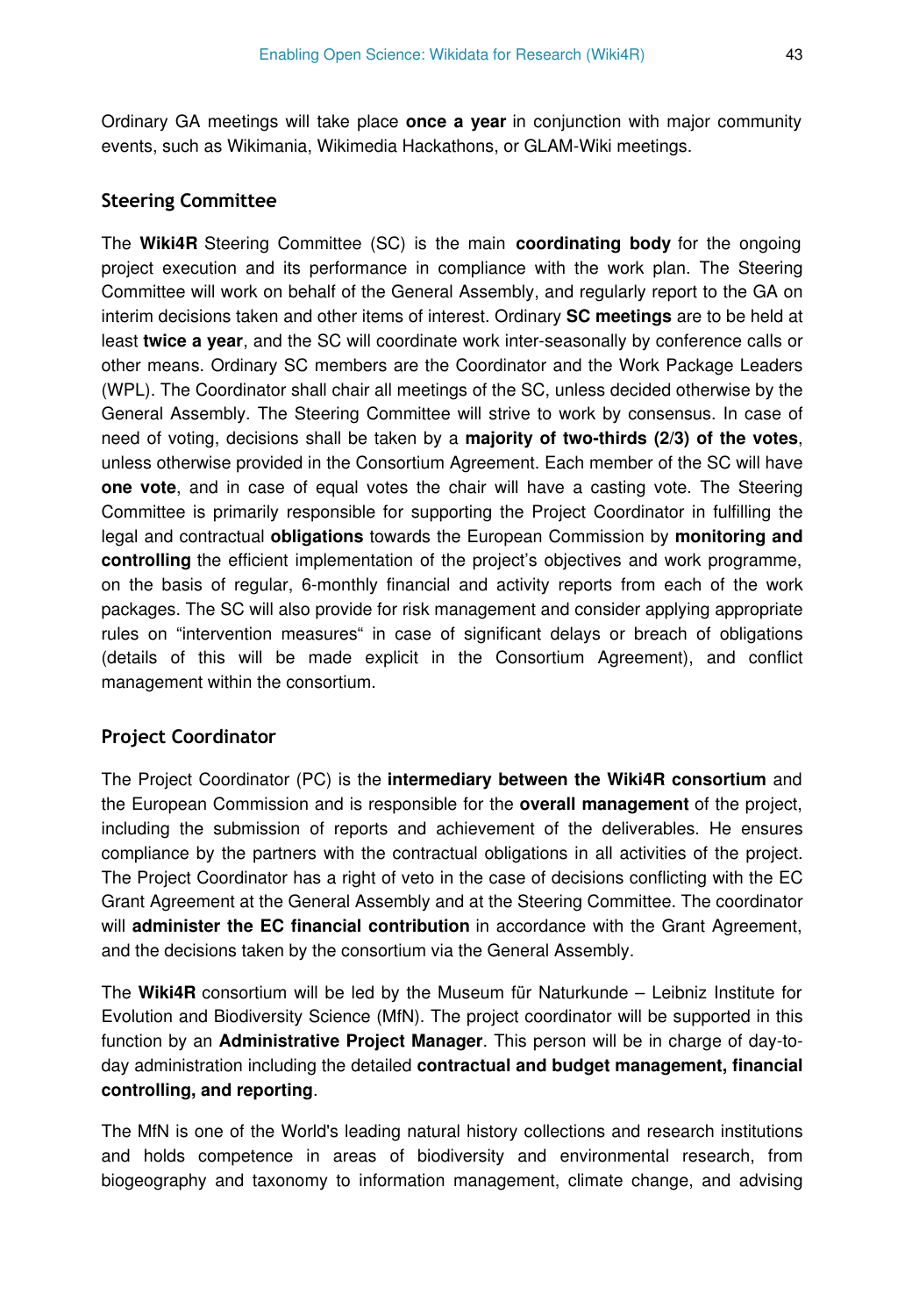environmental policy. The museum has a staff of about 250 persons, an annual budget of about € 22M (2013), and it is currently undergoing a period of significant expansions and renovation. In 2009, the MfN was re-constituted as a Foundation under public law and became a member of the **Leibniz Association**, one of Germany´s four leading research organizations. The balance sheet and the accountancy of the MfN are checked annually by an independent **external auditor**.

External funding is handled by the Third Party Funds Department, which manages more than 100 externally funded projects, among them several EC-funded projects (e.g., coordinating EU BON (Co. 308454), and as Partner in SYNTHESYS 3 (Co. 312253), OpenUp! (Co. 270890), European Creative (Co.325120), pro-iBiosphere (Co. 312848) and other FP7 finished projects.

The MfN has its own **Bureau of Media Communication**, which maintains regular contact with different media, politicians, and scientific organizations, and will be a valuable support mechanism for public outreach, and the broader dissemination of the project´s results. Finally, the Project Coordinator will also be supported by the **EU Liaison Office of the Leibniz-Association in Brussels**. The office will advise the Coordinator and his team in any EU policy related issues as well as in relevant administrative questions concerning Horizon2020.

### **Work Package Leaders**

Each Work Package will have one designated Work Package Leader (WPL), who is taking on this role in addition to his/her role as an individual partner to the project. WP leaders report to the Project Coordinator. They are appointed by the institutions designated to lead the WP have sound scientific background and wide management experience to guide the respective WP and tasks, and to ensure performance and progress of the work with regard to project deliverables and milestones. In particular, WP leaders will be responsible for:

- effective **communication between members** of the WP and to the Steering **Committee**
- for effective (within designated resources) and timely (within designated deadlines) completion of work, milestones, and deliverables
- any activities, deliverables and information as relevant to other partners or the consortium as a whole;
- **quality control and technical management**, i.e. the coordination and monitoring on a day-to-day basis of progress of the individual work package and its task, including;
- delivering **interim activity reports** i.e. referring to work progress and budgetdevelopment, and alerting in case of delay or default and if necessary with suggestions for the solution of possible challenges and problems.

The following WPL have been assigned and agreed: Table 9.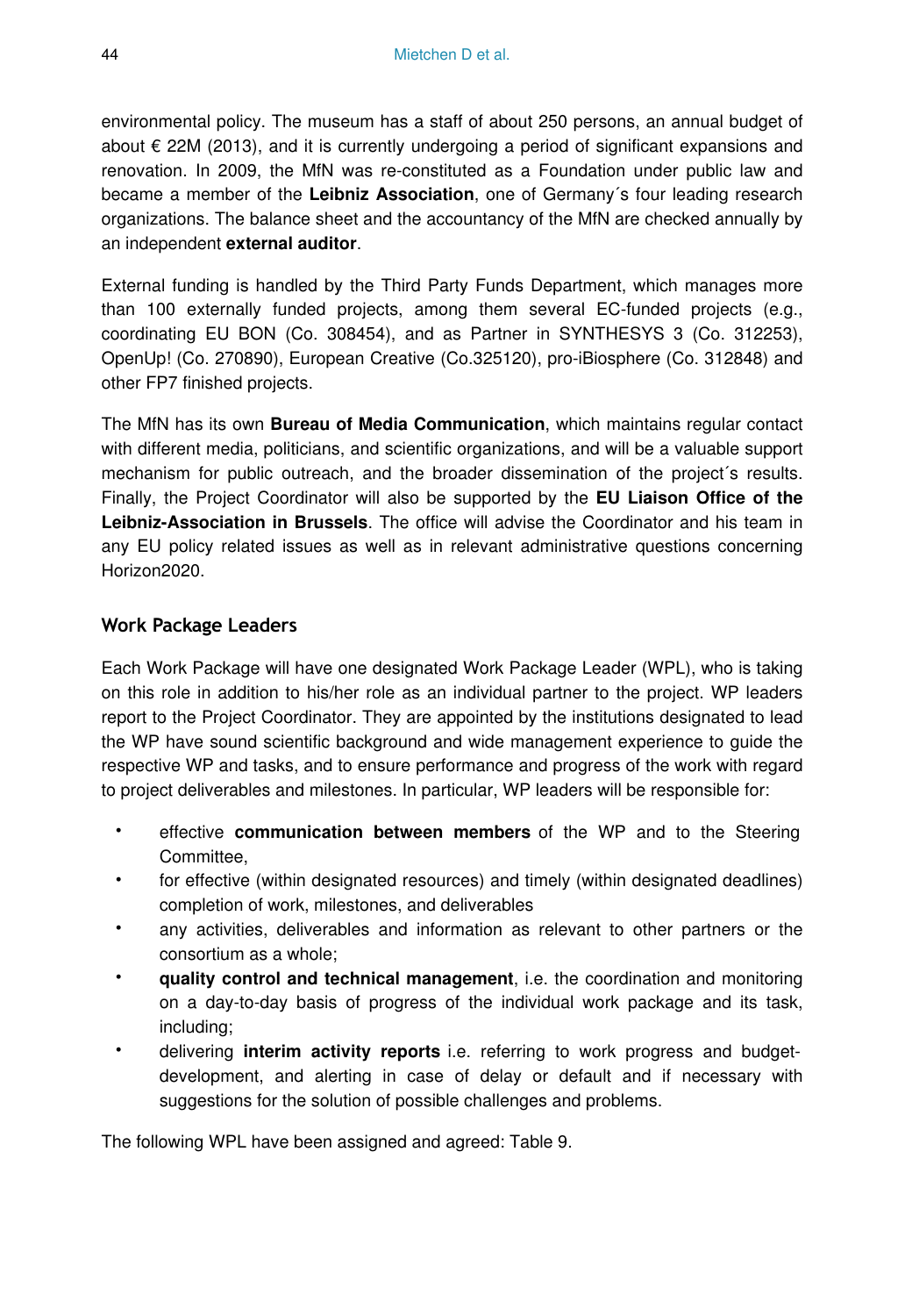| Table 9.<br>Work package leaders |                                                       |                                                          |                               |  |  |  |  |  |  |  |
|----------------------------------|-------------------------------------------------------|----------------------------------------------------------|-------------------------------|--|--|--|--|--|--|--|
| Work package<br>No.              | <b>Work Package description</b>                       | WP Leader and member of the<br><b>Steering Committee</b> | <b>Beneficiary</b><br>Acronym |  |  |  |  |  |  |  |
| WP <sub>1</sub>                  | Coordination and management                           | Dr. Gregor Hagedorn                                      | <b>MfN</b>                    |  |  |  |  |  |  |  |
| WP <sub>2</sub>                  | Semantic modelling                                    | Prof. Dr. Asunción Gómez-Pérez                           | <b>UPM</b>                    |  |  |  |  |  |  |  |
| WP3                              | Integrating research resources with<br>Wikidata       | Dr Egon Willighagen                                      | UM                            |  |  |  |  |  |  |  |
| WP4                              | Enabling the use of Wikidata in<br>research contexts  | Lydia Pintscher                                          | <b>WMDE</b>                   |  |  |  |  |  |  |  |
| WP <sub>5</sub>                  | Dissemination, stakeholder<br>engagement and training | Dr. Eduard Aibar                                         | <b>UOC</b>                    |  |  |  |  |  |  |  |

## **Advisory Board**

The main role of the Advisory Board (AB) will be to help to guarantee the delivery of high scientific and technical quality output from the project, and to ensure that the project partners will not become isolated within their own thinking and perceptions. In that function, the AB will act as a constant internal review mechanism, advising independently with both quality control and risk management. While generally being asked on views and advice on specific issues, the AB will be free to express its opinion on any aspect of the project's activity and performance.

The AB will also advise on the outreach to the wider scientific and stakeholder communities not directly involved in the project and for benefiting from independent, external expertise. The AB will be established at the beginning of the project.

The AB may call on additional experts on an ad hoc basis, should the need arise. For the full duration of the project, members of the AB are expected to be available who can be contacted at any time for specific questions. The AB will primarily advise and work with the Project Coordinator and Steering Committee, but deliver its main reports to the General Assembly. For its work, the AB will also liaise with the internal project working groups.

### **Consortium Agreement and IPR management**

A Consortium Agreement (CA) will be developed and signed by all partners, which will set out in detail the rights, responsibilities, and liabilities of participants to each other and to the consortium. In addition to detailed provisions for consortium organization and governance, it will include recommendations for equality and gender issues, Intellectual Property Rights (IPR), data exchange, use of software and other resources within the project, promoting open access and free sharing of information. It will be based on the DESCA model for Horizon2020 projects, and include relevant provisions to also ensure quality control. Conflict Management resolutions will also be addressed in detail in the CA.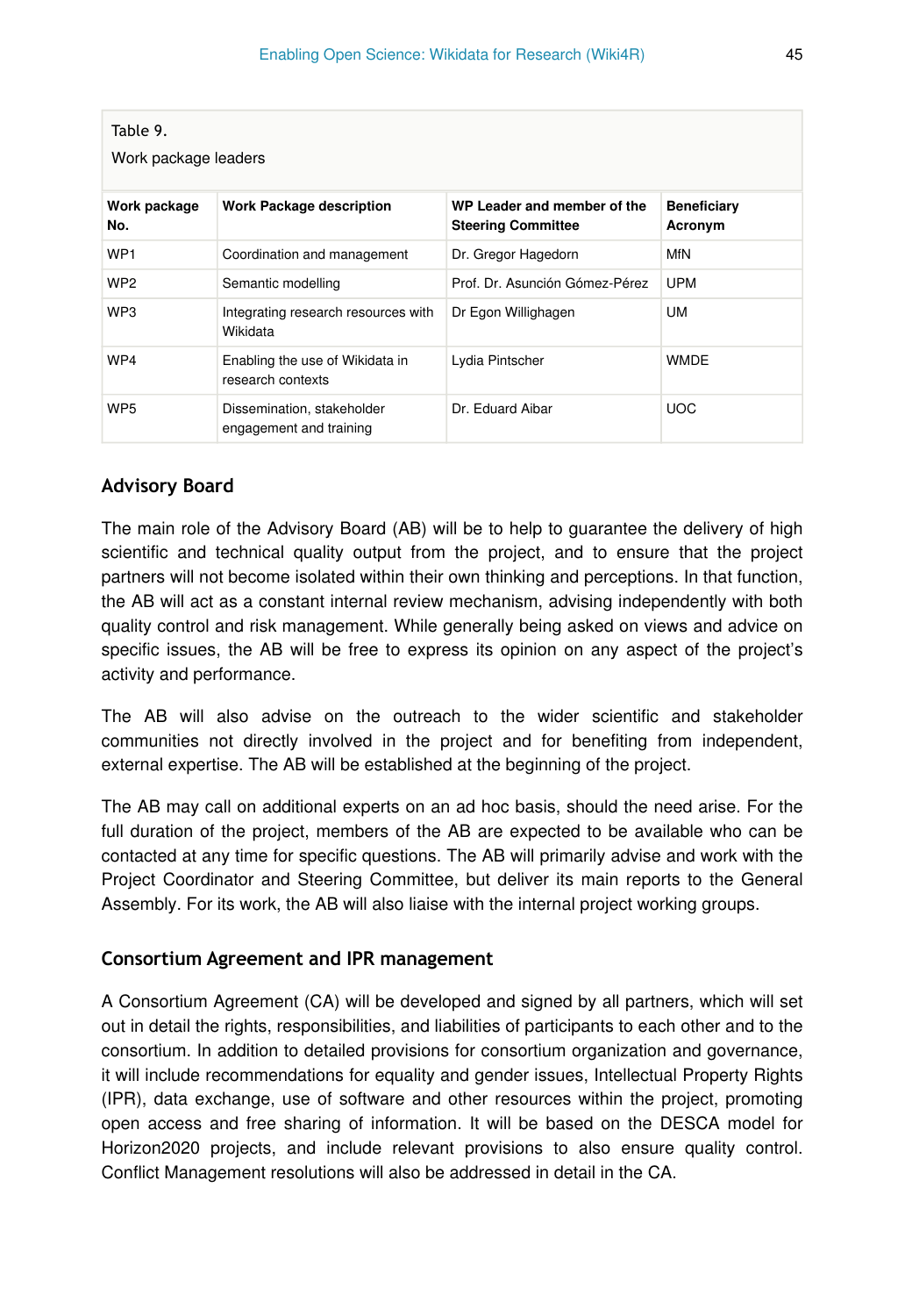# **Communication within the Consortium and Project Meetings**

**Active communication process** will be installed to ensure internal coherence, and effectiveness in the daily exchange of information and cooperation for all consortium partners. It will be the responsibility of the Coordinator to facilitate efficient communication for the project, which will rely on the following mechanisms:

- email correspondence as the primary means of day-to-day communication, including use of mailing lists and electronic discussion forums for the project and individual communities,
- regular conferences, using internet-based video conferencing tools,
- communication through the project web- platform.

In addition frequent and regular meetings at various levels are regarded as key to the success of projects such as Wikidata for research, and for developing a good and lasting network of networks. The following Table 10 lists relevant meetings to take place during the course of the project.

| Table 10.<br>List of project meetings |                                                                      |                                                                    |  |  |  |  |  |  |  |
|---------------------------------------|----------------------------------------------------------------------|--------------------------------------------------------------------|--|--|--|--|--|--|--|
| <b>Persons/Bodies</b>                 | <b>Meeting frequency</b>                                             | <b>Objectives of the Meeting</b>                                   |  |  |  |  |  |  |  |
| SC                                    | monthly (online)                                                     | operational decisions, monitoring progress                         |  |  |  |  |  |  |  |
| GA                                    | yearly (on-site, in conjunction with relevant<br>community meetings) | reviewing progress, fundamental decisions,<br>community engagement |  |  |  |  |  |  |  |
| AB                                    | back-to-back with GA                                                 | review mechanism, advice on further<br>developments                |  |  |  |  |  |  |  |

The list of milestones is available from Table 11.

| Table 11.<br>List of milestones |                                                         |                                   |                          |                                         |  |  |  |  |  |  |
|---------------------------------|---------------------------------------------------------|-----------------------------------|--------------------------|-----------------------------------------|--|--|--|--|--|--|
| <b>Milestone</b><br>number      | Milestone name                                          | <b>Related work</b><br>package(s) | <b>Estimated</b><br>date | <b>Means of verification</b>            |  |  |  |  |  |  |
| <b>MS1.1</b>                    | Kick-off meeting                                        | WP <sub>1</sub>                   | M <sub>02</sub>          | Meeting held, minutes of<br>the meeting |  |  |  |  |  |  |
| MS1.2                           | Project web platform established                        | WP <sub>1</sub>                   | M <sub>02</sub>          | Up and running                          |  |  |  |  |  |  |
| MS1.3                           | Project meeting as satellite to<br>Wikimania conference | WP <sub>1</sub>                   | M14                      | Meeting held, minutes of<br>the meeting |  |  |  |  |  |  |
| MS1.4                           | Project meeting as satellite to<br>Wikimedia Hackathon  | WP <sub>1</sub>                   | M30                      | Meeting held,<br>minutes of the meeting |  |  |  |  |  |  |
| <b>MS1.5</b>                    | Review meeting                                          | WP <sub>1</sub>                   | M14                      | Review held                             |  |  |  |  |  |  |
| <b>MS1.6</b>                    | Review meeting                                          | WP <sub>1</sub>                   | M26                      | Review held                             |  |  |  |  |  |  |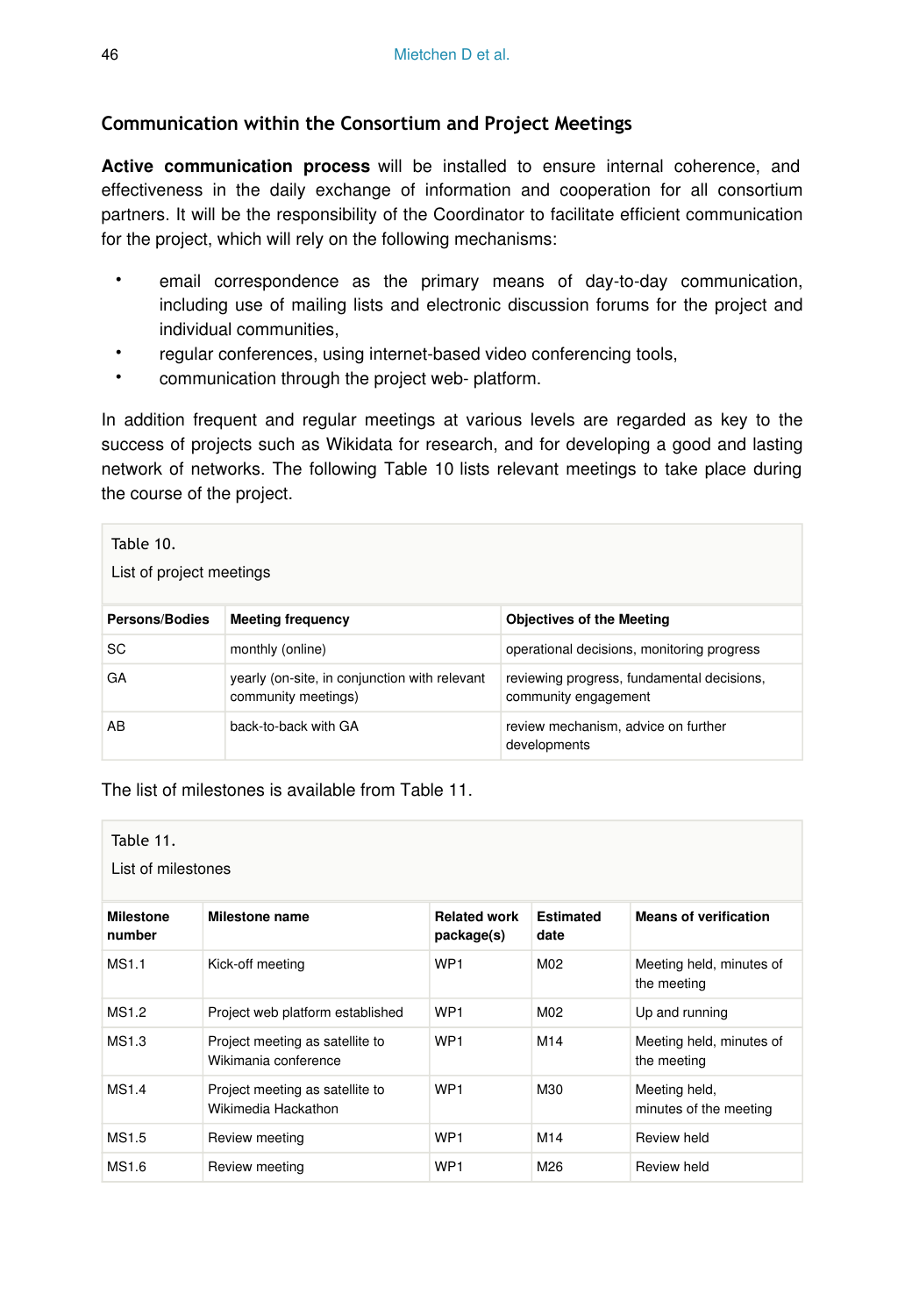| MS2.1        | Profile and mapping for the first use<br>case (TEL)                                                               | WP <sub>2</sub> | M04             | Inclusion in Wikidata<br>newsletter                             |
|--------------|-------------------------------------------------------------------------------------------------------------------|-----------------|-----------------|-----------------------------------------------------------------|
| <b>MS2.2</b> | Profile and mapping for the second<br>use case (BODR)                                                             | WP <sub>2</sub> | M08             | Inclusion in Wikidata<br>newsletter                             |
| MS2.3        | Profile and mapping for the third<br>use case (Recon2)                                                            | WP <sub>2</sub> | M12             | Inclusion in Wikidata<br>newsletter                             |
| MS2.4        | Profile and mapping for the<br>remaining use cases in T3.1                                                        | WP <sub>2</sub> | M20             | Inclusion in Wikidata<br>newsletter                             |
| MS3.1        | Data citation mechanism<br>established                                                                            | WP3             | M06             | Data citation demonstrated                                      |
| MS3.2        | Survey of potential further use<br>cases for Wiki4R completed                                                     | WP3             | M08             | Results presented                                               |
| MS3.3        | Error diagnosis mechanism<br>established                                                                          | WP <sub>3</sub> | M09             | Error diagnosis<br>demonstrated                                 |
| MS3.4        | Integration of TEL use case                                                                                       | WP3             | M09             | Integration demonstrated                                        |
| MS3.5        | Quality review mechanisms<br>established                                                                          | WP <sub>3</sub> | M <sub>12</sub> | Review and verification<br>demonstrated                         |
| MS3.6        | Survey of motivations for further<br>use cases completed                                                          | WP3             | M12             | Integration demonstrated                                        |
| MS3.7        | Decision which further use cases to<br>select for Wiki4R                                                          | WP3             | M14             | Minutes of SC meeting                                           |
| MS3.8        | Integration of BODR use case                                                                                      | WP3             | M15             | Integration demonstrated                                        |
| MS3.9        | Integration of Recon2 use case                                                                                    | WP3             | M21             | Integration demonstrated                                        |
| MS4.1        | Survey of use cases for Wikidata<br>within relevant research<br>communities and cultural heritage<br>institutions | WP4             | M6              | Publicly available                                              |
| MS4.2        | Wikidata game to strengthen citizen<br>engagement available                                                       | WP4             | M20             | Publicly available                                              |
| MS4.3        | Packaging of mirrored Wiki4R in<br>virtual machine M24                                                            | WP4             | M24             | Publicly available                                              |
| <b>MS4.4</b> | Prototype of unit tests for data<br>established                                                                   | WP4             | M30             | Publicly available                                              |
| MS5.1        | Production of first set of tutorials<br>and course materials                                                      | WP <sub>5</sub> | M10             | Tutorials and course<br>materials online                        |
| MS5.2        | Test version of MOOC available                                                                                    | WP5             | M16             | Testable MOOC<br>environment                                    |
| MS5.3        | MOOC delivered                                                                                                    | WP <sub>5</sub> | M35             | Number of students<br>enrolled; students<br>satisfaction survey |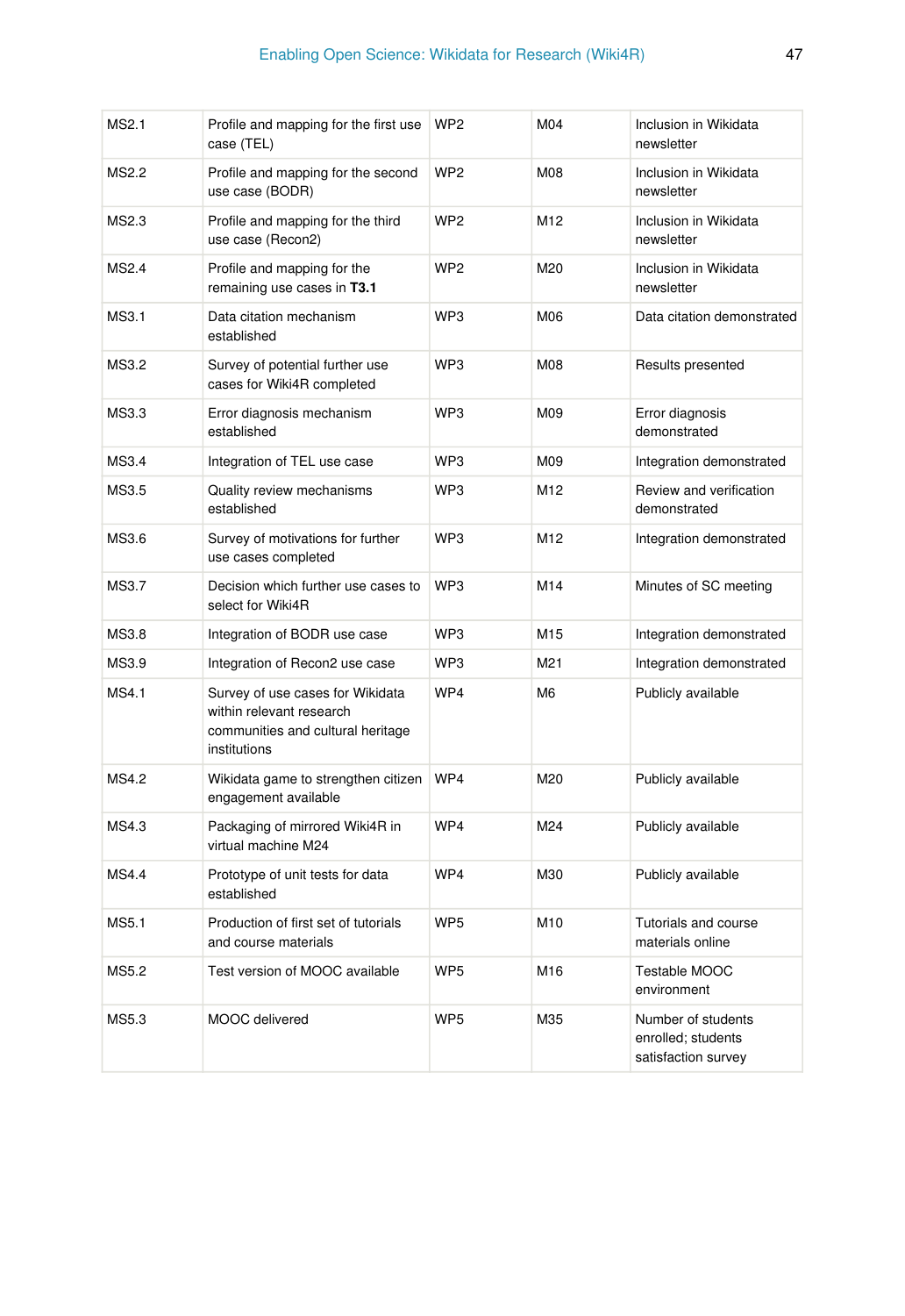# The management of risks is detailed in Table 12.

### Table 12.

#### Management of risks

| Description of risk                                                                | <b>Involved</b><br>WP(s) | Proba-<br>bility | Im-pact | Proposed risk-mitigation measures                                                                                                                                                                                                                                                                                                                          |
|------------------------------------------------------------------------------------|--------------------------|------------------|---------|------------------------------------------------------------------------------------------------------------------------------------------------------------------------------------------------------------------------------------------------------------------------------------------------------------------------------------------------------------|
| Slow recruiting<br>procedures at<br>beneficiary level                              | Any                      | High             | High    | Start recruiting preparations before the project has<br>started                                                                                                                                                                                                                                                                                            |
| Bankruptcy or<br>withdrawal of partner                                             | Any                      | Low              | High    | Initiate discussions with EC to define a solution allowing<br>the implementation of the work plan. Delegate work to<br>existing partners or new subcontractors or external<br>partners.                                                                                                                                                                    |
| Partner is<br>unresponsive                                                         | Any                      | Low              | High    | Delegate work to other partners with expertise and<br>capacity. Obtain a SC resolution to transfer resources<br>away from unresponsive partner.                                                                                                                                                                                                            |
| Unattainable<br>Deliverable                                                        | Any                      | Low              | High    | Investigate alternative options in the context of the high-<br>level objectives of Wiki4R and the expertise and capacity<br>of partners. Discuss with the EC PO.                                                                                                                                                                                           |
| <b>Delayed Deliverable</b>                                                         | Any                      | Medium           | Medium  | Investigate causes for delay, increase monitoring<br>intensity by the respective SC and the WPL, document<br>causes and discuss with EC PO.                                                                                                                                                                                                                |
| Delayed Milestone                                                                  | Any                      | High             | Low     | Assess dependencies and prioritise all dependent tasks<br>to avoid a domino effect, assess options to change the<br>order of work.                                                                                                                                                                                                                         |
| Lack of consistent<br>ontologies to support<br>the semantic mapping                | <b>WP</b>                | Low              | Low     | The system will be able to work with semantics which<br>only exist in Wikidata and which have no external<br>equivalents.                                                                                                                                                                                                                                  |
| Proposed class/<br>property profiles<br>conflict with citizen<br>community plans   | WP <sub>2</sub>          | High             | Medium  | Work with the community from the start; be pragmatic;<br>record problems and report them publicly. Last resort is<br>the primary use of Wiki4R mirror instances in these use<br>cases.                                                                                                                                                                     |
| Datasets proposed for<br>inclusion in Wikidata<br>conflict with community<br>plans | WP <sub>3</sub>          | High             | High    | Engaging with the community, especially the relevant<br>WikiProjects, with transparent and responsive<br>communication. Last resort is the primary use of Wiki4R<br>mirror instances in these use cases.                                                                                                                                                   |
| The workflow<br>integration does not<br>satisfy the researchers                    | WP4                      | High             | Medium  | With an open and agile development model, we will be<br>able to respond to unforeseen demands. A reallocation<br>and reprioritization of resource may be necessary. The<br>impact is medium because it does not create a<br>dependency in the project, and the need of continuous<br>work on Wiki4R beyond the project duration is already<br>anticipated. |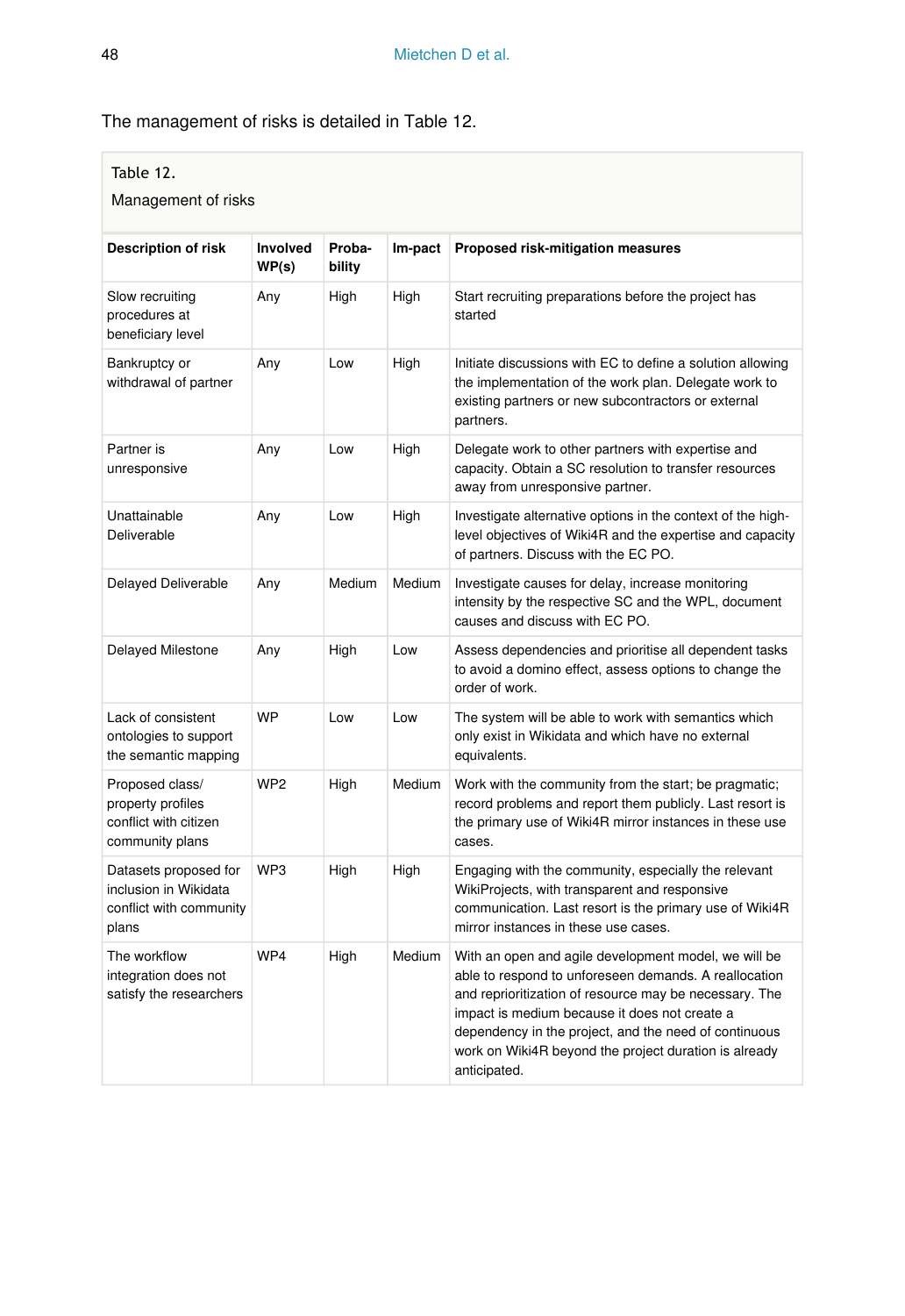| Infrastructure<br>unsustainable beyond<br>end of project                                                                                    | All                     | Low    | High   | Most of the critical infrastructure is guaranteed by the<br>Wikimedia Foundation with a separate and tested<br>sustainability model. Infrastructure can become<br>unsustainable if computing intensity exceed reasonable<br>resources for investments into computing infrastructure;<br>in this case software strategies must be improved or the<br>use cases limited.                                                                                                                                                                                                                                                                                                                                               |
|---------------------------------------------------------------------------------------------------------------------------------------------|-------------------------|--------|--------|----------------------------------------------------------------------------------------------------------------------------------------------------------------------------------------------------------------------------------------------------------------------------------------------------------------------------------------------------------------------------------------------------------------------------------------------------------------------------------------------------------------------------------------------------------------------------------------------------------------------------------------------------------------------------------------------------------------------|
| Initial near real-time<br>synchronization is<br>relatively hard to<br>achieve, since<br>Wikidata is edited<br>about 2.5 times per<br>second | WP4                     | High   | Low    | This is a hard-to-assess problem depending on many<br>factors. Its immediate risk on the project is low because it<br>does not create a dependency: The first implementation<br>can have a delay of 10 minutes between the modification<br>through a scientist and the reuse of this modification in<br>her tools.                                                                                                                                                                                                                                                                                                                                                                                                   |
| Near real time<br>synchronization after<br>optimization is still too<br>slow to fulfil use case<br>requirement of use<br>cases              | WP4                     | Low    | Medium | For full establishment and acceptance, a low near-real<br>time on the order of few seconds will be required.<br>Technical solutions are known but remain to be robustly<br>implemented and tested for the specific workload.<br>Should technical solutions fail, the use cases need to be<br>analysed for priority demand with the goal to achieve a<br>faster synchronization for a subset of information items.                                                                                                                                                                                                                                                                                                    |
| Failure to engage<br>sufficient numbers of<br>scientists in interacting<br>with the VRE                                                     | <b>WP</b>               | Low    | High   | Test the relative efficiency of the various engagement<br>and communication strategies to reallocate resources to<br>the more effective ones.                                                                                                                                                                                                                                                                                                                                                                                                                                                                                                                                                                        |
| Low engagement from<br>the research<br>community and low<br>use of training<br>materials                                                    | WP <sub>5</sub>         | Low    | High   | Targeting training sessions and dissemination events to<br>particular research communities and developing modular<br>training materials able to be adapted for different<br>audiences.                                                                                                                                                                                                                                                                                                                                                                                                                                                                                                                               |
| Work planned by<br>Wiki4R is carried out<br>by someone else                                                                                 | All WPs                 | Medium | Low    | Since we are working in the open, this is not unexpected,<br>and we would welcome it. Reallocate resources in view<br>of overarching Wiki4R goals.                                                                                                                                                                                                                                                                                                                                                                                                                                                                                                                                                                   |
| Wiki4R is not adopted<br>by the community in<br>the expected time<br>frame                                                                  | WP4,<br>WP <sub>5</sub> | Low    | High   | Wiki4R, addressing both professional and citizen<br>scientists, is probably unique in that a huge community in<br>terms of citizen scientists is already there, i.e. citizens<br>volunteering their spare time to curate data. We cannot<br>guarantee yet a huge community of professional<br>scientists, as we are focussing on pilots. For these pilots,<br>however, the participation is already secured. While not<br>endangering the Wiki4R project itself, lack of<br>professional adoption beyond pilots would destroy its<br>impact. The work plan is therefore carefully planned with<br>this in mind and significant resources are invested in<br>training and capacity building to make this less likely. |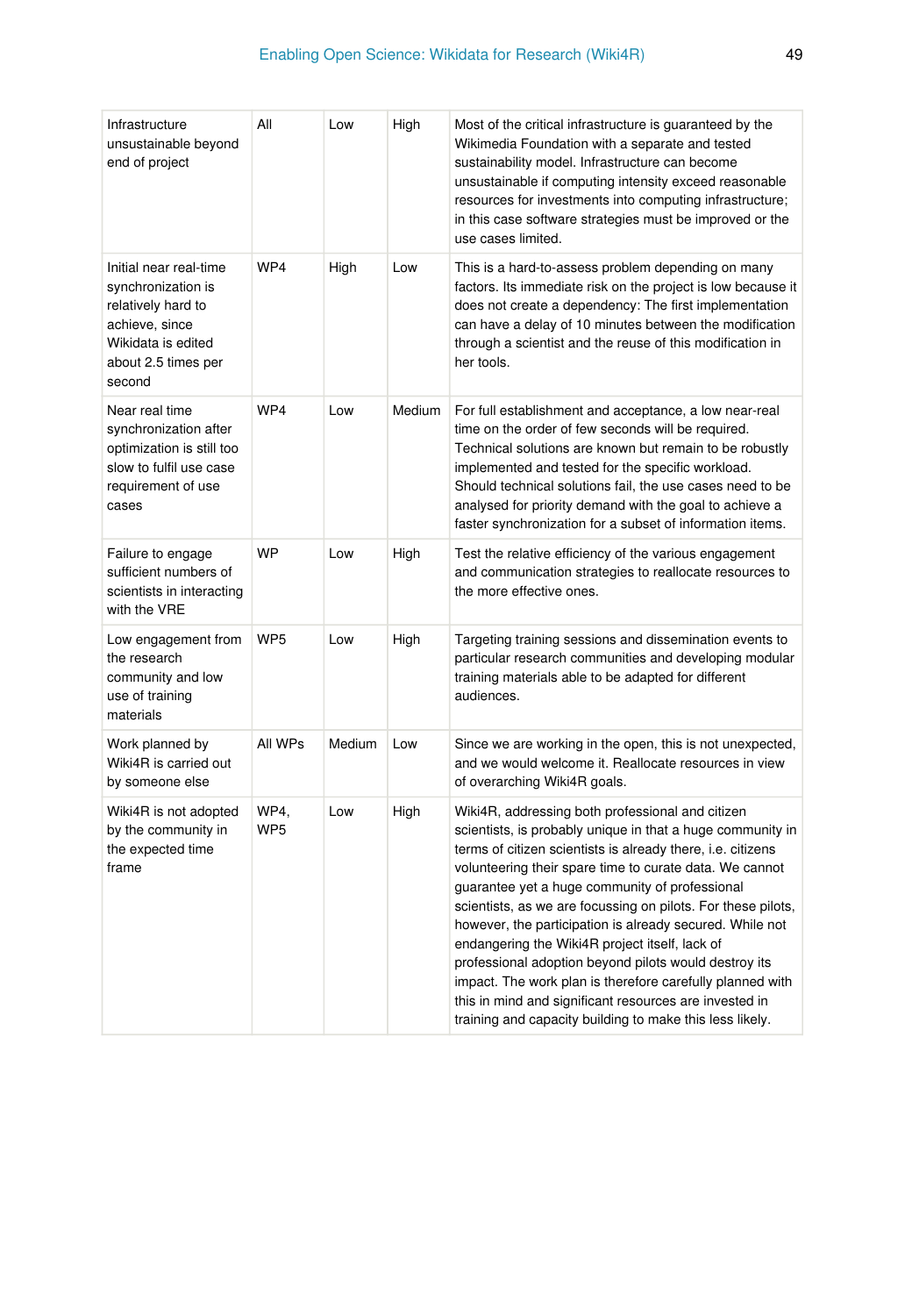# **Consortium as a whole**

The consortium brings together seven partners whose core competencies span the major branches of the natural sciences and into the information sciences as well as the cultural and natural heritage sector, and civil society.

With the exception of WP1, all partners are involved in all work packages, which ensures effective interaction beyond meetings or formal communications.

The profiles of the partners are distinct, but overlap in a systematic fashion:

- UPM, WMDE, UM and UPS are all providers of semantic technologies, and while UPM and WMDE work across disciplines, they are distinguished by a focus on automated techniques (UPM) and community-supporting platforms (WMDE). Both are highly involved across WP2-4.
- Similarly, while both UM and UPS work in chemistry, the former bridges towards computational chemistry and biology, the latter towards experimental chemistry and the physical sciences. UM focuses on the integration of information into Wikidata (WP3), UPS on the reuse of information from Wikidata (WP4).
- UPM, UM and UPS are campus universities, whereas the fourth university in the consortium, UOC, is a virtual university. UOC will thus focus on the virtual training aspects, with UM and UPS contributing. All partners except UOC will organize onsite training events, and all partners will contribute to the creation of course materials as well as to dissemination and community engagement (WP5).
- UOC has in the past performed research on the use of Wikipedia in higher education. Its participation in the other work packages thus will not only inform the training activities in WP5 but also a new line of research on the use of Wikidata in higher education.
- EF is a data provider and as such involved in WP3, but its focus within the project is on exploring the potential of using Wikidata in cultural heritage contexts (WP4), together with MfN; this builds on prior collaboration in former EU projects like OpenUp!
- Beyond its coordinator role, MfN provides multiple aspect of biological expertise. It is involved in all work packages, as a data provider (WP3), data re-user (WP4) and use case provider for the semantic modelling (WP2). Use cases are from biology (e.g. taxa), mineralogy, as well as cultural history (historic records). Citizen science is transdisciplinary. Finally, it addresses sustainability issues in "Optimizing openness" (T3.3), which builds the foundation for future projects of this kind.

Most but not all of the key personnel have contributed to Wikidata in the past, and all are experienced in EU research projects.

The partners are complemented by 17 associate partners, as detailed in section 4.3 of the proposal.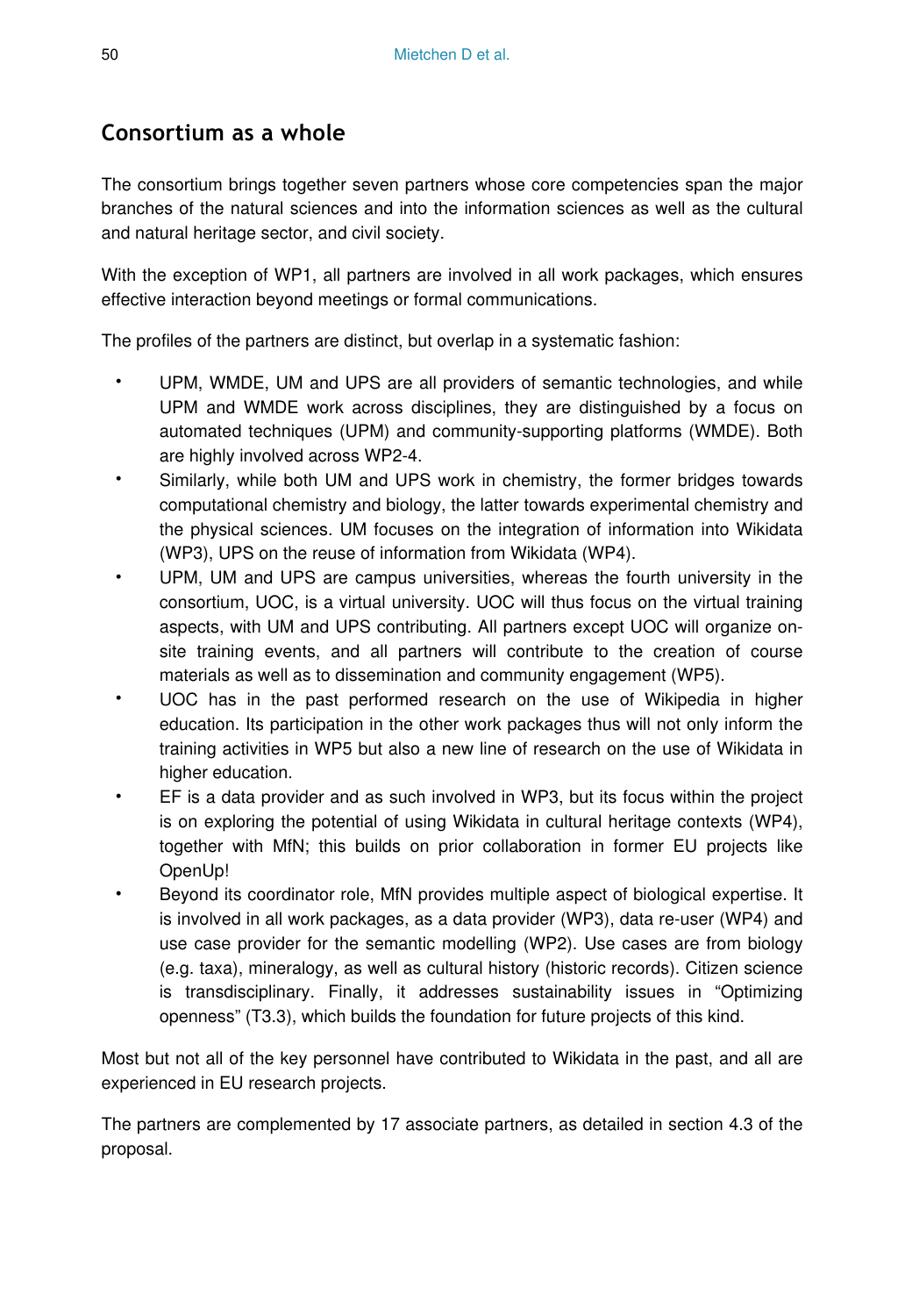Most of them are based within the European Research Area, but some (Scripps, MetaBrainz and Center for Open Science) in the US. As a group, their expertise goes well beyond that of the consortium and covers areas ranging from genetics to music technology, from history to mathematics, from data mining to publishing, libraries and repositories. They also cover the value chain from basic research to applied research to scholarly societies and professional bodies, from non-profit to startup, from botanic garden to universities.

They will provide use cases or data, advice on semantic modelling, data integration or data reuse within their fields, their countries or for their languages, they will help engage their respective communities, and they will contribute to training and dissemination activities. Importantly, the associate partners will also serve as seeds for follow-ups to Wiki4R: our proposal is openly licensed and intended to be forked, so as to help build an ecosystem of Wiki4R projects and initiatives that are linked on the one hand to Wikidata either directly or through the infrastructure we will build, and on the other hand to their respective communities.

# **Resources to be committed**

In consideration of the size of the project, careful attention has been given to a realistic allocation of the Wiki4R budget among partners, reflecting their respective involvement and work load in each of the WPs. The budget as presented here has been agreed by the consortium and all partners.

The total costs of the project amount to 1,553,685.00 Mio €, with an EC-contribution of 1,553,685.00 Mio €. The project will have a duration of 3 years (36 months) and requires 200 person months in total.

The total costs as given in Table 13 relate to the auditable aggregated costs that will be incurred by all partners, corresponding to the administrative forms.

| Table 13.<br>Table of resources           |            |            |           |             |            |           |            |                                                                                           |  |  |  |
|-------------------------------------------|------------|------------|-----------|-------------|------------|-----------|------------|-------------------------------------------------------------------------------------------|--|--|--|
|                                           |            |            |           | Participant |            |           |            | <b>Total</b>                                                                              |  |  |  |
|                                           | <b>MfN</b> | <b>UPM</b> | <b>UM</b> | <b>WMDE</b> | <b>UOC</b> | EF        | <b>UPS</b> |                                                                                           |  |  |  |
|                                           |            |            |           | Country     |            |           |            |                                                                                           |  |  |  |
|                                           | DE         | <b>ES</b>  | <b>NL</b> | DE          | ES.        | <b>NL</b> | <b>FR</b>  |                                                                                           |  |  |  |
| Direct<br>personnel<br>costs / $\epsilon$ |            |            |           |             |            |           |            | 280,200.00 100,000.00 223,200.00 180,828.00 106,700.00 136,620.00 120,000.00 1,147,548.00 |  |  |  |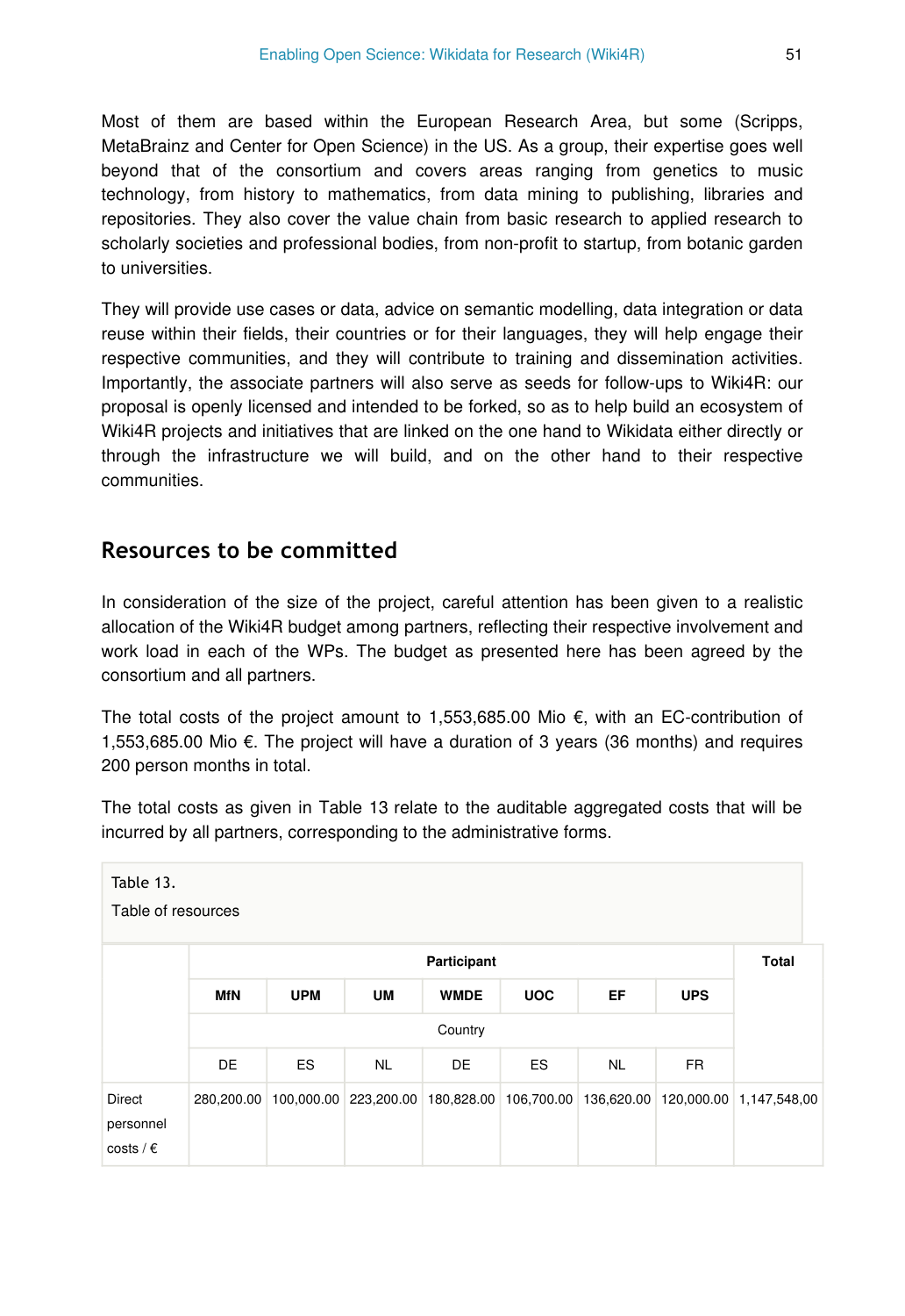| Other direct<br>costs / $\epsilon$ +<br>costs for in-<br>kind<br>contribution<br>not used on<br>the<br>beneficiary's<br>premises | 35,000.00  | 8,000.00   | 17,000.00 | 8,000.00                                    | 7,000.00  | 11,000.00 | 7,000.00  | 93,000.00                                                           |
|----------------------------------------------------------------------------------------------------------------------------------|------------|------------|-----------|---------------------------------------------|-----------|-----------|-----------|---------------------------------------------------------------------|
| Direct costs<br>of sub-<br>contracting /<br>$\in$                                                                                | 3,000.00   | 0          | 0         | 0                                           | 0         | 0         | 0         | 3,000.00                                                            |
| Costs of in-<br>kind<br>contributions<br>not used on<br>the<br>beneficiary's<br>premises / $\epsilon$                            | $\pmb{0}$  | 0          | $\pmb{0}$ | 0                                           | 0         | 0         | 0         | $\pmb{0}$                                                           |
| Indirect<br>Costs / $\epsilon$<br>$(=0.25)$<br>$+B-E)$                                                                           | 78,800.00  | 27,000.00  | 60,050.00 | 47,207.00                                   | 28,425.00 | 36,905.00 | 31,750.00 | 310,137.00                                                          |
| Special unit<br>costs<br>covering<br>direct &<br>indirect<br>costs                                                               | $\pmb{0}$  | 0          | 0         | 0                                           | 0         | 0         | 0         | $\pmb{0}$                                                           |
| Total<br>estimated<br>eligible<br>costs / $\in$ (=A<br>$+ B + C + D +$<br>$F + G$                                                | 397,000.00 | 135,000.00 |           |                                             |           |           |           | 300,250.00 236,035.00 142,125.00 184,525.00 158,750.00 1,553,685.00 |
| Reim-<br>burse-<br>mentrate                                                                                                      | 100%       | 100%       | 100%      | 100%                                        | 100%      | 100%      | 100%      |                                                                     |
| Max. Grant<br>/ $\in$ (=H*I)                                                                                                     | 397,000.00 | 135,000.00 |           | 300,250.00 236,035.00 142,125.00 184,525.00 |           |           |           | 158,750.00 1,553,685.00                                             |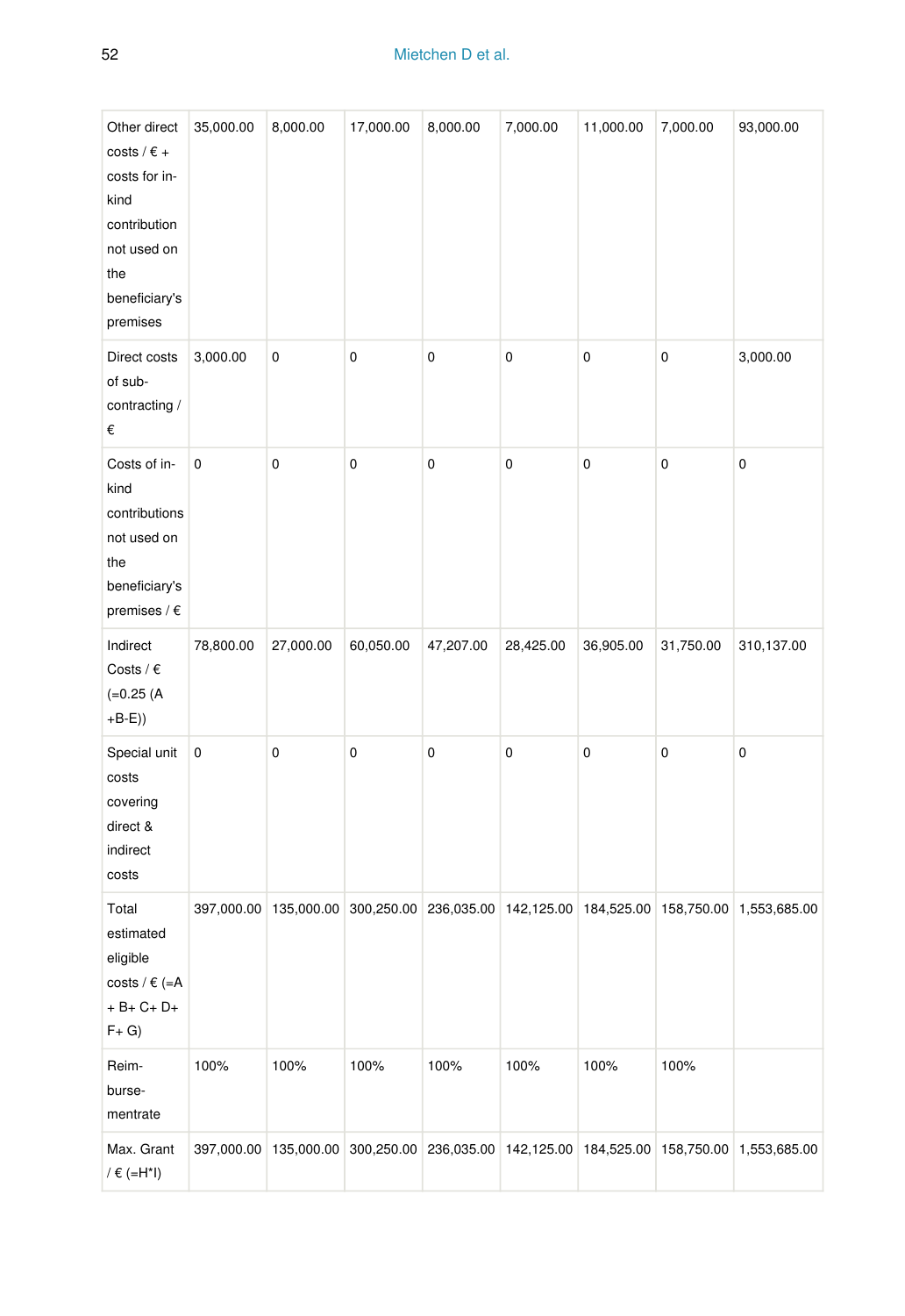| Requested          |  |  |  | 397.000.00 135.000.00 300.250.00 236.035.00 142.125.00 184.525.00 158.750.00 1.553.685.00 |
|--------------------|--|--|--|-------------------------------------------------------------------------------------------|
| arant / $\epsilon$ |  |  |  |                                                                                           |

A summary of staff effort is given in Table 14.

| Table 14.<br>Summary of staff effort |                 |                 |                |                |                 |                                                       |
|--------------------------------------|-----------------|-----------------|----------------|----------------|-----------------|-------------------------------------------------------|
|                                      | WP <sub>1</sub> | WP <sub>2</sub> | WP3            | WP4            | WP <sub>5</sub> | <b>Total Person/</b><br><b>Months per Participant</b> |
| Participant 1/ MfN                   | 9               | 3               | 12             | 13             | 11              | 48                                                    |
| Participant 2/ UPM                   | 1               | 6               | 5              | $\overline{4}$ | $\overline{4}$  | 20                                                    |
| Participant 3/ UM                    | 1               | 6               | 13             | $\overline{4}$ | 12              | 36                                                    |
| Participant 4/ WMDE                  | 1               | 6               | $\overline{7}$ | 14             | 8               | 36                                                    |
| Participant 5/ UOC                   | 1               | 1               | $\mathbf{1}$   | $\overline{2}$ | 15              | 20                                                    |
| Participant 6/ EF                    | 0               | $\overline{c}$  | 3              | 10             | 5               | 20                                                    |
| Participant 7/ UPS                   | 0               | 1               | $\mathbf{1}$   | 13             | 5               | 20                                                    |
| <b>Total Person/Months</b>           | 13              | 25              | 42             | 60             | 60              | 200                                                   |

### **Human Resources**

**Personnel costs** represent the largest cost category for Wikidata for research, reflecting the labour intensive RTD nature of the project. For Wikidata for research, mainly postdoctoral researchers and technical staff will be required and offered positions, mainly to be recruited from universities and research institutions involved. For the management tasks, the coordination team will be supported by a 25% project management position to be paid by the project. In addition, the project will benefit greatly from considerable work time and support provided in kind by personnel, predominately senior staff of professorial or equivalent status, from many partner institutions, including several of the WP leads. Their combined effort and commitment in all areas of the project will add a substantial number of additional person months and resources, not accounted for in the declared budget.

## **Equipment and Consumables**

Most Wiki4R project partners can and will rely on their existing institutional ICT infrastructure and equipment for the project, less than 1% budget has been allocated to equipment. Additional equipment needed means primarily ICT hardware and software, and related tools and working stations.

A small amount of the requested budget will be used for consumables. Consumables relate to the preparation of training materials and tutorials planned under WP5. 2,000€ for Partner have been planned to cover open access fees. In addition to that, the management budget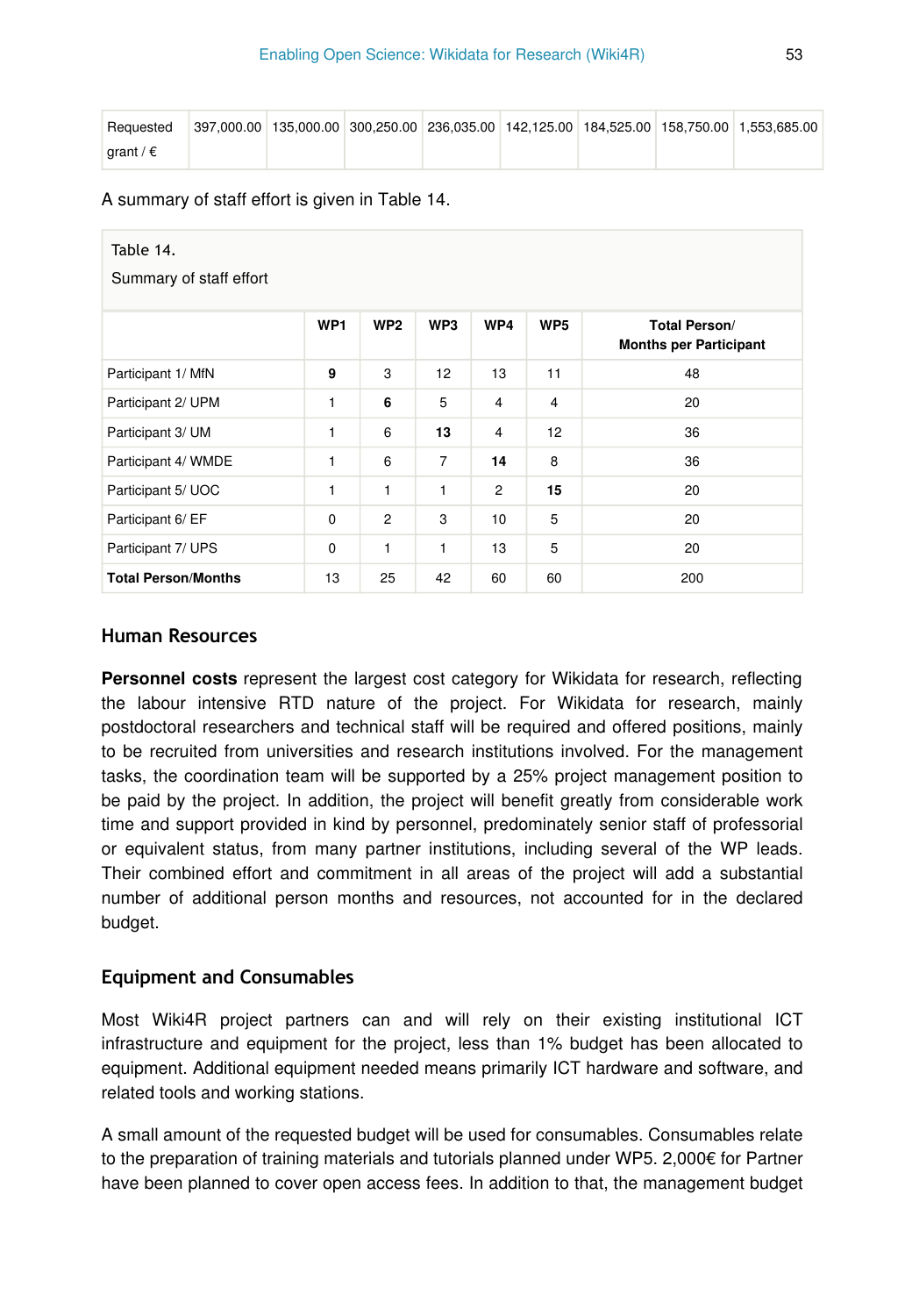of the Coordination in WP1 includes an open access fees contingency fund (ca 8,000€) available to all partners for project-related publications.

# **Travel costs**

Travel costs include mainly attendance of project **meetings** for the General Assembly, Steering Committee as well as other for groups and committees as foreseen in the work plan. WP-Leaders have a budget of 6,000€, whilst the other partners 5,000€ foreseen for the three years.

The management budget of the Coordination (WP1) includes a travel contingency fund to allow to cover travel expenses of members or representatives of the Advisory Board and of the associate partners, as well as for invitation of additional stakeholders to project meetings.

## **Sub-contracting**

All **sub-contracting** will follow Horizon 2020 financial guidelines and is related to rules for awarding contracts according to the principles of best value for money (best price-quality ratio), transparency, and equal treatment.

Sub-contracting costs refer to those partners with an EC contribution higher than 325 $k \in$ that will be subject of financial audits following the financial rules under Horizon 2020. These audit costs are planned in WP1, under sub-contracting and vary between 2000 and 3000€ per audit for MfN.

# **Members of the consortium**

### **Participants**

## **Partner 1 (Coordination): Museum für Naturkunde (MfN), Germany**

The Museum für Naturkunde Berlin (MfN) – Leibniz Institute for Evolution and Biodiversity Science is a research museum within the Leibniz Association and constituted as a foundation under public law. It is one of the most significant research museums worldwide focusing on biodiversity, evolution and geo-sciences with over 250 staff members. Research at the Museum für Naturkunde is organized in four Science Programs: Evolution and Geoprocesses, Collection Development and Biodiversity Discovery, Digital World and Information Science, and Public Engagement with Science. The collections of the MfN are directly linked to research and comprise more than 30 million specimens relating to zoology, palaeontology, geology and mineralogy. In addition, the MfN houses a unique Animal Sound Archive containing approximately 120,000 animal sound recordings. The library of the Museum für Naturkunde Berlin is one of the most important reference libraries in zoology in the German-speaking world.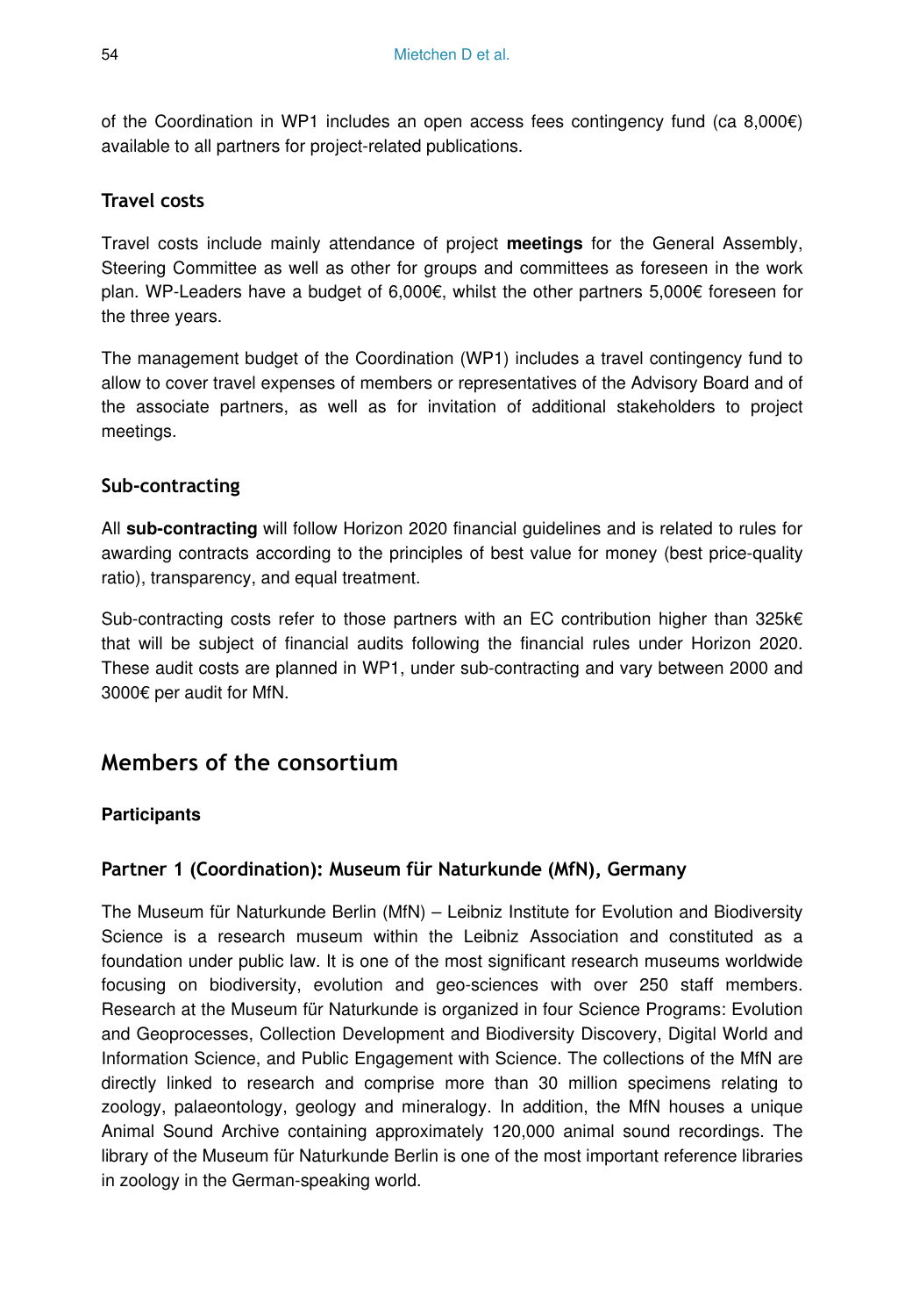#### **Relevant experience and role in project**

MfN has been participating and taking a leading role in several EU-projects such as EU BON, [SYNTHESYS III \(I3\)](http://www.synthesys.info/), the European Distributed Institute of Taxonomy (EDIT), European Biodiversity Heritage Library (BHL), OpenUp!, 4D4Life, ViBRANT, pro iBiosphere and Europeana Creative, as well as other international collaborative research programmes (e.g. BIOTA). It hosts the secretariat of the European Citizen Science Association (ECSA) and has extensive experience in citizen science. It is also a member of the Science 2.0 research network of the Leibniz Society. MfN coordinates the Wikidata for research project and provides for professional administration, management of the consortium, as well as targeted implementation of the project goals (WP1). It will also take a leading role in the assessment of the benefits of and barriers to openness (WP3) as well as the tasks related to citizen science and cultural heritage (WP4) as well as in dissemination, communication (WP5).

#### **Profile of the personnel**

**Dr. Gregor Hagedorn (m)** is the head of the research division "Digital World and Information Science" at the MfN. He has extensive experience in developing data standards (three Biodiversity Information Standards/TDWG.org standards), descriptive and trait data, computer aided identification and citizen involvement (German Open Nature Guides, Artenquiz). Current projects are "German Federation for the Curation of Biological Data" (GFBio), pro-iBiosphere (EU Project) and Europeana Creative. He is a member of the CETAF and GBIF-Germany IT-commissions.

**Dr. Daniel Mietchen (m)** is a biophysicist specialized in non-invasive imaging, with complementary research interests ranging from evolutionary aspects of vocal production to semantic integration of biodiversity literature. He has broad experience in disseminating scientific information within and beyond the scientific community through open licenses, e.g. by way of data publishing or reuse in educational contexts like Wikimedia platforms. From 2011-2013, he served as Wikimedian in Residence on Open Science at the Open Knowledge Foundation Germany. As a volunteer, he leads a team operating a software that collects openly licensed audio and video materials from the biomedical literature repository PubMed Central and uploads them to Wikimedia Commons for reuse on Wikimedia platforms. The team was one of the inaugural recipients of the [Accelerating](http://https://en.wikipedia.org/wiki/Wikipedia:WikiProject_Open_Access/Signalling_OA-ness) [Science Awards,](http://https://en.wikipedia.org/wiki/Wikipedia:WikiProject_Open_Access/Signalling_OA-ness) and that work has recently been expanded to a prototype for full-text upload to [Wikisource.](http://https://en.wikipedia.org/wiki/Wikipedia:WikiProject_Open_Access/Signalling_OA-ness)

**Falko Glöckler's (m)** expertise is biodiversity informatics, especially data workflows, databases, web developments and biodiversity data standards. He is in charge of data integration in several digitization projects and standardization and mobilization of collection and field data for providing these to international aggregation platforms (GBIF, Europeana). His specialities are data quality management and compliance algorithms for biodiversity data.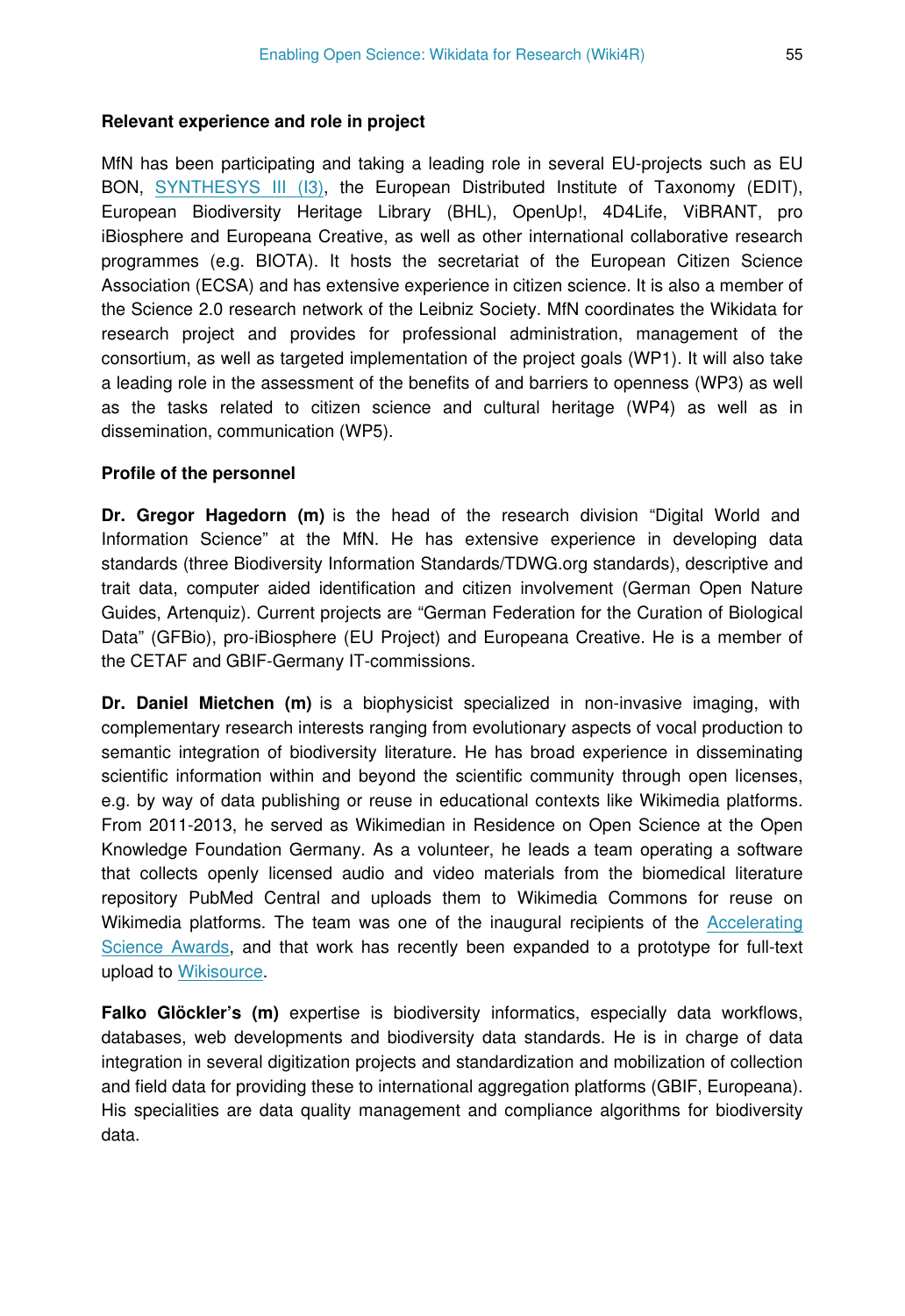**Dr. Hatem Mousselly Sergieh (m)** obtained 2014 a double PhD degree in computer science from the University of Passau – Germany and INSA Lyon – France. He has expertise in data mining, ontology matching and information retrieval and works as data scientist.

**Ralf Thomas Schmitt (m)** is curator for minerals and rocks at the Museum für Naturkunde Berlin since 1994. He is responsible for digitization and the continuous development of the mineralogical database. As part of a SYNTHESYS networking activity, he was involved in the development of the ABCDEFG (Access to Biological Collection Databases Extended for Geosciences) XML-Schema for standardization of mineralogical, geological and palaeontological digitized collection data. This scheme is successfully used for the online publication of geoscientific collection data from the Museum für Naturkunde Berlin via the GEOCASE portal, which is combining collection data of several geoscientific institutions from Europe.

## **Publications**

- 1. Hagedorn G, Mietchen D, Morris R, Agosti D, Penev L, Berendsohn W, Hobern D 2011. "Creative Commons licenses and the non-commercial condition: Implications for the re-use of biodiversity information". ZooKeys 150 (150): 127–149. DOI: 10.3897/zookeys.150.2189.
- 2. Egloff W, Patterson D, Agosti D, Hagedorn G 2014. Open exchange of scientific knowledge and European copyright: The case of biodiversity information. ZooKeys 414: 109135. DOI: 10.3897/zookeys.414.7717.
- 3. Mietchen D 2014. "The Transformative Nature of Transparency in Research Funding". PLoS Biology 12 (12): e1002027. DOI: 10.1371/journal.pbio.1002027.
- 4. Penev L, Hagedorn G, Mietchen D, Georgiev T, Stoev P, Sautter G, Agosti D, Plank A, Balke M 2011. "Interlinking journal and wiki publications through joint citation: Working examples from ZooKeys and Plazi on Species-ID". ZooKeys 90. DOI: 10.3897/zookeys.90.1369.
- 5. Glöckler F, Hoffmann J, Theeten F 2013. The BioCASe Monitor Service A tool for monitoring progress and quality of data provision through distributed data networks. Biodiversity Data Journal, 1: e968. DOI: 10.3897/BDJ.1.e968.

## **Relevant previous projects or activities**

- 1. [EU BON \(FP7\), Building the European Biodiversity Observation Network](http://www.eubon.eu/)
- 2. [Open-Up \(EU ICT-PSP\), Opening up the Natural History Heritage for Europeana](http://open-up.eu/)
- 3. [GBIF D, Global Biodiversity Information Facility Germany](http://www.gbif.de/entomologie)
- 4. [EU FP7 4D4Life, Distributed Dynamic Diversity Databases for Life](http://www.4d4life.eu/)
- 5. [ECSA European Citizen Science Association](http://ecsa.biodiv.naturkundemuseum-berlin.de)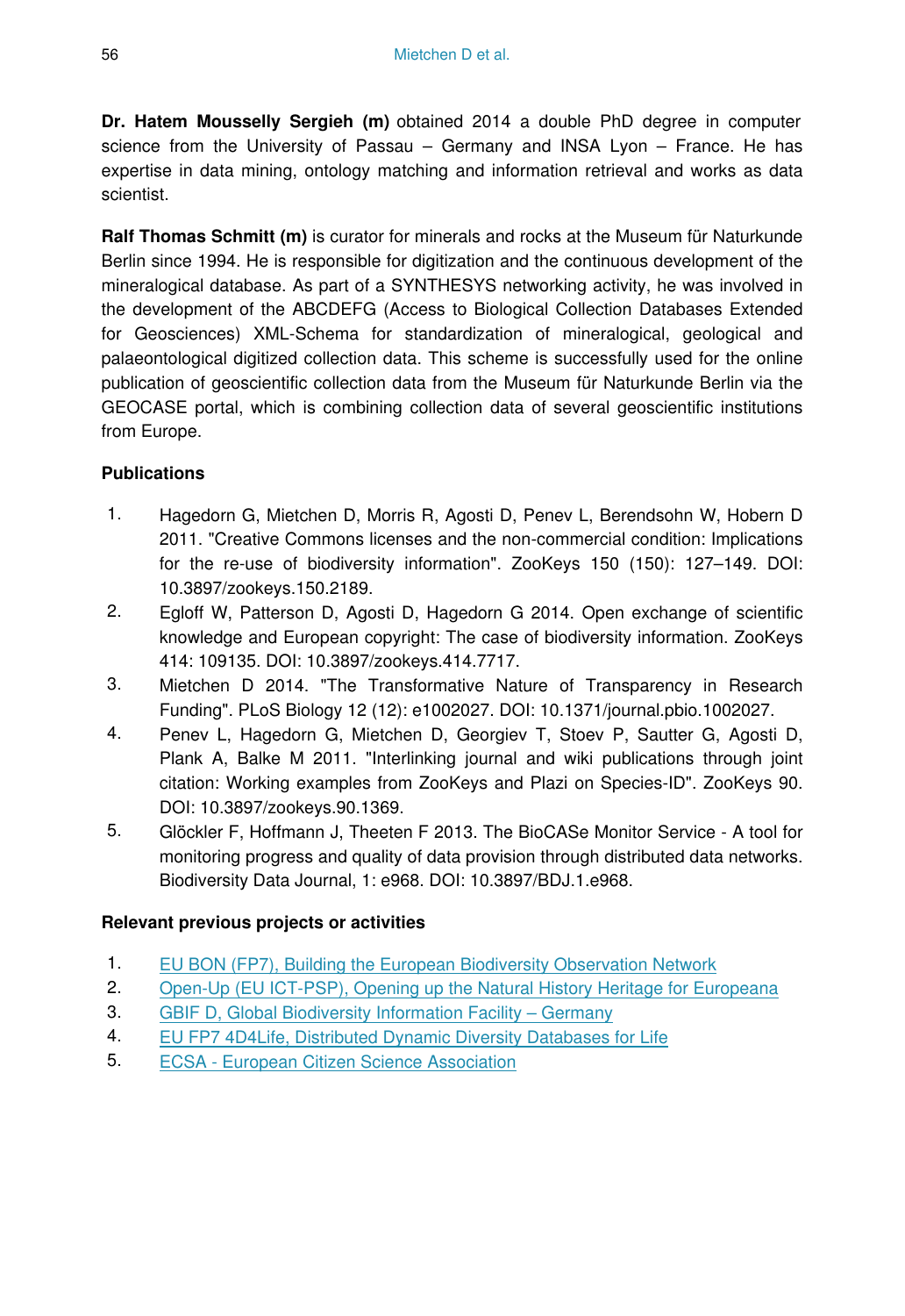#### **Partner 2: Universidad Politécnica de Madrid (UPM), Spain**

The **[Universidad Politécnica de Madrid \(UPM\)](http://www.upm.es/internacional)** is the largest Spanish technological university. With two recognitions as Campus of International Excellence, it is outstanding in its research activity together with its training of highly-qualified professionals, competitive at an international level. More than 2,400 researchers carry out their activity at the UPM, grouped in 216 Research Groups, 10 Research Centers and 55 Laboratories, all of them committed to transforming the knowledge generated into advances applied to the production sector.

The intense collaboration with governmental bodies and industry guarantees that research at the UPM offers real solutions to real-world problems. The dynamism of research and development/innovation activity at UPM, together with the transfer of knowledge to society, is among its lines of strategy. These two commitments place it among the Spanish universities with the greatest research activity and first in the capture of external resources in a competitive regime. UPM heads the Spanish Universities' participation in the 7th European Framework Program with more than 280 projects and more than €80M funding. Moreover, every year, UPM applies for around 40 patents and receives a similar number of concessions demonstrating a high commitment to innovation. UPM is leader in business creation, having generated around 140 businesses. Its support and backing of the business sector is very close and it annually signs around 600 contracts with private businesses.

UPM is an institution **committed to the transfer of knowledge generated through its research structures to society**, and **its transformation into advances and technological developments applied to the productive sector.**

#### **Relevant experience and role in project**

The **Ontology Engineering Group (OEG)**, led by Prof. Dr. Gómez-Pérez, has been working on the provision of **ontologies, semantic infrastructures, multilingualism, sensor data and linked data** since 1995. It is composed of 30 researchers with a consolidated reputation in the fields of: Ontological Engineering, Data Integration, Linked Open Data, Semantic Web, NLP and Semantic e-Science. The OEG has coordinated seven European projects. Members of the OEG participated in more than 15 EU IST projects. OEG members participate on more than 15 working groups at the Consortium of the World Wide Web. The OEG has participated in 19 research and technology transfer contracts with Spanish and International companies and organizations (e.g. AENOR, OMS, FAO, Fujitsu, Telefonica, Indra, Atos Origin, National Spanish Library) and has collaborated with relevant international research groups in prestigious universities worldwide. The OEG hosts the Spanish chapter of [DBpedia](http://es.dbpedia.org/).

The group's contributions to the project will leverage its expertise in Semantic Web and Linked Data technologies and focus on the property profiles and semantic mapping (WP2), multilingual matters as well as quality assurance (WP3) and providing Wikidata as Linked Open Data (WP4).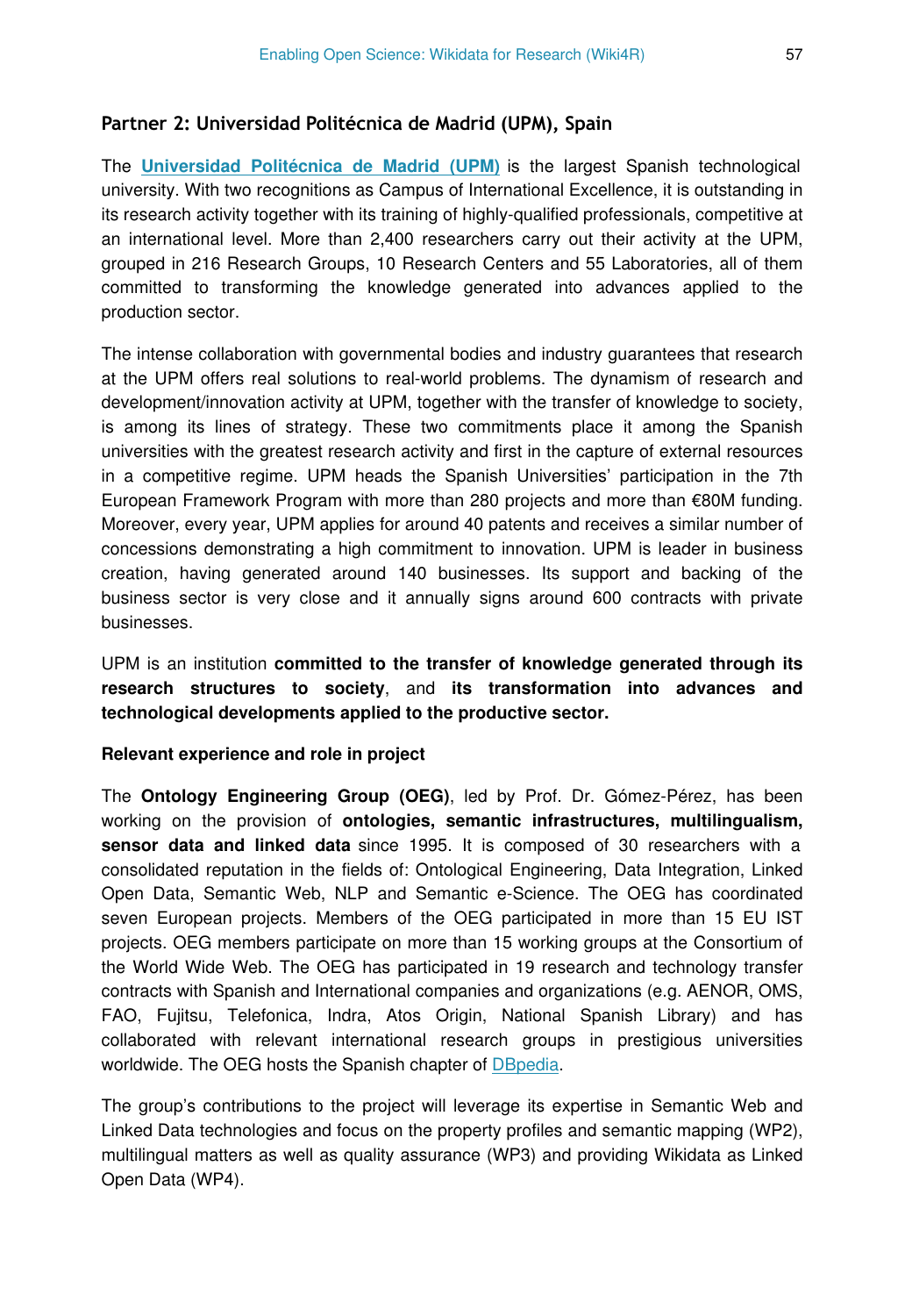#### **Profile of the personnel**

**Prof. Dr. Asunción Gómez-Pérez (f)** is Full Professor at UPM, director of the Artificial Intelligence department, director of the OEG and PhD in Computer Science (1993). Before joining UPM, she was visiting (1994-1995) the Knowledge Systems Laboratory at Stanford University. She also was the Executive Director (1995-1998) of the AI Laboratory at the School of Computer Science. She has coordinated SEALS, SemSorGrid4Env and Ontogrid and now she is coordinating LIDER. She has participated in more than 15 EU (Admire, Esperonto, etc.) and Spanish R&D projects (CENITS mIO!, España Virtual, Buscamedia, myBigData, GeoBuddies). Her main research interests are **ontologies, Linked Data, Multilingual Linked Data and the Semantic Web**. She has published more than 150 papers and two books on Ontological Engineering. Her works on Ontological Engineering about Methontology and the NeON methodology are known worldwide. Her works on Ontological Engineering about Methontology and the NeON methodology are [worldwide](http://www.dia.fi.upm.es/?q=en/node/140) [known](http://www.dia.fi.upm.es/?q=en/node/140). She is primarily responsible for UPM task.

**Dr. Jorge Gracia del Rio (m)** is a postdoctoral researcher at the Artificial Intelligence Department at Universidad Politécnica de Madrid (UPM). He obtained his degree in Physical Science and his PhD in Computer Science at University of Zaragoza. His research experience has focused on **semantic measures, ontology matching, and disambiguation techniques** in the field of the Semantic Web. He has been research visitor at Knowledge Media Institute (Open University, United Kingdom) and INRIA (France). He has worked in several European projects: Dynalearn, Monnet, and currently in LIDER (where he develops the role of Quality Assurance Coordinator). His current research topic is **multilingualism on the Web of Data**. He co-chairs the W3C Best Practises on Multilingual Linked Open Data (BPMLOD) community group, and collaborates actively in the W3C Ontology Lexica (ONTOLEX) and Linked Data for Languages Technologies (LD4LT) community groups. You can find out more about Jorge Gracia on [hi](http://delicias.dia.fi.upm.es/%7Ejgracia) [s website](http://delicias.dia.fi.upm.es/%7Ejgracia). He is primarily responsible for carrying out the proposed research related to multilinguality.

**Dr. Mariano Rico (m)** is a physicist (master degree) and computer scientist (PhD) with 10 years of experience in private IT companies and 10 years of academic experience. He is member of the DBpedia Internationalization committee and the person responsible for the Spanish chapter of DBpedia. He has organized three local workshops to disseminate the technologies related to the Semantic Web and Linked data in the context of the Spanish DBpedia. He has been researching in collaborative (wiki) technologies, virtual environments and the relation between linked data and multilingual natural language processing. He is primarily responsible for carrying out the proposed tools related to linked data generation.

**Ms.C. Nandana Mihindukulasooriya (m)** is a Software Engineer who is working for the Center for Open Middleware and the Ontology Engineering Group, Universidad Politécnica de Madrid. He is a member of the Ontology Engineering Group since 2011 and he has participated in the SEALS FP7 project and in the ALM iStack project. His main interests are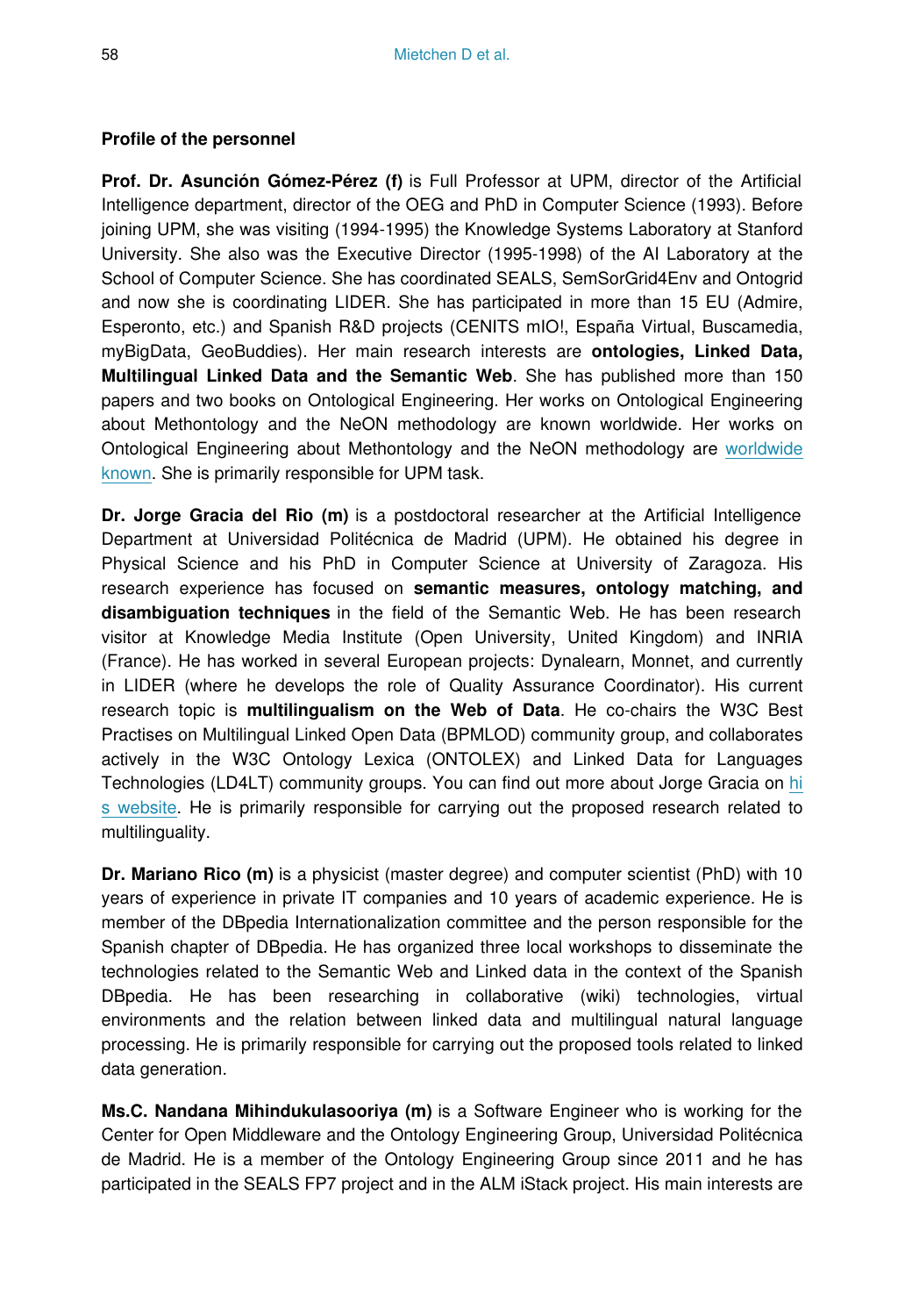Linked Data, RESTful design, application integration and transaction processing. He is a member of W3C Linked Data Platform (LDP) WG and he is the editor of the LDP Primer. He was awarded a prestigious two-year Erasmus Mundus scholarship from the European Union during his double-degree M.Sc. from BTH (Sweden) and UPM (Spain). Nandana successfully completed three Google Summer of Code (GSoC) projects in 2006, 2007, and 2010. Previously, he worked as a Technical Lead at WSO2 Inc. where he played a leading role in the design and implementation of WSO2 Web Services and Cloud middleware platforms for which he was awarded the "Outstanding Contributor of the Year Award" in 2008. He was also a member of Web Services Secure Exchange (WS-SX) and Web Services Federation (WS-FED) technical committees in OASIS during that time. Nandana is an active contributor to open source and currently serves as a committer, Project Management Committee member and a mentor for several Web Services and Semantic Web related projects in Apache Software Foundation and was a speaker at ApacheCon USA 2009 and ApacheCon Europe 2012. He is primarily responsible for carrying out the proposed tools related to LDP.

### **Publications**

- 1. Gómez-Pérez A., Fernández-López M, Corcho O (2003) Ontological Engineering. Springer-Verlag. November 2003.
- 2. Fernández-López M, Gómez-Pérez A, Suárez-Figueroa MC (2013) Methodological guidelines for reusing general ontologies. Data & Knowledge Engineering. Editorial Elsevier. ISSN: 0169-023X. July 2013.
- 3. Gracia J, Montiel-Ponsoda E, Cimiano P, Gómez-Pérez A, Buitelaar P, McCrae J (2012) Challenges for the Multilingual Web of Data. Journal of Web Semantics, 11, pp. 63-71. ISSN 1570-8268
- 4. Gracia J, Mena E (2011) Semantic Heterogeneity Issues on the Web. IEEE Internet Computing, ISSN 1089-7801, DOI 10.1109/MIC.2011.129, volume 16, number 5, pp. 60-67, September-October 2012. Available online at IEEE Xplore digital library.
- 5. Rico M, Gómez-Perez A (ongoing) The Spanish chapter of the DBpedia. Text version: http://es.dbpedia.org. SPARQL endpoint: http://es.dbpedia.rg/sparql. Dataset information: http://datahub.io/dataset/dbpedia-es

### **Relevant previous projects or activities**

- 1. **http://es.dbpedia.org/** The OEG-UPM serves world-wide the Spanish Chapter of DBpedia, which is relevant for the project. This server stores 200 million RDF triples that received 22 million SPARQL queries in year 2013, and the web site had around 6000 different visitors (8000 visits), 20% with non-Spanish browsers.
- 2. Members of the OEG have participated at the **W3C Linked Data Platform Working Group and have developed LDP4j** (http://www.ldp4j.org/). LDP aims at describing a set of best practices and simple approach for a read-write Linked Data architecture, based on HTTP access to web resources that describe their state using the RDF data model. OEG members are active in the working group and contribute as editors of the LDP Test Cases, LDP Primer, and LDP Best Practices and Guidelines.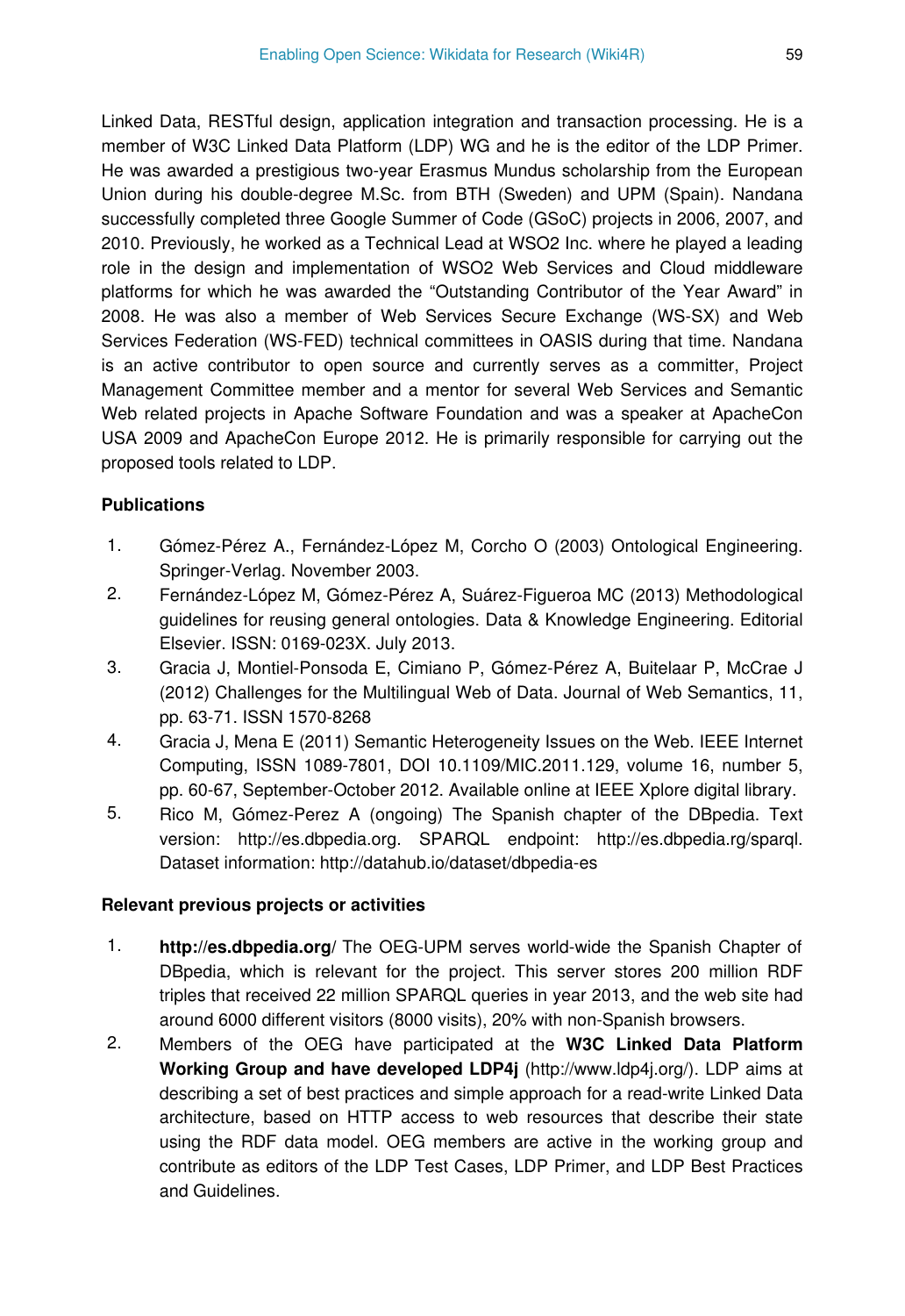- 3. **Datos.bne.es** (http://datos.bne.es): This linked data project started by the end of 2011 has already published 10 million bibliographic and authority records as Linked Open Data under a Public Domain license (Creative Commons CC0), generating more than 60 million triples and more that 1 million links. Furthermore, it provides a portal provides full-text, entity-oriented and faceted search and navigation for endusers using the latest web technologies and with a focus on user experience.
- 4. **LIDER** (Project coordinated by UPM A. Gómez-Pérez Linked Data as an enabler of cross-media and multilingual content analytics for enterprises across Europe FP7-610782, support action). LIDER's goal is to define best practices and a reference architecture, develop a roadmap, as well to create a community that can support the release of **language resources as Linguistic Linked Open Data**, to foster the discoverability of such datasets as well as their exploitation by linkeddata-aware natural language processing and content analytics services. LIDER is seeking to network with projects in the area of Natural Language Processing, Linked Data and Big Data Analytics. Years: 2013-2015, Value: €693,775
- 5. The previous most connected project to the subject of this proposal in which UPM was involved is the **NeOn project** (Lifecycle support for networked ontologies - FP6-027595) aimed to advance the state of the art in Ontology Engineering and Semantic Web technologies. The main goal was to provide effective methodological and tool support for developing a new breed of semantic applications, able to exploit effectively the large amounts of information and data, which are now [available on the web.](http://www.neon-project.org/) Years, 2006-2010, Value: €1,135,822.
- 6. **Monnet** (Multilingual Ontologies for Networked Knowledge FP7-248458). This project provided a **semantics-based solution for integrated information access across language barriers**. As outcome, Monnet developed semi-automatic approaches and methodologies allowing cost effective ontology localization as a basis for implementing an integrated solution to providing semantic-level access to information across languages. One of the results was the lemon model for modelling lexicon and machine-readable dictionaries, linked to the Semantic Web and the Linked Data cloud. Years: 2010-2013, Value: €362,456

## **Significant infrastructure**

Thanks to the extensive trajectory in developing and managing R&D projects, the Ontology Engineering Group may provide a wide set of tools and methods that may benefit the project from a scientific and technical point of view.

- A system administrators' team supports the project technical team in acquisition, configuration and installation of required hardware equipment, IT services or software licenses.
- A professional project management office supports project managers in the financial reporting and auditing processes that take place during the project.
- A set of collaborative tools is at the disposal of project team for communication (online meeting tool, mailing lists manager), for management (budget/payments monitoring spreadsheets, project plan and quality control methods), for IPR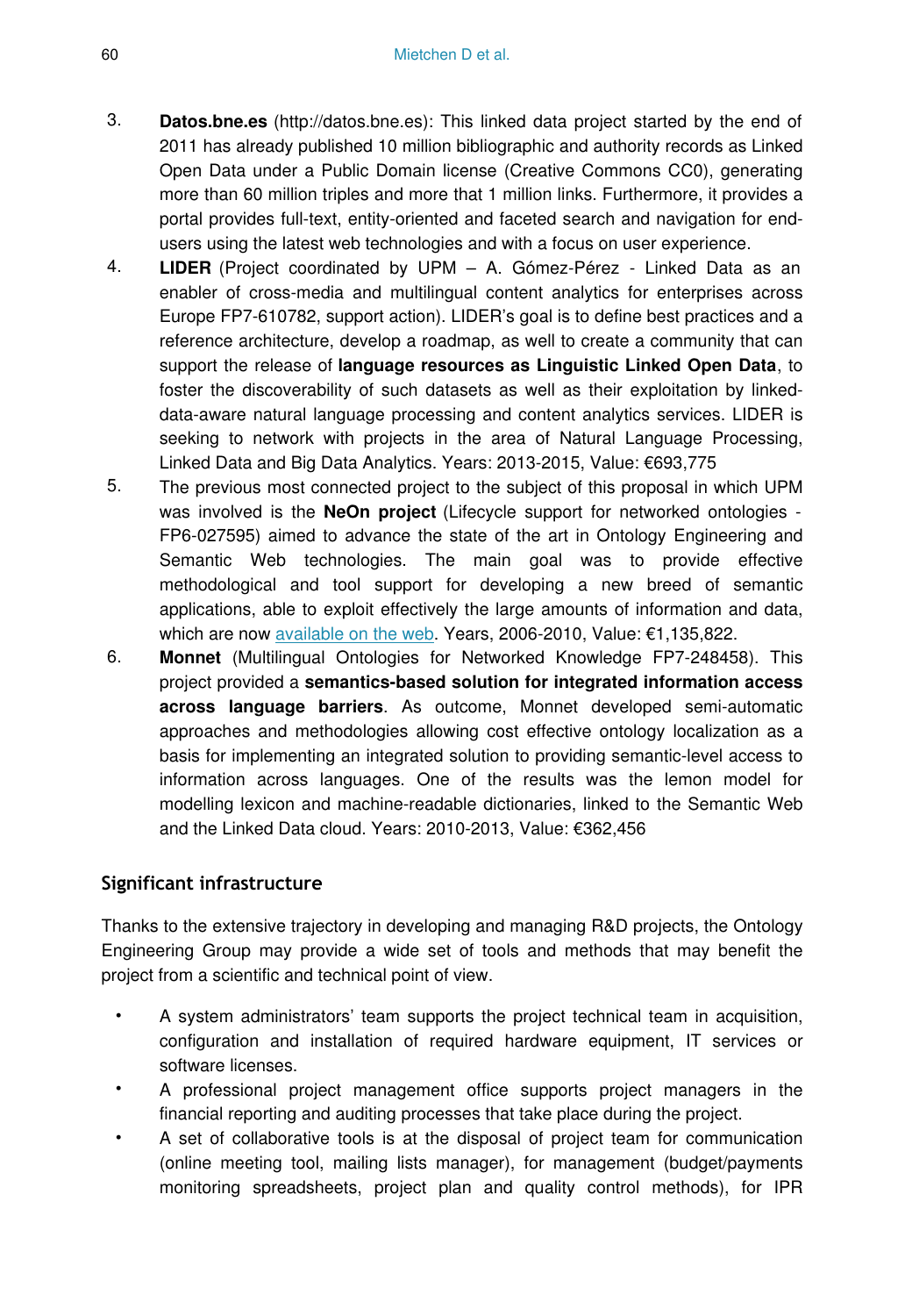management (IPR control spreadsheet) or for software development (software configuration management, change management, continuous integration and delivery, quality control).

- In-house virtualized servers hosting software that support a modern software development lifecycle (SDLC), including but not limited to: Software configuration management (Git, Mercurial, and Subversion); Software project management and collaboration system (Redmine); Software delivery (Nexus); Various state-of-the-art tools and the related expertise for implementing automated testing (unit, integration, functional, stress/stability/scalability); VMs for hosting complex development and testing environments
- Hosted (SaaS) services related to the SDLC, including but not limited to: Software configuration management and related collaboration services (simple wiki, simple issue tracking, social collaboration features) like GitHub and BitBucket; Modern software development collaboration environment based on Jira and Confluence; Virtual machines used for testing software systems
- Software libraries and modules that can provide the infrastructure for implementing more complex software artefacts and applications for the proposed project.
- A technical library of paper and electronic books related to technical areas relevant to the proposed work.

The OEG infrastructure in a nutshell:

- 19 servers and 8 PCs acting as a server.
- SEALS infrastructure: 7 servers and 1 SAN (storage). 3 servers for virtualization using VMware vSphere 4.1, and 4 servers with different roles (1 frontend server and 3 backend servers). Roles: DHCP, DNS, RRAS, DFS, fibre channel nodes, terminal services, balancer, preproduction/beta test/final services.
- Linked Data infrastructure: 4 servers. SPARQL endpoints with Virtuoso, pubby and some CMS (Joomla, Drupal).
- OEG dedicated: 7 servers with internal/external services (email with Postfix, Mediawikis, Jira, Bamboo, FishEye & Crucible, dedicated virtualization server, FTP, databases and file server. Other server/PCs are fully dedicated to other projects or initiatives.
- We received in the first semester of 2015 **two high performance computers to enhance the Spanish chapter of DBpedia**, These machines and a high reliability data storage system will be hosted in a controlled technical room to allow 7x24 services to the scientific community and to perform high-power computations.

### **Partner 3: Maastricht University (UM), Netherlands**

Maastricht University is the youngest Dutch university ranking in the world top 20 of universities under 50 years. The Department of Bioinformatics, BiGCaT, is a 12 year old group using bioinformatics for data integration of omics using statistical approaches and pathway analysis using pathway databases.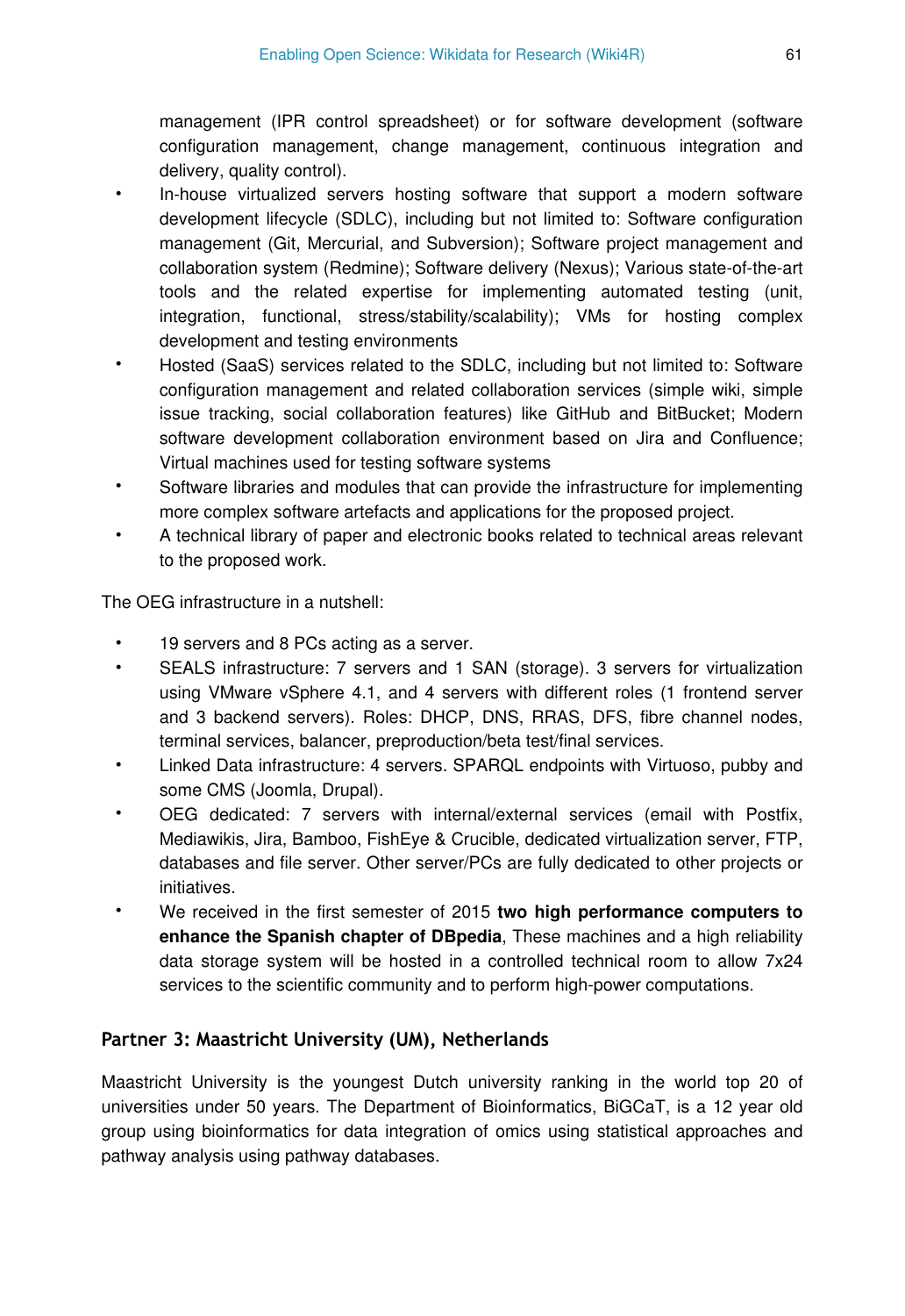#### **Relevant experience and role in project**

UM develops systems biology solutions to biological questions. Central roles here are set aside for pathway databases and semantic technologies to link experimental omics data. The group has extensive experience with setting up international, multi-disciplinary data platforms, including ISATab, ToxBank, DiXA, Open PHACTS, and eNanoMapper. Experimental data is linked up into systems biology approaches using Open databases software including WikiPathways, PathVisio, BridgeDb, the Chemistry Development Kit, Bioclipse, and others. UM will focus on correctly capturing the chemical aspects of the profiles (WP2), generally contributing Semantic Web expertise, support the incorporation of two CC0 data sets (WP3), and coordination of the training events (WP5), in addition to other dissemination and communication activities (WP5).

#### **Profile of the personnel**

**Dr Egon Willighagen (m)** is a senior post-doc with a PhD degree in chemometrics on the computer representation and statistical analysis of chemical entities, with experience at various European institutes including the Karolinska Institutet and Cambridge University. He leads the cheminformatics toolkit the Chemistry Development Kit (CDK) and has been Invited Expert to the W3C's Health Care and Life Sciences interest group on using semantic web technologies to the life sciences. He has worked on the FP7 projects ToxBank and Open PHACTS, has been advisory board member of the compound database ChemSpider and the FP7 project OpenTox. Most relevant research to this project is the nanoQSAR platform he developed including a wiki-based knowledgebase and matching ontology, containing more than 300 ENMs and a CDK-based computational library for nanoQSAR descriptor calculation and statistical modelling building. He also collaborates with the NIH/NCBI on a semantic version of PubChem.

**Prof Dr Chris Evelo (m)** is the head of the Department of Bioinformatics – BiGCaT, which he founded in 2001. He was trained in Toxicology and Bioinformatics and has over 25 years of research experience. He is renowned for collaborative, open source development of bioinformatics and integrative systems biology approaches (e.g. WikiPathways, PathVisio and in Open PHACTS) and development of community standards and practical applications of those in biology. Dr Evelo coordinates the FP7 IRSES project Microgennet, he is a steering committee member of the IMI project Open PHACTS, he is a council member and coordinator for bioinformatics and systems biology activities in the NuGO foundation for nutrigenomics and its predecessor the FP6 project NuGO and the current NuGO, he is a work package leader in the FP7 systems biology programme for toxicogenomics DiXa, PI in the Dutch Consortium for Systems Biology (NCSB) and a participant in the ESFRI project EuroDish, he is an NBIC faculty and think tank and DISC coordination team member and he is a recipient of an Agilent Thought Leader Grant.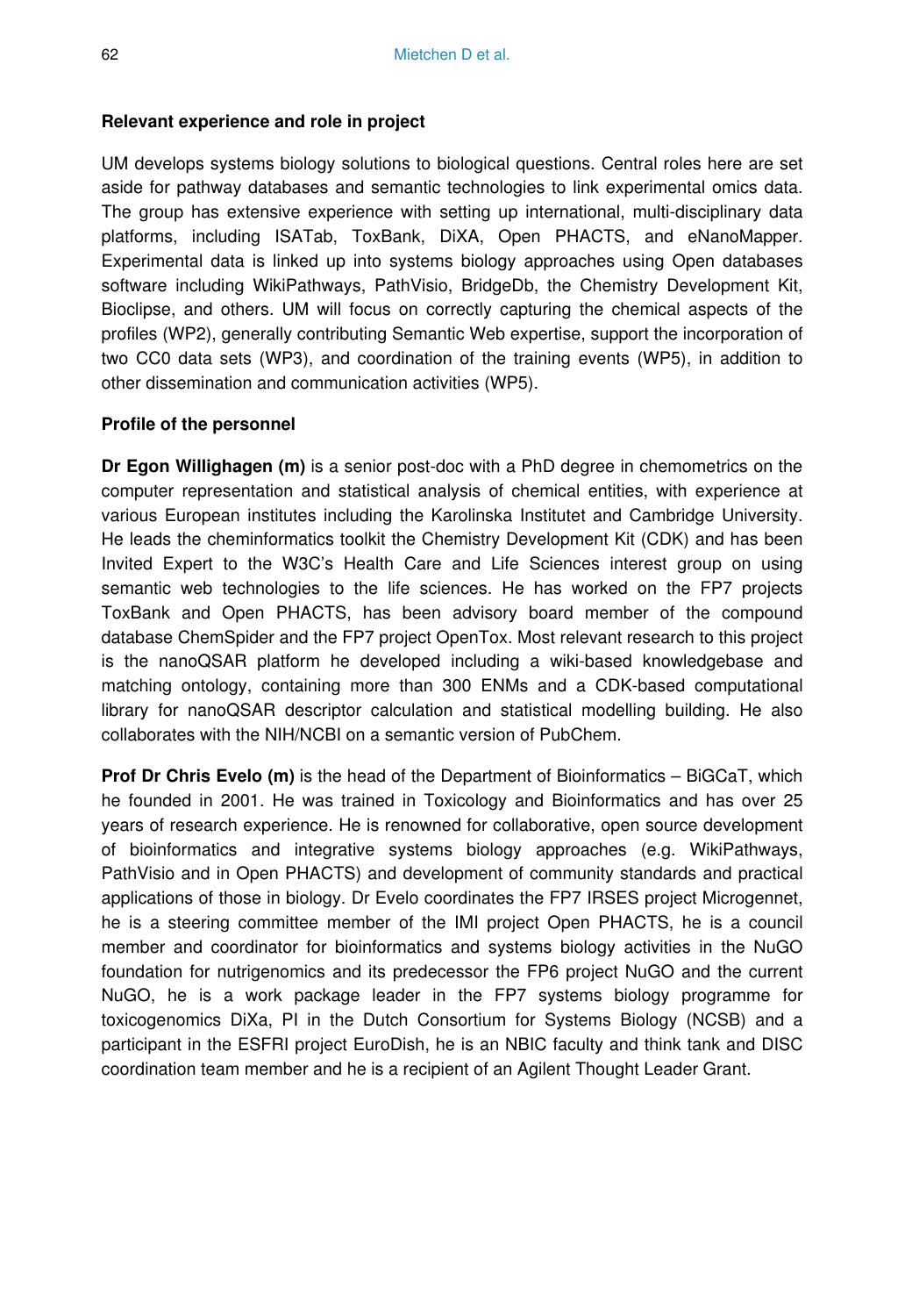### **Publications**

- 1. The Chemistry Development Kit (CDK): an open-source Java library for Chemoand Bioinformatics. Steinbeck et al. Journal of chemical information and computer sciences 2003 43 (2), 493-500.
- 2. The Blue Obelisk Interoperability in chemical informatics, Guha et al. In Journal of Chemical Information and Modeling 46 (3) 991-8
- 3. WikiPathways: pathway editing for the people. Pico AR et al. PLoS Biol. 2008 6(7): e184.
- 4. Presenting and exploring biological pathways with PathVisio. Van Iersel MP et al. BMC bioinformatics 2008, 9(1), 399.
- 5. Open PHACTS: Semantic interoperability for drug discovery. Williams AJ et al. Drug Discovery Today 2012, 71: 21/22. 1188-98 Nov.
- 6. Scientific lenses to support multiple views over linked chemistry data. Batchelor C et al. The Semantic Web – ISWC 2014. Vol. 8796 of Lecture Notes in Computer Science. Springer International Publishing, pp. 98-113.

#### **Relevant previous projects or activities**

- 1. [eNanoMapper](http://enanomapper.net/) EC project that services a cluster of more than 30 FP7 and H2020 projects in the area of safety of nanomaterials. It develops an ontology and database platform to support the ongoing academic and industrial research and development.
- 2. [Open PHACTS](http://www.openphacts.org/)  IMI-funded project to develop a Semantic Web platform to support research in the pharmaceutical industry.

### **Partner 4: Wikimedia Deutschland (WMDE), Germany**

Wikimedia Deutschland – Gesellschaft zur Förderung Freien Wissens – is a charitable non-profit organisation under German Law. Founded in 2004, it is the first and largest chapter of the Wikimedia Movement, as strong partner of the US-based Wikimedia Foundation and a leader in the free knowledge movement with a membership of 22000+, 70 employees and an annual budget around €5M. WMDE supports Wikimedia projects such as the German-speaking Wikipedia, Wikimedia Commons, Wikisource and others.

### **Relevant experience and role in the project**

In 2012, WMDE began developing Wikidata, a free, collaborative, multilingual, secondary database, collecting structured data to provide support for Wikipedia, Wikimedia Commons, and other Wikimedia projects. Wikidata has quickly evolved into a structured data repository with many uses beyond the Wikimedia projects. Since 2012, Wikidata has quickly gathered a community of more than 1.5 million editors who have so far contributed about 190 million edits to Wikidata, resulting in the creation of about 13 million data items. In addition, the potential of beyond-Wikimedia uses has attracted the attention of many individuals, groups and stakeholders, including the research and science communities. The "Gene Wiki" and the Wikidata community [recently announced](http://blog.wikimedia.de/2014/10/22/establishing-wikidata-as-the-central-hub-for-linked-open-life-science-data/) that every human gene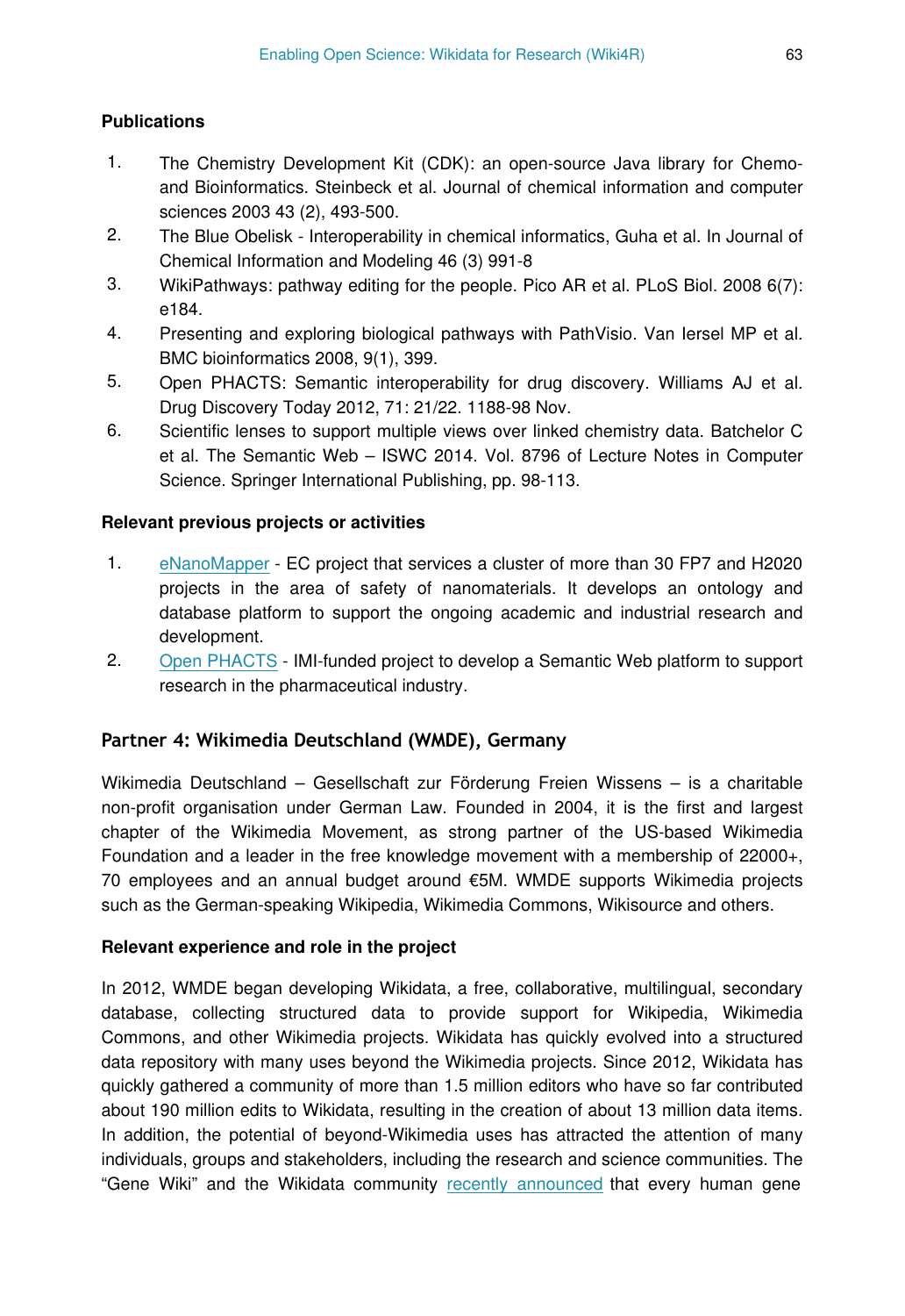(according to the United States National Center for Biotechnology Information) now has a representative entity on Wikidata. Next steps to support life sciences data in Wikidata are to establish bots that populate Wikidata with entities representative of two other key classes: diseases and drugs; and to expand the scope of these bots to include the addition of statements that link these entities together into a valuable network of knowledge.

In November of 2014, Wikidata received the Open Data Institute's [Open Data Publisher](http://theodi.org/news/first-odi-open-data-awards-presented-by-sir-tim-berners-lee-and-sir-nigel-shadbolt) [Award](http://theodi.org/news/first-odi-open-data-awards-presented-by-sir-tim-berners-lee-and-sir-nigel-shadbolt) - celebrating "high publishing standards and use of challenging data". In December of 2014, Google [announced](https://plus.google.com/109936836907132434202/posts/bu3z2wVqcQc) that all the data in Freebase will be migrated to Wikidata and that Freebase will be wound down: "We believe strongly in a robust community-driven effort to collect and curate structured knowledge about the world, but we now think we can serve that goal best by supporting Wikidata -- they're growing fast, have an active community, and are better-suited to lead an open collaborative knowledge base." With this, Wikidata has become the premier structured data base project, uniquely positioned to serve as a repository for research data as well.

Wikimedia Deutschland will be the leader for WP4, Enabling the use of Wikidata in research contexts. WMDE will support the project in developing a SPARQL endpoint to enable easy access to the data in Wikidata for researchers and make Wikidata follow established standard procedures of the semantic web.

#### **Profile of the personnel**

**Lydia Pintscher (f)** is the product manager for Wikidata at Wikimedia Germany. She has extensive experience in Open Source and Open Content projects. She studied computer science at the Karlsruhe Institute of Technology with a focus on open collaboration, language and medicine. After that she joined Wikimedia Germany to manage the community side of the development of Wikidata and later moved on to doing product management for Wikidata. She is a regular contributor to many Open Source projects like KDE, where she is the current president of KDE e.V., the non-profit supporting the KDE community.

**Daniel Kinzler (m)** works as a software developer and system architect of the Wikidata project at Wikimedia Germany. Daniel wrote his diploma thesis in informatics about extracting a multilingual thesaurus from Wikipedia, and has been involved in several projects related to semantic integration and mining of semi-structured data since. During his employment at Wikimedia Deutschland since 2008, Daniel has had several roles ranging from software development to serving in the MediaWiki architecture committee.

**Tobias Gritschacher (m)** is part of the Wikidata project since it started in April 2012. His responsibilities ranged from software development to browser testing and test automation. Currently he is the SCRUM master for the Wikidata team and other software development teams at Wikimedia Deutschland. He studied Software Development and Business Management at Graz University of Technology. He has previously worked at crowdsourcing and crowd-funding platforms Neurovation.at and 1000x1000.at as well as within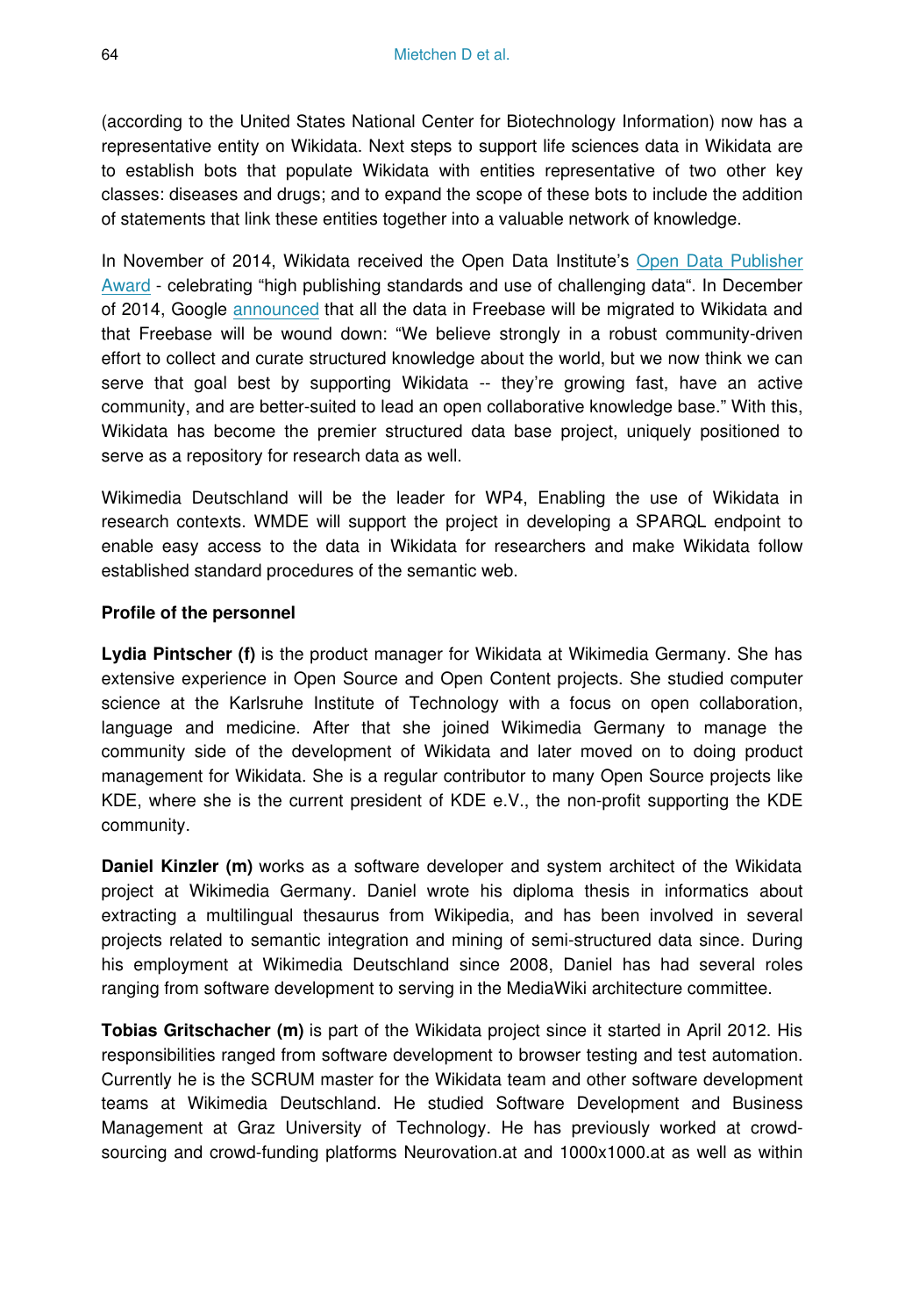the Open Source project Catrobat.org which provides free open source educational apps for children and teenagers.

#### **Publications**

- 1. Erxleben F, Günther M, Krötzsch M, Mendez J, Vrandečić D 2014. [Introducing](http://korrekt.org/papers/Wikidata-RDF-export-2014.pdf) [Wikidata to the Linked Data Web.](http://korrekt.org/papers/Wikidata-RDF-export-2014.pdf) In Proceedings of the 13th International Semantic Web Conference. Springer.
- 2. Krötzsch M. 2014. [How to use Wikidata: Things to make and do with 30 Million](http://wikimania2014.wikimedia.org/wiki/Submissions/How_to_use_Wikidata:_Things_to_make_and_do_with_30_million_statements) [Statements - Wikimania 2014](http://wikimania2014.wikimedia.org/wiki/Submissions/How_to_use_Wikidata:_Things_to_make_and_do_with_30_million_statements)
- 3. [Wikibase software](http://wikiba.se)

#### **Relevant previous projects or activities**

- 1. [EU FP7 RENDER](http://render-project.eu) Reflecting Knowledge Diversity
- 2. First phase of Wikidata development (funded by Google, AI² and the Gordon and Betty Moore Foundation)
- 3. Second Phase of Wikidata development (funded by Yandex and Wikimedia Deutschland)
- 4. Wikidata meets Archeology
- 5. Upload of images of the Bundesarchiv including mapping of data

### **Significant infrastructure**

Wikimedia Deutschland's offices are located in Berlin, Germany and house 70 employees, three program departments, an executive office, finance department, communications, fundraising and evaluation departments. The organization features all necessary technical and physical infrastructure, as well as programmatic and financial management capacity to effectively participate in the Wiki4R consortium. The technical infrastructure of Wikidata is provided by the Wikimedia Foundation. This includes hosting of the website itself, bug tracking, source code repositories and more. Office infrastructure for the Wikidata development team is provided by Wikimedia Germany. This includes computers, administration and facilities.

## **Partner 5: Universitat Oberta de Catalunya (UOC), Spain**

The Universitat Oberta de Catalunya (UOC, Open University of Catalonia) is a state-of-the art technological university with a highly innovative learning model, providing a benchmark for quality in both teaching and R&D. It was created in 1994 as one of the world's very first completely online higher education establishments and currently has more than 50,000 students. The UOC's core goal is to be the university of the knowledge society, promoting innovative education, personalised learning, technological leadership, R&D work on the information society and e-learning and the dissemination of knowledge. The UOC promotes R&D activities via 45 groups linked to a department or to one of the university's research centres: the eLearn Center, devoted to e-learning studies, and the Internet Interdisciplinary Institute (IN3), specialising in the study of the networked society and the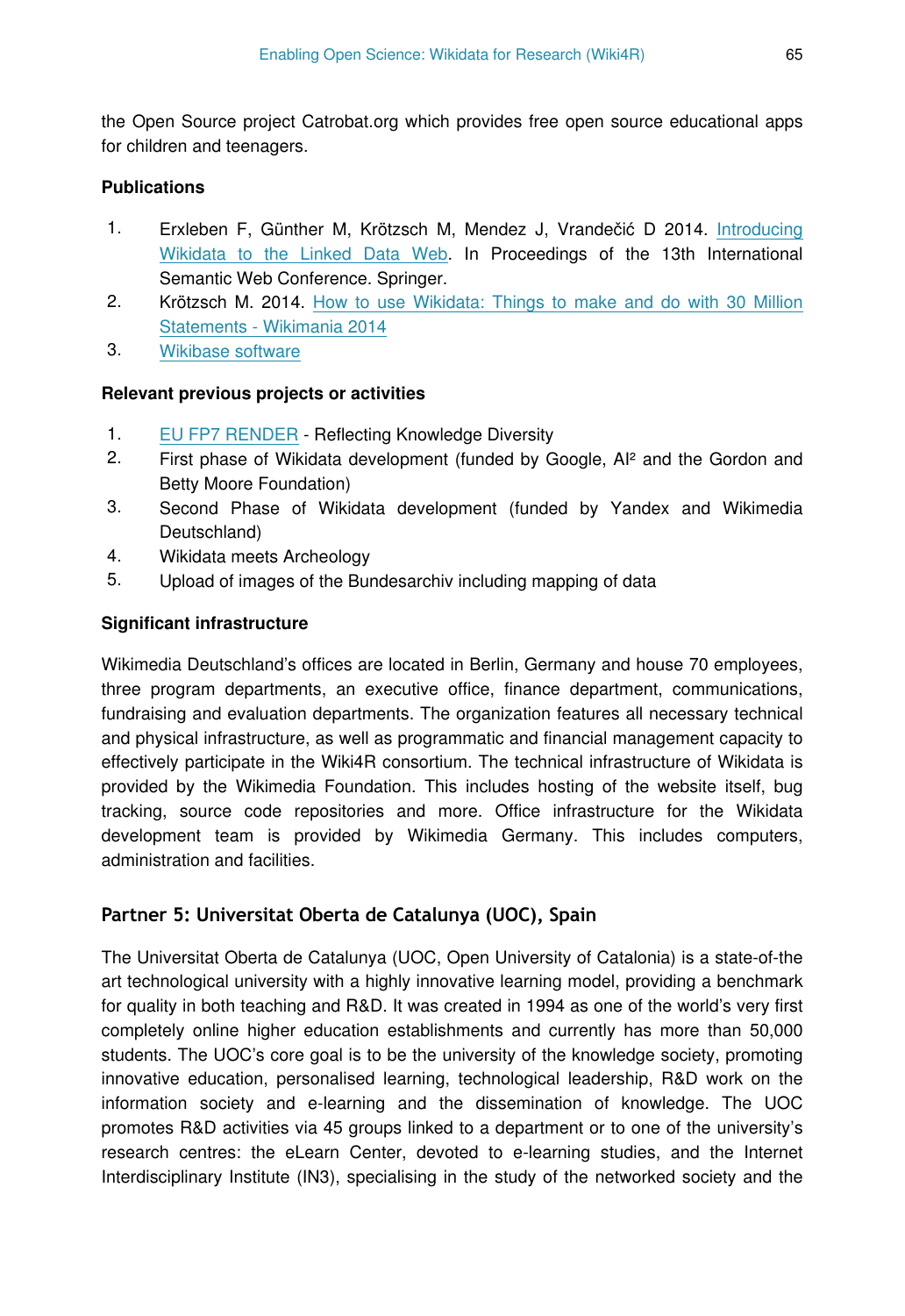knowledge economy, network technologies and specific software development. In total, more than 400 people work in R&D at the UOC.

#### **Relevant experience and role in project**

Over the last five years, the UOC has participated in more than 260 R&D projects, either national or European. What is more, the UOC works to promote knowledge transfer and has, over the last four years, signed more than 1000 agreements to this end. The UOC forms part of more than 30 international networks, including the European University Association (EUA), the International Council for Open and Distance Education (ICDE) and the IMS Global Learning Consortium. The research group involved in this proposal, Open Science and Innovation, belongs to the above mention IN3, and has recently carried out a research project on the use of Wikipedia at universities. At present the group develops another research project on Science & Wikipedia which aims to analyse the scientific contents of Wikipedia and to promote the active contribution to Wikipedia by scientists and researchers. UOC's role in the project will be to develop and organize the training activities aimed at fostering the use of Wikidata for research among different potential users (WP5). This will mainly encompass the design and development of tutorials and course materials able to be used both in e-learning environments and in traditional educational settings, and the organization of training events for different audiences.

### **Profile of the personnel**

**Eduard Aibar (m)** is an associate professor at the Department of Arts and Humanities and a researcher in the Internet Interdisciplinary Institute, both at the Universitat Oberta de Catalunya (Barcelona, Spain). He teaches Science and Technology Studies and has published several works on the interaction between technological innovations and social change in different arenas. He leads the research group on Open Science and Innovation and has recently finished a research project on the use of Wikipedia by faculty members in higher education and is leading a new project, funded by the Spanish Ministry of Education and Science that aims to analyse the scientific content of Wikipedia.

**Josep Lladós (m)** is an associate professor at the Department of Economics and Business Studies and a researcher in the Internet Interdisciplinary Institute (IN3), both at the Universitat Oberta de Catalunya (Barcelona, Spain). He teaches economic geography and international economics and has published several works on innovation processes. He is a member of the IN3's research group Observatory of the New Economy, focused on the study of the new forms of digital businesses. He has recently participated in a research project on the use of Wikipedia by faculty members in higher education and is taking part in a new project, funded by the Spanish Ministry of Education and Science, which aims to analyse the scientific content of Wikipedia. Currently he is the director of the Internet Interdisciplinary Institute (IN3).

**Antoni Meseguer-Artola (m)** is an associate professor at the Department of Economics and Business Studies and a researcher in the Internet Interdisciplinary Institute (IN3), both at the Universitat Oberta de Catalunya (Barcelona, Spain). He teaches Statistics,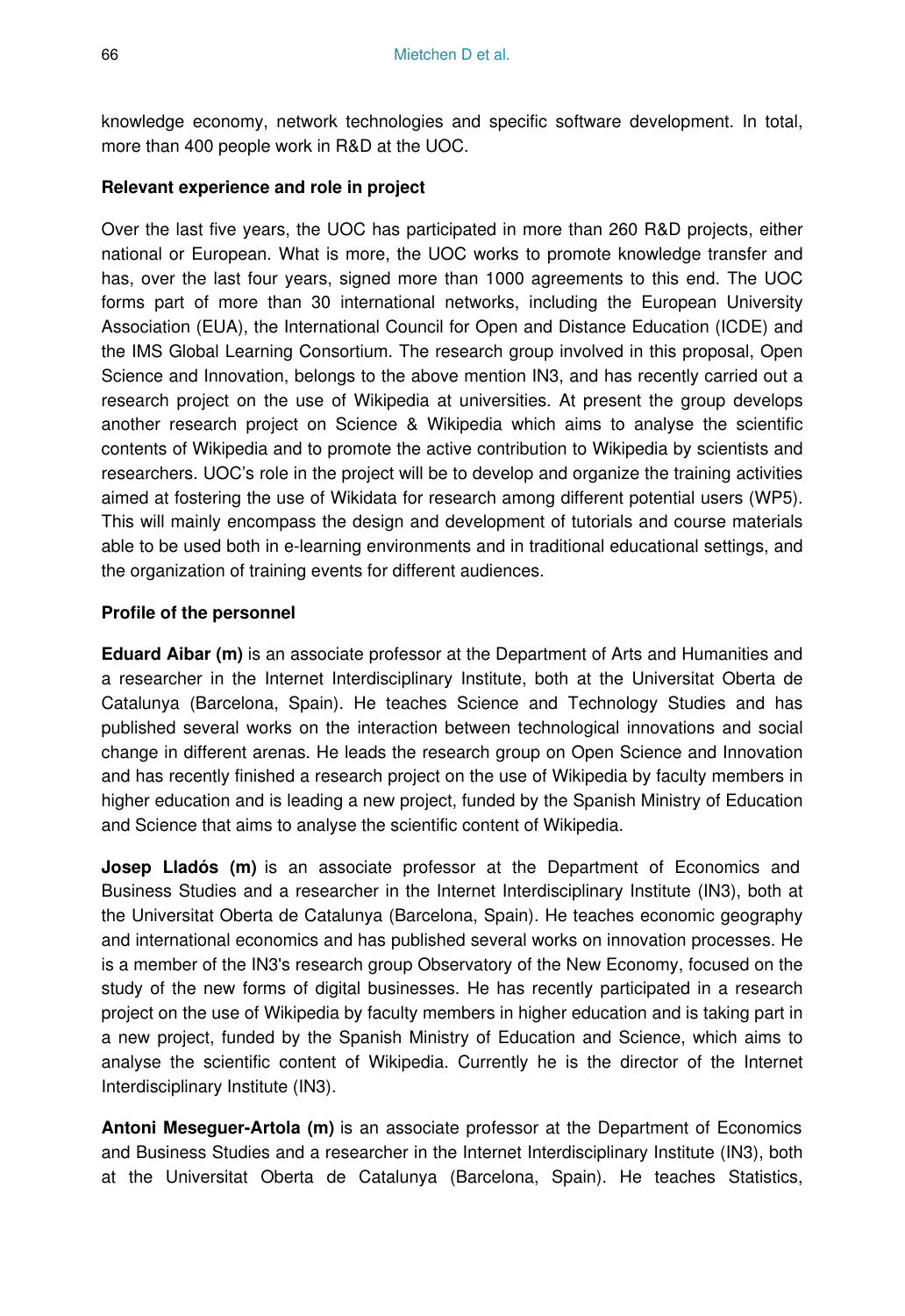Econometrics and Mathematics and has published several works on price competition on the Internet, driving factors to e-commerce diffusion, consumer behaviour on virtual learning environments, game theory, and e-learning. He is a member of the IN3's research group Observatory of the New Economy, focused on the study of the new forms of digital business, and the relationship with the online consumer. He has recently participated in a research project on the use of Wikipedia by faculty members in higher education and is taking part in a new project, funded by the Spanish Ministry of Education and Science, which aims to analyse the scientific content of Wikipedia.

**Julià Minguillón (m)** received his Ph.D. degree from the Universitat Autònoma de Barcelona (UAB) in September 2002. In January 2001 he joined the Universitat Oberta de Catalunya (UOC) where he is a faculty member of the Computer Science, Multimedia and Telecommunication Studies department. He has developed learning resources for object oriented programming, abstract data types engineering and compiler construction. He is also involved in the integration of e-learning standards in virtual learning environments, such as IEEE LOM, SCORM and IMS LD. His main research interests include the formal description of the learning process by means of ontologies, personalizing the learning process by means of adaptive itineraries based on reusable learning objects, and user modelling in virtual e-learning environments applying web and data mining techniques for improving user experience and usability, accessibility and mobility issues. He is also interested in open educational resources and the uses of social tools such as Wikipedia for teaching and learning.

#### **Publications**

- 1. Meseguer A, Aibar E, Lladós J, Minguillon J, Lerga M (forthcoming). "Factors that influence the teaching use of Wikipedia in Higher Education". Journal of the Association for Information Science and Technology.
- 2. Aibar E, Lladós J, Minguillon J, Meseguer A, Lerga M (forthcoming). "Wikipedia at University: what faculty think and do about it". The Electronic Library. Vol. 33. Issue 4.
- 3. Aibar E 2014. "Lessons from the Digital Divide". In: Antonio López Peláez (ed.). The Robotics Divide. A New Frontier in the 21st Century? New York: Springer; 157-171. ISBN: 978-1-4471-5358-0
- 4. Aibar E 2014. "Ciència oberta, encerclament digital i producció collaborativa". In: T. Iribarren, O. Gassol and E. Aibar (eds.). Cultura i tecnologia: els reptes de la producció cultural en l'era digital. Lleida: Punctum; 99-120. ISBN: 978-84-9419874-8.
- 5. Aibar E 2013. "Producción colaborativa y ciencia: un estudio empírico sobre las percepciones y prácticas del profesorado universitario respecto la Wikipedia". A: González Alcaide, G., Gómez Ferri, J. i Agulló, V. (eds.). La colaboración científica: una aproximación multidisciplinar. València: Nau Llibres; 381-392. ISBN 978-84-7642-930-3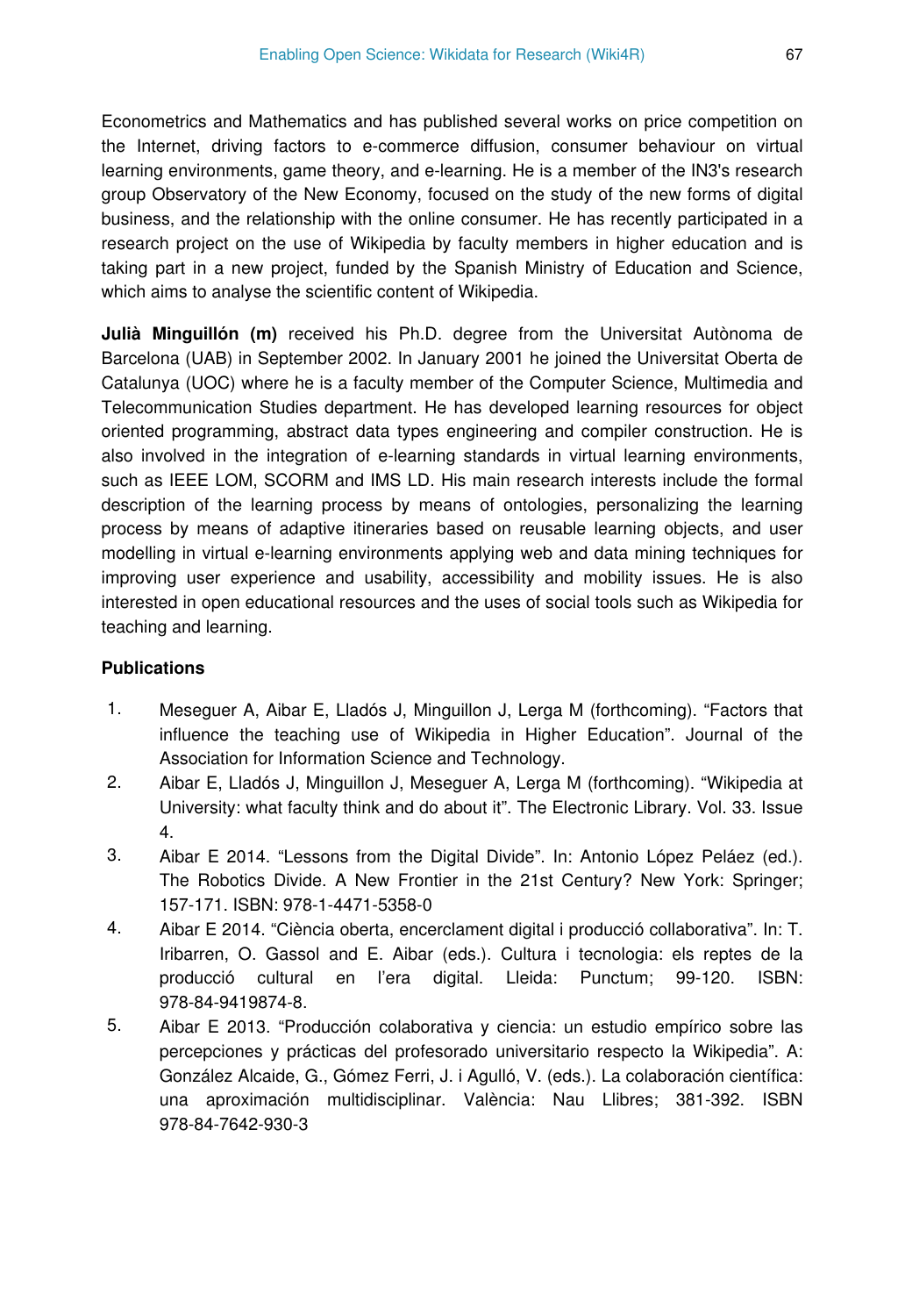## **Relevant previous projects or activities**

- 1. The use of Internet open content for university education: an empirical study on the perceptions, attitudes and practices of university faculty on Wikipedia. Recercaixa: ACUP/Fundació La Caixa; from 1-1-2012 till 31-12-2013. Ref: 2011ACUP00051
- 2. Information, culture and knowledge: New citizens' practices, new public policies. A case comparison of Spain and United States (Sinde Law versus SOPA Law). Ministerio de Economía y Competitividad (Spain). Ref: CSO2012-37851. From 1-2-13 till 31-1-2015.
- 3. Scientific authority in the public sphere in twentieth-century Spain. Ministerio de Economía y Competitividad (Spain). Ref. HAR2012-36204-C02-02. From 1-2-2013 till 31-2-2015.
- 4. iCity: Linked Open Apps Ecosystem to open up innovation in smart cities. Programme: Competitiveness and Innovation Framework Programme (CIP) - The Information Communication Technologies Policy Support Programme (ICT-PSP). Ref. 297363. From 2013 to 2015.

## **Partner 6: Europeana Foundation (EF), Netherlands**

The Stichting Europeana (Europeana Foundation) is a foundation under Dutch law that owns and operates the Europeana Digital Service Infrastructure (DSI). The Europeana Foundation aims to transform the world with culture. Europeana is the initiator of a network, representing more than 2500 cultural heritage organisations and a thousand individuals from these and other walks of life, passionate about bringing Europe's vast wealth of cultural heritage to the world. Doing so will unlock untold economic and societal benefits, transforming lives in the process. Culture unites Europe, and making it more accessible promotes understanding and new economies.

The Europeana Foundation's responsibilities include providing a legal framework for the governance of Europeana DSI, employing staff, bidding for funding and making sure the Europeana DSI is sustainable.

### **Relevant experience and role in project**

[Europeana](http://www.europeana.eu/) has collected and created structured information (metadata) about the objects held in Europe's combined collections, made available through a single interface. Europeana developed data standards – specifically the Europeana Data Model (EDM) – to make that information interoperable on the web, and shares that information as widely as possible by applying the Creative Commons Public Domain Mark to all of its metadata. At the same time, Europeana has started to engage users very personally in their shared history through collection days across Europe, [Europeana 1914-1918](http://www.europeana1914-1918.eu/) (the largest repository of personal stories about the First World War) and [Europeana 1989](http://www.europeana1989.eu/) (one of the largest collections on the events of 1989 in Central and Eastern Europe).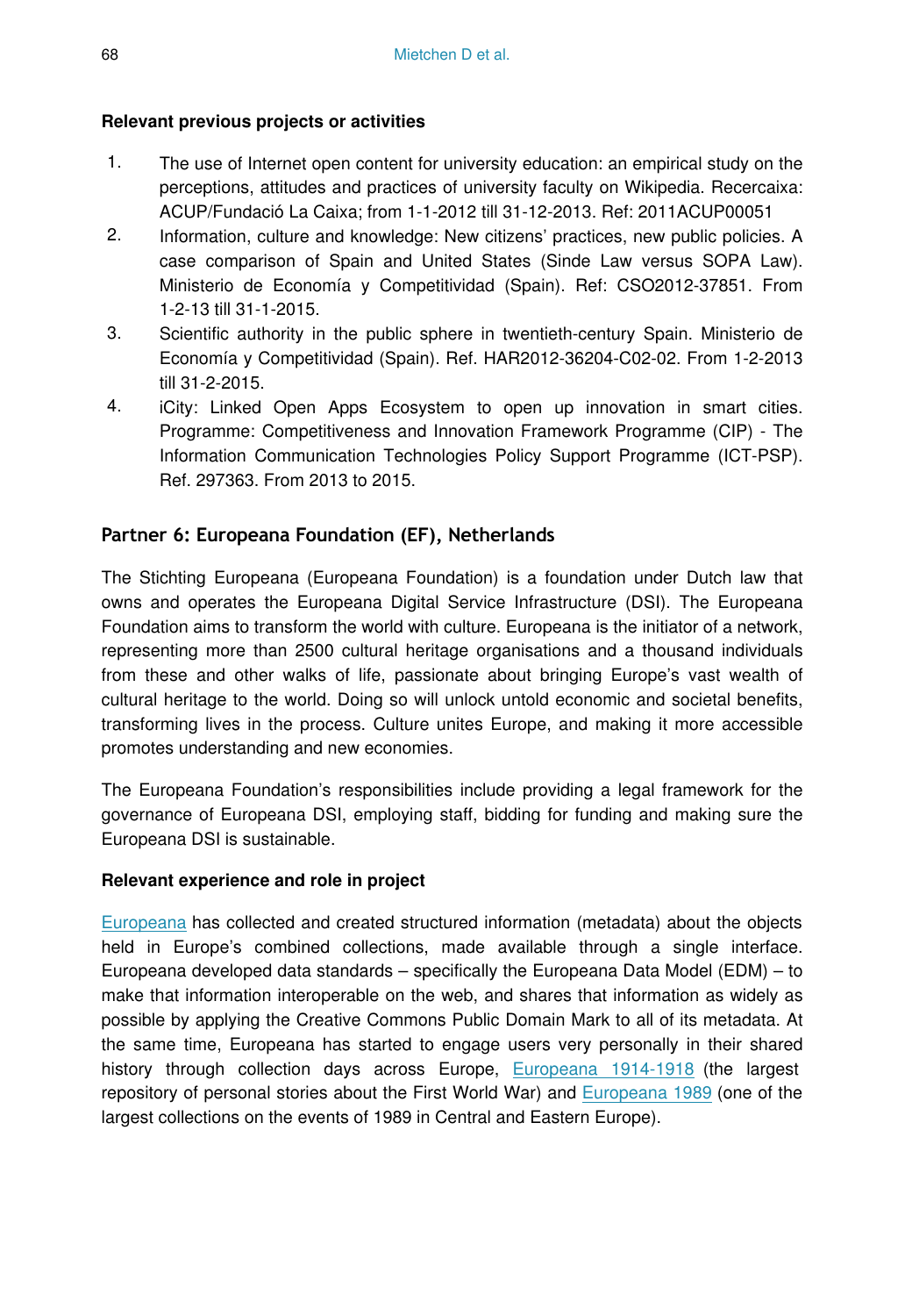Within this project, the Europeana Foundation will both make data available and explore its usage via Wikidata. Two Linked Open Data sets will be made available, Firstly, 30 million metadata records related to digitised cultural heritage across Europe, and secondly a set of 90 million bibliographic records collected by The European Library, a subunit within the Europeana Foundation concentrating on the library sector. Once this data is made available on Wikidata, The Europeana Foundation will work with project partners to explore different angles by which the data can be used both by the digital humanities research community and the cultural heritage domain.

#### **Profile of the personnel**

**Jill Cousins (f)** is Executive Director of the Europeana Foundation and Director of The European Library. She created both operational services, The European Library and Europeana. She has a strong web publishing background, having worked for VNU as their European Business Development Director and then transferred the lessons learnt from commercial business-to-business publishing to scholarly publishing working for Blackwell Publishing and several other academic publishers in the UK. Prior to a publishing career, she worked in the online environment for many years, first as a researcher with her own company specialising in providing business information to large corporate companies. After selling this company Jill worked as the Marketing Director for Online information. She has been involved in several international publishing industry bodies such as CrossRef and COUNTER.

**Antoine Isaac (m)** is R&D Manager at Europeana Foundation. He holds a PhD in Computer Science from University Paris-Sorbonne, where he started to work on applying Semantic Web and Linked Data techniques for cultural heritage (then at the French National Audiovisual Institute, INA). He has contributed to various national and European research projects, and has been involved in a number of W3C groups, notably for SKOS and Library Linked Data. He is co-author of the French book "Le Web sémantique en bibliothèque". He is also a guest researcher at the Web & Media group in the Free University Amsterdam.

**Alastair Dunning (m)** is currently Scientific Coordinator of the Europeana Cloud project, and has several years' experience running and being involved in large-scale projects at a European level, such as Europeana Newspapers and Arrow Plus. He has particular interest in how knowledge from specific academic disciplines is shared with other disciplines. At his previous job for the UK funding Agency JISC, he initiated a portfolio of projects related to harmonising digitised metadata and content from different disciplines to allow for greater cross searching and reuse.

**Victor-Jan Vos (m)** is Head of Programmes, Policy and Research at the Europeana Foundation. He has been working with Europeana Foundation since May 2014; before that he held different positions in collection development, online services and digital preservation at the Koninklijke Bibliotheek, the National Library of the Netherlands. He holds a master in Media Studies from the University of Amsterdam.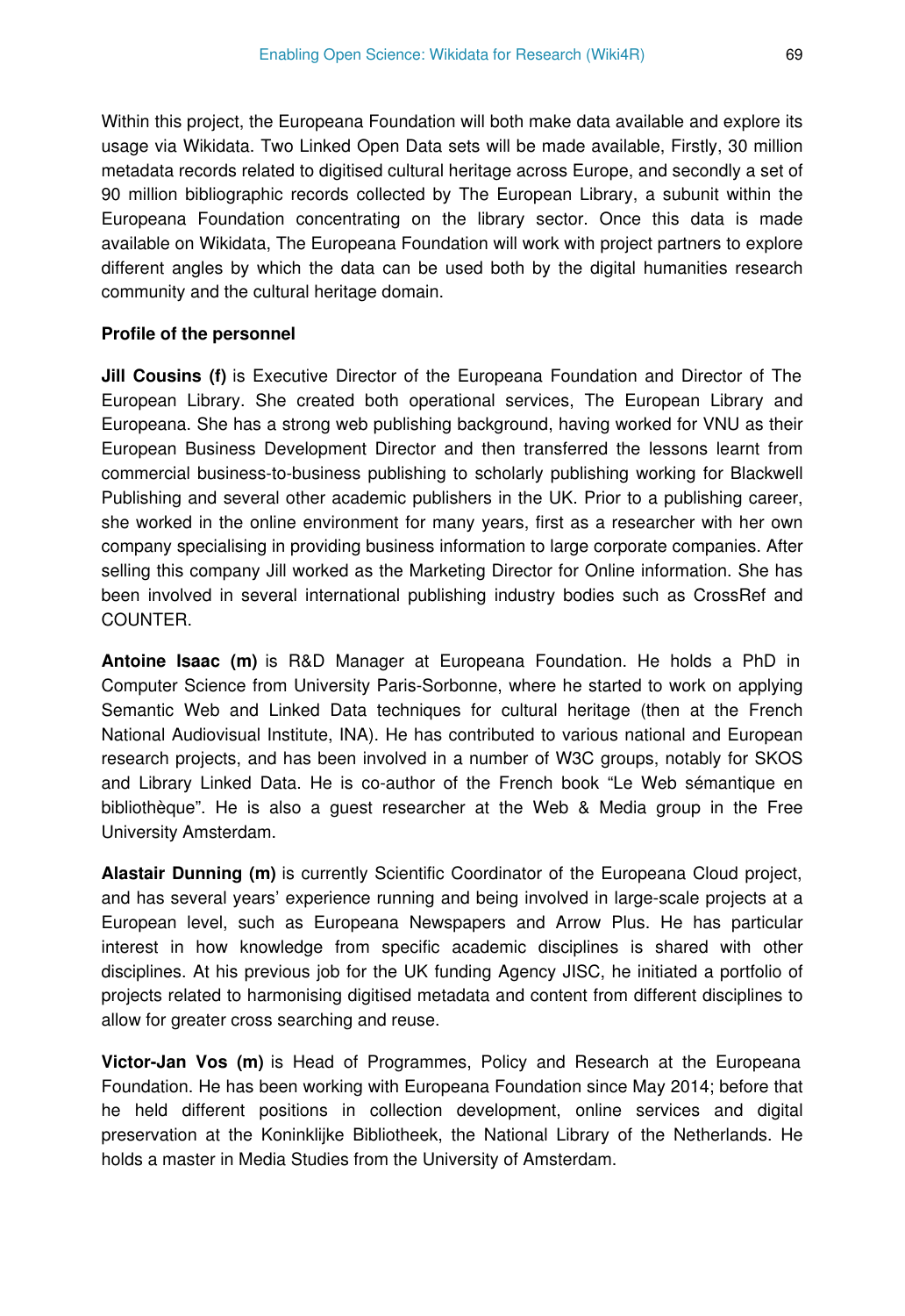## **Publications**

- 1. Wickett M. K, Isaac A, Doerr M, Fenlon K, Palmer C, Meghini C. Representing Cultural Collections in Digital Aggregation and Exchange Environments. D-Lib Magazine, 20(5-6), 2014.doi:10.1045/may2014-wickett
- 2. Stiller J, Petras VMaria G, Isaac A. Automatic Enrichments with Controlled Vocabularies in Europeana: Challenges and Consequences. Proceedings of the 5th International Conference on Cultural Heritage (EuroMed 2014). http:// link.springer.com/chapter/10.1007%2F978-3-319-13695-0\_23
- 3. Antoine I, Haslhofer B. Europeana Linked Open Data -- data.europeana.eu. Semantic Web Journal, 4(3):291-297. Wang S, Isaac A, Charles V, Koopman R, Agoropoulou Ai, van der Werf T. Hierarchical structuring of Cultural Heritage objects within large aggregations. Proceedings of the 3rd International Conference on Theory and Practice of Digital Libraries (TPDL 2013). http://arxiv.org/ abs/1306.2866
- 4. Alastair D, Gregory I and Hardie A. Freeing up digital content with text mining: new research means new licences. Serials, 2009, vol. 22, n. 2, pp. 166-173. http:// eprints.rclis.org/18049/

## **Relevant previous projects or activities**

- 1. EU ICT-PSP Europeana Cloud. Europeana Cloud is a three year project to explore cloud infrastructures in cultural heritage field. pro.europeana.eu/web/ europeana-cloud
- 2. EU ICT-PSP Europeana Creative. Europeana Creative is a European project which enables and promotes greater re-use of cultural heritage resources by creative industries http://www.pro.europeana.eu/web/europeana-creative
- 3. EU ICT-PSP Europeana Versions 1, 2 and 3 three projects that have provided funding for the core functions of European

# **Partner 7: Université Paris Sud (UPS), France**

Université Paris Sud is one of the largest research universities in France, with a large spectrum of scientific disciplines and fields. It has a leading role in physics and mathematics; driven by its close ties with chemistry and biology, pharmaceutical research at Paris-Sud University focuses primarily on therapeutic innovation, active principles, therapeutic target identification, and drug vectorization. Medical research, be it fundamental, clinical or translational, is behind Paris-Sud University's leading role in key areas such as oncology, immunology and biotherapy, neuroscience and reproductive endocrinology, and public health; research in social sciences include law, economics and management.

Université Paris Sud is a co-founder of the Center for Data Science (CDS) at Paris Saclay. The goal of this initiative is to establish an institutionalized agora in which these scientists can find each other, exchange ideas, initiate and nurture interdisciplinary projects, and share their experience on past data science projects. To foster synergy between data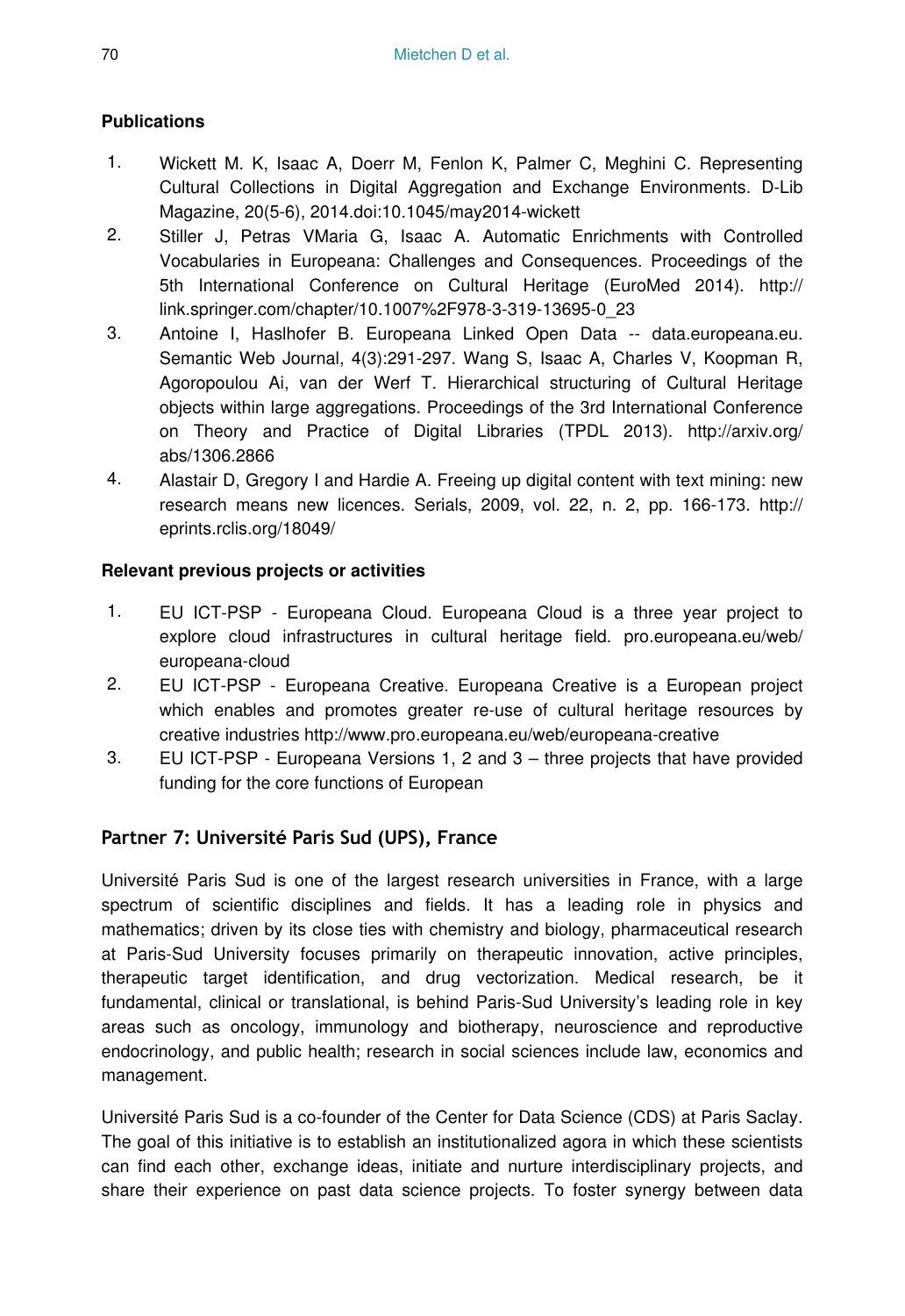analysts and data producers we propose to provide initial resources for helping collaborations to get off the ground, to mitigate the non-negligible risk taken by researchers venturing into interdisciplinary data science projects, and to encourage the use of unconventional forms of information transmission and dissemination essential in this communication-intensive research area. The CDS fits perfectly in the recent surge of similar initiatives, both at the international and at the national level, and it has the potential to make the University one of the international forerunners of data science.

#### **Relevant experience and role in project**

The Data group at CDS develops a Data as a Service platform which goals and technologies are closely related to the project. The future platform will interconnect all the data of laboratories amongst themselves but also with the scientific information on the Web. Wikidata has already become a major focus point to openly share scientific information on the Web and so, it will play a major role in the future platform of CDS.

CDS includes the Machine Learning and Optimization team (AO), a joint team of INRIA/ CNRS/University Paris Sud. The team has been participating and taking a leading role in several EU-projects (PASCAL, SYMBRION, CITINES, MASH, EGEE/EGI) as well as in national industry-oriented projects such as TIMCO (Technologies for In-Memory Computing).

Its role in the project will be to experiment the manners to reuse and to complete the information of Wikidata in the tools of laboratories (WP4). The aim is to start to build in the university a unified research area open to the world. Moreover, it will establish links with the ongoing effort of the EGI.eu foundation towards open science as described in the [Open](http://go.egi.eu/osc) [Science Commons whitepaper](http://go.egi.eu/osc).

#### **Profile of the personnel**

**Dr. Cécile Germain (f)** is a full professor of Computer Science. She is a member of the Machine Learning and Optimization team (AO), a joint team of INRIA/CNRS/University Paris Sud. Her research interests are in Machine Learning and its applications to e-science and autonomic computing. As the policy officer of University Paris Sud for Scientific Computing and chair of the Data group in CDS, she has extensive experience with the scientific data systems at all scales, including international scientific collaborations in High Energy Physics. Current relevant projects are the Center for Data Science, EGI.eu and TIMCO. She has initiated and leads the Grid Observatory initiative (http://www.gridobservatory.org), a digital curation facility for the digital assets of the EGI flagship European grid for computer science and engineering. She is also involved in the design of interdisciplinary scientific challenges, including the recent HiggsML challenge.

**Karima Rafes (f)** is a researcher at the Center for Data Science of Paris-Saclay and she started a thesis related to Linked Data. Her expertise is research about the Semantic Web since 2007. She developed the LinkedWiki tool for MediaWiki; and in the CDS project, she researched pragmatic solutions to help laboratories integrate the latest Cloud and Linked Data technologies in their workflows.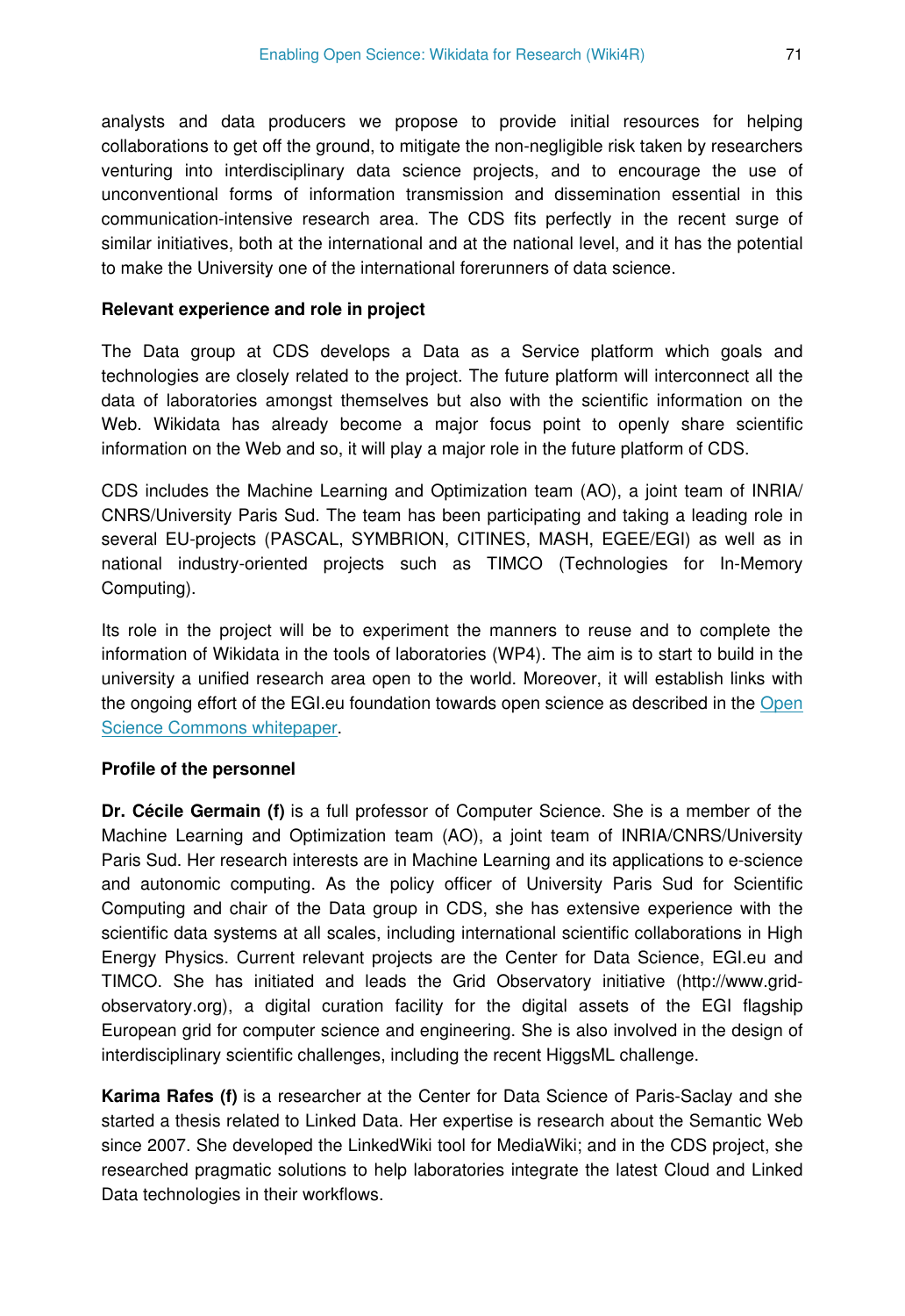# **Publications**

- 1. Rafes K, Nauroy J, Germain C 2014. TFT, Tests For TripleStores. [Semantic Web](http://challenge.semanticweb.org/2014/submissions/swc2014_submission_4.pdf) [Challenge](http://challenge.semanticweb.org/2014/submissions/swc2014_submission_4.pdf) 2014.
- 2. Rafes K (ongoing). [SPARQL Protocol and RDF Query Language](http://fr.wikiversity.org/wiki/SPARQL_Protocol_and_RDF_Query_Language) (course on Wikiversity, in French).
- 3. Feng D, Germain C, Glatard T 2013. [Efficient distributed monitoring with active](http://hal.inria.fr/hal-00784038) [collaborative prediction Future Generation Computer Systems](http://hal.inria.fr/hal-00784038), 29(8).
- 4. Zhang X, Furtlehner C, Germain C, Sebag M 2014. Data Stream Clustering with Affinity Propagation. IEEE Transactions on Knowledge and Data Engineering (TKDE), vol. 26, no. 7, pp. 1644-1656.
- 5. Germain-Renaud C, Cady A, Gauron P, Jouvin M, Loomis C, Martyniak J, Nauroy J, Sebag M 2011. The Grid Observatory. 11th IEEE/ACM International Symposium on Cluster, Cloud and Grid Computing (CCGrid) pp 114-123.

# **Relevant previous projects or activities**

- 1. EU FP7 NoEs PASCAL and PASCAL II, Pattern Analysis, [Statistical Modelling and](http://www.pascal-network.org) [Computational Learning](http://www.pascal-network.org)
- 2. EU FP7 CP-CSA EGI-inspire, [Integrated Sustainable Pan-European Infrastructure](https://www.egi.eu/about/egi-inspire/) [for Researchers in Europe](https://www.egi.eu/about/egi-inspire/)
- 3. Kaggle challenge, [Higgs Boson Machine Learning Challenge](https://www.kaggle.com/c/higgs-boson)

# **Significant infrastructure**

The Virtual Data computing centre located at the Orsay campus of University Paris Sud is a joint facility with other regional institutions. This top-level infrastructure (PUE 1.3) is currently designed for 400KW IT, and will be extended up to 1.5MW IT in the next seven years. It hosts ~ 4000 cores and 500TB of disk storage. It includes a tier2-node of the EGI grid and a 1000 cores cloud using the IaaS technology developed in the FP7 StratusLab project. Extensions are planned in 2015-2016 to include resources dedicated to database operations (project OpenData@UPSud), with 100TB of storage and in-memory computing facilities.

# **Third parties involved in the project (including use of third party resources)**

No third parties are involved.

# **Associate Partners**

List of associates involved as key stakeholders in the project. Their letters of support are attached in Section 6. Further stakeholders will be involved during the project.